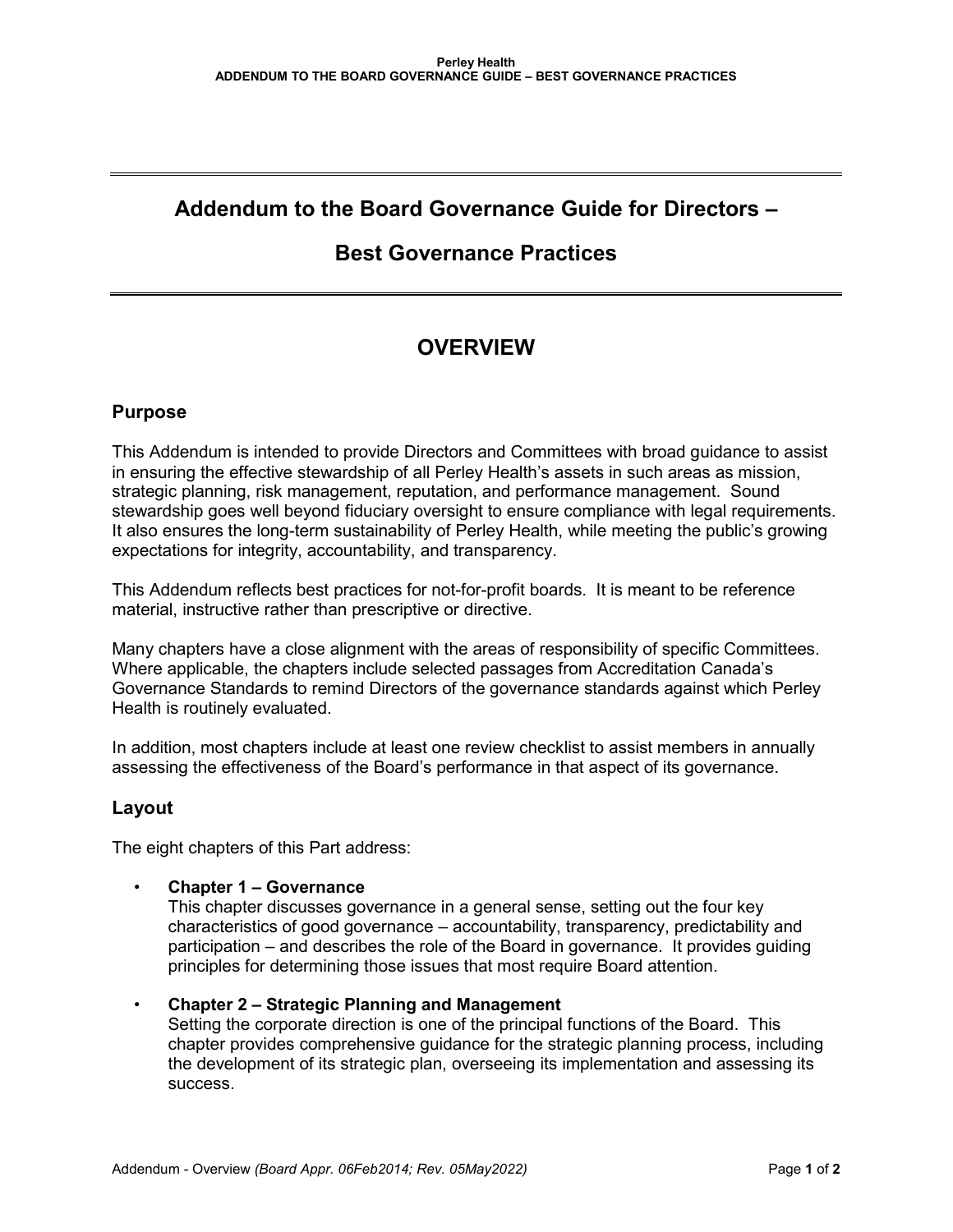#### • **Chapter 3 – Quality**

Perley Health is committed to the delivery of services that meet or exceed all applicable standards and regulations governing the provision of care for our residents and other clients. This chapter looks at quality from different perspectives, including the Board's responsibilities for maintaining organizational quality and continuing improvement.

### • **Chapter 4 – Financial Stewardship**

This chapter provides a primer in the fundamentals necessary to understand financial statements, internal controls and the audit process. It also outlines seven basic building blocks for effective financial stewardship including: organization; planning; policies, process and guidelines; performance monitoring; external audit; and accountability.

### • **Chapter 5 – Human Resources**

Recognizing that managing the day-to-day aspects of maintaining an effective workforce is the responsibility of the CEO, this chapter defines three key areas of related Board responsibility. These are its relationship with the Chief Executive Officer (CEO), setting the compensation of the CEO and the oversight of Perley Health's HR management.

### • **Chapter 6 – Stakeholder Relations**

Perley Health is accountable to many diverse stakeholder groups, some of them vital to the long-term viability of Perley Health. This chapter addresses three broad functions essential to the effective maintenance of constructive relationships with these stakeholders (i.e. relationship building, public communications and advocacy). It addresses the respective responsibilities of the Board as well as of individuals in meeting these expectations.

# • **Chapter 7 – Enterprise Risk Management**

Maintenance of the viability and integrity of Perley Health is a core responsibility of the Board. This chapter outlines the Board's role in managing the various dimensions of risk facing Perley Health. Since risk arises in virtually all aspects of the Board's oversight, it is something that must be addressed by all Board Committees.

#### • **Chapter 8 – Performance Management**

One of the Board's responsibilities is to oversee the performance of Perley Health, especially in terms of quality of care and services and of financial condition. This chapter identifies key areas of Board responsibility for performance monitoring.

\* \* \* \* \*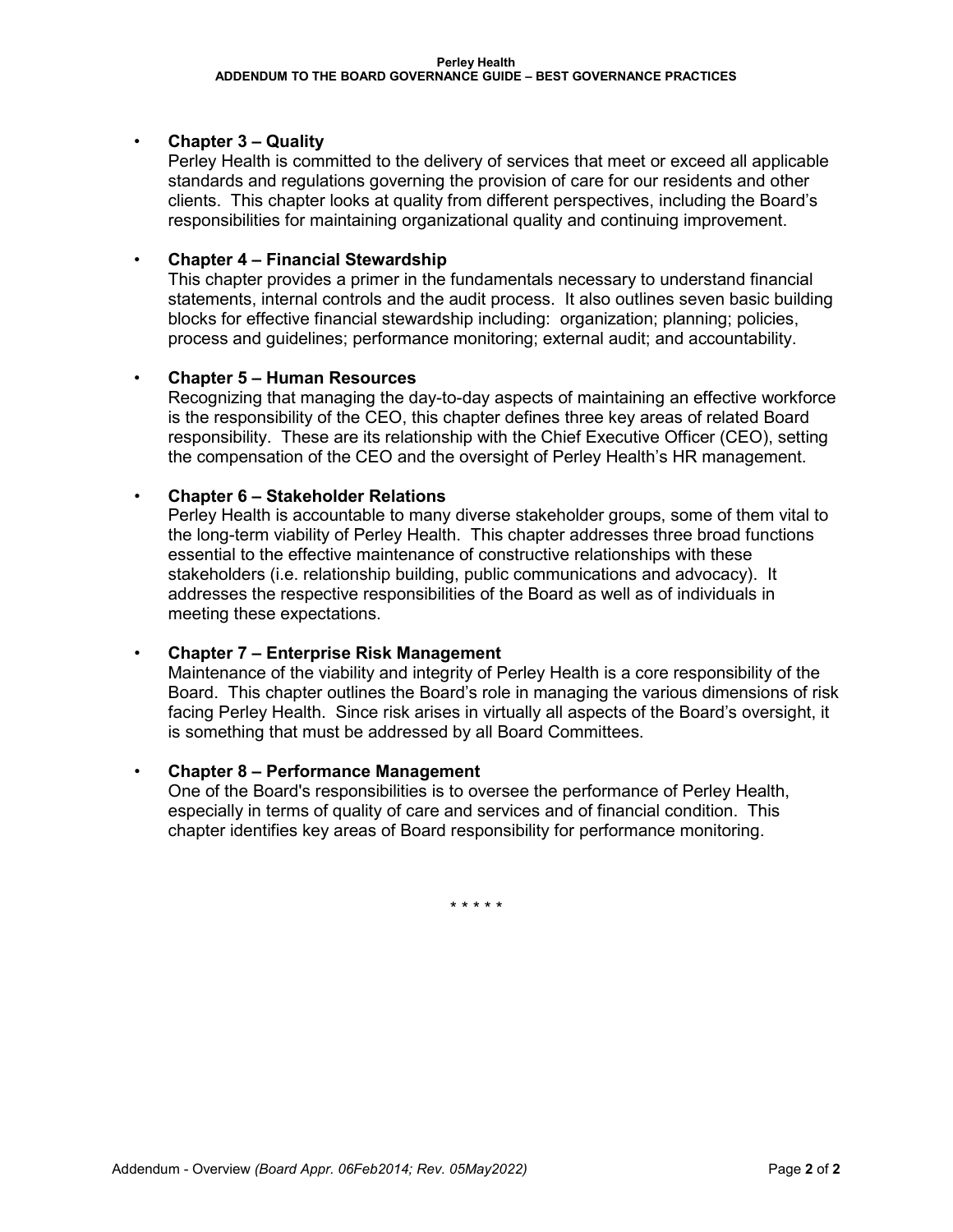# **Chapter 1**

# **GOVERNANCE**

*This chapter discusses the role of the Board in governance and differentiates the roles of the Board from those of management.*

# **1.1 General**

Governance may be defined as the exercise of authority, direction, and control of an organization in order to ensure that its purpose is achieved. The organization's structures, processes and traditions determine how authority is exercised, how decisions are made, how stakeholders have their say and how decision-makers are held to account.

Governance involves the provision of strategic leadership by setting direction, making policy and strategy decisions, overseeing and monitoring organizational performance, and ensuring overall accountability.

Traditionally, boards have been preoccupied with their *fiduciary responsibilities*, ensuring compliance with applicable laws, regulations and standards. Good governance also requires that boards participate with management in the development of the organization's *strategic directions* and goals. And increasingly, board members are being challenged to engage in *generative thinking,* determining today's visions in light of tomorrow's issues.

Four key characteristics of good governance are:**[1](#page-2-0)**

- *Accountability:* the capacity of the corporate members (or the owners) and other key stakeholders to call decision-makers to account for their actions. Effective accountability has two components: 'answerability' and 'consequences'. The first is the requirement to respond periodically to questions concerning one's official actions. The second is the need for the application of sanctions for breach of rules.
- *Transparency:* timely access by the corporate members and other key stakeholders to low-cost, relevant, reliable information about finances, products or services and management of resources.
- **Predictability:** refers to the conduct and actions of elected officials (Directors and officers) and appointed staff. Predictability results primarily from laws, regulations and role definitions that are clear, known in advance, fair, and uniformly and effectively enforced.
- *Participation* (or engagement): the involvement of the corporate members and other key stakeholders in planning, decision processes and evaluation. This allows the Board to obtain reliable information, serves as a reality check and watchdog, spurs operational efficiency, and provides feedback by users of public services necessary for monitoring access to and quality of services.

 $\overline{\phantom{a}}$ 

<span id="page-2-0"></span><sup>1</sup> Adapted from *Governing for Results* by Mel D. Gill, 2005.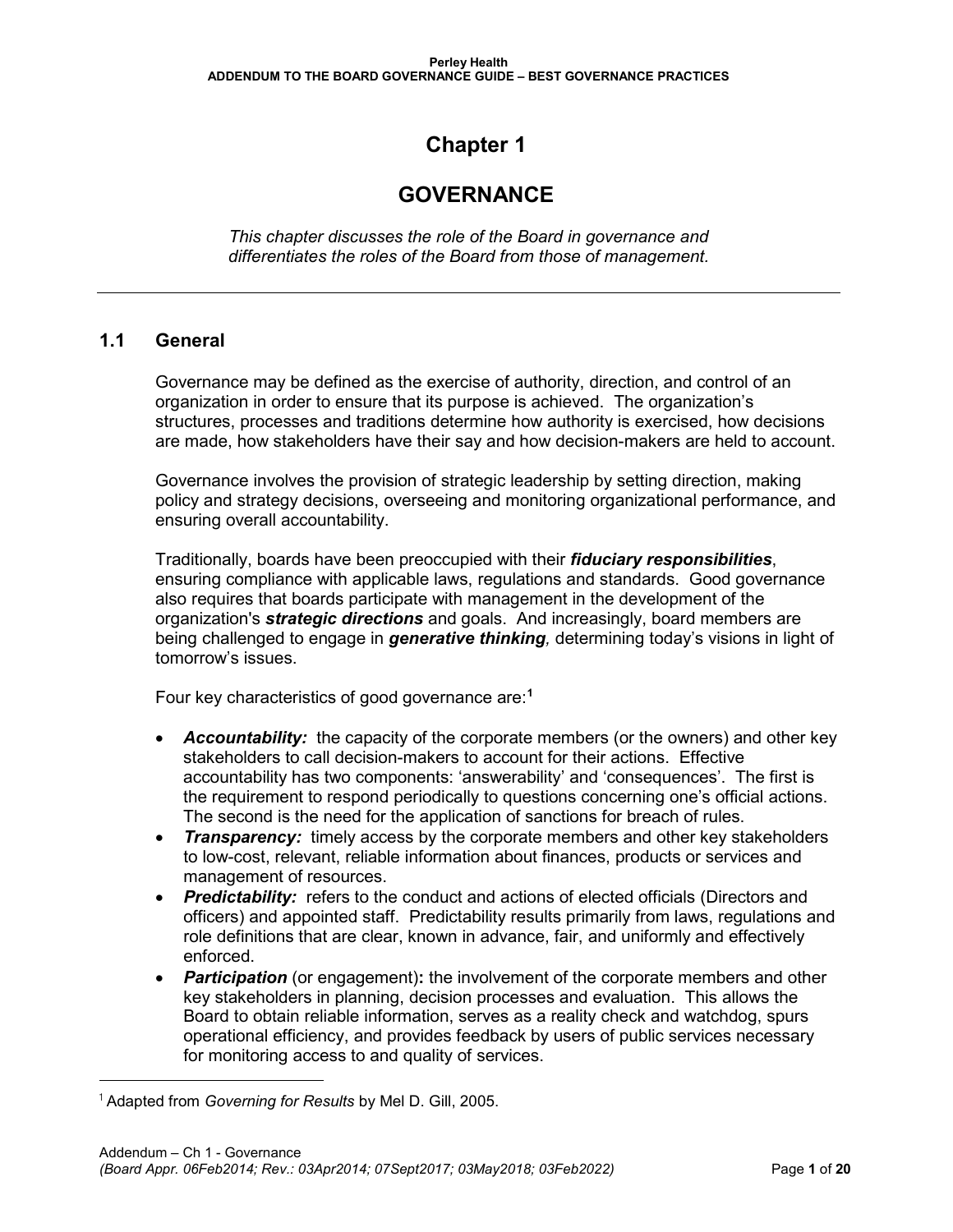These characteristics are essential for the development of a culture of openness, trust and stakeholder confidence that will inspire commitment to Perley Health's mission, encourage excellence in governance and nurture a healthy balance between stability and innovation.

# **1.2 Role of the Board in Governance [2](#page-3-0)**

The Board's job is to govern the affairs of the Corporation within the framework of relevant legislation and standards. The governance task may be seen as:

- Ensuring compliance with all legal requirements;
- Strategic planning including the establishment of the vision, mission and core values of Perley Health;
- Monitoring Perley Health's quality of performance, not just in the delivery of care services but also organizational performance in areas such as financial performance and external relations as well as the Board's own performance;
- Providing sound stewardship of all Perley Health resources including financial and human resources, plant and equipment and information technology;
- Oversight of Management;
- Identification and analysis of significant risks threatening the fulfillment of Perley Health's vision, mission and strategic objectives;
- Accountability to stakeholders and overseeing the maintenance of mutually beneficial relations with them; and
- Maintaining appropriate structures, relationships and procedures for the continuing effective governance of Perley Health.

# **1.3 Stewardship [3](#page-3-1)**

 $\overline{\phantom{a}}$ 

The term Stewardship is frequently associated with governance. Stewardship implies trust on behalf of the owners or stakeholders. Stewardship requires not only diligence and care in overseeing compliance with the letter of governing legislation and regulations, but also with their intent.

Because many not-for-profit corporations receive public funding and, in the case of charitable corporations, special tax status, the public often has a legitimate interest in how they operate. Concerns may arise from ineffective or inappropriate use of public funds, unfair competition with the private sector, etc. Such actions will undermine a corporation's purpose and value system, as well as its reputation.

A corporate commitment to transparency is essential to earning and maintaining public trust. While openness cannot resolve underlying corporate problems, lack of disclosure can certainly magnify the harm to the corporation.

Sustainability of Perley Health requires public support from many quarters. The Corporation's long-term health requires careful stewardship in all its activities. To this end, Directors must always act in accordance with best governance practices, and be

<span id="page-3-0"></span><sup>2</sup> Adapted from OHA *Guide to Good Governance*.

<span id="page-3-1"></span><sup>3</sup> This section is adapted from *"Primer for Directors of Not-For Profit Corporations",* Industry Canada 2002.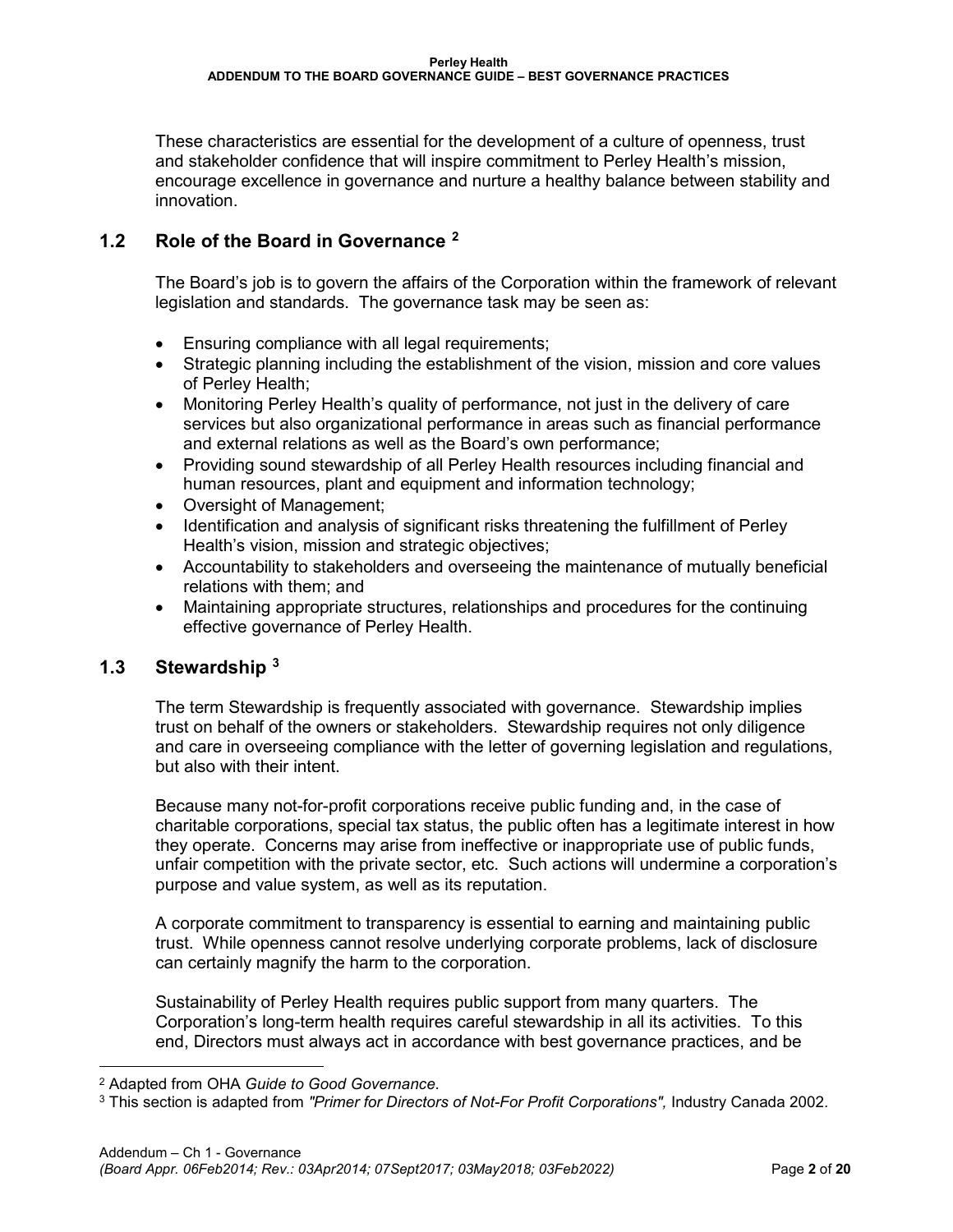mindful of how a particular action or decision may be seen by the public. Such "stewardship" is essential if Perley Health is to meet the public's growing expectations for integrity, accountability and transparency by non-for-profit health care service providers.

# **1.4 The Board and Management**

The Board is not responsible for day-to-day management. Basically, the Board governs, and Management manages. The Board's role is to see that Perley Health is well managed, but its role is not to manage the organization.

Day-to-day management is delegated by the Board to the CEO. The Board exercises oversight of Management. Accordingly, the Board's role with respect to each of the areas identified above is a governance role and not a management role.

The relationship between the Board and Management is fundamental to the quality of governance. Understanding the distinction between governance and management can be challenging for any board. The quality of governance is compromised when boards indulge in activities that are more appropriately, or even solely, within the purview of management. The board then loses both its focus and the time it needs to spend on board business.

# **1.4.1 Differentiating Board and Management Roles**

| <b>Board's Roles</b>                                                                                              | <b>Management's Roles</b>                                                                                                                                                       |
|-------------------------------------------------------------------------------------------------------------------|---------------------------------------------------------------------------------------------------------------------------------------------------------------------------------|
| Select, evaluate and support the CEO                                                                              | Run the organization in line with Board direction<br>Keep the Board educated and informed<br>Seek the Board's counsel                                                           |
| Approve high-level organizational goals<br>and policies                                                           | Recommend goals and policies with necessary and<br>sufficient supporting rationales                                                                                             |
| Make major decisions                                                                                              | Frame major decisions in the context of the mission<br>and strategic vision, and provide the Board with<br>well documented recommendations<br>Implement decisions<br>п          |
| Oversee management and<br>organizational performance                                                              | Provide the Board with timely information in<br>п<br>concise, contextual and comparative formats<br>Communicate with candour and transparency<br>$\blacksquare$                 |
| Act as external advocates and<br>diplomats in public policy, fundraising,<br>and stakeholder community relations. | Keep the Board informed, bring the Board<br>$\blacksquare$<br>recommendations, and mobilize Directors to<br>leverage their external connections to support the<br>organization. |

The following table differentiates the respective roles of boards and management.<sup>[4](#page-4-0)</sup>

 $\overline{\phantom{a}}$ 

<span id="page-4-0"></span><sup>4</sup> Adapted from *Great Boards*, the on-line governance newsletter by Barry S. Bader, Fall 2008, Vol. VIII, No. 3.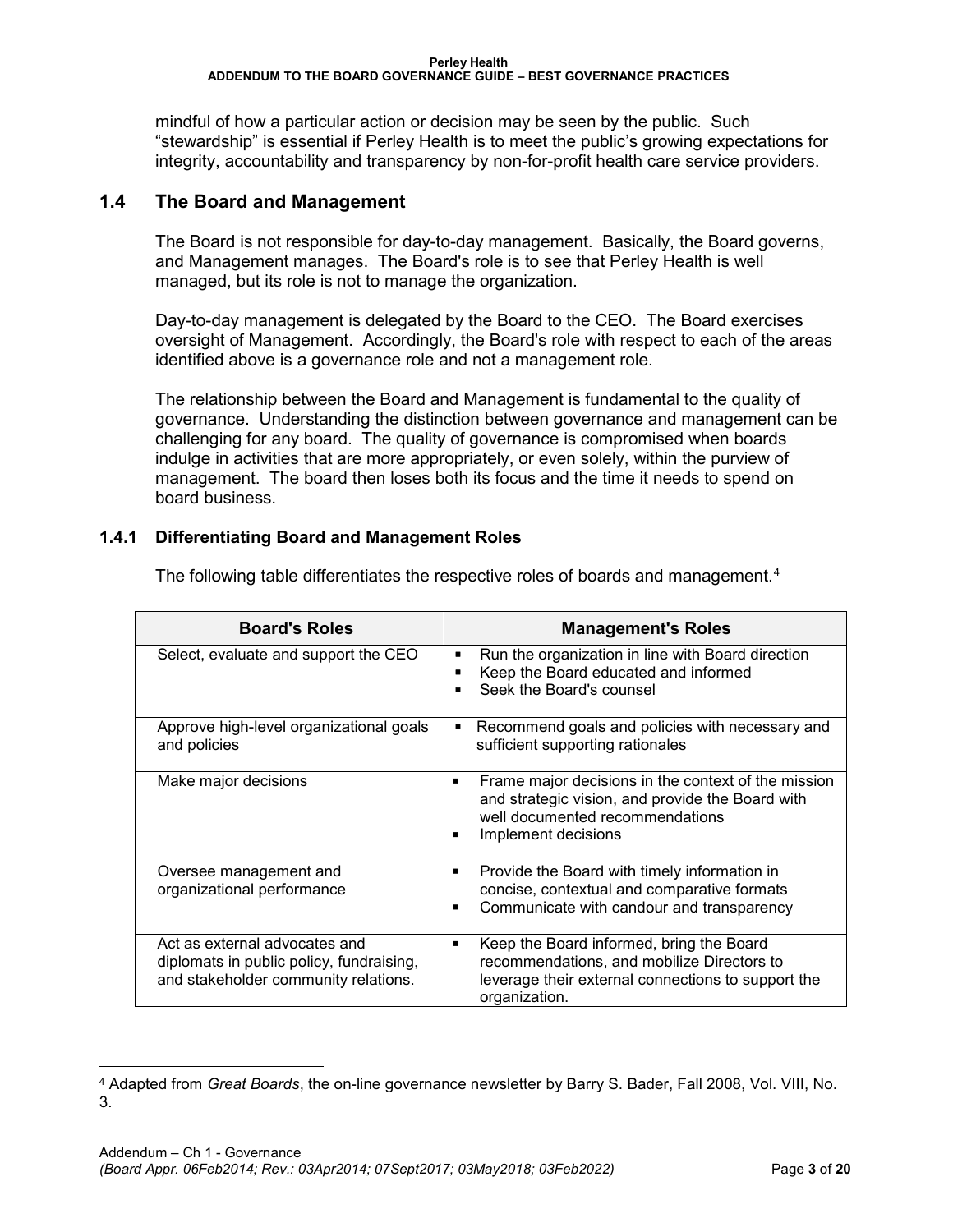# **1.4.2 Seven Guiding Principles [5](#page-5-0)**

Even when the mutual roles of the Board and Management are understood, there often remains a grey area in the middle. Different situations demand different levels of Board involvement. Adverse indications may call for closer Board oversight; e.g. continuing subpar performance, allegations of improprieties, etc. In such cases, more detailed information than normal should be sought. In the absence of adverse indications, governing boards function best when focused on higher level, future oriented matters of strategy and policy.

Seven questions can help guide the Board and Management in determining their appropriate roles for any matter of Board oversight or decision-making.

- *1. Is it big?* The bigger the impact of a decision, the more the Board ought to play a role in shaping and understanding the action and its possible consequences. An example of a matter of strategic importance would be an organizational decision impacting roughly ten percent of revenues or activities. Planning on how to implement a Board decision is Management's responsibility.
- *2. Is it about the future?* The Board's focus should be on the organization's long-term vision, its ten-year financial projection and its master facility plan. The Board should rely on Management to develop the details of the strategic plan. The Board's strategic plan should focus on such aspects as quality, growth, finances, and people with measurable goals and indicators for each. If the Board's strategic plan has more than five or six strategic areas or more than 20 strategic initiatives, the Board is getting too far into Management's operating plan.
- *3. Is it core to the mission?* The Board is the guardian of the mission. The Board must examine strategic and financial decisions in the context of its mission. Management should bring the Board well documented analyses and recommendations to help Directors strike the right balance when mission and financial realities come into conflict.
- *4. Is a high-level policy needed to resolve a situation?* Long-term care homes require hundreds of operating policies governing various aspects of clinical care, finance, personnel, etc. These are not Board matters. However, some issues arising from dayto-day activities may indicate a systemic issue warranting a restatement, clarification or amendment of a Board policy. Policies requiring Board approval are those that have a major impact on the organization, require compliance with laws or regulations, or affect the responsibilities and conduct of the Board or Management.
- *5 Is a red flag flying?* Red flag issues may first be noticed in monitoring trends (one rule of thumb states that a statistically significant over- or under-performance on a strategic, quality or financial indicator over three reporting periods constitutes a trend). The Board should also be alerted by sentinel events such as reports of illegal activity or sudden dramatic underperformance. Other red flags may arise in auditors' reports, accreditation survey results, etc. To avoid slipping from governance into management, the Board must ascertain whether Management recognizes the scope of the problem, and has the capability to improve the situation and plans to do so. Follow up is

<span id="page-5-0"></span> $5$  Adapted from Bader, op. cit.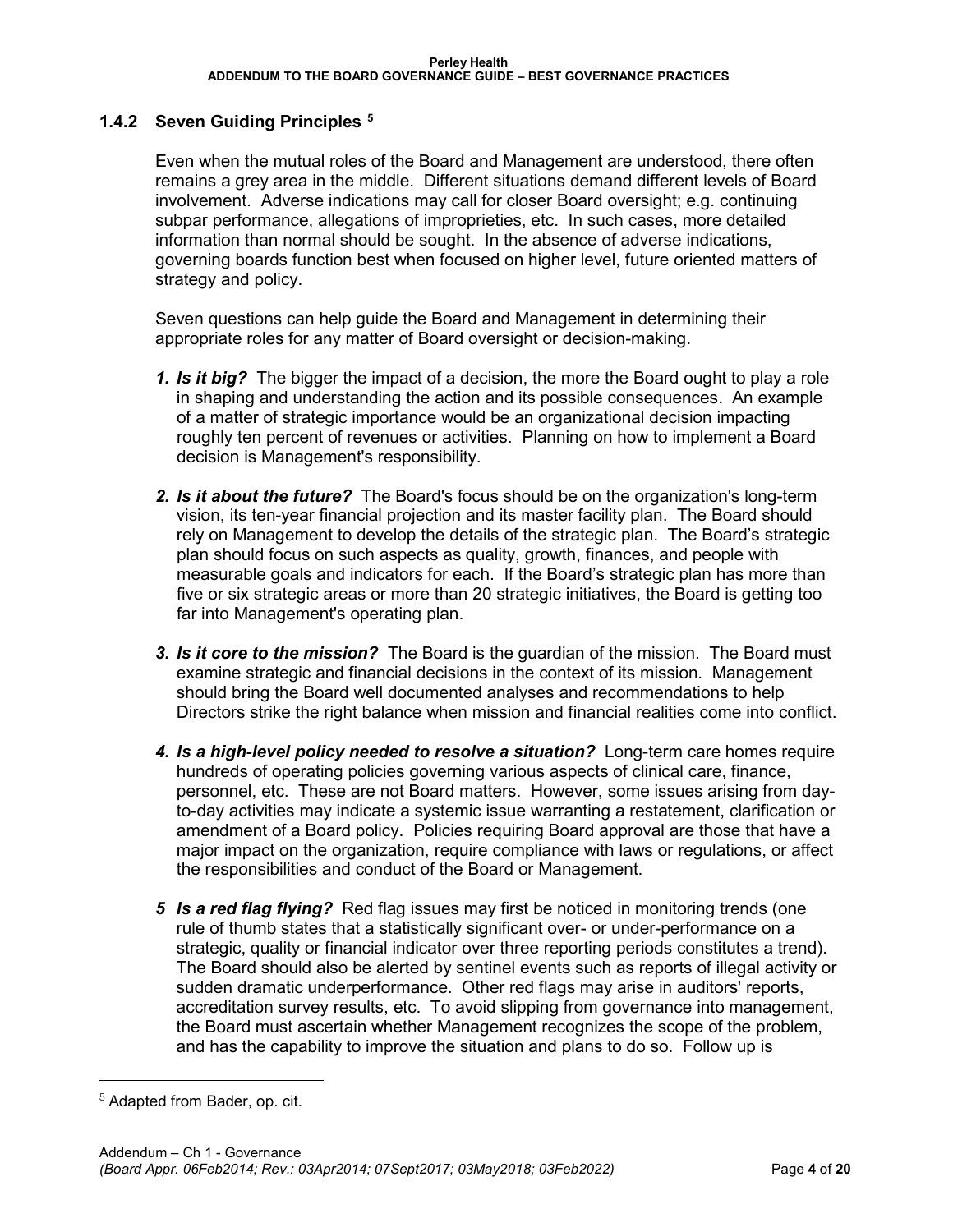required to ensure that Management is accountable for producing satisfactory results.

- *6 Is a watchdog watching?* If the legislative or regulatory bodies or the media care, the Board should care. Hot button issues can include lapses in resident or client care, medical errors, executive compensation, and publicly available quality reports. The Board should be engaged for such high-profile issues, reviewing appropriate policies, overseeing performance, and ensuring that the organization is pro-active in its communications.
- *7. Does the CEO want or need the Board's support?* If the CEO asks for Board advice or intervention, Directors should respond. When the CEO is facing particularly tough decisions such as labour strife, contract negotiations, terminations of personnel or contracts, etc., the CEO must know that the Board will stand firm. For example, the CEO may seek the Board's support in challenging Management to improve organizational performance, or the CEO may ask for help from particular Directors with connections to key legislators, community stakeholders, etc.

# **1.5 Governance Standards**

Accreditation Canada conducts accreditation surveys for health service providers in Canada, including Perley Health. In response to the growing demand for excellence in health care delivery in Canada, Accreditation Canada has established a set of governance standards. [6](#page-6-0)

The standards relating to the governing body are grouped into four sections based on the following functions:

- *Functioning as an effective governing body:* Addresses the internal development of the governing body, including composition, structure, and roles and responsibilities.
- *Developing a clear direction for the organization:* Addresses the process for defining the organization's mission and long-term vision, including broad organizational goals and values.
- *Supporting the organization to achieve its mandate:* Addresses the governing body's role in the processes that support the organization's achievement of its strategic goals and objectives. It includes the recruitment and evaluation of the Chief Executive Officer (CEO), relationships with the CEO and the organization's other leaders, and resource allocation.
- *Being accountable and achieving sustainable results:* Addresses accountability (including stakeholder and community relations) and organizational performance (including quality improvement and risk management).

Accreditation Canada's Governance Standards are summarized in Appendix A. These standards provide a comprehensive overview of the types of things generally considered to demonstrate good governance in Canada's health care sector today.

One of these standards is that the Board must have a defined and formal process for decision making. The Board has adopted a simple decision framework that proposes the

<span id="page-6-0"></span> $6$  Accreditation Canada's Governance Standards.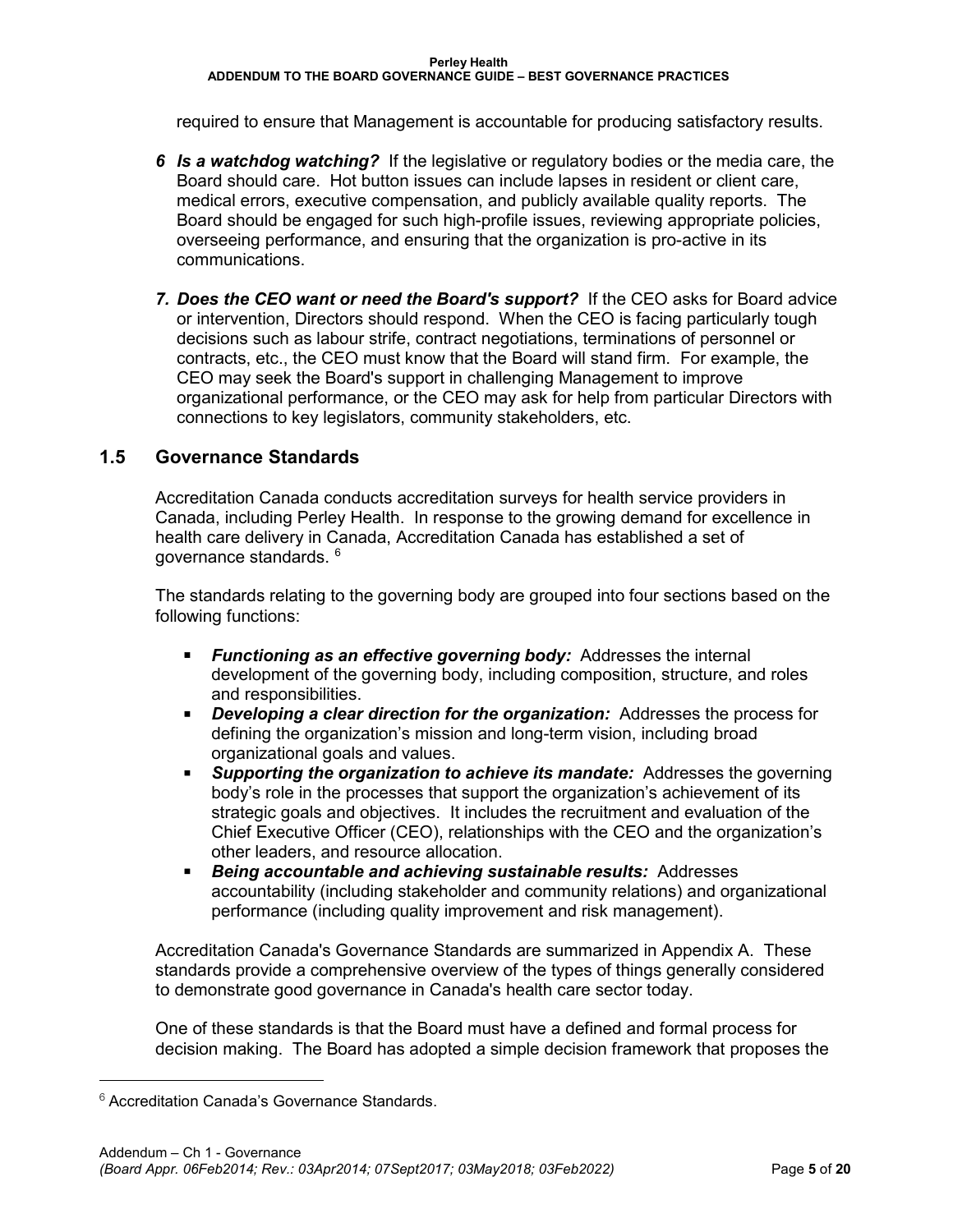key questions/criteria that Board members should address before taking a decision. It is set out below:

### **PERLEY HEALTH BOARD OF DIRECTORS' DECISION MAKING FRAMEWORK**

**Decision Sought Background to the Issue**

#### **Key Decision Influences or Considerations**

- 1. Strategic Fit
	- Alignment with mission, vision, and strategic plan; and
	- Alignment with ministry and other governing body regulations, legislation and priorities.
- 2. Client Implications (quality and safety)
- 3. Stakeholder and Partner Impacts
- 4. Values and Ethics Considerations
	- *Core Values -* compassion, respect, integrity and excellence; and
	- *Business Values* such as equity, efficiency, transparency, and effectiveness (etc.)
- 5. Risk Considerations
- 6. Operational Considerations
	- Financial, Human Resources and others.

# **Recommended Board Follow-Up Strategy**

- 1. Key Measures for Monitoring
- 2. Evaluation Process
- 3. Role of Board and Management

(Board approved: April 3, 2014; revised and approved May 3, 2018)

# **1.6 Conducting a Governance Audit**

The Board is responsible for its own governance. It must ensure that the structures and processes to facilitate governance are effective. This includes such aspects as: Board recruitment, training, evaluation and succession planning; Board structures and processes including position descriptions for officers, Board and Committee Chairs and Board members; terms of reference and reporting processes; education; and evaluation processes.

Governance audits permit the Board to assess the degree to which the Board is able to discharge its fiduciary and strategic duties in a manner that ensures accountability to stakeholders and that the organization's mission and strategic goals and objectives are achieved. The audits ask whether the processes and elements that the Board has adopted are effective in supporting Board performance and are within the range of best practices for similarly situated organizations.

A governance audit can be broad or limited in scope. When a Board evaluates its meeting effectiveness at the end of a Board meeting, it is conducting a limited audit. Annual Board performance evaluations are another form of governance audit. A full audit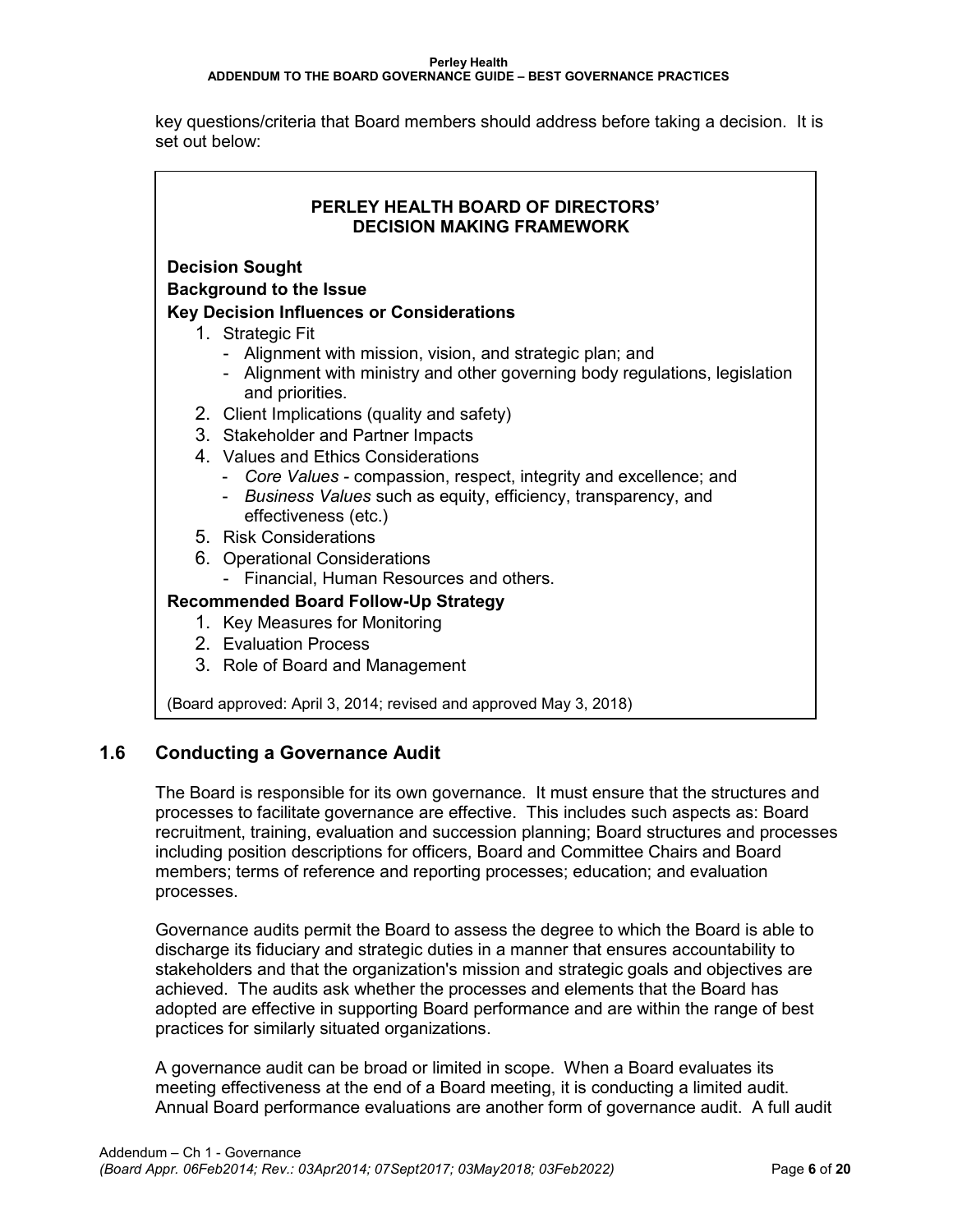would involve looking at every aspect of governance. Accreditation Canada's quadrennial accreditation surveys constitute a major form of governance audit.

The Board might consider conducting a comprehensive Governance Audit one year prior to an Accreditation Canada governance survey. The process for conducting a governance audit may include the following:

- Determining the scope of the audit process that will be undertaken;
- Conducting an inventory of governance processes and practices. During this information gathering phase, it may include an examination of governance documents, Board policies and decisions, and surveys of Board members;
- Evaluating current governance practices against both legal and Perley Health policy requirements, as well as against best practices in similarly situated health care corporations;
- Considering whether the documentation for governance processes reflect actual processes;
- Assessing areas where change may be appropriate;
- Considering whether there are any significant gaps in the Board's governance processes; and
- Making any recommendations for change deemed necessary.

Appendix B (Governance Review Checklist (from Ontario Hospital Association's *Guide for Good Governance)*) is included, in addition to Appendix A (Accreditation Canada's Governance Standards), to assist the Board and the Governance Committee in auditing the effectiveness of the Board's governance.

# **1.7 Governance Committee and Strategic Planning Committee**

To assist the Board in the fulfillment of its governance responsibilities, it has two standing committees to advise on governance and strategic planning matters.

The Governance Committee oversees the development of the Board, its conduct and its performance, and advises the Board on ethics policy and corporate values. The Strategic Planning Committee oversees the strategic planning and strategic management processes.

The Terms of Reference for these and other Board Committees are found in Appendix A of Chapter 3 in Part II of the Board Governance Guide for Directors.

\* \* \* \* \*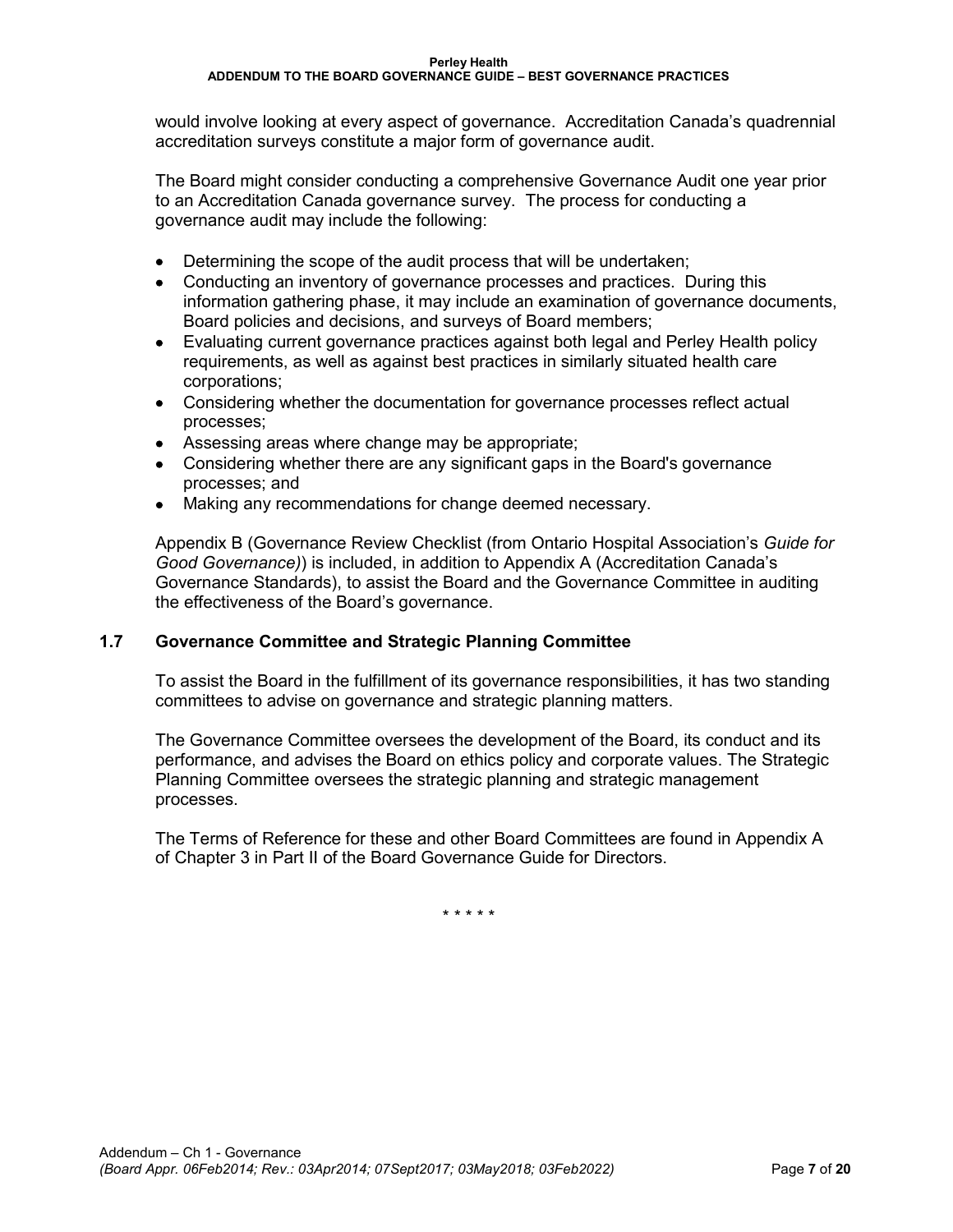(This page has intentionally been left blank.)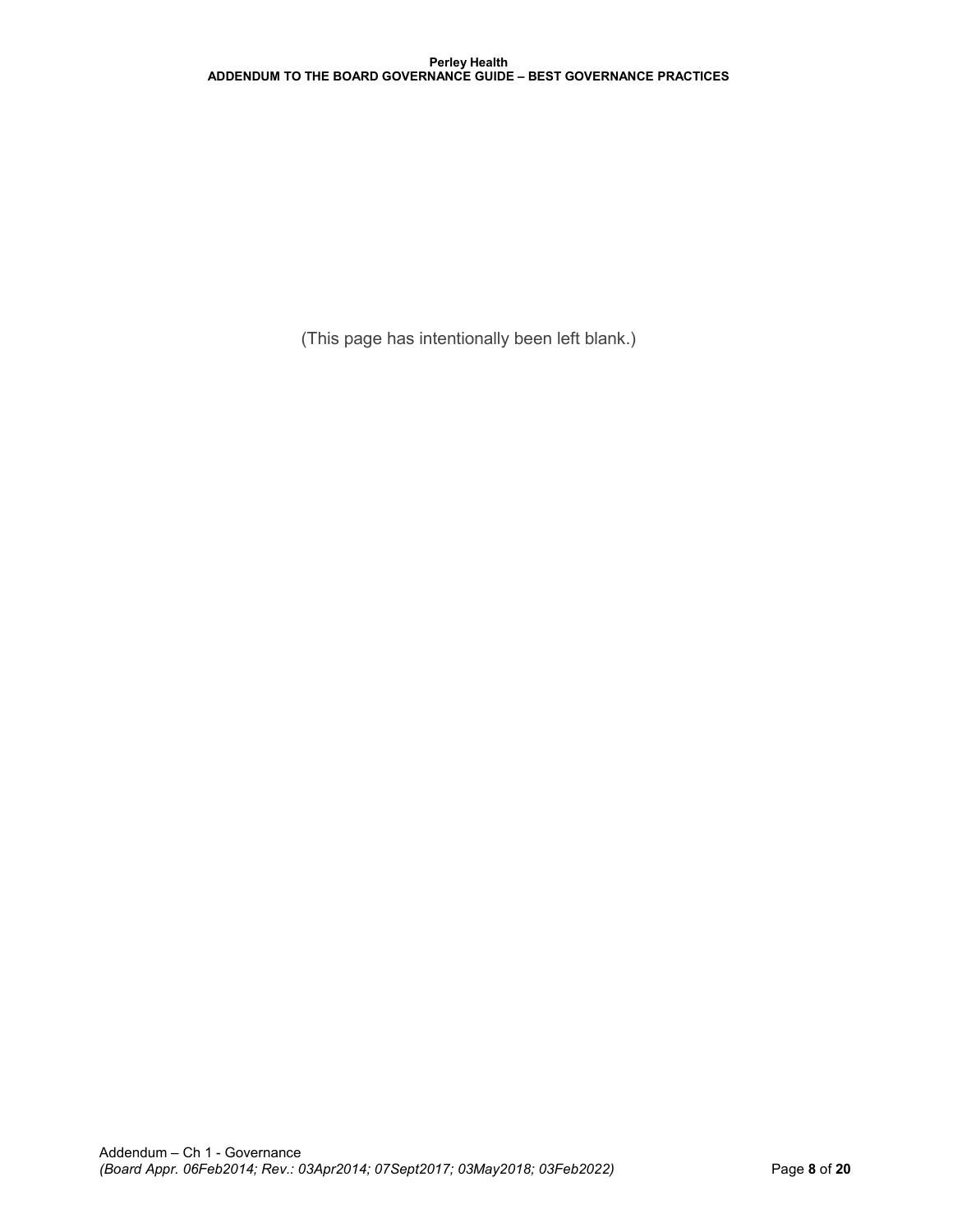# **Appendix A to Chapter 1 of the Addendum**

# **Accreditation Canada's Governance Standards [7](#page-10-0)**

# *FUNCTIONING AS AN EFFECTIVE GOVERNING BODY*

#### **1.0 The roles, responsibilities, and legal obligations of the governing body are defined and followed.**

- 1.1 The roles, responsibilities, and legal obligations of the governing body are defined and regularly reviewed.
- 1.2 There is written documentation that identifies the governing body's roles and responsibilities, as well as how those roles and responsibilities are carried out.
- 1.3 The governing body approves, adopts, and follows the ethics framework used by the organization.
- 1.4 The governing body adopts a code of ethical conduct for its members.
- 1.5 There is a process to develop the governing body's by-laws and policies and update them regularly.
- 1.6 The governing body's by-laws and policies are consistent with its mandate, roles, responsibilities, accountabilities, and the organization's ethics framework.

# **2.0 The governing body has the appropriate membership to fulfill its role.**

- 2.1 The mix of background, experience and competencies needed in the governing body's membership is identified.
- 2.2 There are established mechanisms for the governing body to hear from and incorporate the voice and opinion of clients and families.
- 2.3 The governing body includes clients as members, where possible.
- 2.4 There is a documented process that is followed to elect or appoint the chair of the governing body.
- 2.5 The roles and responsibilities of the chair are described in a position profile, terms of reference, or by-laws.
- 2.6 There are written criteria and a defined process for recruiting and selecting new members of the governing body.

<span id="page-10-0"></span> $7$  Extracted from Accreditation Canada's Governance Standards.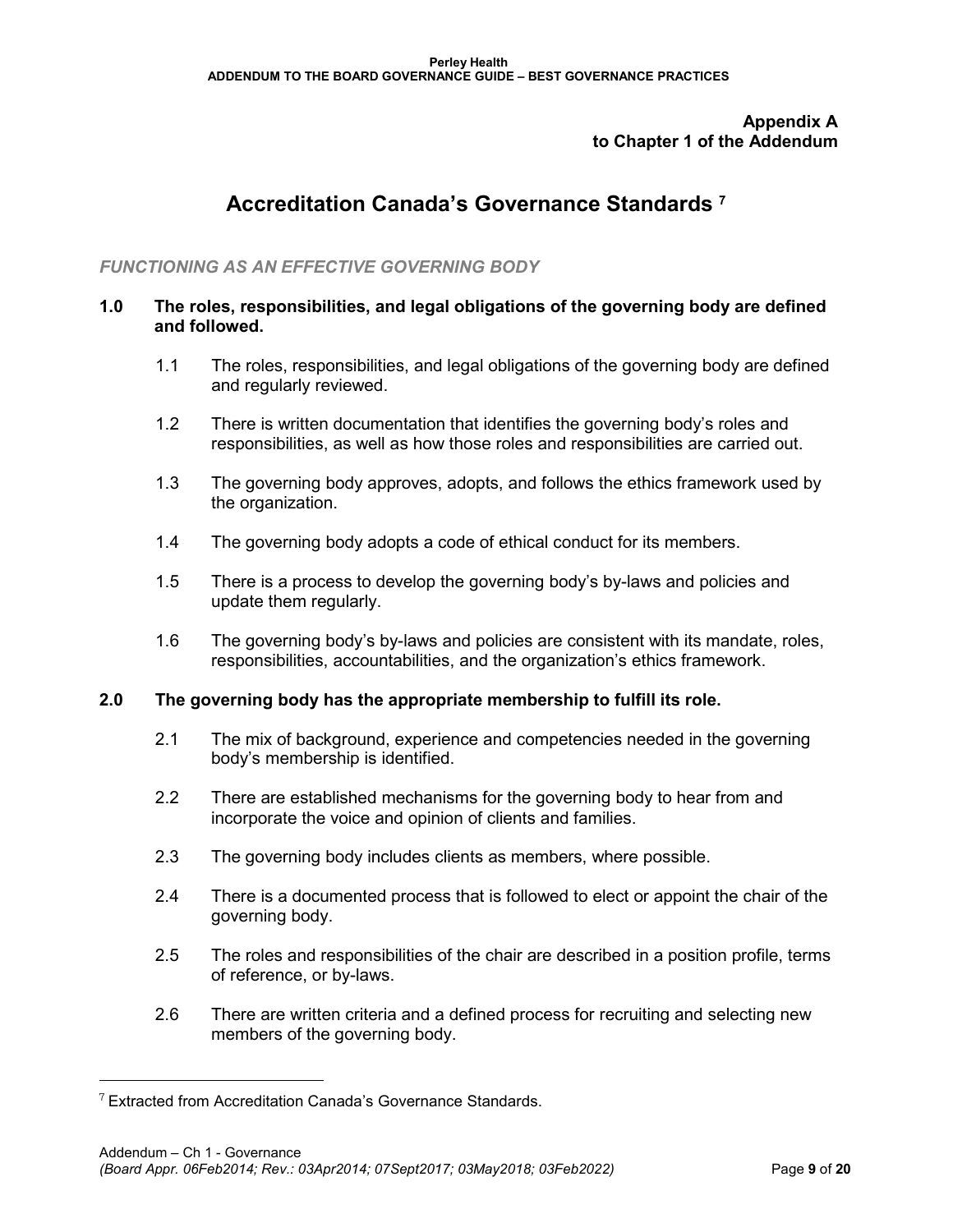#### **Perley Health**

### **ADDENDUM TO THE BOARD GOVERNANCE GUIDE – BEST GOVERNANCE PRACTICES**

- 2.7 New members of the governing body receive an orientation before attending their first meeting.
- 2.8 Each member of the governing body signs a statement acknowledging his or her role and responsibilities, including expectations of the position and legal duties.
- 2.9 Members of the governing body receive ongoing education to help them fulfill their individual roles and responsibilities and those of the governing body as a whole.
- 2.10 The governing body's membership policies and/or by-laws address term lengths and limits, attendance requirements, and compensation.
- 2.11 The governing body's renewal cycle supports the addition of new members while maintaining a balance of experienced members to support the continuity of corporate memory and decision-making.

### **3.0 There is a defined and formal process for decision making.**

- 3.1 The ethics framework and evidence-informed criteria are used by the governing body to guide decision making.
- 3.2 Areas where decision making is shared with government, funding authorities, and other health organizations are identified.
- 3.3 The information required to support decision making is available and accessible to the governing body.
- 3.4 The governing body has processes in place to oversee the functions of audit and finance, quality and safety, and talent management.
- 3.5 Required information and documentation is received in enough time to prepare for meetings and decision making.
- 3.6 The governing body reviews the type of information it receives to assess its appropriateness in helping the governing body to carry out its role.

#### *DEVELOPING A CLEAR DIRECTION FOR THE ORGANIZATION*

### **4.0 The governing body works with the organization's leaders to develop the organization's mission statement.**

- 4.1 The governing body works in collaboration with the organization's leaders to develop the organization's mission statement.
- 4.2 When developing or updating the mission statement, input is sought from team members and external stakeholders, including clients, families and partners.
- 4.3 Government or the organization's shareholders are regularly consulted to confirm the appropriateness of the organization's mandate and core services and to develop a common understanding about performance expectations.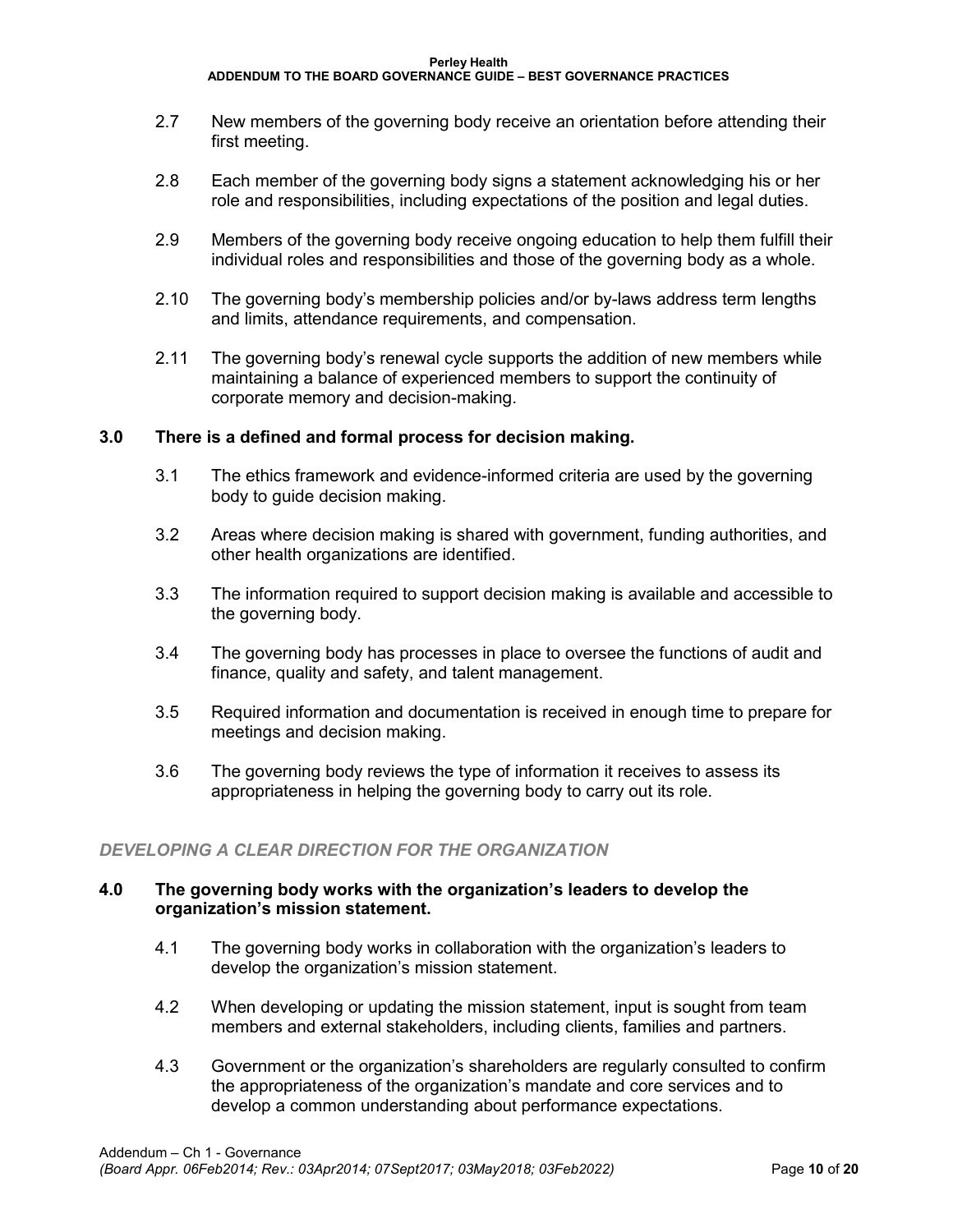4.4 The organization's mission statement is regularly reviewed and revised as necessary to reflect changes in the environment, scope of services, or mandate.

#### **5.0 The governing body defines and models the organizational values.**

- 5.1 The governing body works with the organization's leaders to define or update the organization's values statement.
- 5.2 The governing body collaborates with the organization's leaders to seek input from team members, clients, and families to define or update the organization's values statement.
- 5.3 The governing body provides oversight of the organization's efforts to build meaningful partnerships with clients and families.
- 5.4 The governing body monitors and evaluates the organization's initiatives to build and maintain a culture of client- and family-centred care.
- 5.5 The governing body has a formal process to understand, identify, declare, and resolve conflicts of interest.

#### **6.0 The governing body oversees a strategic planning process to develop the organization's vision and set the strategic plan, goals, and objectives.**

- 6.1 The governing body oversees the strategic planning process and provides guidance to the organization's leaders as they develop and update the organization's vision and strategic plan.
- 6.2 The governing body, in consultation with the organization's leaders, identifies timeframes and responsibility for achieving the strategic goals and objectives.
- 6.3 The governing body works with the organization's leaders to conduct an ongoing environmental scan to identify changes and new challenges, and ensures that the strategic plan, goals, and objectives are adjusted accordingly.

#### *SUPPORTING THE ORGANIZATION TO ACHIEVE ITS MANDATE*

### **7.0 The governing body recruits, selects, supports, and evaluates the CEO and ensures an organizational talent management plan is in place.**

- 7.1 The governing body oversees the recruitment and selection of the CEO.
- 7.2 The governing body follows a policy on CEO compensation.
- 7.3 The governing body develops and updates the position profile for the CEO.
- 7.4 In partnership with the CEO, the governing body sets performance objectives for the CEO and reviews them annually.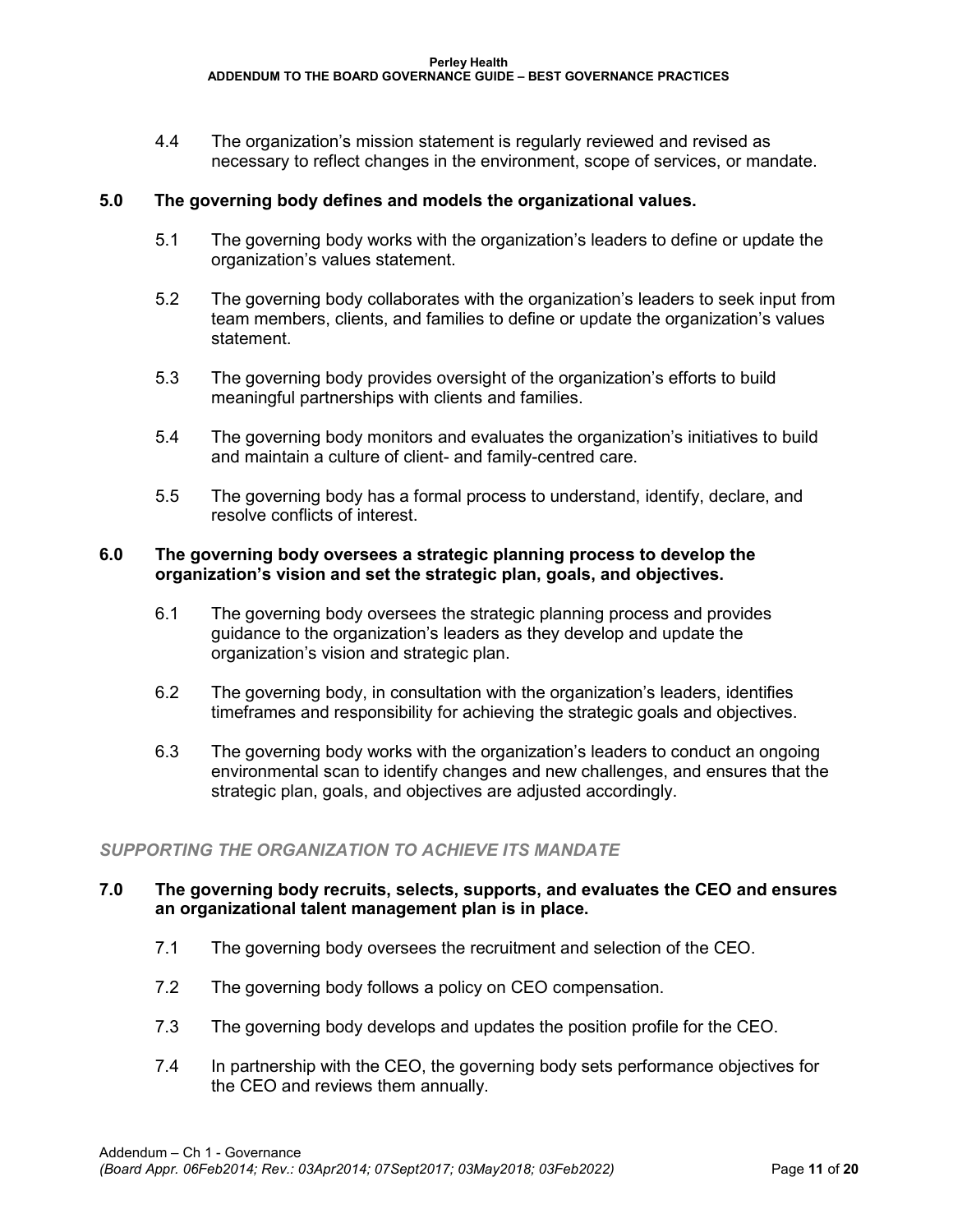- 7.5 The governing body supports and commits resources to the ongoing professional development of the CEO.
- 7.6 The governing body has a mechanism to receive updates or reports from the CEO.
- 7.7 The governing body, with the input of the organization's leaders, evaluates the CEO's performance and achievements annually.
- 7.8 The governing body has a succession plan for the CEO.
- 7.9 The governing body oversees the development of the organization's talent management plan.

#### **8.0** *Note: All standards under item 8 refer to the process for granting and renewing privileges to health care providers. This standard is not applicable to long-term care.*

### **9.0 The governing body has an effective system of financial planning and control which supports achievement of the strategic goals and objectives.**

- 9.1 The governing body approves the organization's capital and operating budgets.
- 9.2 The governing body ensures the integrity of the organization's financial statements, internal controls, and financial information systems.
- 9.3 The governing body reviews the organization's financial performance in the context of the strategic plan and key performance areas such as utilization, risk, and safety.
- 9.4 The governing body reviews and approves the organization's capital investments and major equipment purchases.
- 9.5 The governing body oversees the organization's resource allocation decisions as part of its regular planning cycle.
- 9.6 When reviewing and approving resource allocation decisions, the governing body assesses the risks and benefits to the organization.
- 9.7 When approving resource allocation decisions, the governing body evaluates the impact of the decision on quality, safety and client experience.
- 9.8 The governing body anticipates the organization's financial needs and potential risks, and develops contingency plans to address them.
- 9.9 The governing body addresses recommendations in financial reports and from the CEO and the organization's leaders.

### **10.0 The governing body fosters and supports a culture of patient safety throughout the organization.**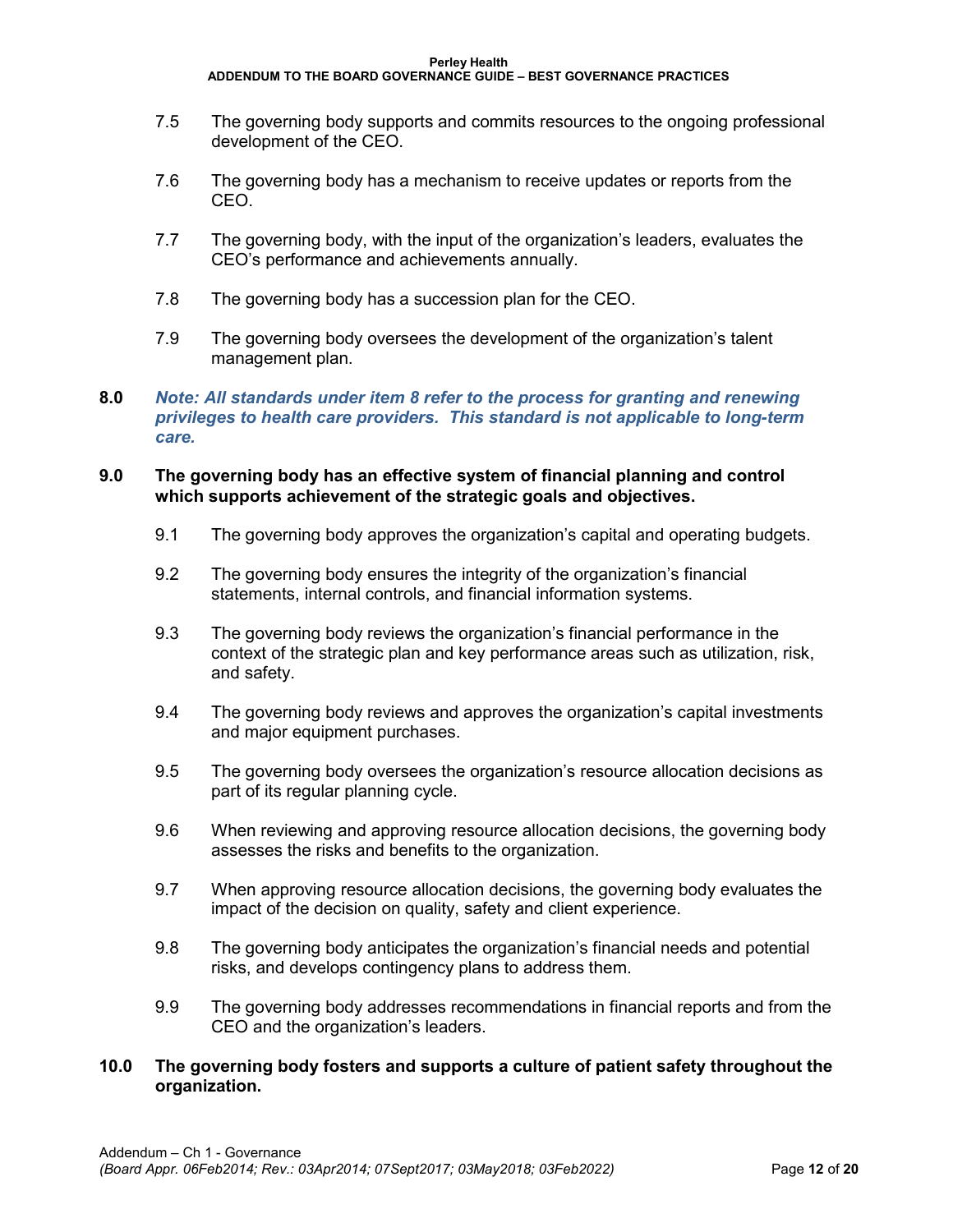**Perley Health**

**ADDENDUM TO THE BOARD GOVERNANCE GUIDE – BEST GOVERNANCE PRACTICES**

- 10.1 The governing body adopts patient safety as a written strategic priority for the organization.
- 10.2 The governing body monitors organization-level measures of patient safety.
- 10.3 The governing body addresses recommendations made in the organization's quarterly patient safety reports.
- 10.4 The governing body regularly reviews the frequency and severity of safety incidents and uses this information to understand trends, client and team safety issues in the organization, and opportunities for improvement.
- 10.5 The governing body regularly hears about quality and safety incidents from the clients and families that experience them.

#### *BEING ACCOUNTABLE AND ACHIEVING SUSTAINABLE RESULTS*

#### **11.0 The governing body strengthens relationships with stakeholders and the community.**

- 11.1 The governing body works with the CEO to identify stakeholders and learn about their characteristics, priorities, interests, activities, and potential to influence the organization.
- 11.2 In consultation with the CEO, the governing body anticipates, assesses, and responds to stakeholders' interests and needs.
- 11.3 The governing body works with the CEO to establish, implement, and evaluate a communication plan for the organization.
- 11.4 The communication plan includes strategies to communicate key messages to clients and families, team members, stakeholders, and the community.
- 11.5 The governing body promotes the organization and demonstrates the value of its services to stakeholders and the community.
- 11.6 The governing body regularly consults with and encourages feedback from stakeholders and the community about the organization and its services.
- 11.7 The governing body, in collaboration with the organization's leaders, share reports about the organization's performance and quality of services with teams, clients, families, the community served, and other stakeholders.

#### **12.0 The governing body works with the CEO to reduce risks to the organization and promote ongoing quality improvement.**

12.1 *Required Organizational Practice:* The governing body demonstrates accountability for the quality of care provided by the organization.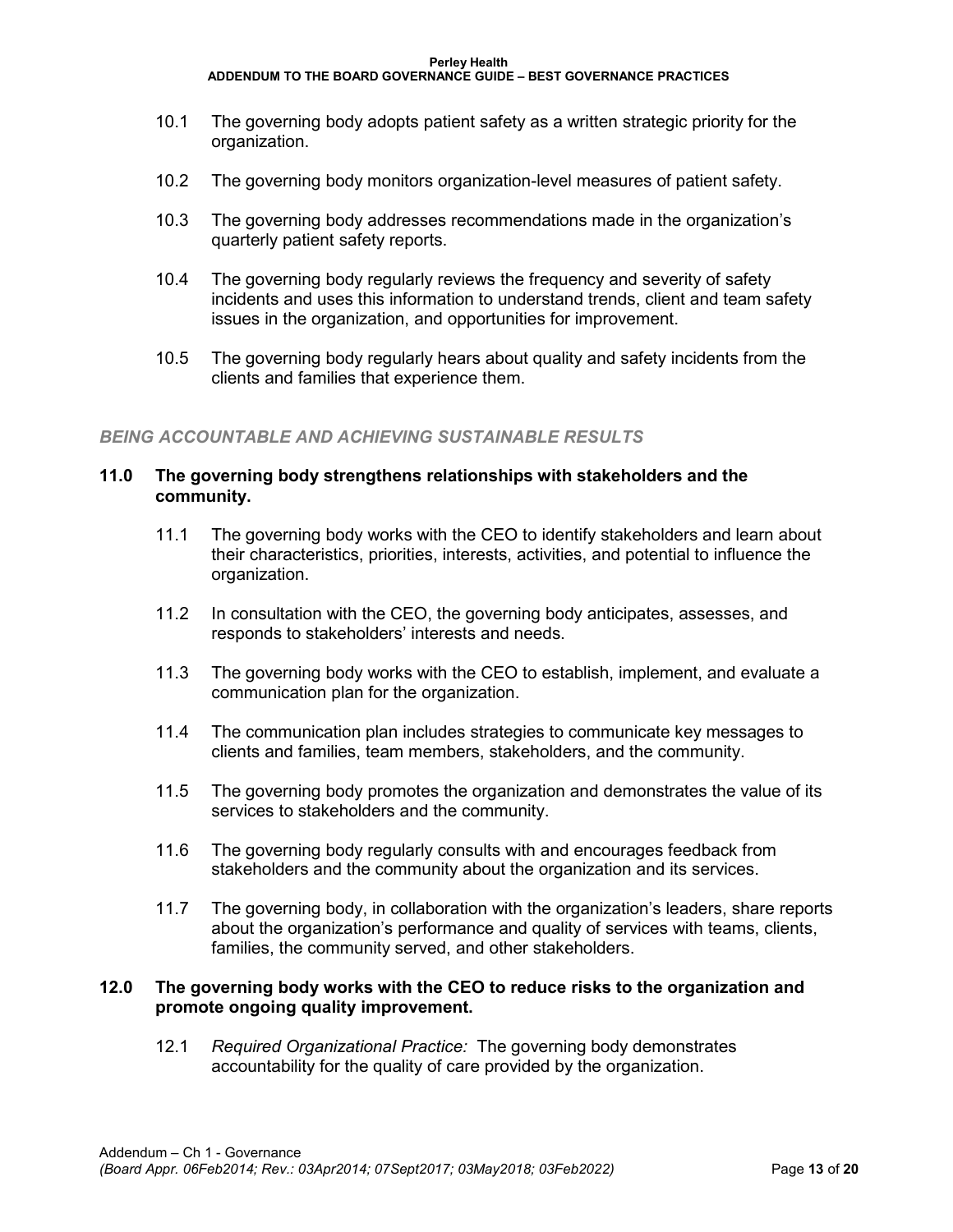Test(s) for Compliance:

- 12.1.1 The governing body is knowledgeable about quality and safety principles, by recruiting members with this knowledge or providing access to education. (*Minor*)
- 12.1.2 Quality is a standing agenda item at all regular meetings of the governing body. (*Major*)
- 12.1.3 The key system-level indicators that will be used to monitor the quality performance of the organization are identified. (*Major*)
- 12.1.4 At least quarterly, the quality performance of the organization is monitored and evaluated against agreed-upon goals and objectives. (*Major*)
- 12.1.5 Information about the quality performance of the organization is used to make resource allocation decisions and set priorities and expectations. (*Minor*)
- 12.1.6 As part of their performance evaluation, senior leaders who report to the governing body (e.g. the CEO, Executive Director, Chief of Staff) are held accountable for the quality performance of the organization. (*Major*)
- 12.2 The governing body works with the CEO and the organization's leaders to develop an integrated quality improvement plan.
- 12.3 The governing body ensures that an integrated risk management approach and contingency plans are in place.
- 12.4 The governing body receives summary reports of client and family complaints received by the organization.
- 12.5 The governing body monitors and provides input into the organization's strategies to address client flow and variations in service demands.
- 12.6 The governing body promotes learning from results, making decisions that are informed by research and evidence, and ongoing quality improvement for the organization and the governing body.
- 12.7 The governing body demonstrates a commitment to recognizing team members for their quality improvement work.

# **13.0 The governing body regularly evaluates the performance of individual board members and its performance as a whole.**

- 13.1 The governing body publicly discloses information about its governance processes, decision-making, and performance.
- 13.2 The governing body's activities and decisions are recorded and archived.
- 13.3 The governing body shares the records of its activities and decisions with the organization.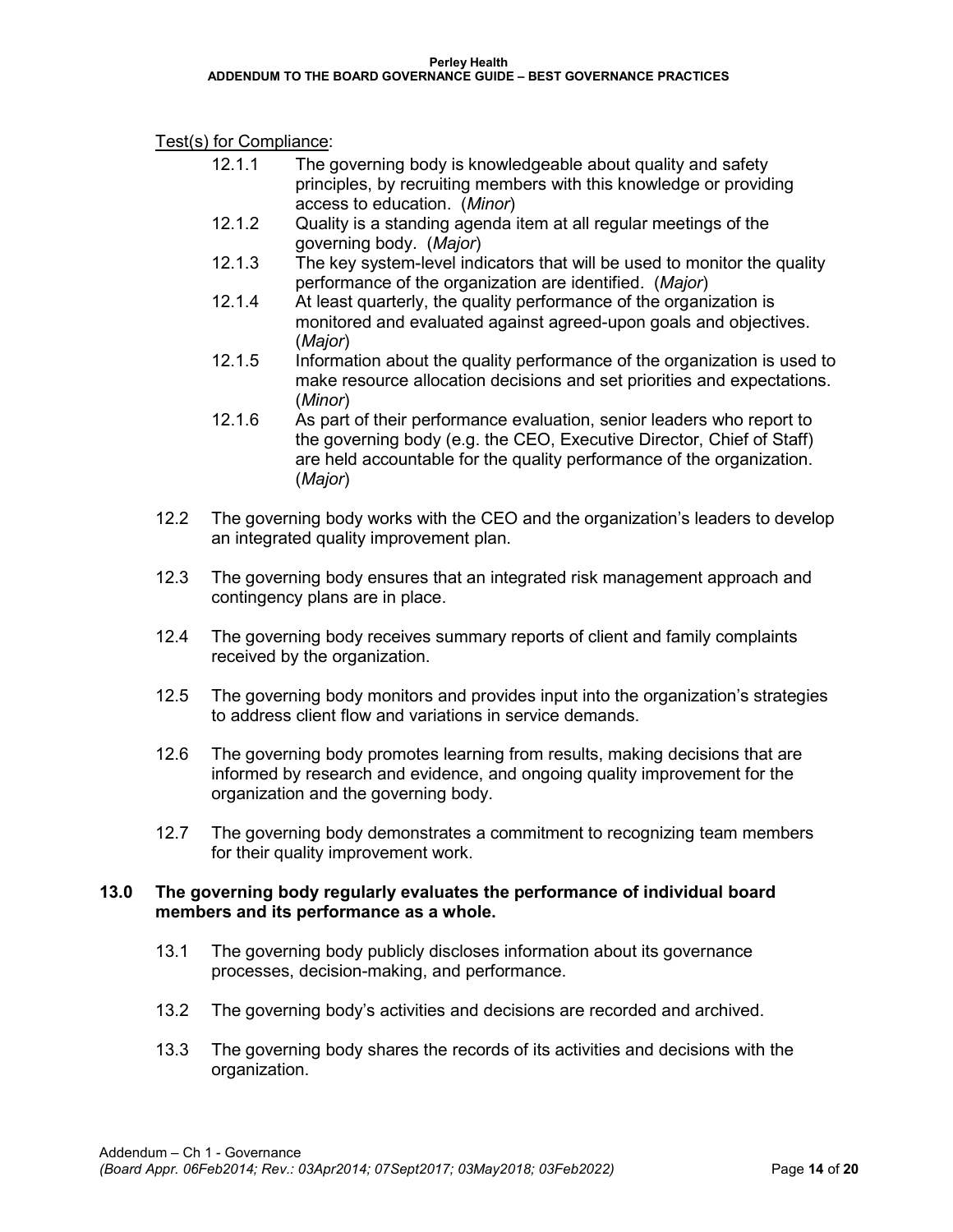**Perley Health**

#### **ADDENDUM TO THE BOARD GOVERNANCE GUIDE – BEST GOVERNANCE PRACTICES**

- 13.4 The governing body follows a process to regularly evaluate its performance and effectiveness.
- 13.5 The governing body conducts or participates in an assessment of its structure, including size and committee structure.
- 13.6 The governing body regularly evaluates the performance of the board chair based on established criteria.
- 13.7 The governing body regularly reviews the contribution of individual members and provides feedback to them.
- 13.8 Accreditation Canada Required Instrument: The governing body regularly assesses its own functioning using the Governance Functioning Tool.

#### Instrument Information:

- 13.8.1 The governing body monitors its team functioning by administering the Governance Functioning Tool at least once every accreditation cycle.
- 13.8.2 The governing body has taken action based on its most recent Governance Functioning Tool results.
- 13.9 The governing body prepares an annual report of its achievements.
- 13.10 The governing body identifies and addresses opportunities for improvement in how it functions.

\* \* \* \* \*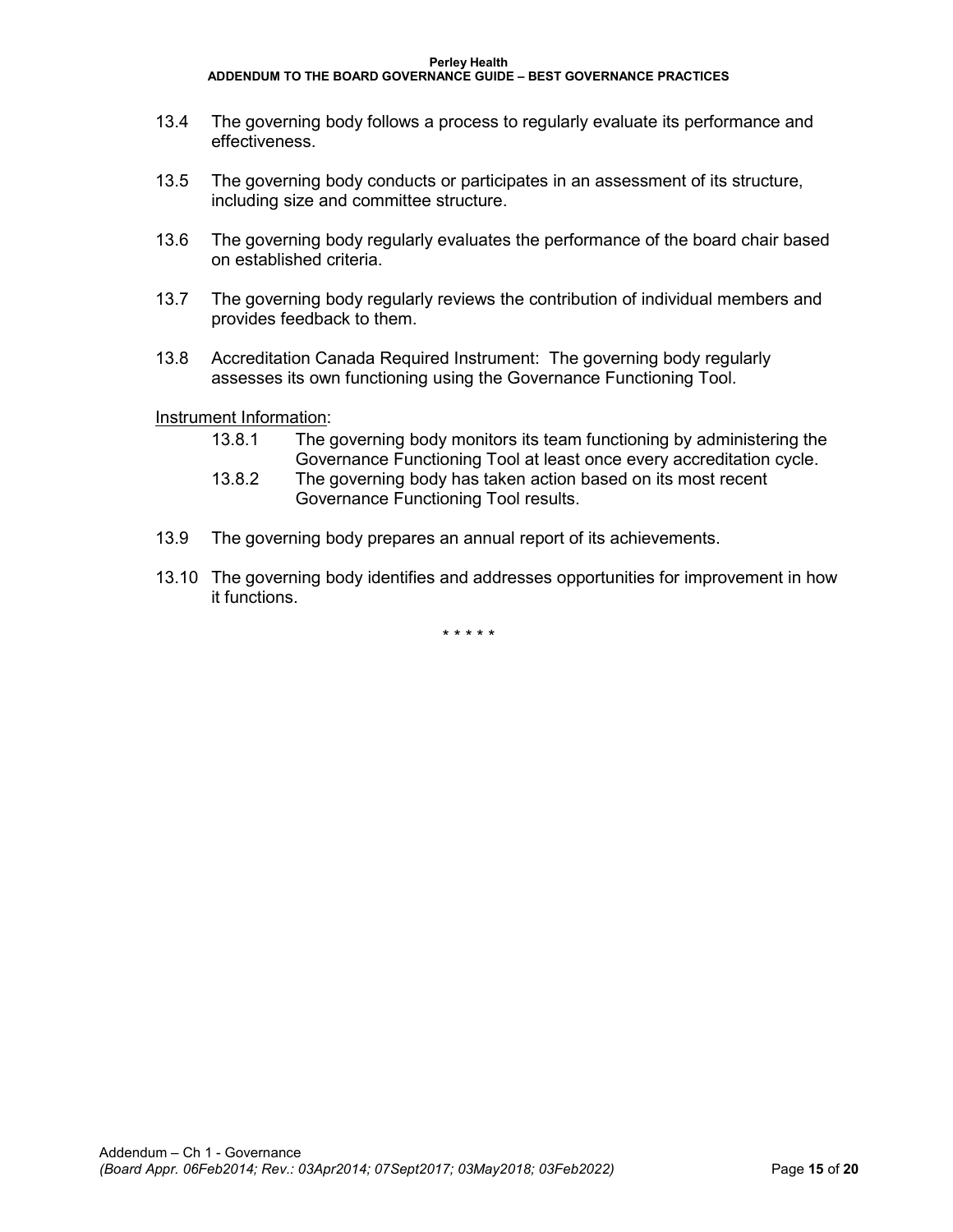(This page has intentionally been left blank.)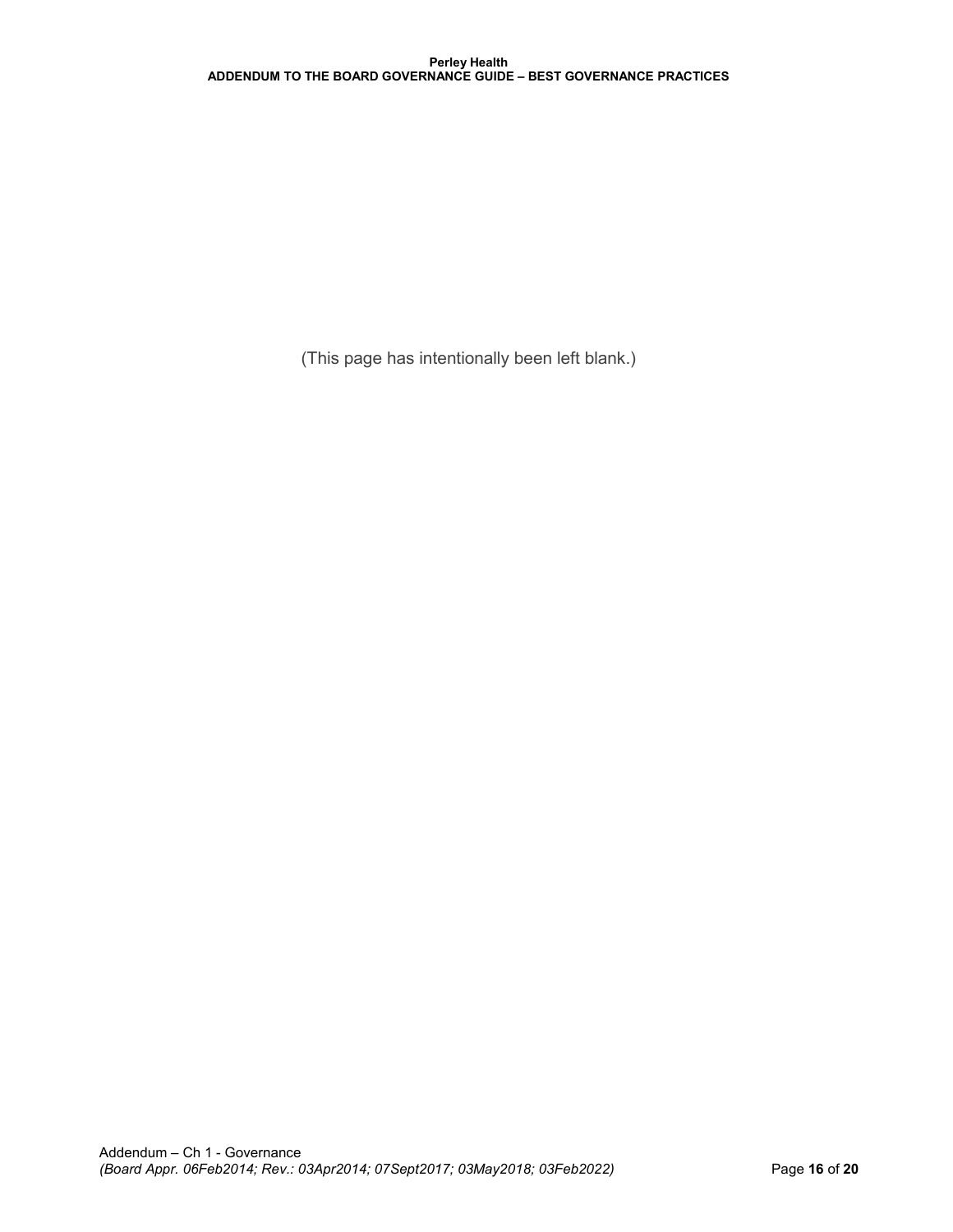# **Appendix B to Chapter 1 of the Addendum**

# **Governance Review Checklist [8](#page-18-0)**

| <b>Checklist of Governance Practices</b>                                                                                                                                                                                                                                                                      | <b>Status of</b><br><b>Governance Practices</b><br>& Recommendations |
|---------------------------------------------------------------------------------------------------------------------------------------------------------------------------------------------------------------------------------------------------------------------------------------------------------------|----------------------------------------------------------------------|
| 1. Legal Structure                                                                                                                                                                                                                                                                                            |                                                                      |
| a. Review of Letters Patent, Supplementary Letters Patent, Transfer<br>Agreement?                                                                                                                                                                                                                             |                                                                      |
| b. Date of most recent Bylaw Review and Update?                                                                                                                                                                                                                                                               |                                                                      |
| c. Date of most recent Service Accountability Agreement?                                                                                                                                                                                                                                                      |                                                                      |
| d. Date of most recent Governance Review?                                                                                                                                                                                                                                                                     |                                                                      |
|                                                                                                                                                                                                                                                                                                               |                                                                      |
| 2. Role of Corporation and Accountabilities                                                                                                                                                                                                                                                                   |                                                                      |
| a. Role of the corporation (provide copies of: objects/purpose,<br>mission, vision and values, strategic directions, etc.)?                                                                                                                                                                                   |                                                                      |
| b. Date of last strategic plan. Date of next review.                                                                                                                                                                                                                                                          |                                                                      |
| c. Identify the Corporation's accountabilities and key relationships.                                                                                                                                                                                                                                         |                                                                      |
| Is there a formal statement of corporate accountability? Date of                                                                                                                                                                                                                                              |                                                                      |
| last review?                                                                                                                                                                                                                                                                                                  |                                                                      |
|                                                                                                                                                                                                                                                                                                               |                                                                      |
| 3. The Board's Governance Role                                                                                                                                                                                                                                                                                |                                                                      |
| I. Define the role of the Board                                                                                                                                                                                                                                                                               |                                                                      |
| a. Board exercises a governance role in the following areas:<br>strategic planning, financial oversight, risk/quality oversight, CEO<br>and staff supervision, succession planning, communication and<br>governance. Has the Board expressly adopted a statement of the<br>Board's role? Date of last review? |                                                                      |
| b. Is there an annual Board work plan?                                                                                                                                                                                                                                                                        |                                                                      |
|                                                                                                                                                                                                                                                                                                               |                                                                      |
| II. Provide an outline of how the Board performs its<br>responsibilities for the following areas of Board performance:                                                                                                                                                                                        |                                                                      |
| a. Strategic planning - ensuring a strategic plan is developed with<br>Board participation and ultimate Board approval, ensure annual<br>review by management and Board?                                                                                                                                      |                                                                      |
| b. Oversight of management (CEO) – develop and approve CEO job<br>description; select the CEO; review and approve the CEO's                                                                                                                                                                                   |                                                                      |
| annual performance goals; ensure succession plans are in place<br>for CEO and senior management; exercise oversight of the<br>CEO's supervision of senior management as part of CEO's<br>annual review?                                                                                                       |                                                                      |
| Quality and risk identification and management - ensure quality<br>C.<br>standards and indicators are established and approved by the<br>Board; ensure Board understands its role in relation to risk;                                                                                                        |                                                                      |

<span id="page-18-0"></span>*<sup>8</sup>* Based on *Guide to Good Governance*, by Ontario Hospital Association.

 $\overline{\phantom{a}}$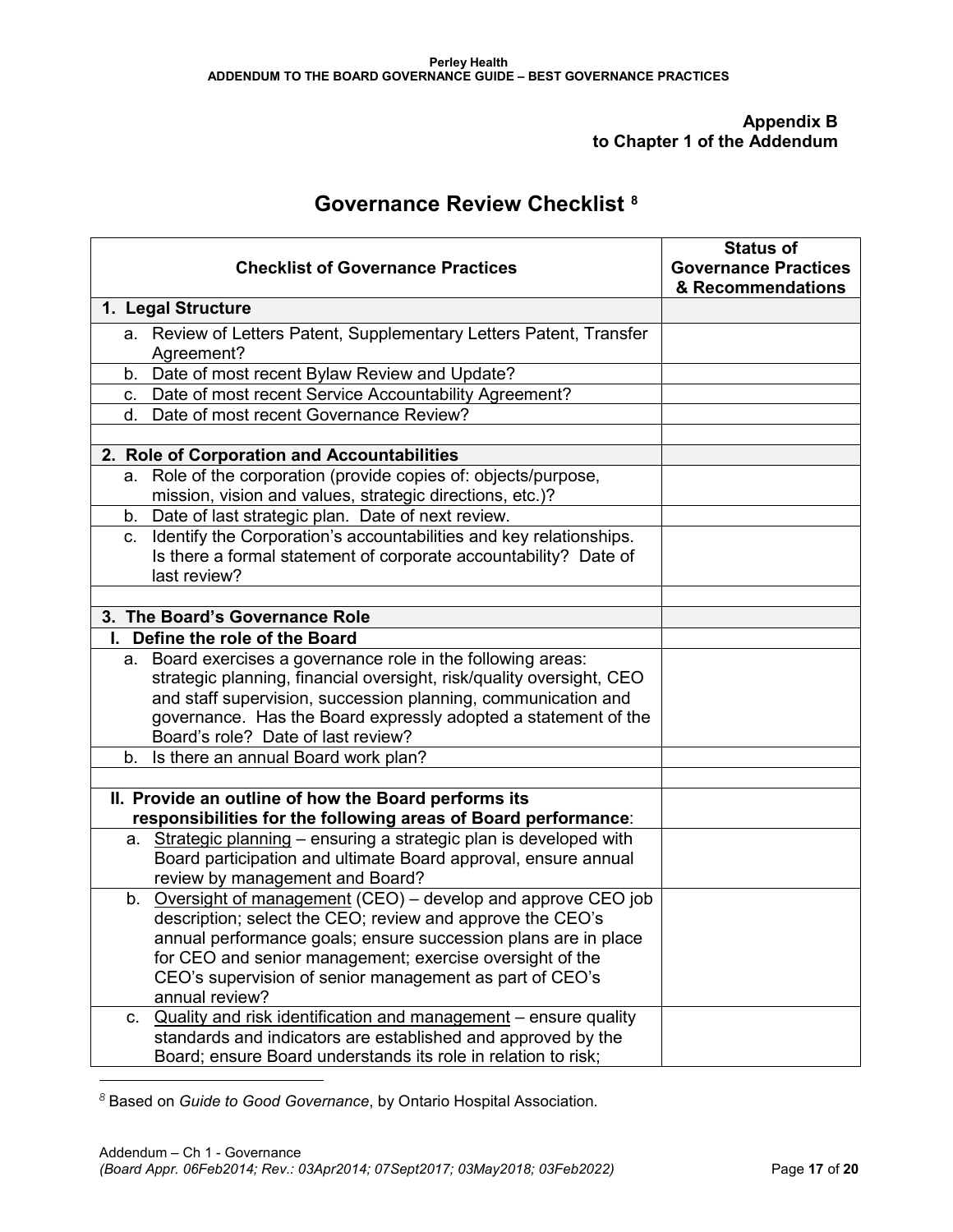|    | ensure processes are in place for identifying risks; and that plans                                                                 |  |
|----|-------------------------------------------------------------------------------------------------------------------------------------|--|
|    | are developed and implemented to monitor and manage risks?<br>d. Financial oversight - stewardship of financial resources including |  |
|    | setting policies for financial planning; approving annual budget;                                                                   |  |
|    | monitoring performance; approving investment policies; and                                                                          |  |
|    | approving audited financial statements?                                                                                             |  |
|    | e. Governance - the Board is responsible for quality of its own                                                                     |  |
|    | governance; the Board establishes and periodically assesses                                                                         |  |
|    | policies regarding Board conduct and processes; the Board                                                                           |  |
|    | reviews its governance structures (board size/composition,                                                                          |  |
|    | committee mandates and composition, officers, meeting                                                                               |  |
|    | effectiveness, etc.) at periodic intervals; the Board is responsible                                                                |  |
|    | for its own succession and ongoing quality (education) and to                                                                       |  |
|    | monitor Board and individual director's effectiveness through<br>annual evaluations?                                                |  |
| f. | Communications and Accountability - ensure organization                                                                             |  |
|    | appropriately communicates with its stakeholders in a manner                                                                        |  |
|    | consistent with accountability to stakeholders?                                                                                     |  |
|    |                                                                                                                                     |  |
|    | 4. Duties, Obligations and Expectations of Individual Directors                                                                     |  |
|    | a. Fiduciary obligations to adhere to and observe the standard of                                                                   |  |
|    | care expected of a director and to obey the "Rules of Fiduciary                                                                     |  |
|    | Conduct". The standard of care is to act honestly and in good                                                                       |  |
|    | faith and in the best interests of the Perley Rideau and to apply                                                                   |  |
|    | the skill and judgment that might reasonably be expected of a<br>person with the same level of skill (special expertise must be     |  |
|    | applied). Is there a formal policy with respect to the Directors'                                                                   |  |
|    | duties? How are Directors made aware of their duties and                                                                            |  |
|    | obligations?                                                                                                                        |  |
|    | b. Rules of fiduciary conduct                                                                                                       |  |
|    | Avoid conflict of interest?<br>$\bullet$                                                                                            |  |
|    | Corporate obedience – solidarity, board speaks with one                                                                             |  |
|    | voice?                                                                                                                              |  |
|    | Confidentiality?                                                                                                                    |  |
|    | Loyalty – act in interest of Perley Rideau as a whole and not                                                                       |  |
|    | any one group or representative body?                                                                                               |  |
|    | Board Code of Conduct describing the rules of fiduciary<br>$\bullet$                                                                |  |
|    | conduct?<br>c. Attendance - Describe expectations regarding the level of                                                            |  |
|    | attendance and participation at Board and committee meetings.                                                                       |  |
|    | How are these expectations communicated?                                                                                            |  |
|    | d. Self-evaluation or peer review - Describe participation in Board                                                                 |  |
|    | and individual Director evaluation?                                                                                                 |  |
|    |                                                                                                                                     |  |
|    | 5. Board Governance Policies                                                                                                        |  |
| а. | Formal governance policy manual is available?<br>Date of last review?                                                               |  |
| b. |                                                                                                                                     |  |
| С. | Process for updating?                                                                                                               |  |
|    | 6. Board Composition and Recruitment                                                                                                |  |
|    |                                                                                                                                     |  |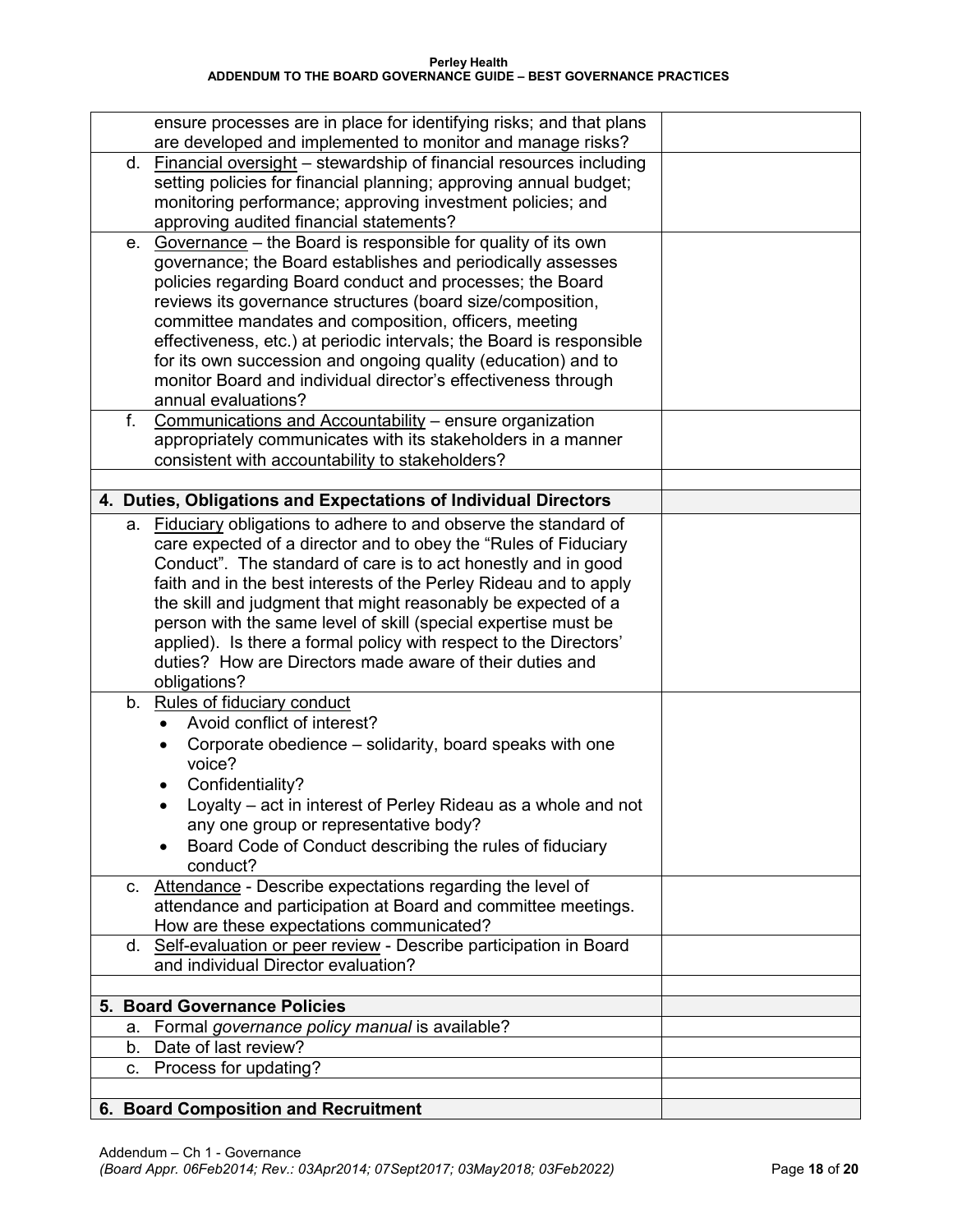| I. Board Size and Composition |                                                                                       |  |
|-------------------------------|---------------------------------------------------------------------------------------|--|
|                               | a. Identify number of elected/appointed/ex officio directors. List ex                 |  |
|                               | officio Directors by office?                                                          |  |
|                               |                                                                                       |  |
|                               | II. Board Quality                                                                     |  |
| а.                            | Is there a process to identify skills required of Board members?                      |  |
|                               | b. Is a Board profile or skills matrix of the current Board maintained?               |  |
|                               | c. How are prospective nominees identified? Is a roster of eligible                   |  |
|                               | candidates maintained?                                                                |  |
|                               | d. How are prospective Board candidates advised with respect to                       |  |
|                               | the role and expectations of Directors?                                               |  |
|                               | e. How are prospective candidates evaluated?                                          |  |
| f.                            | Who makes the recommendation of approved candidates?                                  |  |
| q.                            | How are elections held at Annual Meetings?                                            |  |
|                               |                                                                                       |  |
|                               | III. Term of Offices                                                                  |  |
|                               | a. Board term (initial, renewal and maximum terms)?                                   |  |
|                               | b. Committee chair terms (initial, renewal and maximum terms?                         |  |
|                               | c. Other terms (initial, renewal, and maximum terms)? Identify                        |  |
|                               | officers                                                                              |  |
|                               |                                                                                       |  |
| 7. Officers                   |                                                                                       |  |
|                               | a. There is a clear process to select officers and committee chairs?                  |  |
|                               | b. Are position descriptions prepared and periodically reviewed?                      |  |
|                               | 8. Board Committees                                                                   |  |
| а.                            | Do committees have written mandates?                                                  |  |
|                               | b. Are committee mandates reviewed periodically?                                      |  |
|                               | c. How are committees established? Committees are established                         |  |
|                               | pursuant to governance principles? (Committees do Board work,                         |  |
|                               | not management work?) How are committee reports and                                   |  |
|                               | recommendations handled by the Board?                                                 |  |
|                               | d. Is the Audit committee comprised of independent Directors?                         |  |
|                               | e. Is there an Executive Committee and how does it report to the                      |  |
|                               | Board? Describe decision making role for the Executive                                |  |
|                               | Committee?                                                                            |  |
|                               |                                                                                       |  |
|                               | 9. Board Orientation, Education and Evaluation                                        |  |
| a.                            | Is Board orientation mandatory? How is orientation conducted?                         |  |
| b.                            | Is there a written manual for new Board members?                                      |  |
| C.                            | Is there a clear process for Directors to participate in external                     |  |
|                               | education programs?                                                                   |  |
| d.                            | How is Board education conducted?                                                     |  |
|                               | e. What is the frequency of continuing education for Directors?                       |  |
| f.                            | Is an annual Board retreat held? Date of last retreat, attendance                     |  |
|                               | and agenda?                                                                           |  |
|                               | g. Is there an annual evaluation of the performance of individual                     |  |
|                               | Directors and the Board as a whole? Provide a copy of the                             |  |
|                               |                                                                                       |  |
|                               | evaluation tool and describe process for providing feedback and<br>acting on results? |  |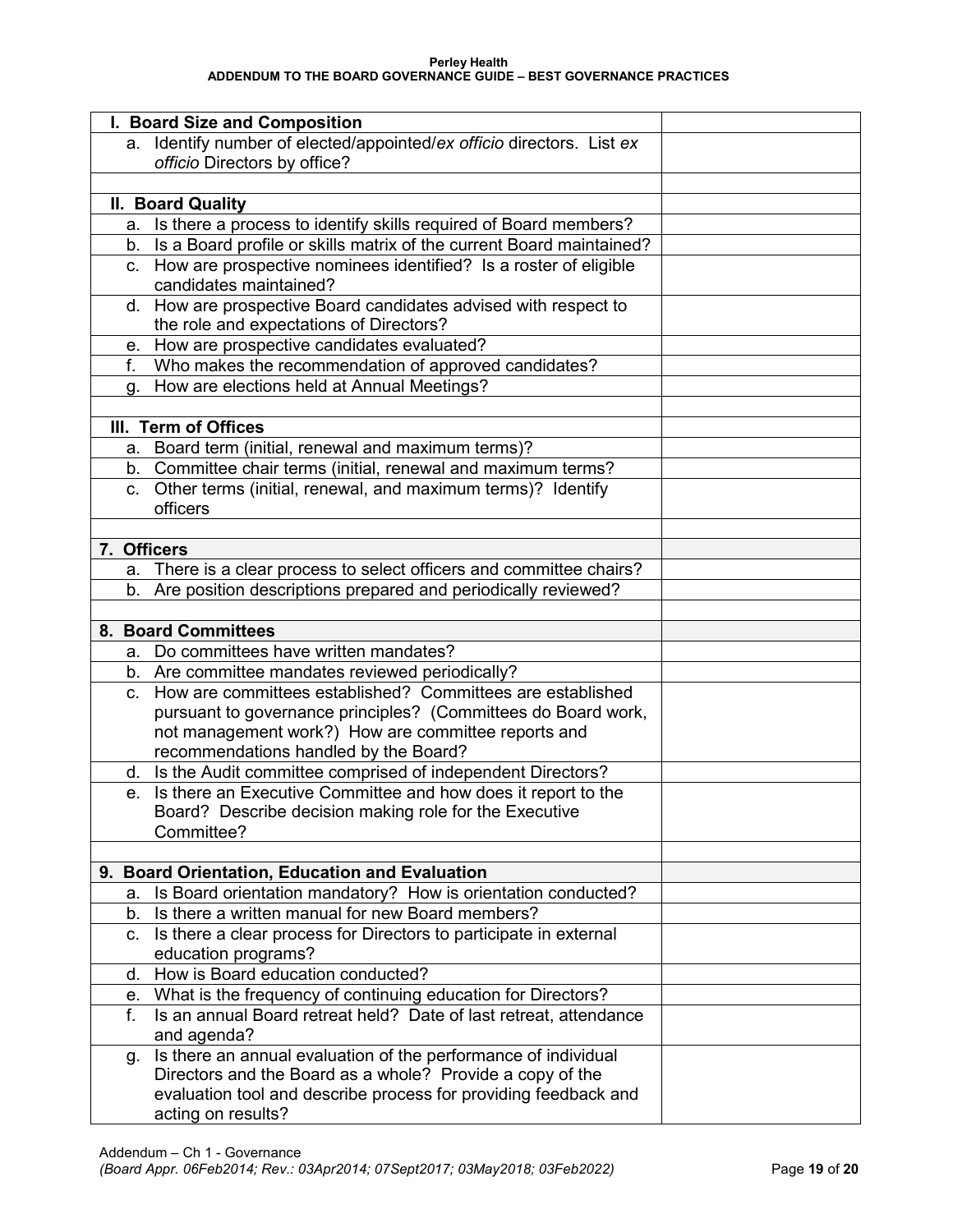| 10. Board Governance Policies                                          |  |
|------------------------------------------------------------------------|--|
| a. Provide sample Board agendas. Is Board work aligned with the        |  |
| annual Board goals and work plan?                                      |  |
| b. Are decision items separated from information items?                |  |
| c. Is specific time allocated for agenda items and is time allowed     |  |
| adhered to?                                                            |  |
| d. What is the process to bring forward Board committee's              |  |
| recommendations and reports?                                           |  |
| e. Are meetings regularly evaluated? Using what evaluation tool?       |  |
| Are meetings open and is there a proper use of in camera               |  |
| sessions?                                                              |  |
| Does the Board meet without management from time to time?<br>g.        |  |
| h. Is there a clear policy that allows the Board to obtain independent |  |
| advice (legal, financial or other?)                                    |  |
|                                                                        |  |

\* \* \* \* \* \* \* \*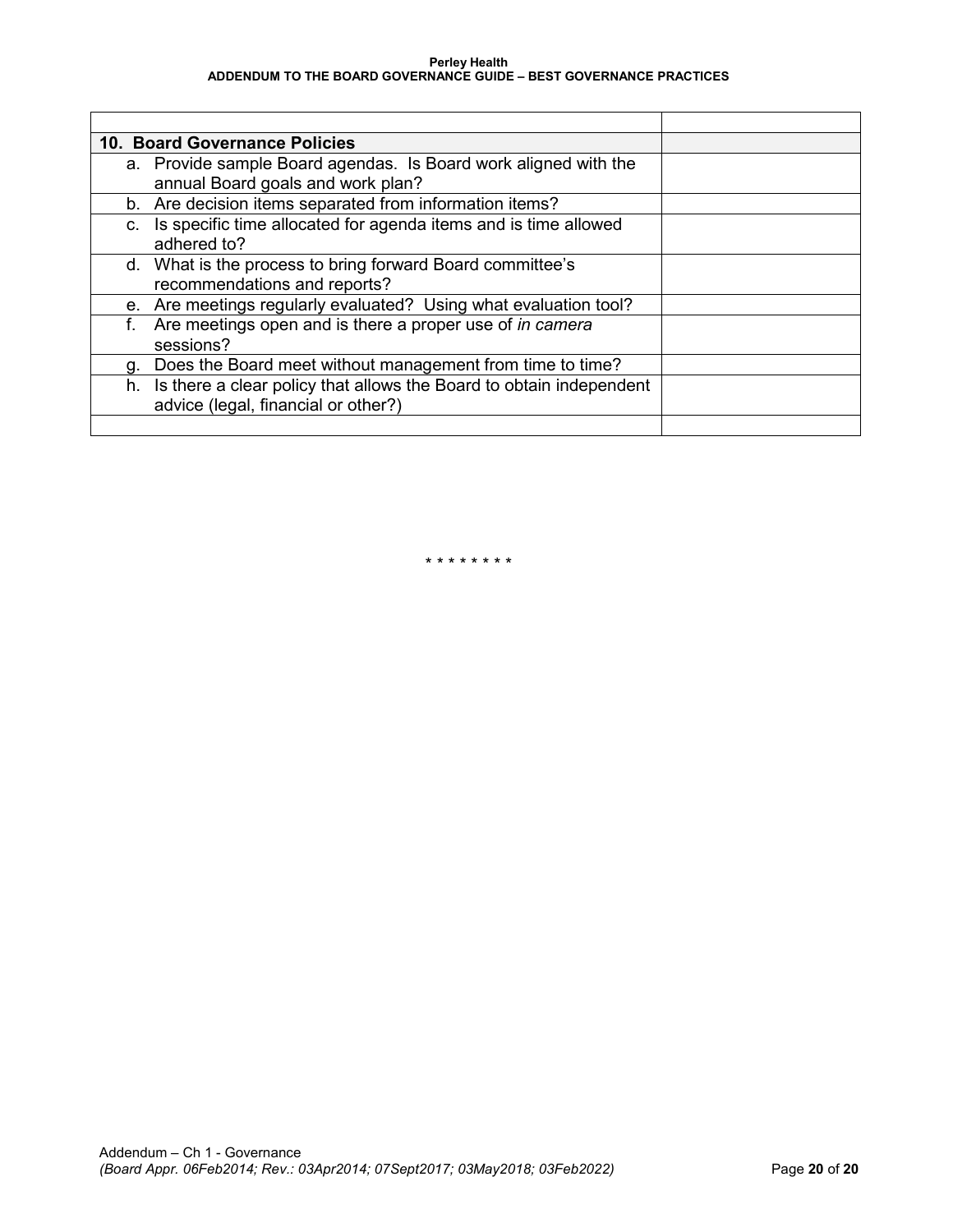# **Chapter 2**

# **STRATEGIC PLANNING AND MANAGEMENT** [1](#page-22-0)

*This chapter provides guidance for the strategic planning process, including differentiation between Board and management responsibilities in this process. It also provides guidance for the review and assessment of progress in meeting the strategic directions and fulfillment of the vision.*

# **2.1 General**

One of the most important responsibilities of the Board of Directors is to provide general guidance and direction for Perley Health. Strategic planning is the comprehensive framework for planning, setting priorities, and making decisions. Strategic planning and review is a key component of effective risk management and effective organizational stewardship. Good planning results in better communication and a better understanding of how various parts of an organization work together to produce desired results. Strategic planning deals with questions such as: What do we do? For whom do we do it? How do we excel?

The Strategic Plan, management's annual operating plan, and the capital and operating budgets are vital components of Perley Health's strategic management processes. As such they each require the approval and continuing oversight of the Board of Directors to ensure the fulfillment of the broad directions laid out in the Strategic Plan.

The Strategic Plan records the decisions the Board has made with respect to its strategy intentions. The plan includes broad strategic directions and the general goals for each, as well as the rationale, analyses and background information supporting those decisions.

The full strategic planning process is completed every three to five years with a planning horizon that may stretch 10 to 15 years. The strategic planning process is iterative and collaborative involving management and staff, stakeholders, as well as Board members.

# **2.1.1 Standards for Strategic Planning**

 $\overline{\phantom{a}}$ 

Accreditation Canada has established a set of governance standards. In the area of strategic planning for health service providers, standards are provided for "Developing a clear direction for the organization". These are reproduced at Appendix A to Chapter 1.

<span id="page-22-0"></span><sup>1</sup> This Chapter draws heavily from the Ontario Hospital Association's *"Guide to Good Governance",* Chapter 5.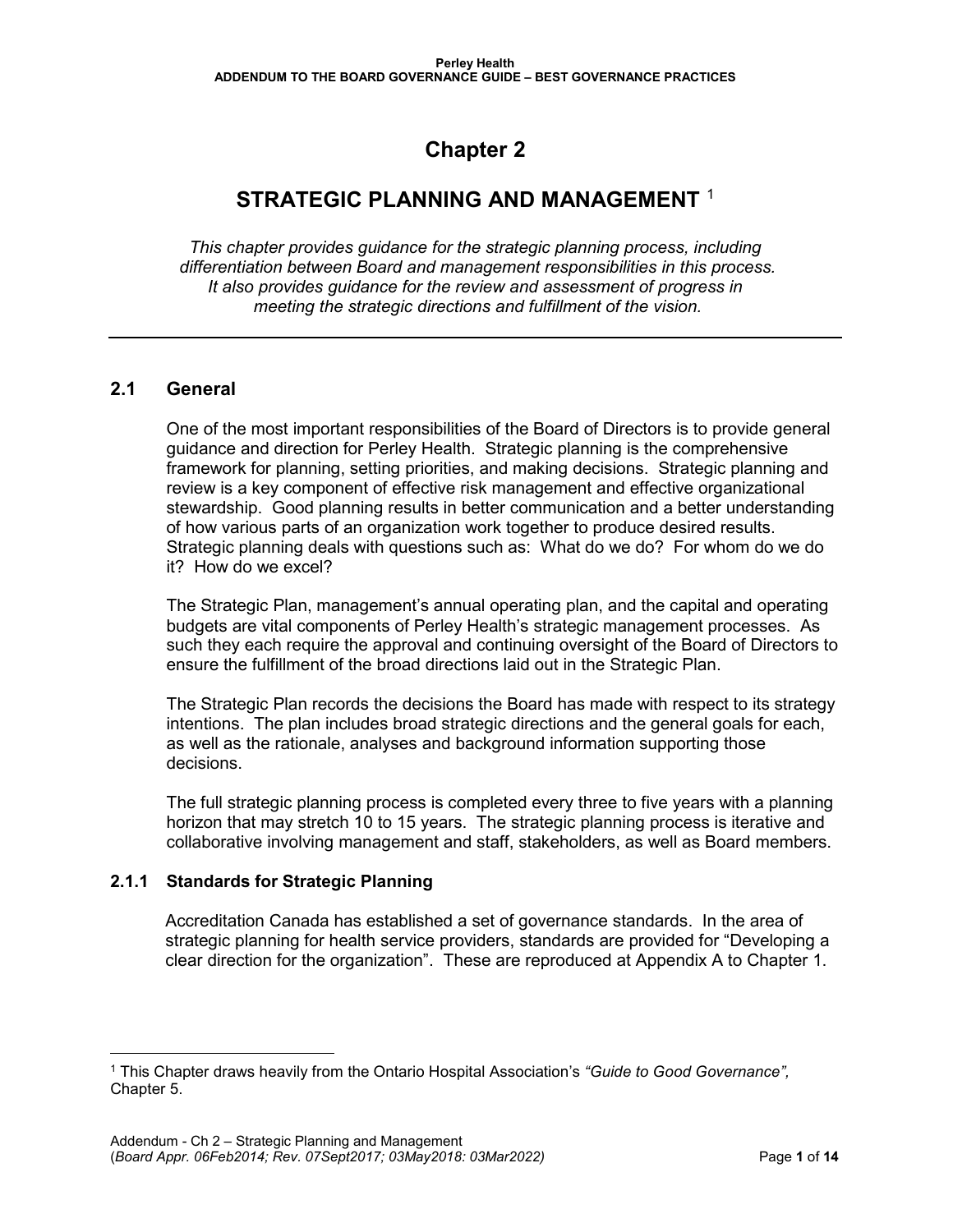# **2.2 Strategic Management**

The strategic plan describes how Perley Health intends to move from where it is now towards its Vision in accordance with its Vision, Mission, Values and tolerance for risk. In so doing, it plans to use its strengths to take advantage of opportunities, to remedy its weaknesses, and to avoid or mitigate threats.

From the Strategic Plan, which typically takes a longer-term view, Management develops shorter term operating plans for staff and budgets for the revenues and expenditures needed to move towards the Vision.

Finally, the organization monitors its progress against targets and budgets and uses the lessons it learns from experience to enhance the next round of planning and budgeting.

In contemporary management, this cycle of strategic thinking, analysis, and performance review is referred to as *strategic management***,** implying a collaborative Board and management involvement.

Strategy, strategic direction and strategic management are about the "big picture" and generally involve the following:

- The definition of success for the organization, including the basic framework of goals and policies that guide the activities of the organization over the long term.
- The approach to be taken to be successful, including the assignment of resources and the development of the requisite organizational competencies;
- The positioning of the organization in relation to others in the sector in terms of whom it serves, and the programs and services to be offered.

Although approval of the strategic and operating plans and the capital and operating budgets are key responsibilities of the Board of Directors, typically the Board delegates the detailed work to management and Committees. Nevertheless, the Directors should satisfy themselves that the planning and budgeting processes were properly organized, conducted and documented. A summary of Board and Management responsibilities is included in Appendix A to this Chapter.

# **2.2.1 Components of Strategic Management**

The Board's involvement in strategic management comprises three components:

#### **Strategic Framework**

 $\overline{\phantom{a}}$ 

The first is setting the strategic framework for Perley Health for the long term. The key elements of this framework include the mission, the vision and the corporate values  $^2$  $^2$ .

• *Mission.* Typically, the mission is a short statement of the organization's purpose: what we do, for whom and why. The mission statement is generally broad and its

<span id="page-23-0"></span><sup>2</sup> Perley Health's Vision and Mission and its Core Values are outlined in Chapter 1 of Part I of this Governance Guide. The *Code of Ethical Conduct* can be found with the other Board policies in Part IV.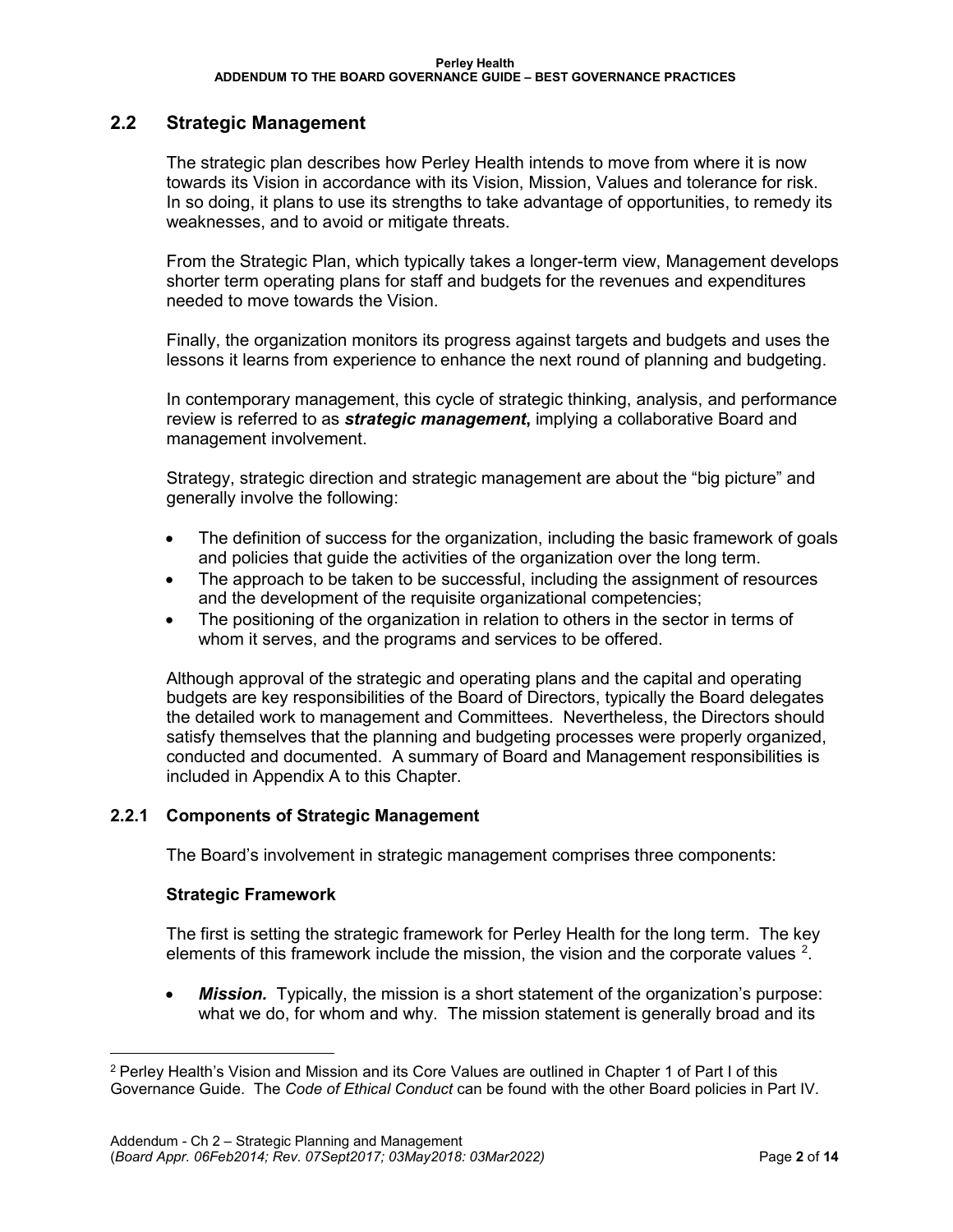fundamental content should remain relevant for a long time.

- *Values*. The values statement is a collection of norms, principles and commitments that Perley Health believes in and plans to live by. The corporate values are enduring, with changes being more about form than substance.
- *Vision.* Whereas the mission statement describes the purpose of Perley Health, its vision describes what the Corporation plans to accomplish or what it expects to become in the fullness of time.

#### **Setting Medium Term Strategic Directions**

Consistent with the mission, vision and values, the Strategic Plan should first outline the broad strategy to be embraced over the next 10-15 years in order to realize the vision. This includes any specific strategies to be followed, the major objectives to be achieved and the general sequence or phasing of effort. Flowing from this context, the strategic plan provides a set of directions and initiatives to guide the investment of resources and effort for the next few (usually five) years. These directions may include:

- A goal or time-bound vision with more substantive objectives for Perley Health for the medium term;
- Strategic directions (objectives or themes) that build towards the long-term vision. These may include changes to strategic positioning (e.g. who is to be served or what new services are to be offered);
- Defining organizational capacity and characteristics needed to succeed;
- New initiatives envisaged for moving towards the new vision and strategic positioning, and for improving the organization's capacity and performance.

The key is that these directions (themes, initiatives, objectives, etc.) involve achieving or doing something specific. They are usually measurable in that clear targets and indicators can be defined to demonstrate when the directions have been fulfilled and the intended results achieved.

# **Approving Major Decisions**

Not everything important or strategic can be anticipated in the Strategic Plan. Thus, an essential element of strategic management includes the review, questioning, provision of advice to management, and ultimately the approval of unplanned major decisions facing Perley Health.

- Some of these decisions may relate directly to the implementation of the strategic framework and directions;
- Other decisions required may emerge between planning cycles, some of which may necessitate amendment of the long-term vision or mission statements;
- In either case, the Board needs to maintain the strategic "big picture" to ensure that decisions and directions are in the best long-term interests of the Corporation.

# **2.3 Strategic Planning**

Strategic planning requires a disciplined, systematic process to define the purpose and direction of Perley Health, recognizing the current and future state of the external and internal environment within which it operates. These duties are assigned to the Strategic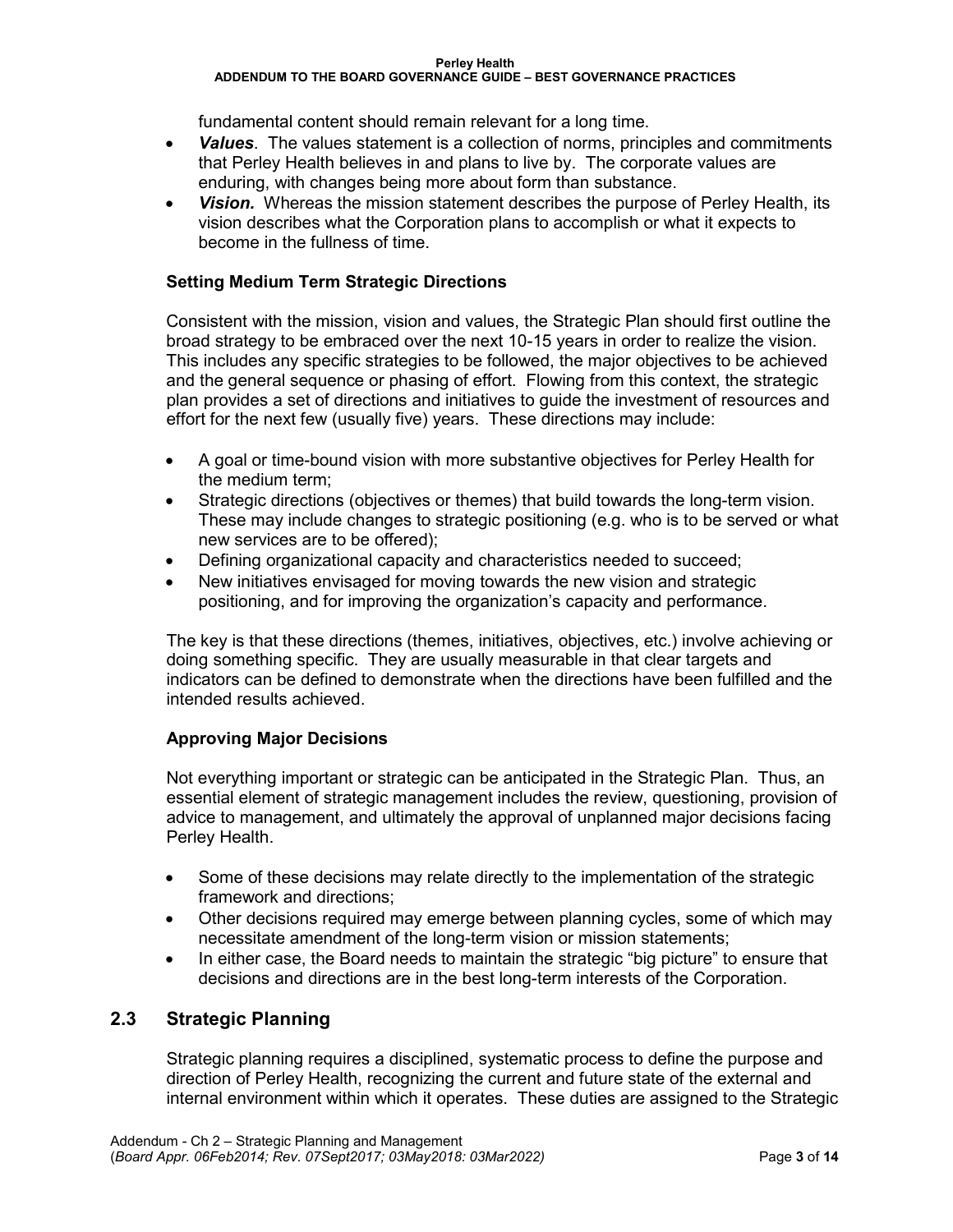Planning Committee. Terms of Reference for the Strategic Planning Committee are set out in Appendix A to Chapter 3 of Part II of this Guide.

# **2.3.1 Timing**

How often and when should Perley Health undertake such effort? Considerations relating to the timing of strategic planning include:

- Strategic planning across the whole organization requires a major investment of time and effort for research, external consultation, analysis, and deliberation by both the Board and management over typically six to eight months;
- A regular strategic planning process is an effective method for the Board to fulfill its strategic management role by:
	- o Reviewing (and if necessary rethinking) Perley Health's strategic framework and directions;
	- $\circ$  Facilitating management's work for the forthcoming operational planning and budget cycle.
- Typically, Perley Health's strategic plans focus on the next five years. However, the environmental scan, strategy and long-term vision should look out 10 to 15 years.
- A new Strategic Plan may be undertaken any time at the Board's direction. The need is generally indicated by:
	- o Key assumptions of the current plan being overtaken by events;
	- $\circ$  Externally dictated changes by government. (In such cases, regardless of the normal strategic planning cycle, Board and management will need to focus on implementing the necessary change before a new look at the long term can be undertaken.)

# **2.3.2 Strategic Analysis**

Effective strategic analysis may comprise many elements; a few key considerations and tools are briefly outlined below.

#### **Situational Assessment and Environmental Scan**

The starting point for the strategic planning process is the existing Strategic Plan (mission, vision, values, directions, goals, etc.) as well as governmental requirements, such as changed legislation or regulations, service accountability agreements, etc.

A situational assessment sets out the context for the planning from both an internal and an external perspective to include a review of the current situation, trends and forecasts of emerging trends.

- The external scan should consider such factors as:
	- o Health sector trends;
	- o Geopolitical trends;
	- o Economic and Funding trends;
	- o Legislative changes and possibilities;
	- o Demographics and population health indicators;
	- o Alternative sources of seniors' care;
	- o Technology trends; etc.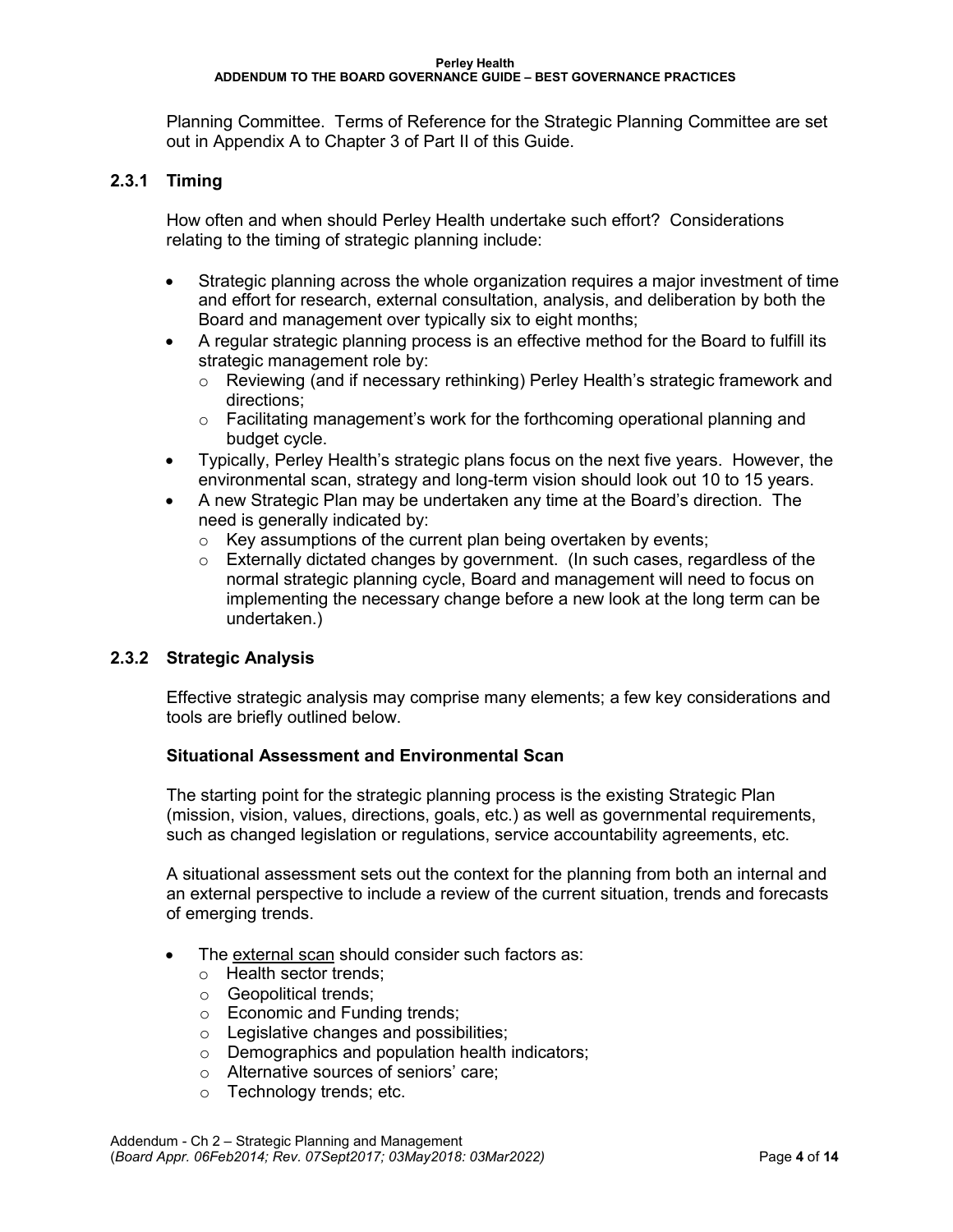- The internal scan should consider such factors as:
	- o Recent performance indicators for care;
	- o Financial condition and performance;
	- o Asset and infrastructure condition;
	- o Technology capability and requirements;
	- o Human capital (strengths and capacity);
	- o Innovation and new programs;
	- o Community and stakeholder relationships; etc.

A situational assessment using the four-box format of a SWOT (Strengths, Weaknesses, Opportunities, Threats) analysis is a useful tool for summarizing the circumstances facing the planners as revealed by the environmental scans.

*Strategic Issues.* From this type of global thinking, strategic issues begin to emerge. Such issues may relate to:

- Common themes emerging from the situational assessment and SWOT analysis;
- Significant gaps in operational performance between actual and targeted performance, including comparisons to external benchmarks;
- Key success factors warranting greater attention for the fulfillment of the long-term vision.

*Strategic Directions***.** The formulation of propositions for broad strategic action follows logically from the identification of strategic issues warranting corporate action. These proposed strategic directions should set out broad areas for action and investment in terms of time, energy and dollars. The number of directions should be relatively few, providing a few focal points for operational planning by management. They should reflect the following:

- An updated strategic framework (vision, mission and values statements);
- Each strategic direction should open doors to a number of action areas or initiatives which will likely require extensive time to implement;
- Action should start within a year, but downstream benefits may accrue primarily in the medium to long term;
- Wherever possible, specific targets should be set as a basis for measurement or judging whether the objectives have been met.

*Validity of Assumptions.* In formulating plausible strategic directions, the Board should challenge the validity of the implicit assumptions including such aspects as:

- Government funding levels and donor contributions;
- Legislation and regulations affecting health care delivery;
- Project costs and timeframes; and
- Stakeholder and market response to the new initiative.

*Scenario Analysis.* It would be impossible to anticipate and plan for every possible contingency. However, discussing the assumptions and the potential consequences and probability for each can strengthen the rigour of the planning process.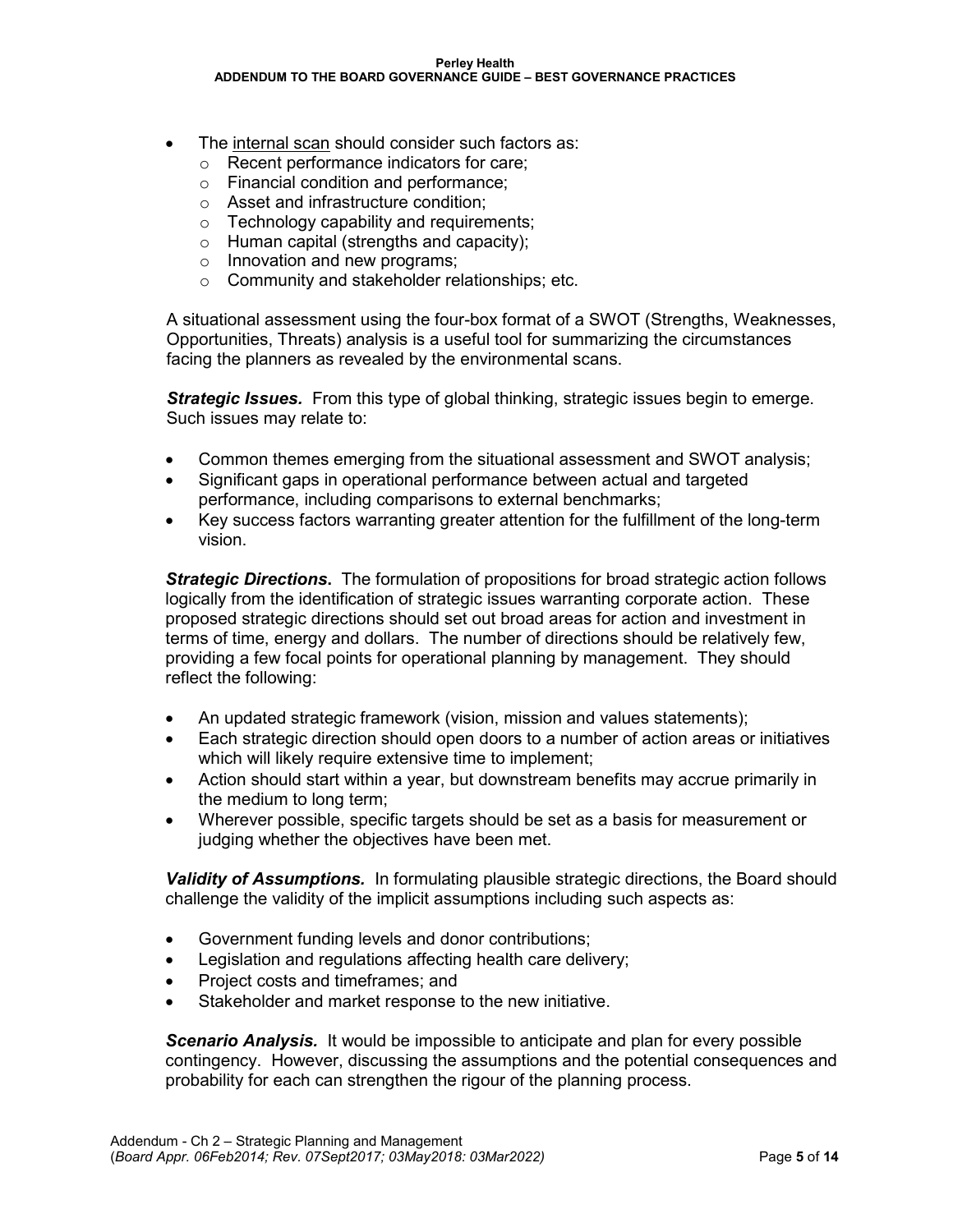By examining various scenarios of changing assumptions, the Board's strategic directions are more likely to withstand the test of time. Scenario analysis involves asking such questions as:

- What other assumptions might be appropriate?
- How might things turn out under different assumptions?
- How probable are the different assumptions?
- What are the best- and worst-case scenarios?
- What strategies would most likely succeed?
- What alternative strategies might be suitable?

*Risk Assessment. [3](#page-27-0)* Here, the Board's role becomes more critical – striving to find a comfortable balance between taking advantage of opportunities and Perley Health's corporate strengths weighed against the inherent risks.

The Board's assessment of risks should take into account:

- Any risk tolerance levels specifically approved by the Board;
- Perley Health's capacity for risk (including such considerations as the strength of its finances, donor support, reputation and credibility, and the experience and competence of the staff to implement the associated change);
- The spirit and attitudes of the organization and its stakeholders towards risk as well as the corporate values of the organization;
- The validity of the assumptions.

# **Implementation Timetable and Plan**

Although the Board's focus is on setting appropriate strategic directions, the Strategic Plan needs to be linked to the implementation process. Typically, strategic plans include management's implementation plan which:

- Establishes a timetable for implementation;
- Defines milestones or descriptions of success for successive years that can be evaluated;
- Assigns accountability for implementation;
- Defines risks more specifically; and
- Establishes the reporting requirements for monitoring by the Board.

# **2.3.3 Process Characteristics**

Undertaking a new Strategic Plan is a significant organizational undertaking. The many processes involved should be characterized by:

• *Big Picture Focus.* Wading through the reams of inevitable detail can obscure the big picture. Participants in the strategic planning process frequently require reminding of the values, vision and mission, as well as the success measurements being sought.

<span id="page-27-0"></span>l <sup>3</sup> See Chapter 7 for a further discussion of Risk.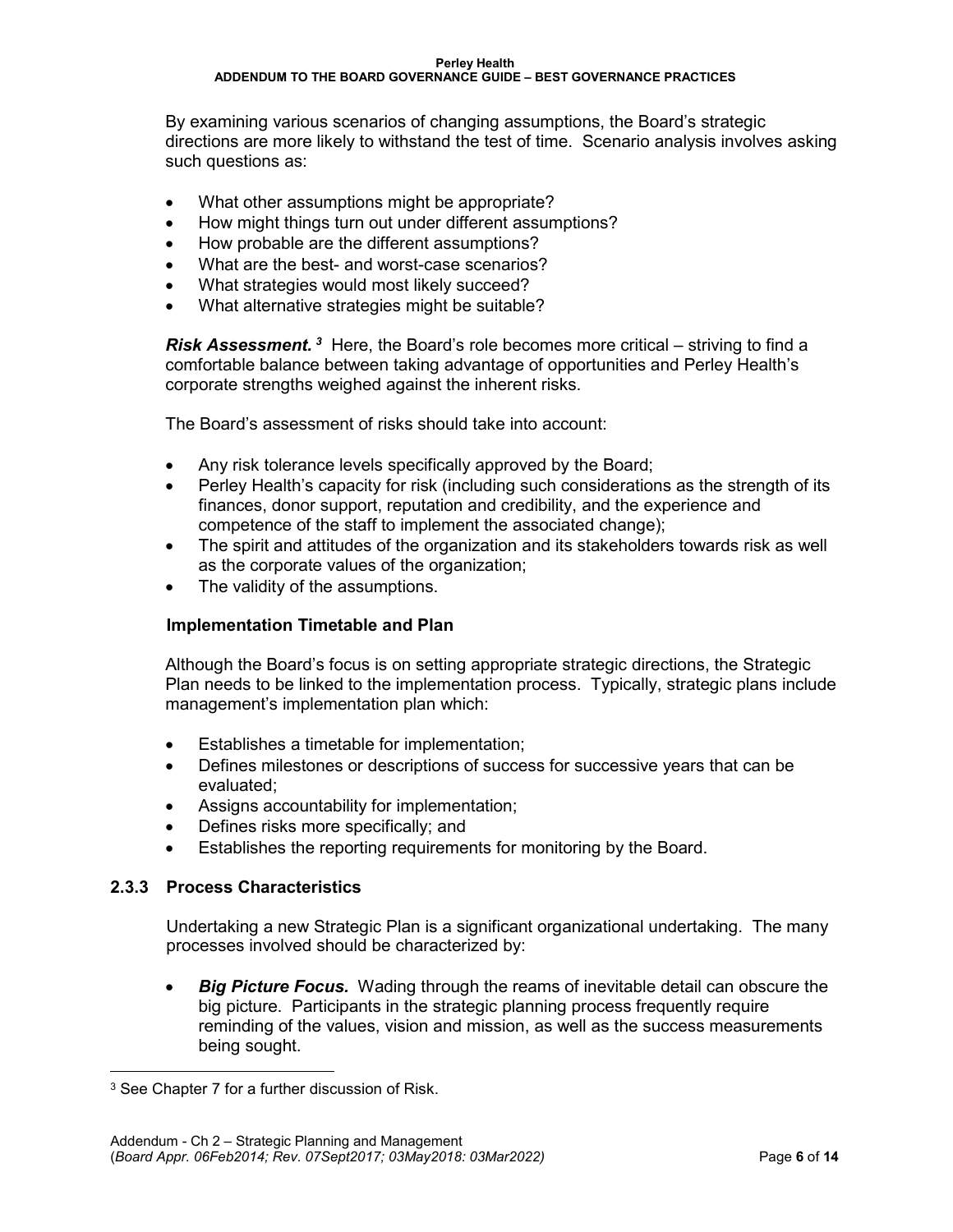- *Simplification.* By breaking the situational assessment into major components along thematic or functional areas, the subsequent detailed operational planning can be simplified.
- *Broad Consultation*. Strategic planning provides an opportunity to engage Perley Health's stakeholders. Broad consultation and diverse ideas enhance the quality of assessment in mission development and garnering community support. Perley Health has used formal focus groups to assist in these consultations. (But broad consultations are time consuming; balance is essential to effectiveness.)
- *Open and Participative Process.* As many channels of communication as practicable should be used to increase awareness, understanding and buy-in to the process and to the results. Surveys, focus groups, community consultations, email updates, newsletters, open houses and presentations all may have benefit.

# **2.3.4 Communicating the Strategic Plan**

From a strictly governance point of view, the Strategic Plan provides the Board's strategic direction to management. However, the Board's role does not stop here. The Board must be prepared to participate in communicating the plan to the stakeholders who need to know Perley Health's strategic direction.

Management should develop a coherent communications plan for getting the message out. The plan should include those aspects of the communications that will require direct Board involvement, the targeted stakeholders, the timelines, and a selection of appropriate communication vehicles (e.g. press conference, summary pamphlets, speaking engagements).

The key point is that the highlights of Perley Health's Strategic Plan and progress in fulfilling its strategic directions need to be effectively communicated, demonstrating its accountability to the community it serves and its stakeholders.

# **2.3.5 Strategic Reviews and Assessments**

Once a Strategic Plan is in place, it is a living document requiring regular reviews and updates. Management should keep the Board up-to-date on the attainment of significant milestones (or challenges) in fulfilling the achievement of the strategic directions or initiatives. Progress reports should include quantitative indicators where available.

Management should conduct ongoing intelligence gathering and situational analysis to keep the Board apprised of significant changes in the internal or external environment which would influence the validity of the assumptions implicit in the Strategic Plan. This exercise may trigger revisions to the Strategic Plan.

# **2.3.6 Annual Operating Plan [4](#page-28-0)**

The CEO and management develop annual operating plans and budgets based on the strategic directions contained in the Strategic Plan. These become the focus of work throughout the organization over the next twelve-month period. They will contain

<span id="page-28-0"></span>l <sup>4</sup> See Chapter 4, Financial Stewardship, for a further discussion on the Annual Operating Plan.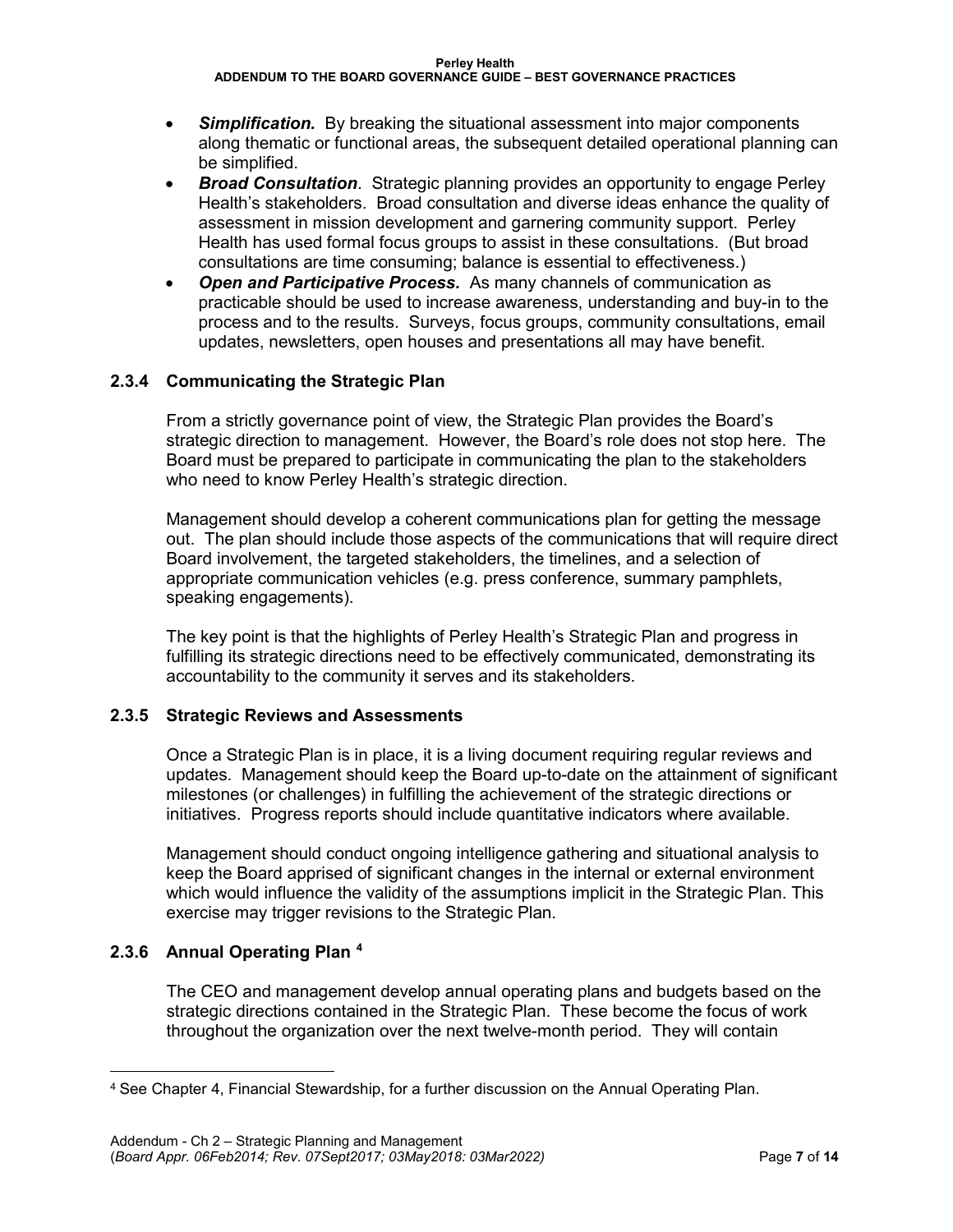estimates of service demand for the year as well as objectives for improvement in key areas of corporate activity.

The annual operating plan will be the basis of its yearly budget containing revenues and expenditure forecasts related to planned programs and/or volumes of service. This plan will contain more specific objectives than contained in the Strategic Plan, such as:

- Expected results for each objective;
- The time period during which those results will be sought; and
- Criteria for measuring the achievement of those results.

The annual operating plan, together with service statistics and budget forecasts are presented to the Board for review, amendment and approval.

### **2.3.7 Review of Strategic Planning Processes**

Prior to commencing a new strategic planning cycle, the Board should undertake a review of its strategic planning and management processes. A checklist for this purpose is attached at Appendix B to this Chapter.

\* \* \* \* \*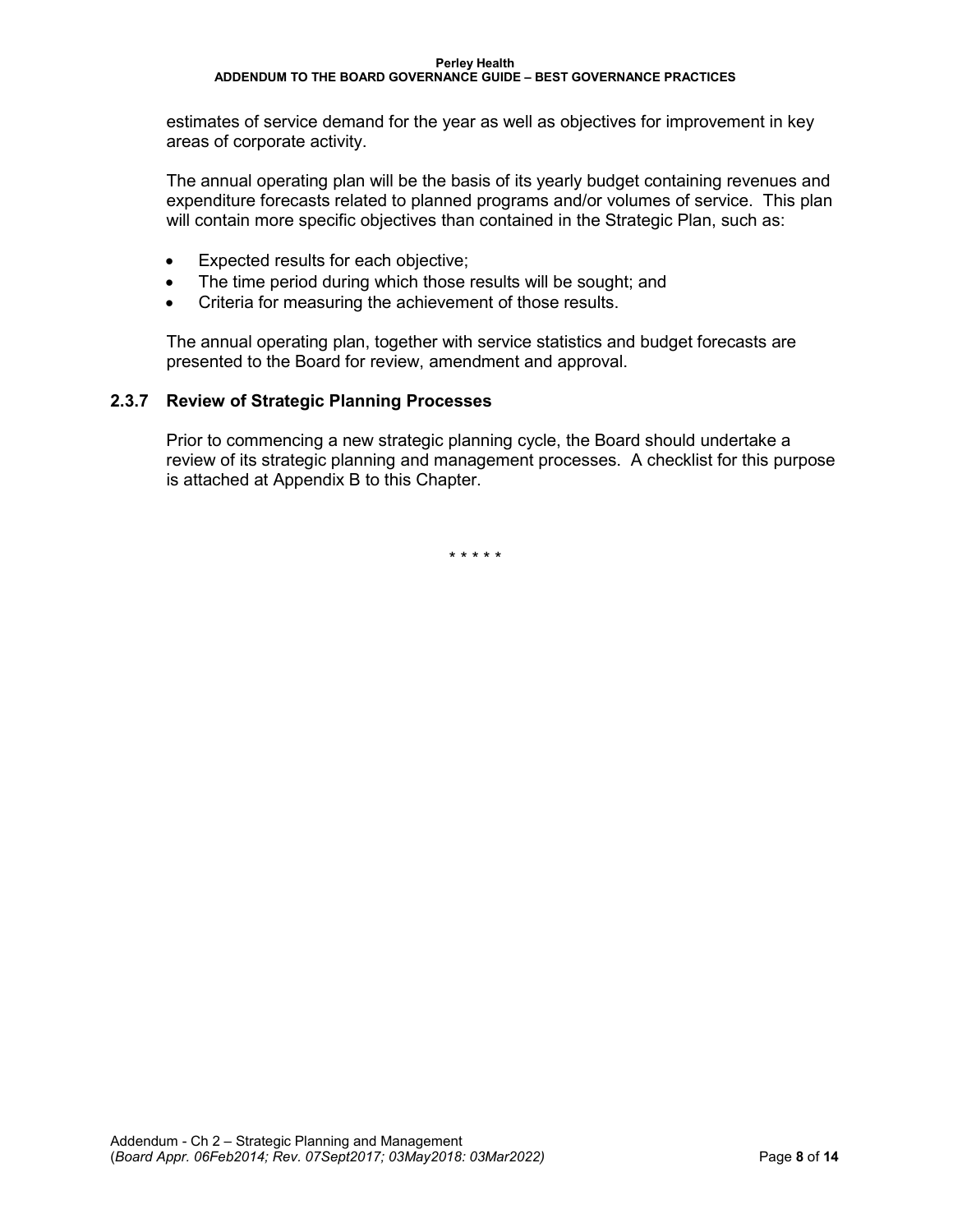# **Appendix A to Chapter 2 of the Addendum**

# **Planning Cycle and Related Board and Management Responsibilities**

The planning cycle should include as a minimum the following phases:

- Establishing the planning timetable and process;
- Agreeing the strategic framework *(mission, vision and values);*
- Conducting external and internal environmental scans;
- Formulation of strategic directions;
- Risk analysis, including:
	- o Defining and testing assumptions;
	- o Scenario testing;
	- o Sensitivity analysis; and
	- o Risk mitigation measures;
- Development of strategies and alternative strategies;
- Establishing key performance indicators, including financial measures;
- Development of the Implementation Plan including specific performance targets;
- Approval and communication of the Strategic Plan;
- Regular progress reviews re implementation of the Plan;
- Annual strategic assessment of the continuing suitability of the Strategic Plan;
- Revision to the Plan, as necessary.

# **Board Responsibilities**

In fulfilling its responsibilities for strategic planning and management, the Board:

- Provides initial approval of the strategic planning process to be followed;
- Participates in workshop style dialogues with staff at key points in the process, especially with respect to the formation of strategic directions;
- Reviews the highlights of findings of the facts and analyses at regular Board meetings;
- Receives the final draft of the Strategic Plan in sufficient time to meaningfully challenge and recommend changes to the plan;
- Approves the final Strategic Plan;
- Considers and approves the CEO's Implementation Plan for fulfilling the strategic objectives of the Plan;
- Contributes (as necessary) to the communication of the plan to stakeholders;
- Reviews regular progress reports on the fulfillment of the approved strategic directions;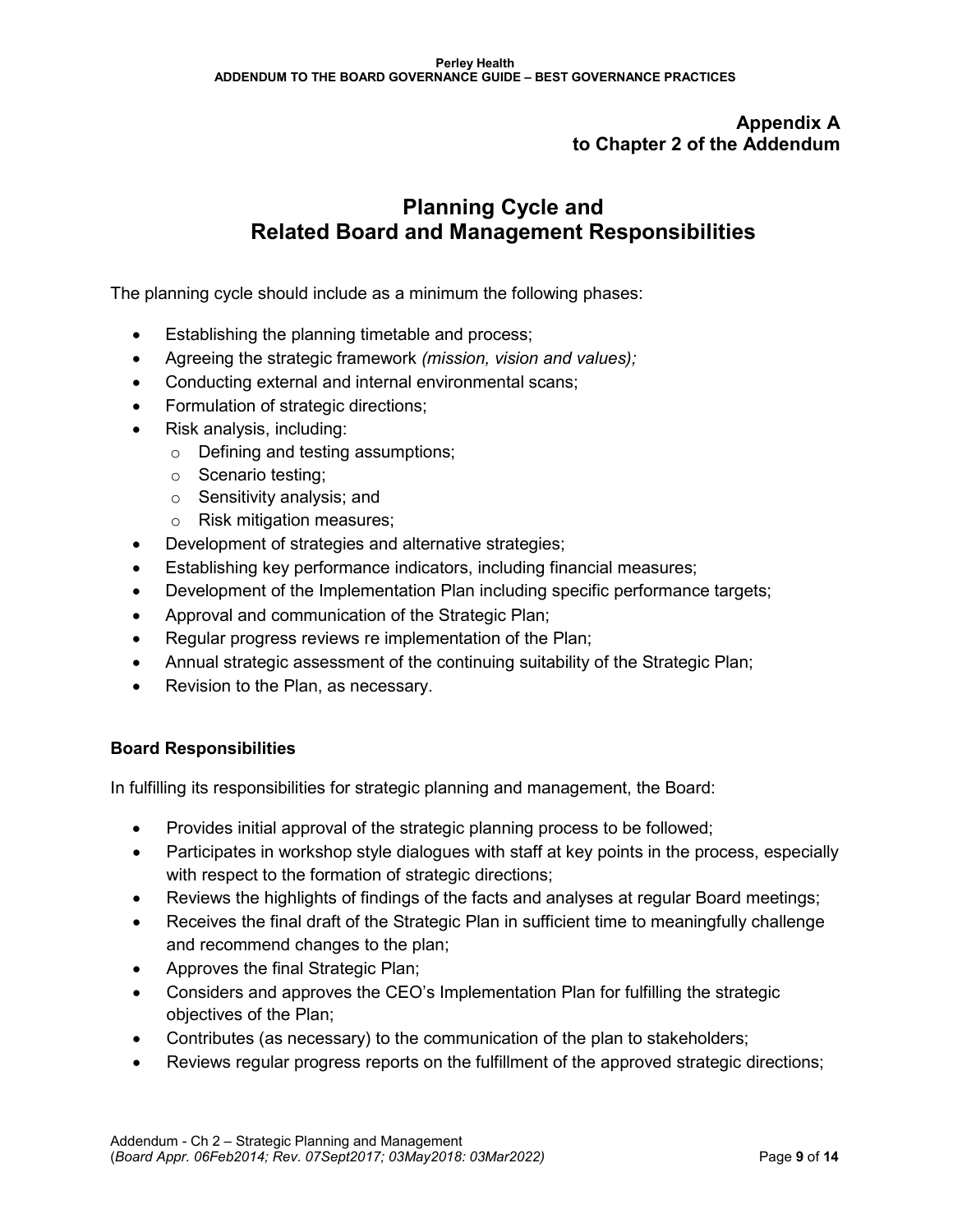- Approves changes to the mission, values, vision and strategic directions as necessary; and
- Presents an annual Strategic Assessment of the suitability of the strategic plan at the Annual Meeting.

# **Management's Responsibilities**

The CEO is responsible to the Board for:

- Defining the process to be followed for the strategic planning cycle;
- The conduct of the internal and external environmental scans;
- Providing ongoing Intelligence reporting;
- Keeping the Board apprised of key developments at all stages of the Plan's development;
- Preparing the Strategic Plan, including the more detailed Implementation Plan, for Board approval;
- Communication of the Strategic Plan to stakeholders;
- Preparation of the annual Operating Plan and Budget for Board approval;
- Apprising the Board on a regular basis of progress on the fulfillment of key milestones or events; and
- Supporting the Board in the conduct of its annual Strategic Assessment of the continuing suitability of the current Strategic Plan.

\* \* \* \* \*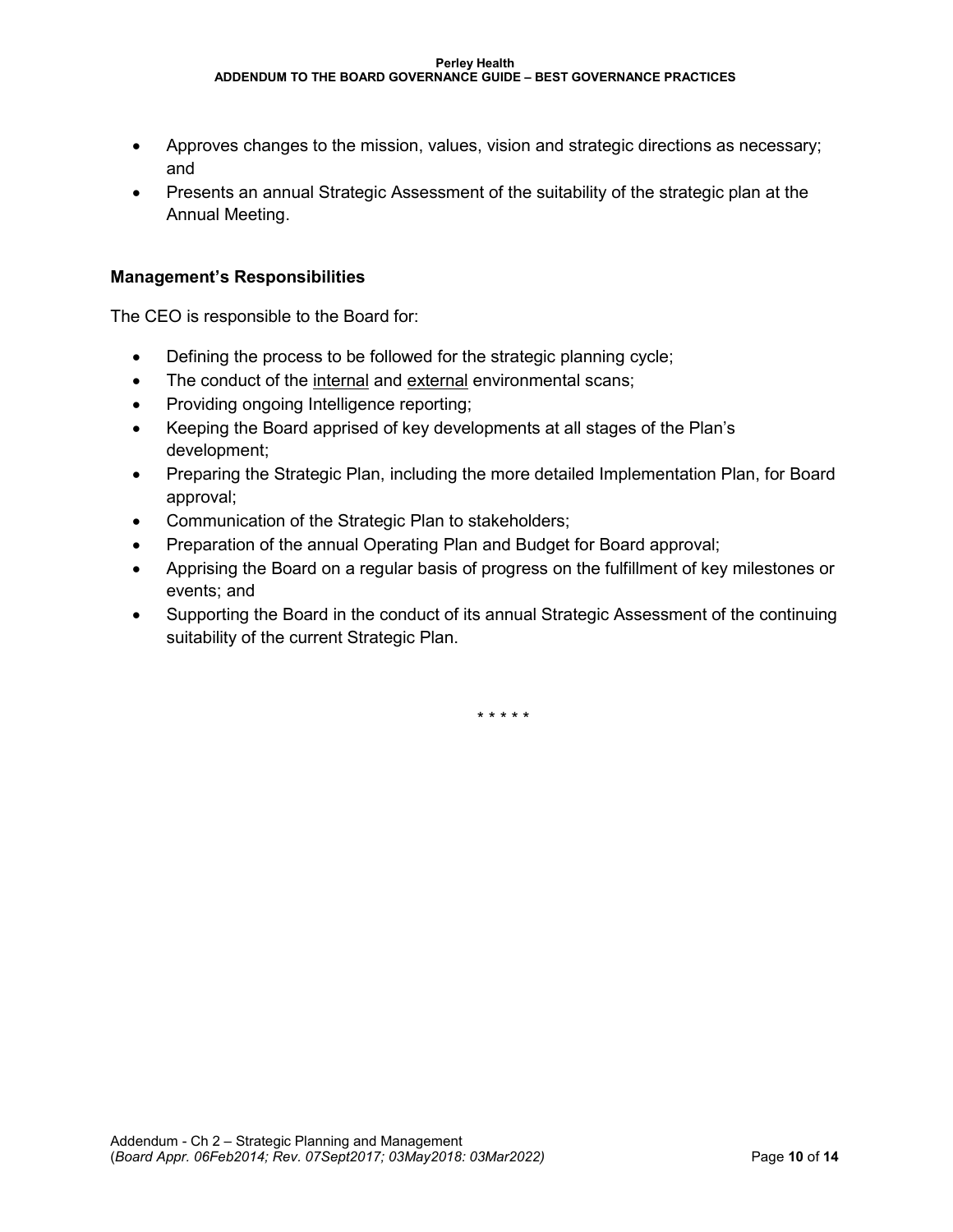# **Appendix B to Chapter 2 of the Addendum**

# **Strategic Planning and Management Review Checklist [5](#page-32-0)**

| <b>Policy Area</b>                                                                       | <b>Best Practices</b>                                                                                                                                                                                                                                                                                                                                                                               |
|------------------------------------------------------------------------------------------|-----------------------------------------------------------------------------------------------------------------------------------------------------------------------------------------------------------------------------------------------------------------------------------------------------------------------------------------------------------------------------------------------------|
| <b>Strategic Planning</b>                                                                |                                                                                                                                                                                                                                                                                                                                                                                                     |
| 1. What is the organization's<br>vision?                                                 | The vision clearly explains what the organization<br>$\bullet$<br>aspires to accomplish.<br>The Board approves the vision.<br>$\bullet$<br>The vision is communicated to staff, volunteers and<br>other stakeholders.                                                                                                                                                                               |
| 2. How does the organization's<br>mission support its vision?                            | The mission is compatible with the organization's legal<br>$\bullet$<br>purposes and its vision.<br>The mission clearly identifies the organization's key<br>stakeholders and how the organization will serve them<br>The Board approves the mission.<br>$\bullet$<br>The mission is communicated to staff, volunteers and<br>$\bullet$<br>other stakeholders.                                      |
| 3. What are the organization's<br>values?                                                | The organization has a statement of its values.<br>$\bullet$<br>The organization's strategies are consistent with its<br>values.<br>The Board approves the values and the code of<br>$\bullet$<br>conduct.<br>The values and code are communicated to staff,<br>$\bullet$<br>volunteers and other stakeholders.                                                                                     |
| 4. Who are the organization's key<br>stakeholders and what do they<br>expect?            | The organization has identified its key stakeholders.<br>$\bullet$<br>The strategic plan addresses stakeholder needs.<br>$\bullet$<br>The organization operates in a way that respects<br>$\bullet$<br>stakeholders and seeks to meet their expectations -<br>without letting them override the organization's values.<br>The organization monitors stakeholder satisfaction on<br>a regular basis. |
| 5.<br>How does the organization get<br>the money to fund its activities<br>and programs? | The organization has stable, well-diversified sources<br>$\bullet$<br>of revenue.<br>The organization is not overly dependent on<br>$\bullet$<br>discretionary government grants.<br>The organization is prepared to deal with changes in<br>funding levels from one or more of its sources.                                                                                                        |

<sup>5</sup> Adapted from "*20 Questions Directors Should Ask About Strategy and Planning",* CICA, 2008

<span id="page-32-0"></span> $\overline{\phantom{a}}$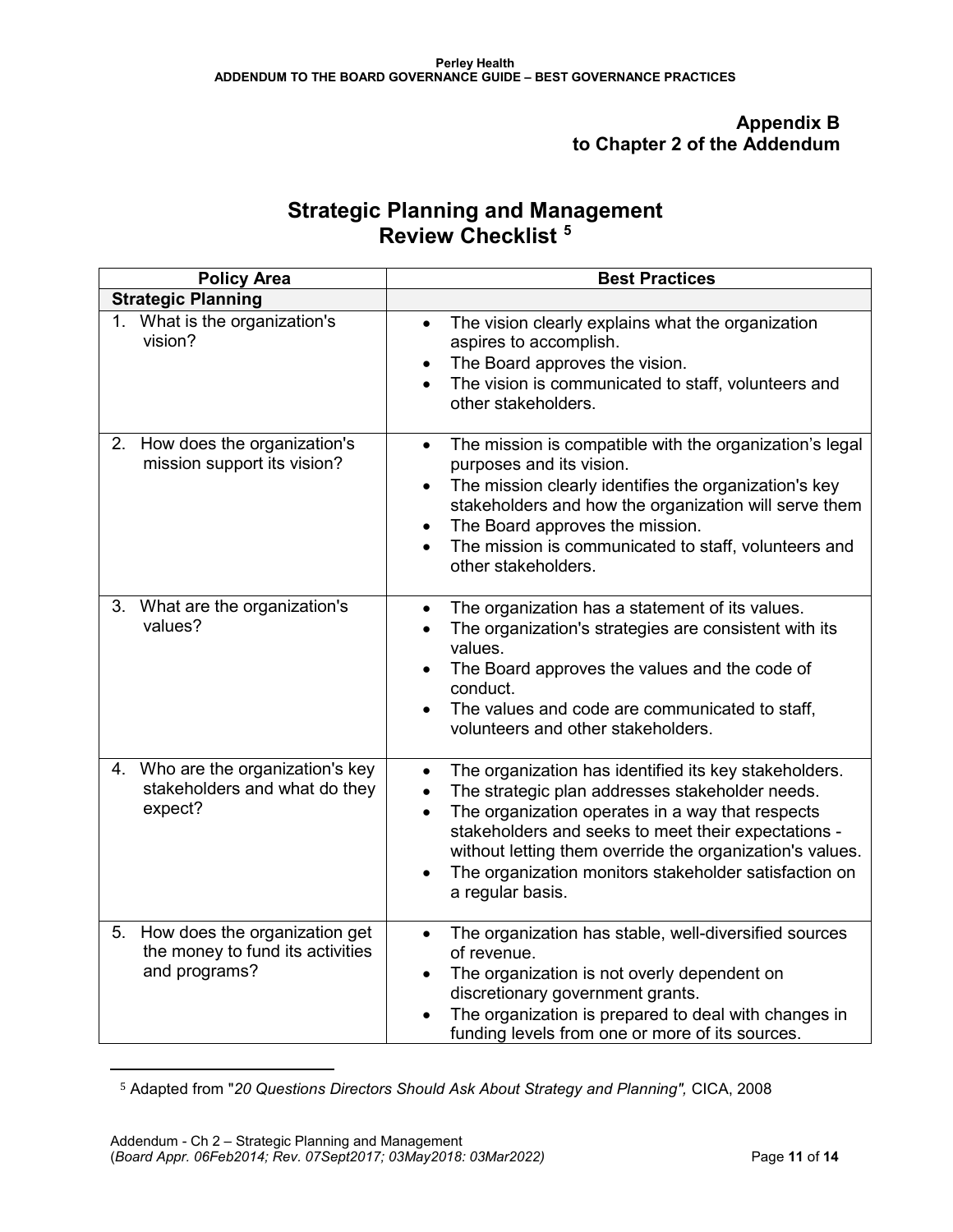| How do events in the<br>6.<br>organization and the world<br>outside affect our ability to<br>achieve the vision and the<br>mission? | The organization considers its internal strengths and<br>$\bullet$<br>weaknesses in developing its strategic plan.<br>The organization considers its external opportunities<br>$\bullet$<br>and threats in developing its strategic plan.                                                                                                                                                                                                                                            |
|-------------------------------------------------------------------------------------------------------------------------------------|--------------------------------------------------------------------------------------------------------------------------------------------------------------------------------------------------------------------------------------------------------------------------------------------------------------------------------------------------------------------------------------------------------------------------------------------------------------------------------------|
| What risks does the<br>7.<br>organization face?                                                                                     | The organization has identified the major risks that<br>$\bullet$<br>could affect its operations and provides reports on<br>them to the Board.<br>Management and the Board consider the risks when<br>$\bullet$<br>developing the strategic and operating plans.<br>The organization has policies and procedures for<br>$\bullet$<br>managing risks.<br>The Board makes time in its agenda to discuss risk.<br>٠<br>The organization takes risks seriously and manages<br>them well. |
| 8. How much risk is appropriate?                                                                                                    | The organization's risk tolerance policy provides a<br>$\bullet$<br>balance between too much and too little risk taking.<br>The risk tolerance policy is consistent with the<br>$\bullet$<br>organization's capacity for taking risk.<br>The Board approves the risk tolerance policy and<br>$\bullet$<br>reviews it at least annually.                                                                                                                                              |
| How sound are the<br>9.<br>assumptions behind the<br>strategy?                                                                      | The strategic plan describes the assumptions on<br>$\bullet$<br>which the plan is based.<br>The strategic planning process includes identifying<br>$\bullet$<br>and testing strategies using some form of scenario<br>analysis.                                                                                                                                                                                                                                                      |
| 10. How will accomplishments be<br>measured?                                                                                        | There are a manageable number of quantitative and<br>$\bullet$<br>qualitative measurements that include the<br>organization's strategic progress.<br>The measurements are appropriate for monitoring the<br>organization's performance.<br>The targets are realistic.                                                                                                                                                                                                                |
| 11. How will the activities and<br>programs support the vision<br>and the mission?                                                  | The strategies use the organization's strengths to take<br>$\bullet$<br>advantage of opportunities and overcome<br>weaknesses and threats.<br>The strategies are compatible with the organization's<br>٠<br>values and risk tolerance policy.<br>The strategic plan links the organization's vision,<br>٠<br>mission and values to its activities and programs.                                                                                                                      |
| 12. What is the Board's role in<br>planning?                                                                                        | Responsibility for planning is clearly assigned to<br>$\bullet$<br>appropriate individuals and groups.<br>The Board's role in planning includes approval of the                                                                                                                                                                                                                                                                                                                      |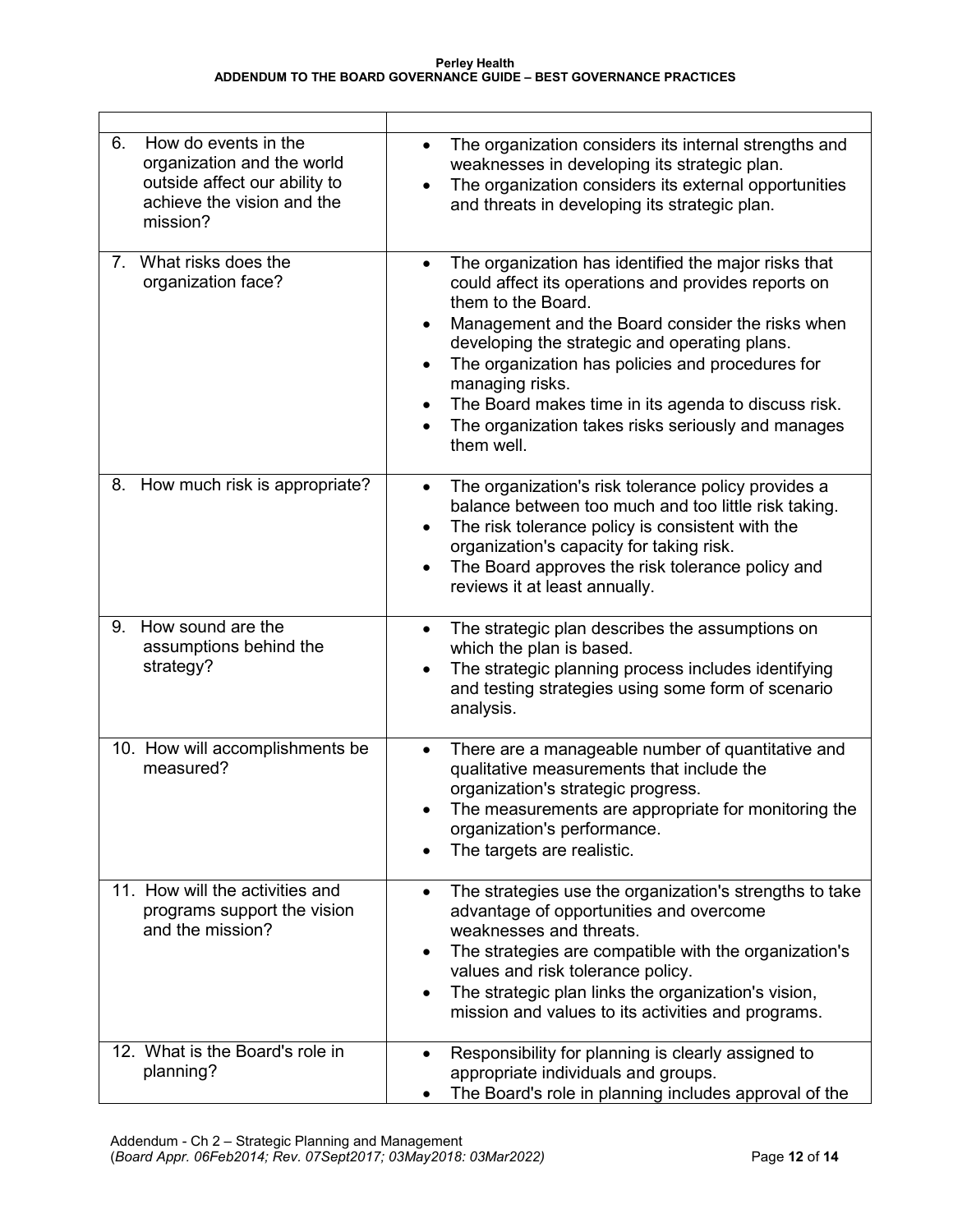|                                                                                            | strategic plan.<br>The Board schedules sufficient time for effective<br>review and discussion before approving the strategic<br>plan.                                                                                                                                                                                                                      |
|--------------------------------------------------------------------------------------------|------------------------------------------------------------------------------------------------------------------------------------------------------------------------------------------------------------------------------------------------------------------------------------------------------------------------------------------------------------|
| <b>Operational and Capital</b><br><b>Planning and Budgeting</b>                            |                                                                                                                                                                                                                                                                                                                                                            |
| 13. How will the organization<br>achieve its objectives?                                   | The operating plan provides clear direction to staff<br>$\bullet$<br>and volunteers on how strategies will be linked to their<br>activities in the coming year.<br>The operating plan includes objectives and<br>$\bullet$<br>measurements.<br>The operating plan includes operating budgets.<br>The Board approves the operating plan.                    |
| 14. How will changes in programs<br>and activities be coordinated?                         | The plans of staff departments and volunteer<br>$\bullet$<br>committees are coordinated.<br>The Board considers the need for coordination in its<br>review and approval of the operating plan.                                                                                                                                                             |
| 15. What is the budget<br>philosophy?                                                      | The budget philosophy is compatible with the<br>$\bullet$<br>organization's risk tolerance policy (e.g. break-even,<br>surplus or deficit?).<br>The Board recognizes its fiduciary responsibility by<br>approving a budget that is compatible with the<br>organization's budget philosophy (e.g. conservative or<br>aspirational)                          |
| 16. What does the Board need to<br>know before approving the<br>operating plan and budget? | The budget report presented to the Board provides<br>$\bullet$<br>comparative information.<br>The budget includes a cash flow summary.<br>The budget includes plans for investing and<br>borrowing.<br>The assumptions and calculations behind the budget<br>items are documented.<br>Costs and revenues are calendarized.                                 |
| 17. How much will be needed for<br>buildings, furniture, vehicles<br>and equipment?        | The organization has a capital plan and budget.<br>$\bullet$<br>The plan describes the costs and benefits of acquiring<br>capital assets.<br>The plan includes considerations of alternatives to<br>$\bullet$<br>purchasing and building.<br>The plan includes the sources of funding for capital<br>projects.<br>The budget includes a cash flow summary. |
| <b>Monitoring and Learning</b>                                                             |                                                                                                                                                                                                                                                                                                                                                            |
| 18. How does the Board monitor<br>progress towards                                         | The Board receives regular reports that compare<br>$\bullet$<br>actual performance results to targets.                                                                                                                                                                                                                                                     |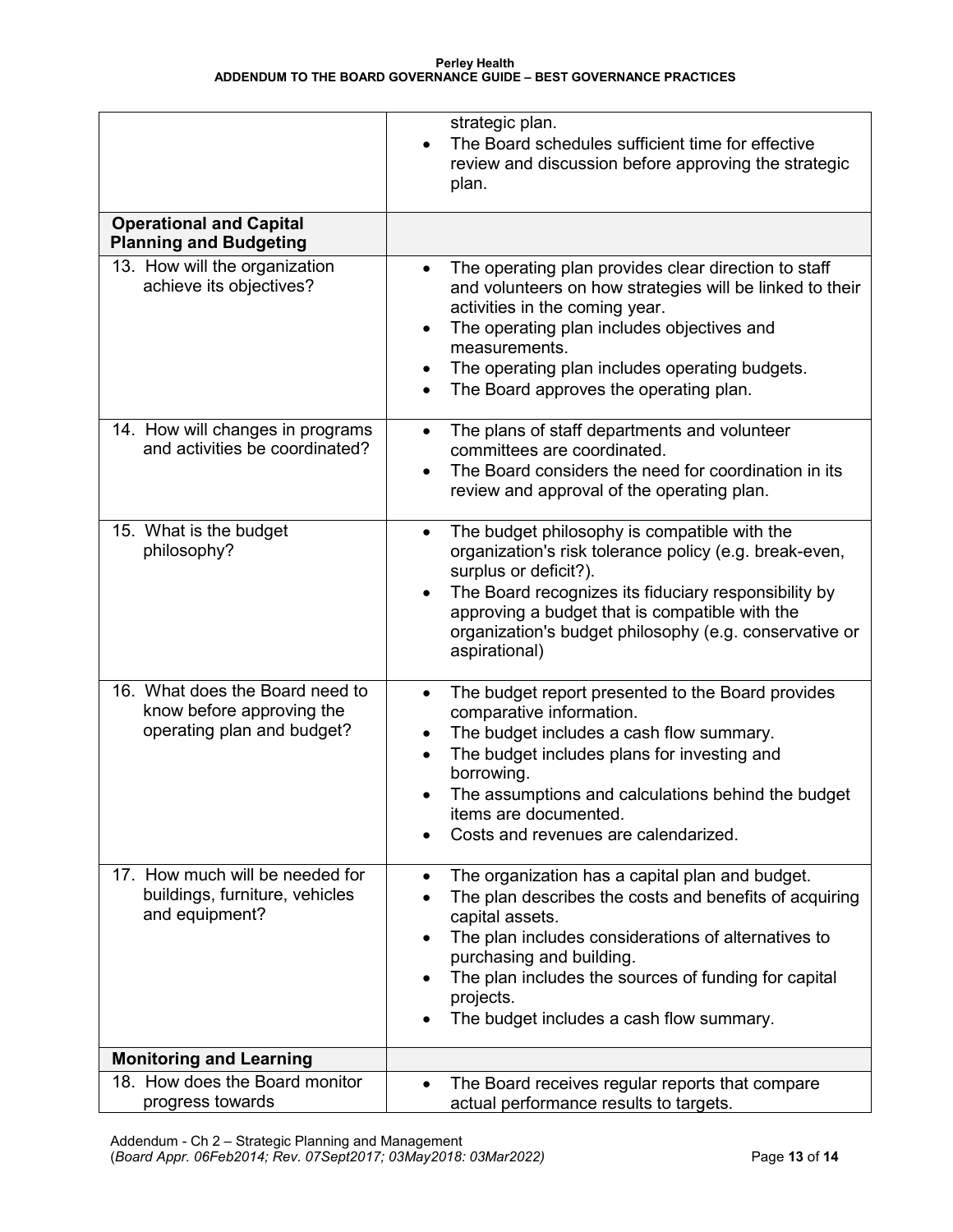| implementing the strategy?                                     | When actual performance varies from the target, the<br>$\bullet$<br>Board is provided with explanations and any proposed<br>responses.                                                                                                                                                       |
|----------------------------------------------------------------|----------------------------------------------------------------------------------------------------------------------------------------------------------------------------------------------------------------------------------------------------------------------------------------------|
| 19. How does the Board monitor<br>budgeted and actual results? | The Board receives regular reports that compare<br>$\bullet$<br>actual year-to-date and outlook financial results to the<br>budget and the previous year.<br>• When actual and outlook amounts vary from budget,<br>the Board is provided with an explanation and any<br>proposed responses. |
| 20. What did we learn from our<br>experience?                  | The Board, staff and volunteers take time to learn<br>$\bullet$<br>from experience.<br>The Board reviews the strategy at least once a year -<br>$\bullet$<br>more often if necessary.<br>Strategies are revised on the basis of what has been<br>learned.                                    |

\* \* \* \* \* \* \* \*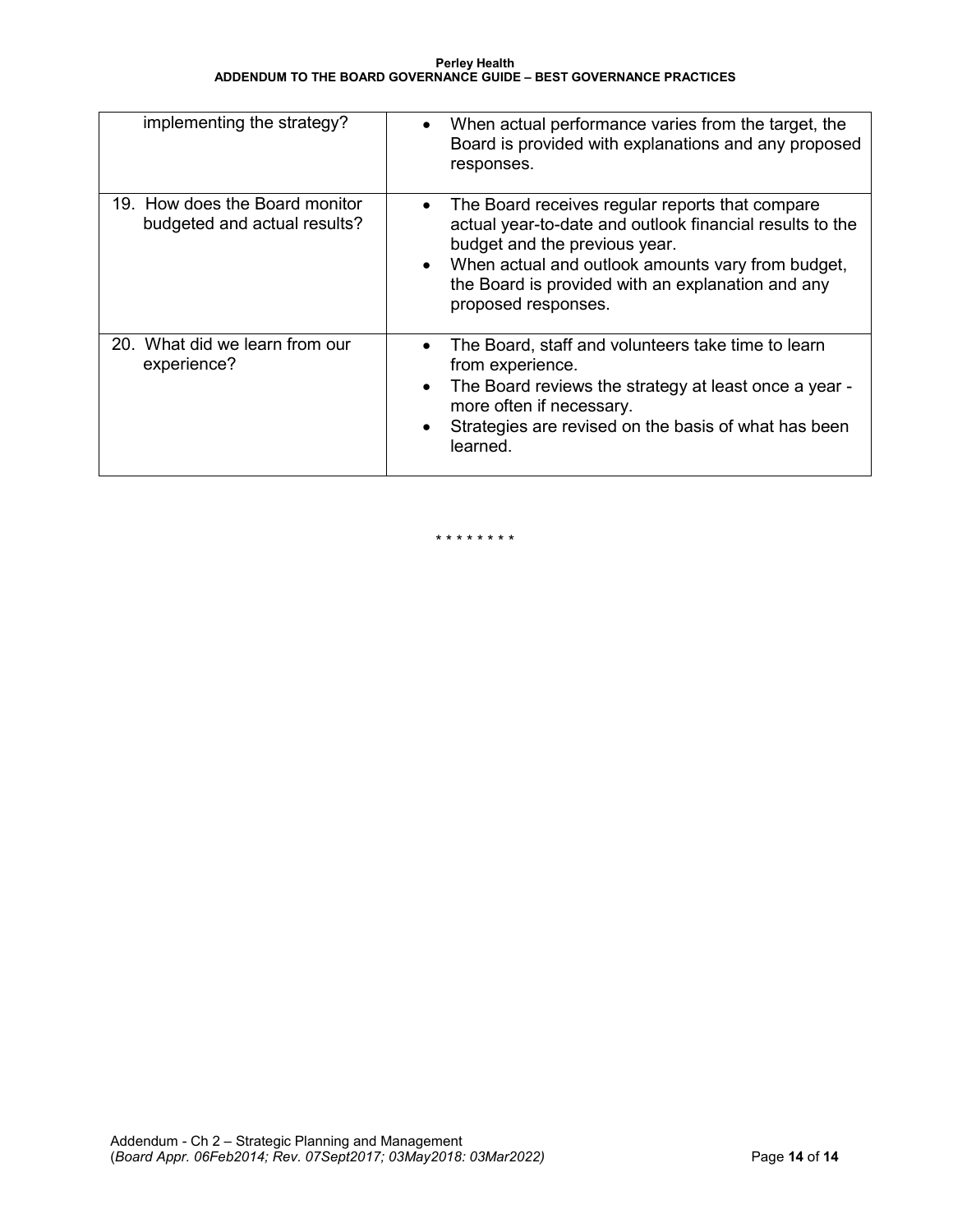## **Chapter 3**

# **QUALITY**

*This chapter looks at quality from different perspectives, including the Board's responsibilities for maintaining organizational quality and continuing improvement. It provides guidance on quality management, performance monitoring and safety management.*

## **3.1 General**

Quality begins at the top. The Board and the CEO set the tone that determines the corporate culture of Perley Health. Does that corporate culture promote the pursuit of excellence in every aspect of its activities, around the clock, year in and year out? Is quality part of every employee's and every volunteer's personal commitment to Perley Health?

Perley Health's *bottom line* for quality is focused on the *quality of life* of its residents and clients. Its motto is: *"Together, we improve the well-being of the people we serve."*  In other words, quality is everybody's business.

In the day-to-day operation of Perley Health it is the staff that is responsible for the quality of the programs; however, at the end of the day it is the Board that is ultimately accountable for the quality of those operations. Thus, Perley Health has a commitment to the delivery of health services that meet or exceed all applicable standards and regulations governing the provision of health care for our residents and other clients. It will actively pursue quality improvements across the entire organization.

"Quality" is a relative term that is determined by comparing actual practices or structures with a set of requirements or expectations. Quality defines how well the actual practices or structures comply with the requirements.

Not only is quality relative; it is also a subjective term, dependent on the eye of the beholder. For example, from the perspectives of:

- **Residents:** Quality has to do with the "well-being" <sup>[1](#page-36-0)</sup> of the residents;
- *Other clients***:** Quality has to do with their satisfaction with services provided;
- *Regulatory authorities***:** Quality has to do with compliance with governing standards and regulations;
- *Funders***:** Quality has to do with strong fiscal management;
- **Senior Management:** Quality has to do with meeting operational standards within resource allocations:
- **Unions:** Quality has to do with ensuring contented members;

<span id="page-36-0"></span> $\overline{a}$ 1 Here "well-being" means that the residents "live with dignity and security, safety and comfort, and have their physical, psychological, social, spiritual and cultural needs adequately met," as required by the LTC Homes Act.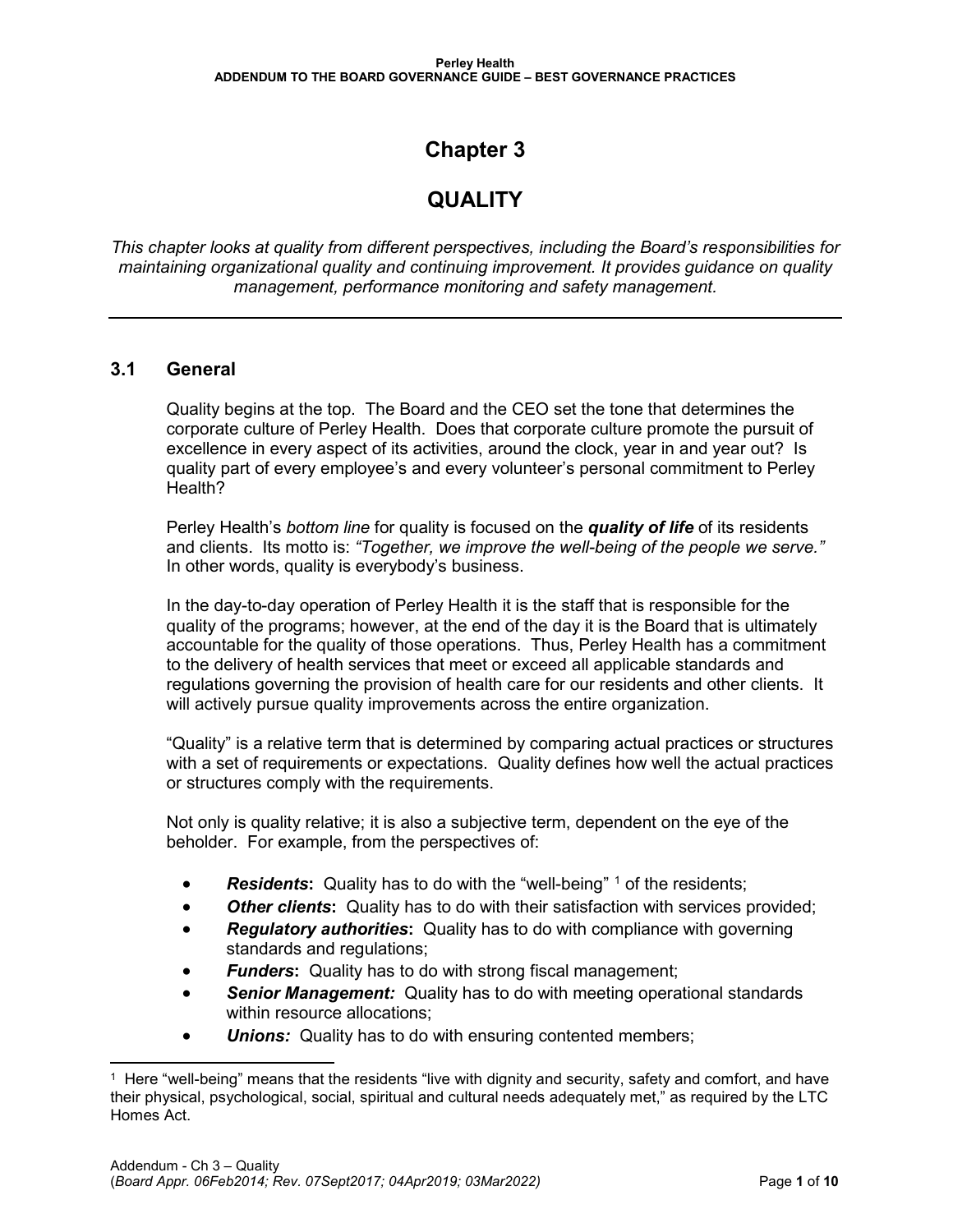#### **ADDENDUM TO THE BOARD GOVERNANCE GUIDE – BEST GOVERNANCE PRACTICES**

- *Corporate members:* Quality has to do with preserving the viability of the institution; and
- *Board of Directors:* Quality has to do with maintaining Perley Health's reputation with all its diverse stakeholders.

The Board of Directors must seek to satisfy all such perspectives.

Sometimes we know formally what the various perspectives are. For example, in 2008 the Ministry of Health and Long-Term Care identified five themes defining a common vision for quality in nursing homes in the province. $^2$  $^2$  These are:

- i. Create an environment that promotes quality of life for residents;
- ii. Make "home" a central part of the nursing home experience for residents and their families;
- iii. Build a community that supports quality in LTC by leveraging partnerships and creating a positive image of LTC homes for residents and staff;
- iv. Create a culture of quality care and improvement; and
- v. Develop leadership, and align incentives and resources to support the quality vision in LTC.

## **3.2 Organizational Quality**

Attaining "quality" from one perspective may not be indicative of the organization's overall health. Satisfying the quality equation from an organizational perspective requires a systematic approach – a quality management system. In other words, quality will be a reflection of the effectiveness of the organizational values and ethics, its structure, procedures and processes, as well as the resources allocated.

### **3.2.1 Ethics and Values**

Inevitably, quality is predicated upon the ethics and values of Perley Health, which are provided in the Code of Ethical Conduct, found in Part IV of the Board Governance Guide.

### **3.2.2 Board's Roles in Quality**

This Chapter attempts to define the requirements for the governance necessary to ensure "quality" from all perspectives at Perley Health. To that end:

- The Board regularly reviews Perley Health's services to ensure that they are consistent with the purpose of the organization and that its programs are effective and relevant to community needs.
- The Board is responsible for establishing a process and a schedule for monitoring and assessing performance in areas of Board responsibility including:
	- o Fulfillment of the strategic directions in a manner consistent with the mission, vision and values;

<span id="page-37-0"></span><sup>&</sup>lt;sup>2</sup> "What We Heard: Long Term Care Quality Consultation 2008: A Common Vision of Quality in Ontario Long Term Care Homes".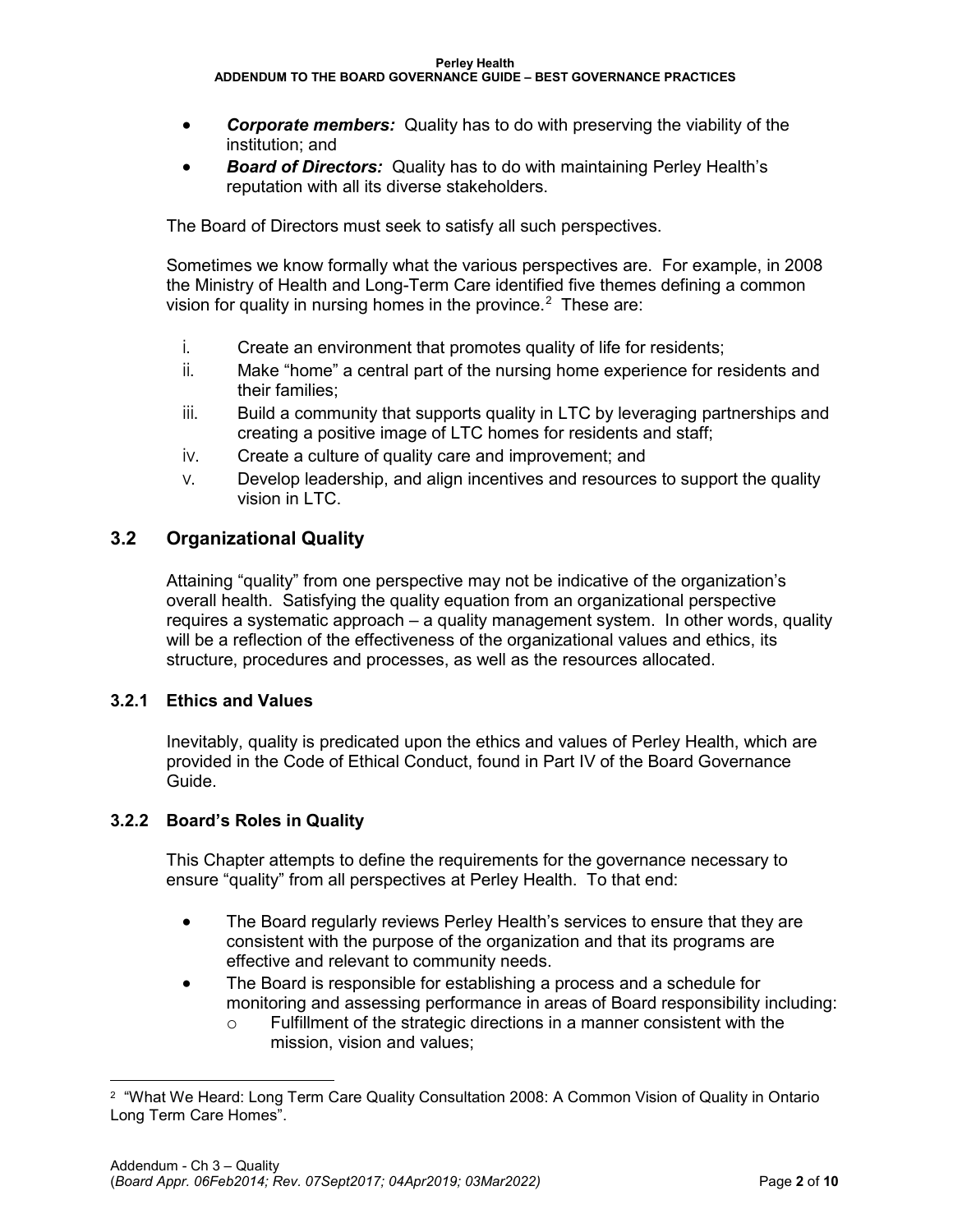**Perley Health**

#### **ADDENDUM TO THE BOARD GOVERNANCE GUIDE – BEST GOVERNANCE PRACTICES**

- Oversight of Management performance;<br>○ Quality of resident and client care;
- Quality of resident and client care;
- o Financial conditions;<br>o External relations: ar
- External relations; and
- o The Board's own effectiveness.
- The Board ensures that Management has identified appropriate measures of performance.
- The Board monitors Perley Health's operational and Board performance against Board approved performance standards and indicators.
- The Board ensures that Management has plans in place to address variances from agreed performance standards and indicators, and the Board oversees implementation of remediation plans.

## **3.3 Quality Management**

Quality Management includes the activities and functions involved in the determination of quality policy and its implementation in order to sustain the desired level of excellence. There are three generally accepted elements of Quality Management:

- *Quality Assurance* is a set of activities intended to establish confidence that the quality requirements will be met.
- *Quality Control* is a set of activities intended to ensure that the quality requirements are actually being met.
- *Quality Improvement* refers to anything that enhances the organization's ability to meet its quality requirements.

## **3.4 Quality Improvement**

Quality improvement is a systematic approach for making changes to lead to better patient/resident outcomes, stronger system performance and enhanced professional development.

Quality improvement goes beyond product or service quality to involve everyone in the organization. It encompasses every function: clinical service delivery, strategic planning, administration, personnel development, communications, etc. It requires:

- The commitment and direct involvement of senior management in setting quality goals and policies, allocation of resources, and performance monitoring;
- Fundamental changes in basic beliefs and practices, making quality everyone's business;
- Building quality into all processes and practices from the outset;
- Understanding and adapting to the changing needs of residents and clients, all human resources, and external stakeholders;
- Leadership so that everyone performs in the best possible manner to improve quality and productivity;
- Eliminating barriers between people and departments so that they work together to achieve common objectives;
- Providing appropriate training and education; and
- Defining and monitoring meaningful performance measures.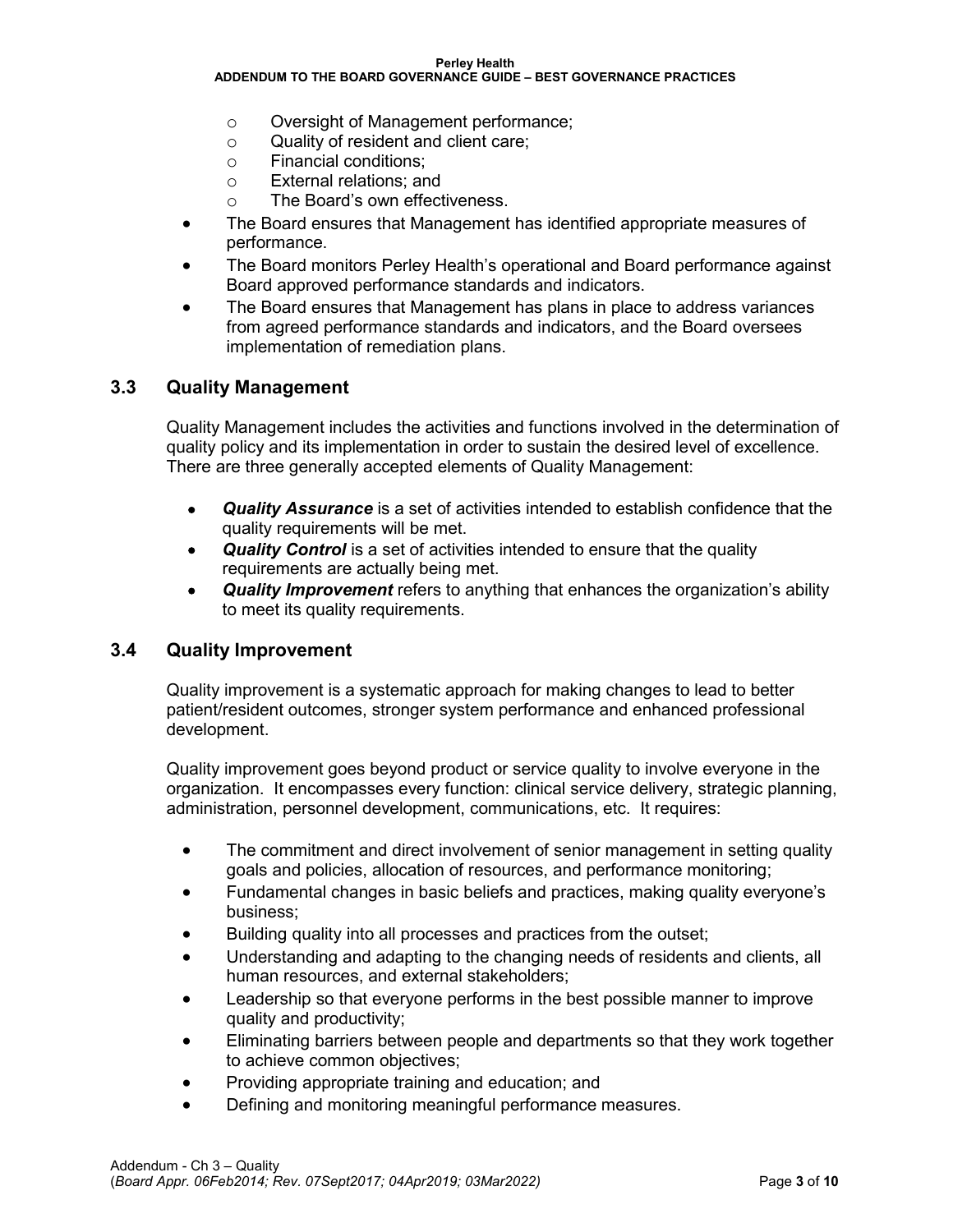### **3.5 Quality Improvement Plan (QIP)**

As part of its quest for continuous improvement, the Board (through the Quality of Life and Safety Committee) works with the CEO to develop an integrated quality improvement plan. A quality improvement plan (QIP) is a documented set of quality commitments that the organization makes on an annual basis to improve quality through focused targets and actions. Such plans incorporate risk management; performance measurement, including monitoring of strategic goals and objectives; client safety; and quality improvement.

The QIP follows a standard template issued by the Ministry of Long-Term Care and is based on several quality dimensions, each with specific improvement targets or initiatives. An example of possible quality dimensions and objectives follows; performance measures or indicators would be specified for each item:

| <b>Quality Dimension</b>             | <b>Objective</b>                          |
|--------------------------------------|-------------------------------------------|
| Safety                               | Reduce infection rates.                   |
|                                      | Reduce incidence of pressure injuries.    |
|                                      | Reduce falls.                             |
|                                      | Reduce use of physical restraints.        |
|                                      | Strengthen Culture of Safety.             |
|                                      | Eliminate risk of resident abuse.         |
|                                      | Reduce Responsive Behaviours.             |
| Resident-/Client-centred<br>services | Enhance resident social life.             |
|                                      | Grow the Resident and Family Advisory     |
|                                      | Program.                                  |
|                                      | Strengthen resident and family relations  |
|                                      | process.                                  |
|                                      | Improve resident and client satisfaction. |
| Enabling                             | Strengthen Quality Improvement Capacity.  |
| Effective                            | Reduce transfers to acute care.           |
|                                      | Reduce Pain.                              |

## **3.6 Quality of Life and Safety Committee**

Just as health care organizations require audit committees to oversee financial integrity, they require a quality committee to oversee the quality of services provided. The Quality of Life and Safety Committee assists the Board in overseeing and ensuring the quality of clinical care, quality of life of residents as well as safety of residents, clients, staff, volunteers and invitees at Perley Health. The Terms of Reference for this Committee are in Appendix A to Chapter 3 of Part II of the Board Governance Guide.

High performing health care boards tend to share the following characteristics regarding quality performance:

- They have a Board Committee dedicated to quality oversight;
- They include quality as an important agenda item at most Board meetings; and
- They spend a significant proportion of Board time on quality issues.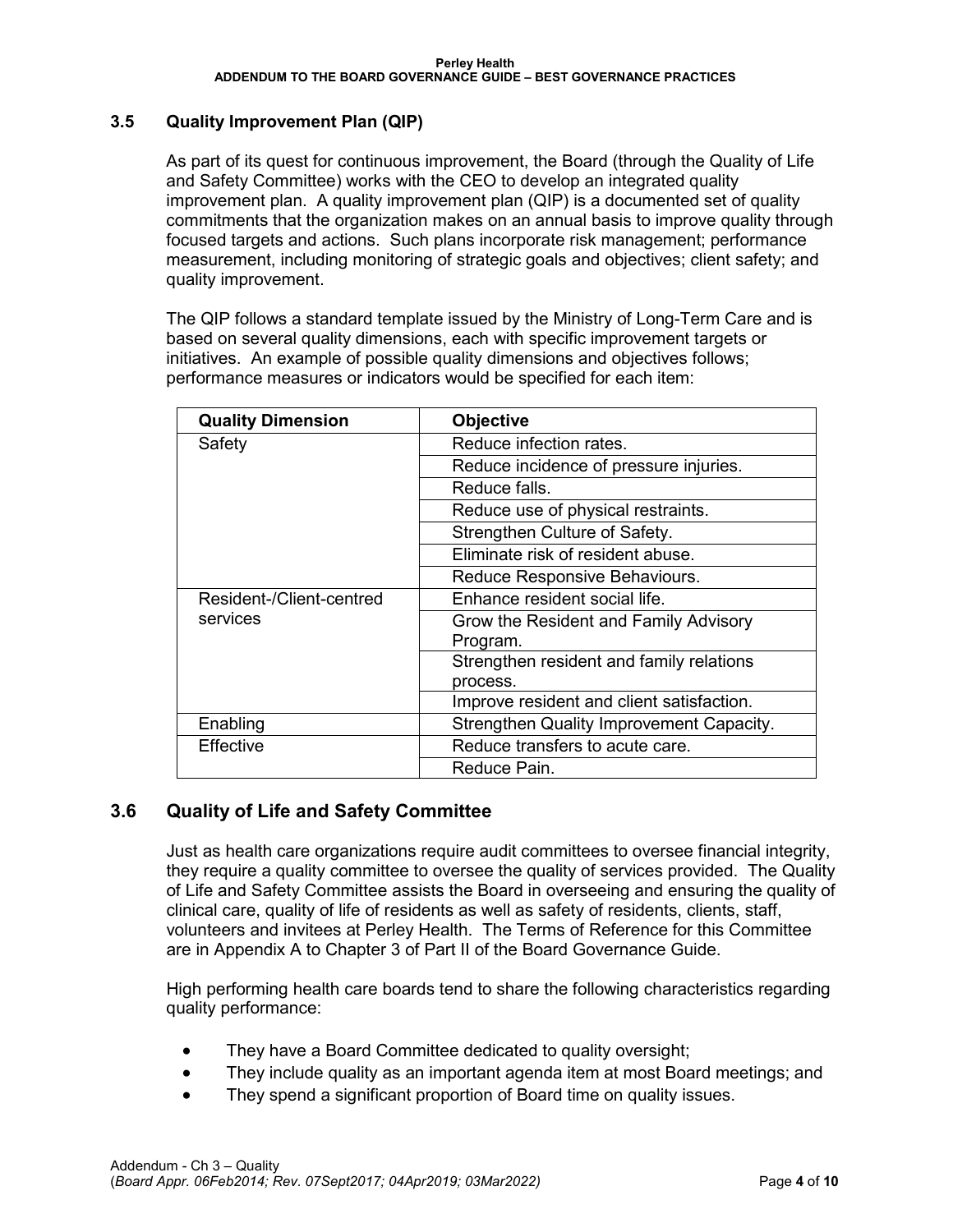The Quality of Life and Safety Committee assists the Board in this regard. In general terms, its responsibilities include:

- Working with management to develop and implement a quality improvement plan that is consistent with the Board-approved strategic objectives;
- Reviewing and recommending quality/safety-related policies and standards;
- Approving and monitoring key performance indicators compared to organizational goals and health sector benchmarks;
- Reporting on quality and safety performance to the Board;
- Reviewing adverse events and root cause analyses and, if appropriate, recommending corrective action;
- Monitoring summary reports of clinical care and resident safety activities;
- Reviewing management's action plans with respect to negative variances and serious errors;
- Overseeing compliance with quality- and safety-related accreditation standards;
- Making recommendations to the Board on all matters related to the quality of care, resident and client safety, and organizational culture.

A competency-based approach to the selection of members applies as much as is feasible.

The Chief Medical Officer sits on the Committee to provide the necessary clinical expertise to advise the Committee. Where the necessary expertise within the Board is missing, Adjunct Advisor(s) may be appointed to this Committee.

## **3.7 Performance Monitoring**

A significant part of the work of the Quality of Life and Safety Committee is effective performance monitoring. (Guidelines for performance monitoring are provided in Chapter 8 of this Addendum.) Not surprisingly, many of the performance indicators pertain directly to quality of life and safety issues.

Valuable sources of information for monitoring the effectiveness of Perley Health's quality management from the perspective of the residents and clients include:

- An instrument called Resident Assessment Instrument Minimum Data Set (RAI-MDS) for trends monitoring and benchmarking;
- Inspection and Accreditation Surveys (MLTC and Accreditation Canada);
- Satisfaction surveys for residents, clients, families, volunteers and staff;
- Reports from Stakeholder Committees (Family and Friends Council, Resident Councils, etc.); and
- Statements of claim and complaints and their disposition.

The well-being of Perley Health's residents and clients is directly linked to several other dimensions essential to true total quality management, including, for example:

- Financial viability and sustainability;
- Effective strategic planning;
- Solid reputation and constructive external relations; and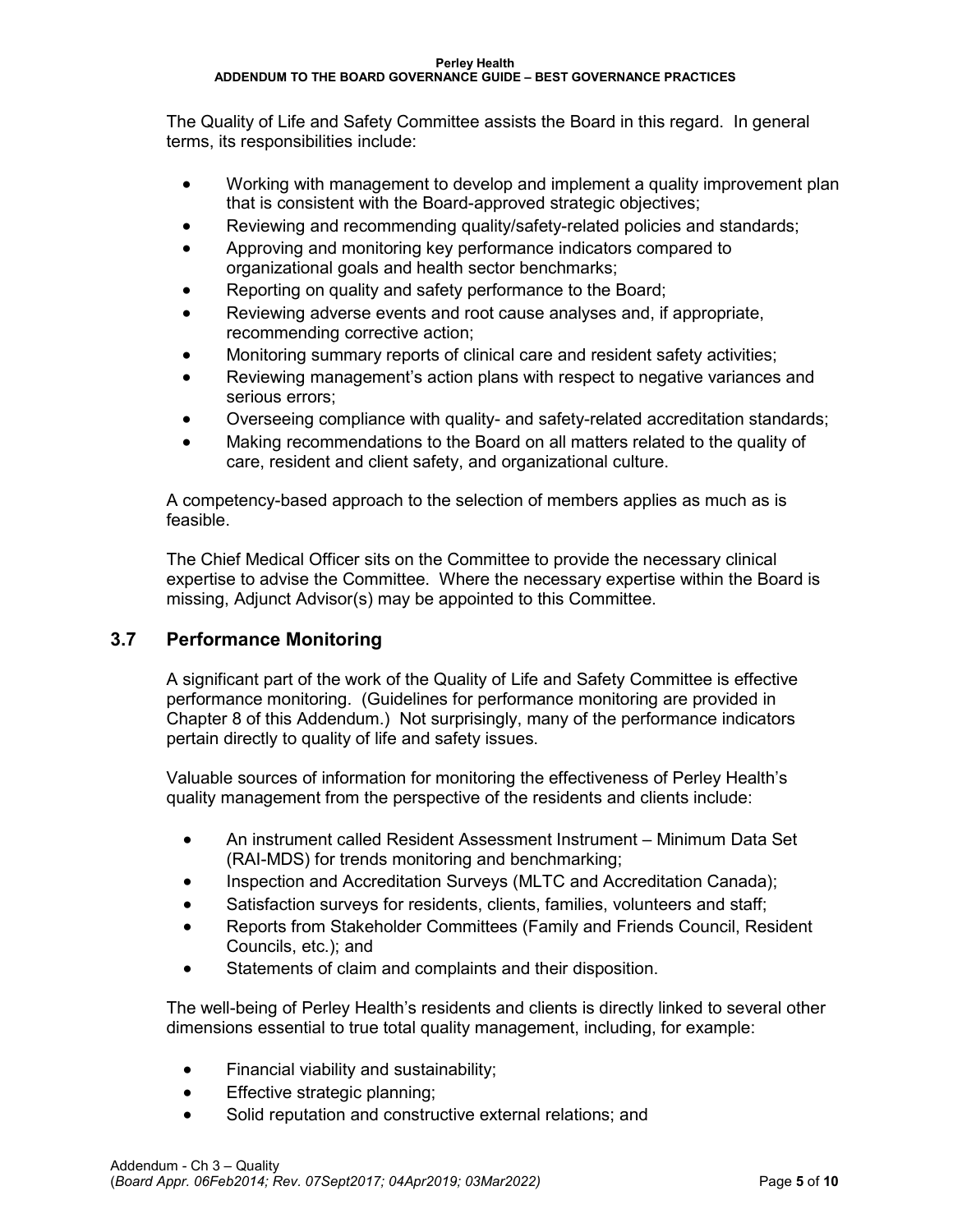• Sound management and Board governance.

## **3.8 Safety in Health Care**

A growing concern in caring for older adults is having due regard to safety. Accreditation Canada's Governance Standards include a section requiring the Board to foster and support a culture of safety throughout the organization.

Since 2005 Accreditation Canada has been surveying evidence-based practices that mitigate risk and contribute to improving the quality of safety in health services. Their Required Organizational Practices (ROPs) for safety are organized according to the following areas: safety culture, communication, medication use, work life/workforce, infection control, and risk management.

Establishing an effective safety culture begins at the top of the organization with quality governance. A strong relationship exists between an organization's governance functioning and client safety. Organizations with high-performing boards have been found to have significantly higher rates of compliance with ROPs. Similar relationships have been identified between the quality of the work life of the staff and client safety. Thus, it is important for Perley Health to carefully choose its organizational priorities as to how they may impact on safety culture and work life.

## **3.8.1 Enhancing Safety in Health Care**

The Board has approved a policy on the Culture of Safety for Perley Health. Central to this policy is the recognition that the safety of residents, tenants, clients and their families, and those who provide care and services to them (employees and volunteers) is paramount. This policy can be found in Part IV of the Board Governance Guide. Translating this organizational commitment into accountability in action can be a challenge.

Enhancing system safety can be achieved in healthcare by focusing on particular organizational characteristics, including:

- Strong roles, activities, and contributions of governing bodies and senior leaders to establish a common shared vision and culture for safety;
- Consistent and effective use of evidence-based, standardized care and practices;
- Ongoing measurement, monitoring, and use of process and outcome data for safety improvements, including benchmarking, both internally over time and externally, to share important information with peer organizations; and
- A focus on enhancing reliability, and analyzing actual and potential events to develop systems that anticipate and mitigate safety risks.

### **3.8.2 Safety Management System**

Given the complexity of issues with safety implications, a systematic approach to overseeing quality in safety management is recommended. A Safety Management Review Checklist is provided at Appendix A to this Chapter to assist in assessing Perley Health's capabilities for meeting safety expectations.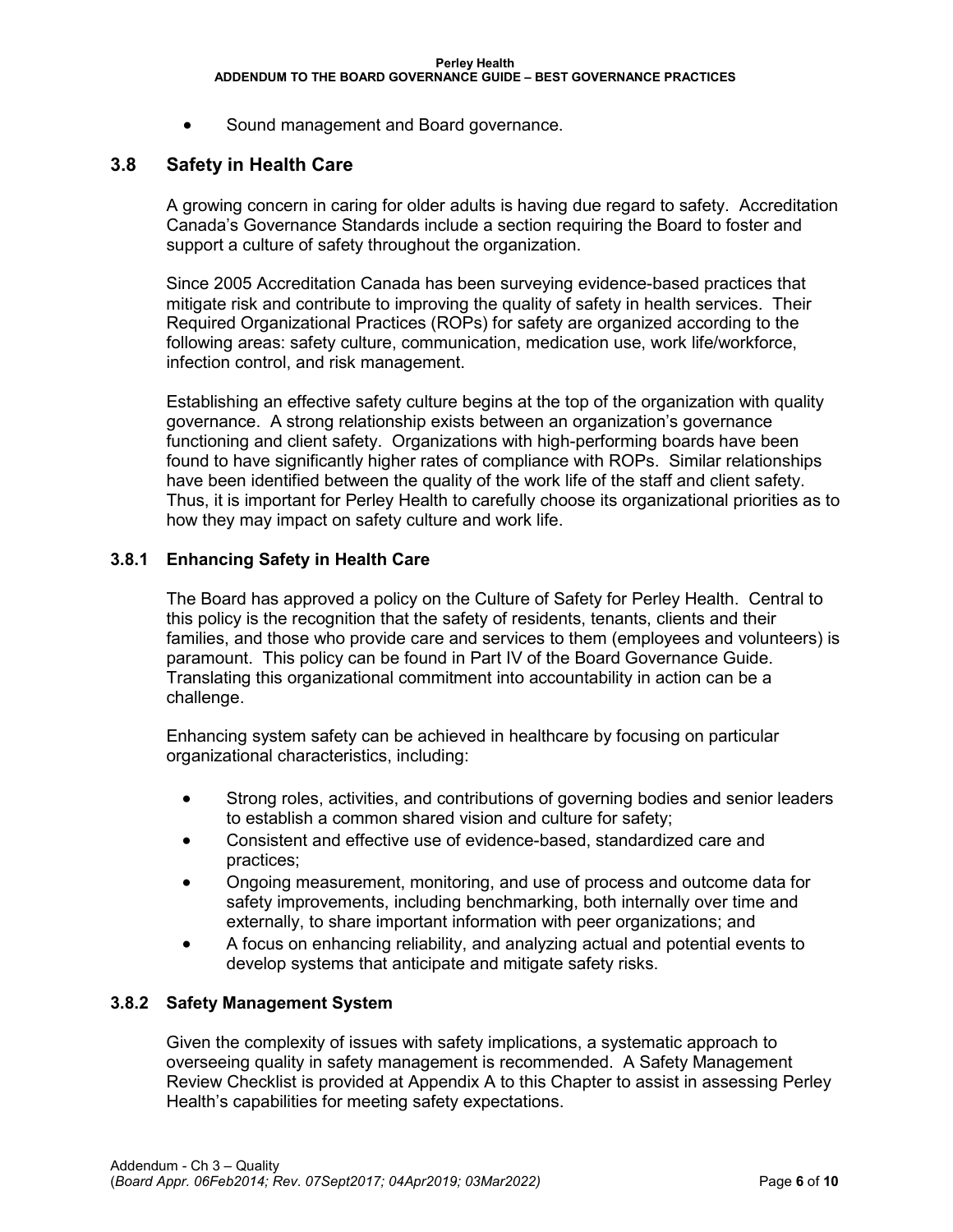### **3.8.3 Safety Health of the Organization**

The term safety health reflects the systemic measures put in place by the organization to defend against the unknown and is a reflection of the organization's ability to adapt to the unknown. In effect, it reflects the organization's safety culture. Indicators of an organization with good safety health include such considerations as:

- Proactive corporate safety culture, including a commitment to just culture;
- Investment in human resources in such areas as non-mandatory training and workplace mental fitness;
- Formal processes for maintaining safety databases, incident reporting and investigation, safety communications, etc.;
- Operation of an integrated safety management system (i.e. an appropriate corporate approach to safety, organizational tools and safety oversight);
- Risk-based resource allocation;
- Strong internal two-way communication in terms of openness, feedback, reporting culture and dissemination of lessons learned; and
- Safety education and awareness in terms of data exchange and safety promotion.

\* \* \* \* \*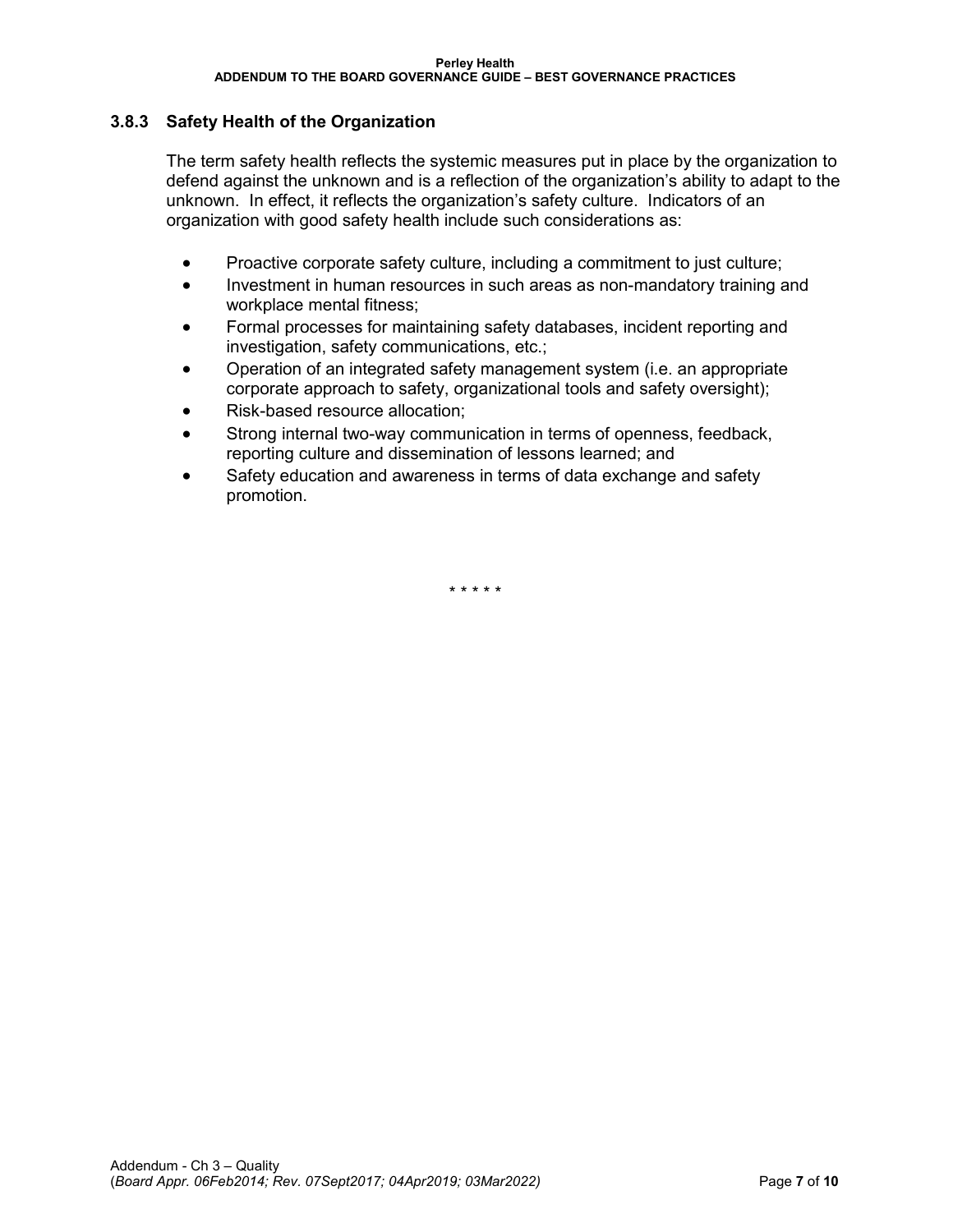(This page has intentionally been left blank.)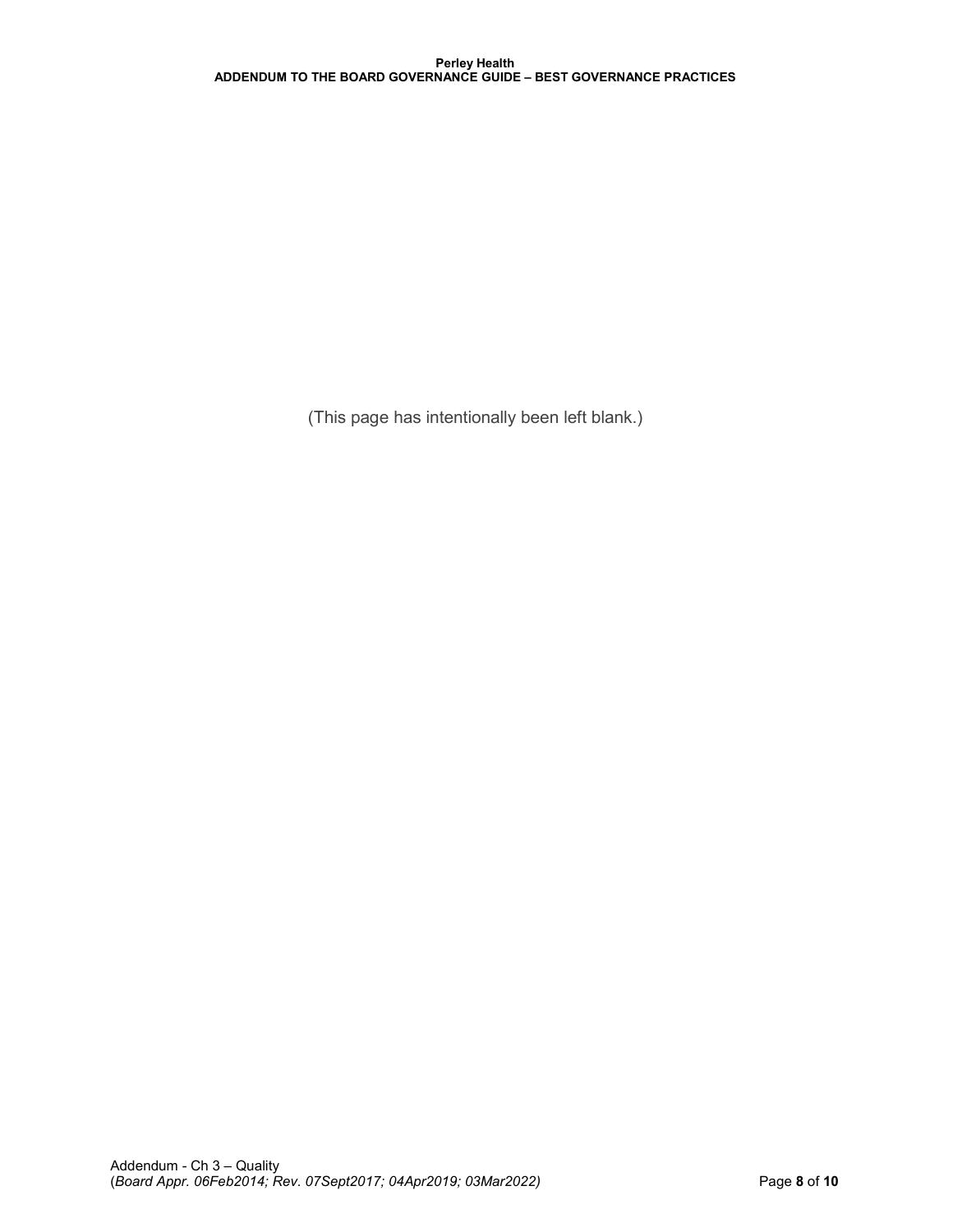## **Appendix A to Chapter 3 to the Addendum**

# **Safety Management Review Checklist**

| <b>Audit Area</b>                                                                                                                                                                                            | <b>Status of</b><br><b>Safety</b><br><b>Management</b> |
|--------------------------------------------------------------------------------------------------------------------------------------------------------------------------------------------------------------|--------------------------------------------------------|
| Organization and Planning                                                                                                                                                                                    |                                                        |
| Managers have been assigned specific responsibilities for organization-wide<br>safety management.<br>Terms of reference for all managers identify specific safety responsibilities.                          |                                                        |
| A designated group of experienced operational staff regularly meets with<br>senior management to review safety issues.                                                                                       |                                                        |
| This group has a realistic strategy and implementation plan for safety<br>improvement.                                                                                                                       |                                                        |
| <b>Commitment to Safety</b>                                                                                                                                                                                  |                                                        |
| The CEO is personally committed to improving all aspects of organizational<br>$\bullet$<br>safety (for residents and clients, staff and volunteers, etc.)                                                    |                                                        |
| The CEO and the Board have approved the Perley Health's safety policy.<br>٠                                                                                                                                  |                                                        |
| Senior management has approved the quality improvement plan, which<br>$\bullet$<br>includes a focus on safety.                                                                                               |                                                        |
| Management promotes a positive safety culture and demonstrates a trusting<br>$\bullet$<br>(non-punitive) approach to safety violations.                                                                      |                                                        |
| Sufficient resources are allocated for critical safety requirements.                                                                                                                                         |                                                        |
| Safety performance is regularly evaluated.                                                                                                                                                                   |                                                        |
| <b>Hazard Identification</b>                                                                                                                                                                                 |                                                        |
| An effective safety occurrence-reporting program is functioning for staff,<br>$\bullet$<br>volunteers, families and friends to report safety incidents, near misses, and<br>unsafe situations or conditions. |                                                        |
| Training and promotional information is available to support the occurrence-<br>reporting program.                                                                                                           |                                                        |
| All identified hazard data are systematically recorded, stored and analyzed.                                                                                                                                 |                                                        |
| <b>Safety Analysis Capability</b>                                                                                                                                                                            |                                                        |
| Procedures and resources are in effect for competent analysis of safety<br>issues.                                                                                                                           |                                                        |
| Hazard information and quality performance data are routinely monitored<br>(trend analysis, etc.)                                                                                                            |                                                        |
| Safety analysis is routinely used to identify and evaluate systemic safety<br>risks.                                                                                                                         |                                                        |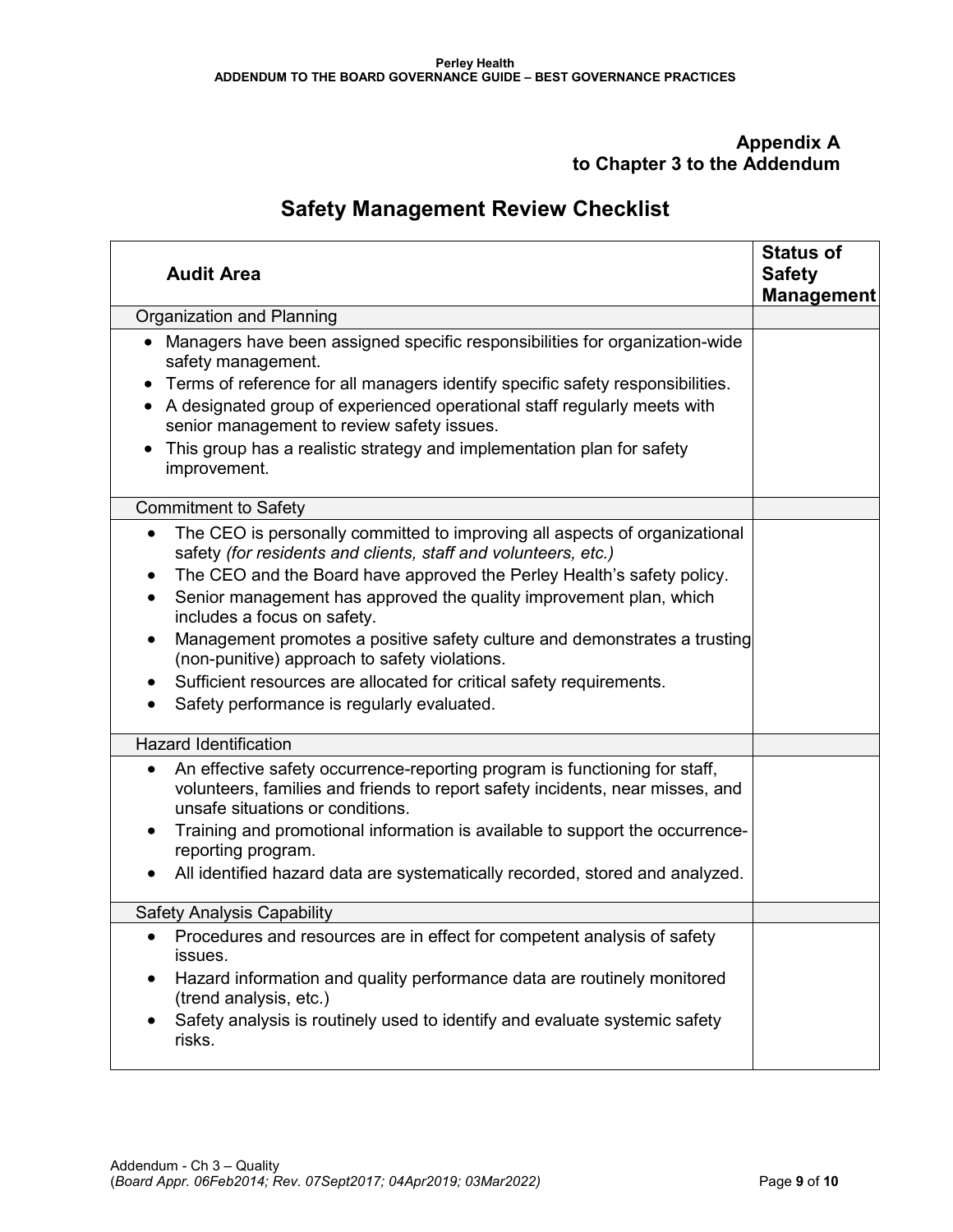#### **Perley Health ADDENDUM TO THE BOARD GOVERNANCE GUIDE – BEST GOVERNANCE PRACTICES**

| <b>Risk Management</b>                                                                                                                                                                                                                                                                                                                                                                                                                                   |  |
|----------------------------------------------------------------------------------------------------------------------------------------------------------------------------------------------------------------------------------------------------------------------------------------------------------------------------------------------------------------------------------------------------------------------------------------------------------|--|
| Management analyzes all identified safety hazards and, if warranted,<br>٠<br>recommends viable risk control measures.<br>Management takes specific action to reduce, eliminate or avoid the risks.<br>٠<br>Staff is apprised safety actions taken.<br>$\bullet$                                                                                                                                                                                          |  |
| <b>Safety Promotion and Training</b>                                                                                                                                                                                                                                                                                                                                                                                                                     |  |
| All personnel receive safety training and participate in specific ongoing<br>$\bullet$<br>training for safety management.<br>Appropriate means are used for effectively disseminating safety<br>٠<br>information and promoting safety.<br>Staff understands that safety management has nothing to do with<br>$\bullet$<br>attributing blame.                                                                                                             |  |
| Safety Oversight and Performance Evaluation                                                                                                                                                                                                                                                                                                                                                                                                              |  |
| Safety performance indicators have been agreed and realistic safety<br>$\bullet$<br>targets set.<br>The Performance Monitoring system includes reporting on safety issues.<br>$\bullet$<br>Regular safety audits are conducted for all operational areas (including<br>٠<br>activities of contracting agencies).<br>The safety program's effectiveness is regularly evaluated to ensure that<br>$\bullet$<br>desired safety outcomes are being achieved. |  |

\* \* \* \* \* \* \* \*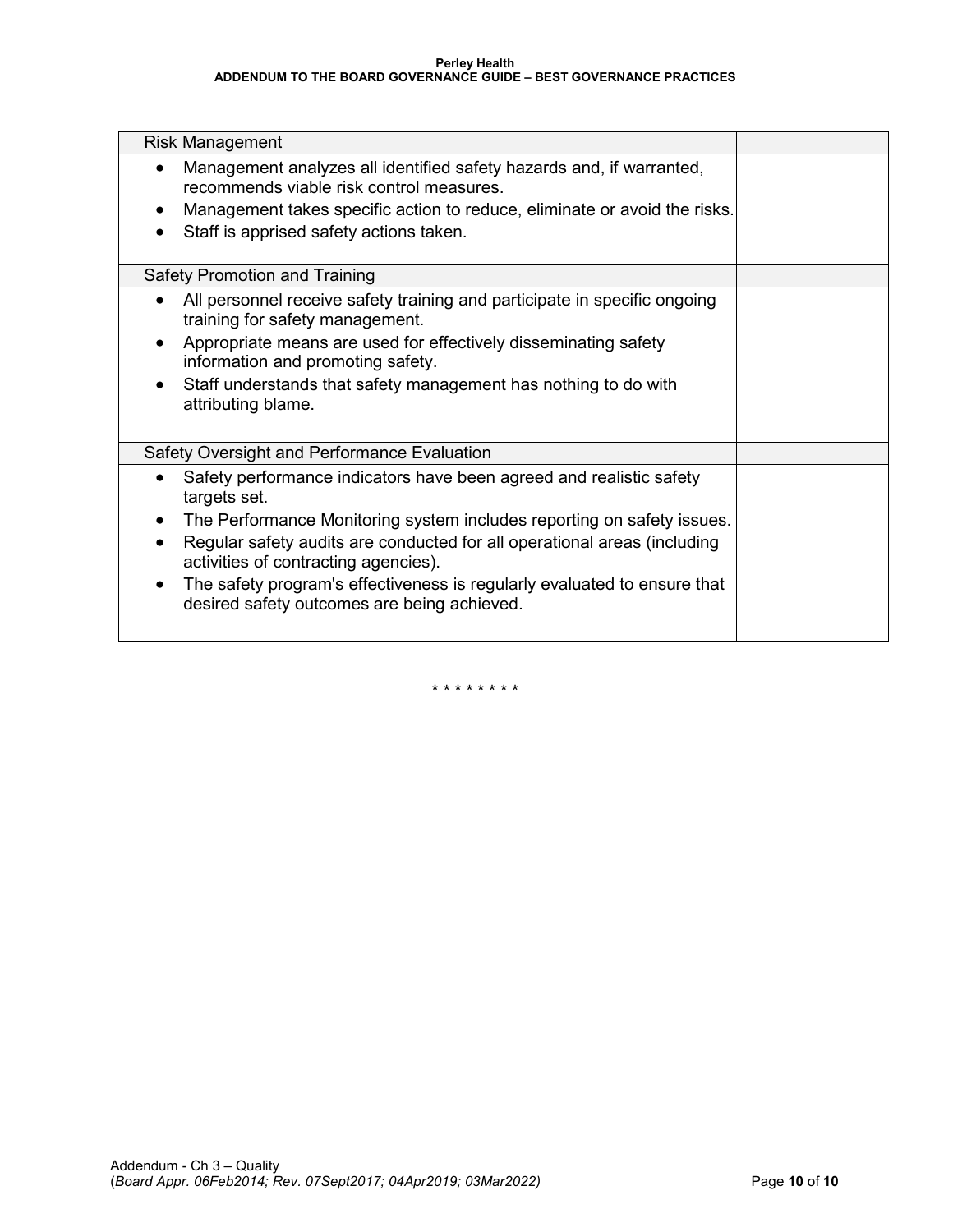## **Chapter 4**

## **FINANCIAL STEWARDSHIP**

*This chapter provides a primer on the Board's role with respect to financial statements, internal controls and the audit process, and outlines basic building blocks for effective financial stewardship.*

## **4.1 General**

Sound financial stewardship is fundamental to the fulfilment of the Board's fiduciary responsibilities. Although the Board recruits some Board members with professional qualifications and experience in financial accounting and auditing, regular Board members often are relatively unfamiliar with the measures necessary for financial sustainability and accountability. This chapter addresses some of the financial fundamentals and a framework for approaching financial stewardship.

### **4.1.1 Financial Stewardship [1](#page-46-0)**

The Board reviews and approves the annual operating and capital budgets; ensures that adequate financial resources are secured; ensures the development of financial management and inventory control systems to properly record financial transactions and control assets; monitors efficient use of resources; and, ensures the establishment of proper financial controls and policies.

### **4.1.2 Standards**

Accreditation Canada assesses organizations against standards developed by Health Standards Organization (HSO), International Standards Organization (ISO) and others. These include standards for financial planning and control, as well as for the allocation of resources. Management utilizes the Accreditation Canada process and assessment to ensure that its policies, process and guidelines reflect best practices.

The Accreditation Canada standards can be found in Appendix A to Chapter 1 of this Addendum; standards related to financial stewardship are found under section 9 of that Appendix.

### **4.1.3 Audit and Risk Management Committee**

To assist the Board in achieving its financial stewardship responsibilities, it is supported by the Audit and Risk Management Committee. The Terms of Reference for that Committee are reproduced in Appendix A to Chapter 3 of Part II of the Board Governance Guide.

<span id="page-46-0"></span> $\overline{a}$ <sup>1</sup> From *"Governing for Results: A Director's Guide to Good Governance",* Mel D. Gill, 2005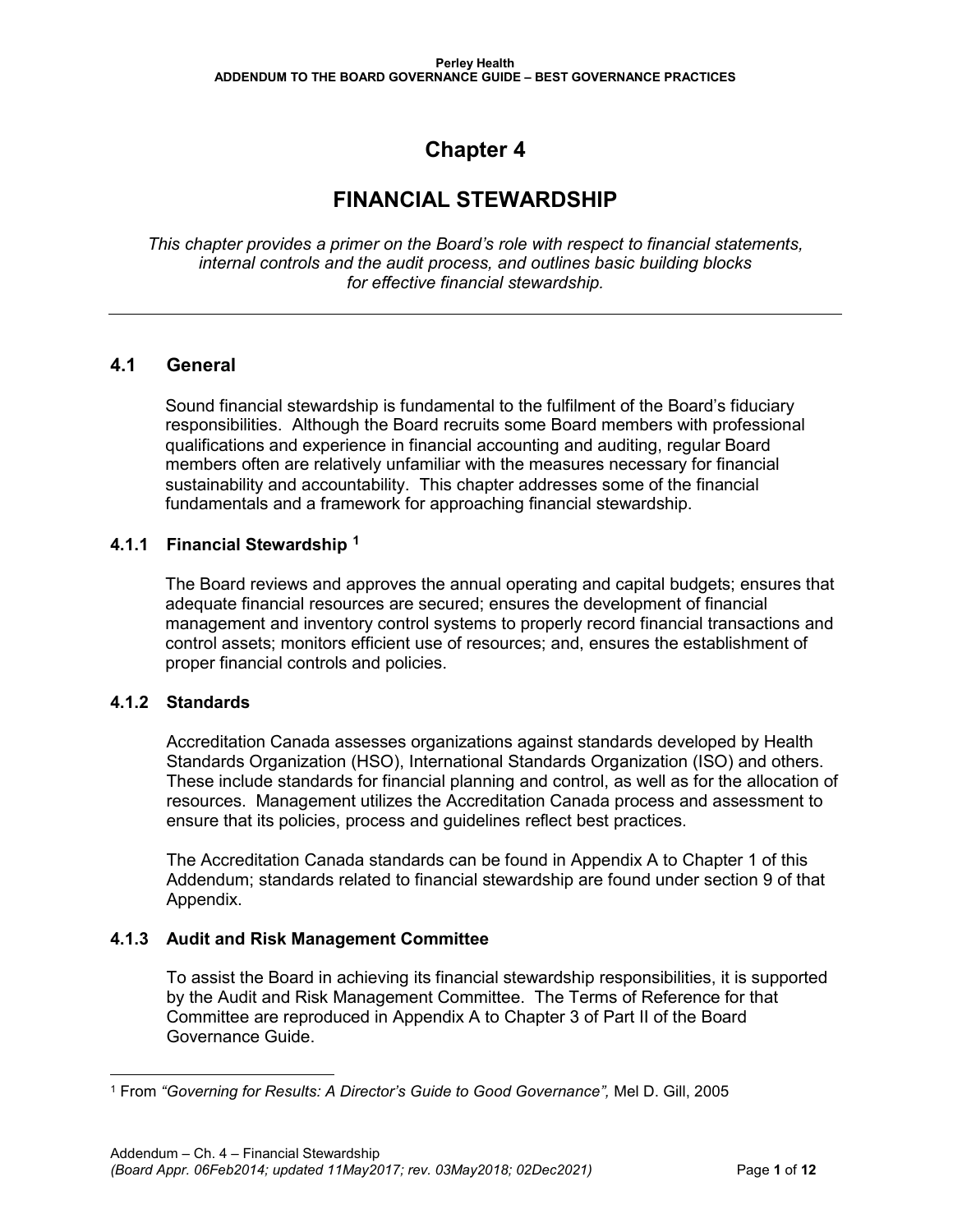## **4.2 Fundamentals**

To assist new Board members in understanding effective financial stewardship, a primer on terminology follows.

### **4.2.1 Assets**

Assets comprise the physical plant and equipment, cash reserves and Perley Health's reputation. The Board collectively is responsible for ensuring that all assets are prudently managed and safeguarded. All Board members and Committees share in this responsibility. In particular, failure to renew and update plant and equipment, depletion of cash reserves, overly optimistic plans and projects, or an erosion of public goodwill will compromise Perley Health's long-term viability. While trust and respect are essential to the Board-management relationship in fulfilling these responsibilities, blind trust in the CEO's budget and reporting practices may damage the Board's credibility and the sustainability of Perley Health.

### **4.2.2 Liabilities**

A liability is an obligation of Perley Health arising from past transactions or events, the settlement of which is expected to result in an outflow of the Corporation's assets yielding economic benefit to the holder of the obligation. A liability may take many forms; for example:

- **Borrowing** from persons or banks to improve the business or performance of Perley Health for either the short or the long term;
- *Contractual obligations* to provide a service or an asset over a specified period or at a predetermined date (such as negotiated pay and benefits agreements, the obligations of the LTC Home Service Accountability Agreement with the LHIN, etc.);
- *Other obligations* resulting in a duty or responsibility to comply, with little or no discretion to avoid settlement (such as fines or loss of a lawsuit.); or
- *Outstanding obligations* from past transactions or events that still obligate the Corporation to comply.

Liabilities need not be legally enforceable, but can be based on equitable or constructive obligations. An *equitable obligation* is a duty based on ethical or moral considerations – such as Perley Health's practice of providing pay increases for non-unionized employees comparable to those of unionized employees. A *constructive obligation* is an obligation that is implied by a set of circumstances in a particular situation, as opposed to a contractually-based obligation.

### **4.2.3 Unfunded Liabilities**

Unfunded or contingent liabilities can lead to bankruptcy. Unfunded liabilities may occur when contractual obligations exceed the organization's revenue generating capacity. Commitment to major projects with inadequate project funding, the cumulative effect of sick leave or unplanned buyouts for laid off employees, etc. with insufficient cash reserves or contingency funding, all may lead to such a cash crunch - especially if a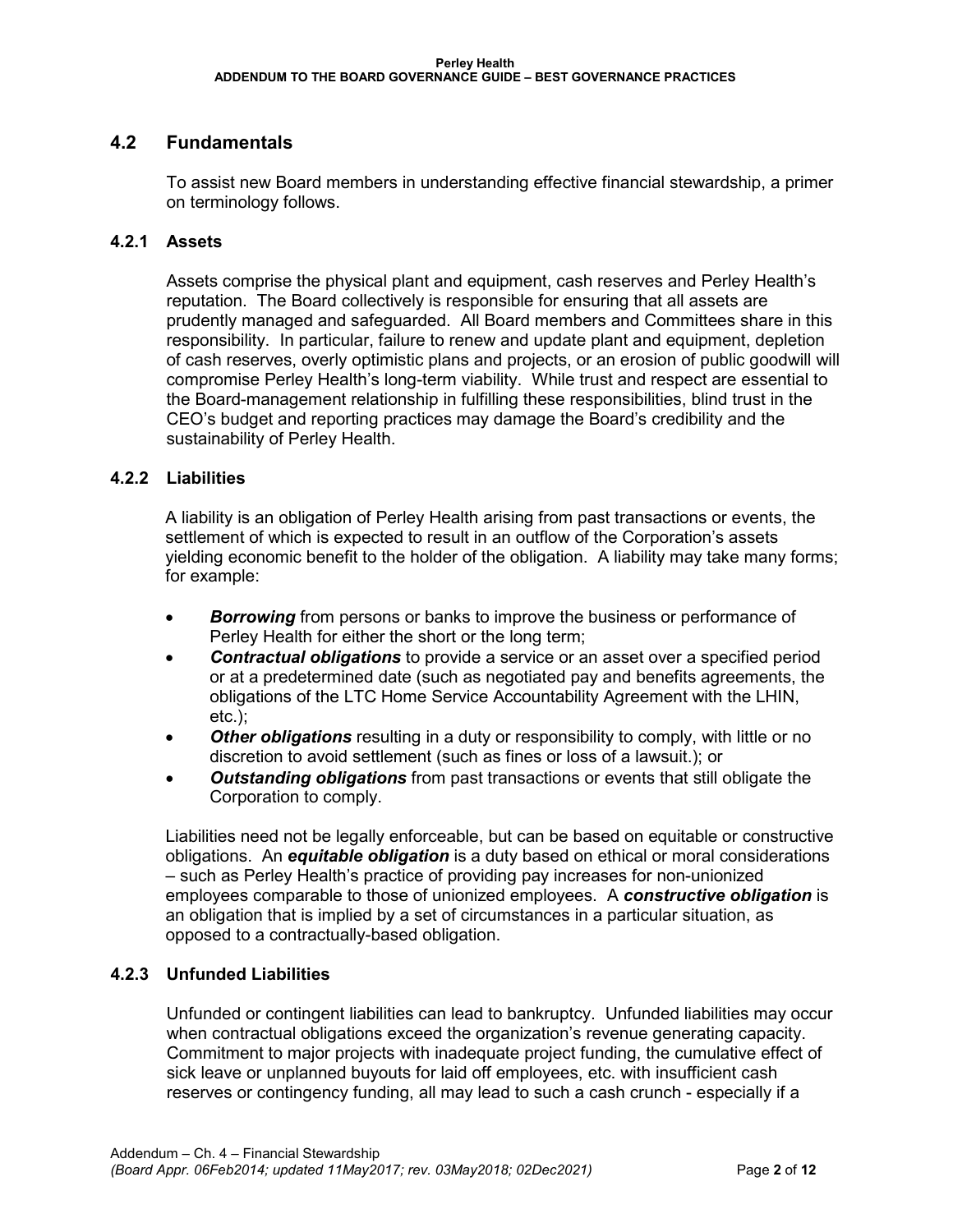major cut in Perley Health's core funding occurred in the same time frame.

### **4.2.4 Financial Statements**

Three different financial statements are fundamental to the Board's financial stewardship of Perley Health. Each is prepared by management, reviewed and recommended by the Board and is ultimately approved by the members of the Corporation at the Annual Meeting. The three financial statements are:

- **Statement of Financial Position** reflects the organization's overall financial situation at a point in time. It portrays the organization's assets balanced against its liabilities and net worth. *Assets* include all the things of value owned by Perley Health. *Liabilities* represent the organization's obligations to creditors; i.e. what it owes. (Contributions that have not yet been amortized are considered to be owing.) *Net assets* are the difference between what Perley Health owns and what it owes; i.e. it represents Perley Health's own investment in the Corporation, its *"worth"* and may be positive or negative.
- *Statement of Revenues and Expenditures* (over a period of time, usually a year) summarizes Perley Health's revenues and expenditures incurred during the period. *Revenues* include the actual income received plus any contributions that have been amortized during the period. *Expenditures* include all payments for goods and services during the year, plus that portion of long-term assets recognized as expenses during the year (such as depreciation on the physical plant).
- *Statement of Cash Flow.* Essentially, the cash flow statement is concerned with the flow of cash in and cash out of Perley Health. It is an indication of the organization's solvency. It shows how changes in Perley Health's accounts and income as reflected in the [Statement of Financial Position](http://en.wikipedia.org/wiki/Balance_sheet) affect the Corporation's actual [cash and cash equivalents](http://en.wikipedia.org/wiki/Cash_and_cash_equivalents) position over a defined period of time. Starting with the difference between revenues and expenses, this statement adds back those expenditures that did not require cash during the year (such as depreciation) and subtracts those revenues that did not involve cash during the year (such as those contributions that were amortized during the year.) The net result represents the cash and cash equivalents available to Perley Health at the end of the year. As an analytical tool, it is useful in determining the short-term viability of the organization, particularly its ability to pay its bills.

### **4.2.5.1 Annual Operating Budget**

The annual operating budget (revenues vs. expenditures) and operational plans that are approved by the Board form the Board's basis for monitoring current year financial performance. These are always reviewed in the context of recent history and future projections. The Board receives and reviews regular reports at least quarterly from management on year-to-date actual revenues and expenditures with projections for the balance of the fiscal year. In this way, the Board avoids surprises, keeping the organization on track for the budget plan and anticipating any budget shortfalls or surpluses. In this monitoring function, the Board satisfies itself that management's reports would stand up to rigorous outside scrutiny and professional audit.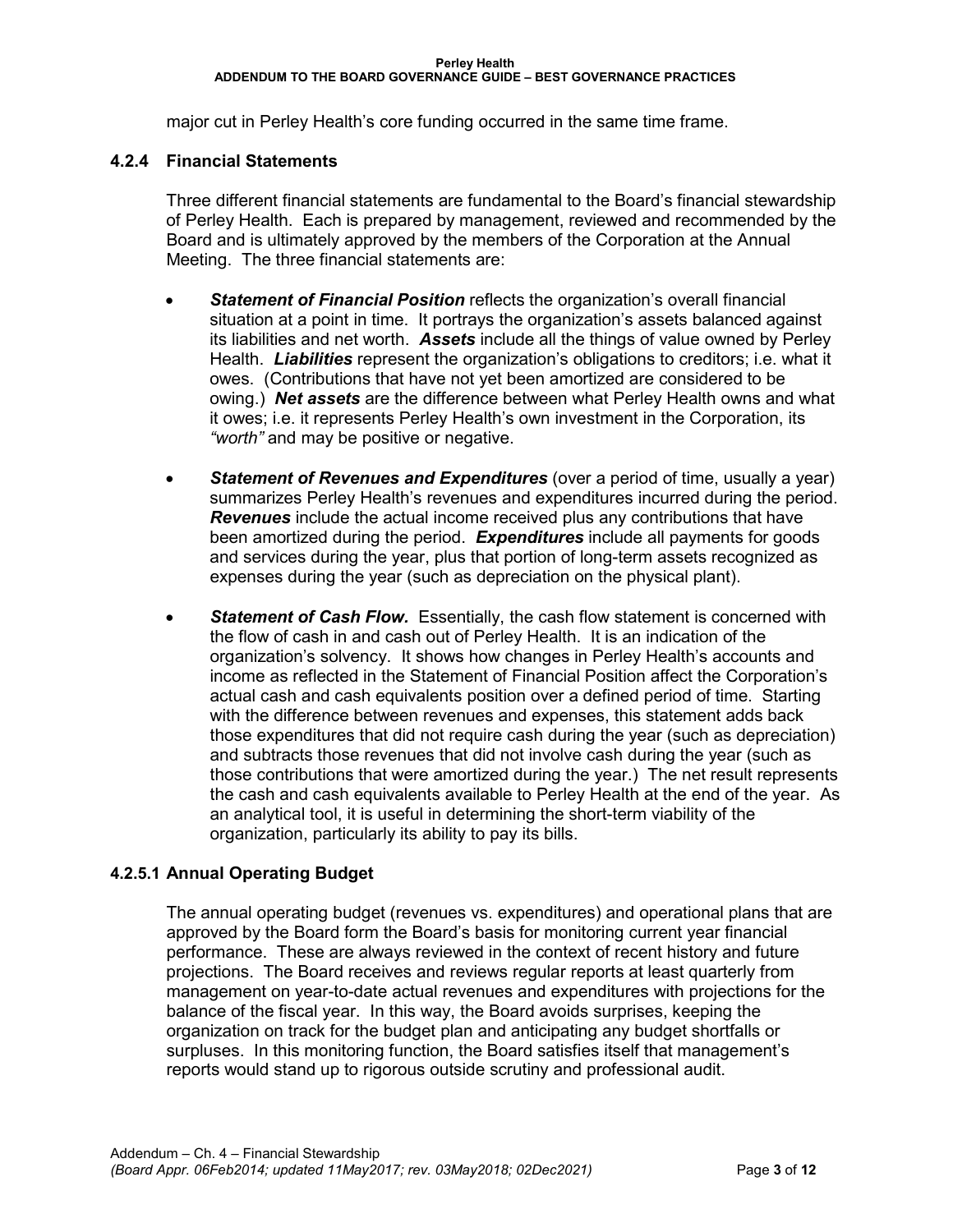### **4.2.5.2 Capital and Investment Forecast**

In addition to the Annual Operating Budget, management prepares annually a capital and investment budget for review by the Board. The capital budget addresses longerterm requirements such as major maintenance and upgrade of plant and facilities, equipment replacement, new capital projects, etc. The capital and investment forecast examines cash flows over a ten-year horizon.

Internal controls are the systems of policies and procedures that protect the assets of Perley Health, create reliable financial reporting, promote compliance with laws and regulations and achieve effective and efficient operations. These systems are not only related to accounting and reporting but also relate to Perley Health's communication processes, internally and externally, and include procedures for:

- Handling funds received and expended by the organization;
- Preparing appropriate and timely financial reporting to Board members and officers;
- Conducting the annual audit of the organization's financial statements;
- Evaluating staff and programs;
- Maintaining inventory records of real and personal property and their whereabouts; and
- Implementing personnel and conflicts of interest policies.

The Board must ensure that management has established and implemented effective internal controls for the maintenance of the continued financial viability of the Corporation.

### **4.3 Framework for Financial Stewardship**

Effective financial stewardship at Perley Health is built upon six basic building blocks:

- 1. Organization
- 2. Planning
- 3. Policies, Process and Guidelines
- 4. Performance Monitoring
- 5. External Financial Audit
- 6. Accountability

### **4.3.1 Organization**

To some extent, how Perley Health structures its human resources and responsibilities is based on the legislative and regulatory requirements as well as the By-Laws. However, the devil is in such details as:

• *Authorities***.** These are clearly defined in terms of signing authorities and spending limits, and formal reporting lines are established and respected. The terms of reference for the Chairman and Officers of the Corporation as well as the CEO are also clearly defined. The CEO is accountable to the Board for the management of day-to-day financial operations. See Appendix A to this Chapter for a description of the CEO's responsibilities with respect to financial stewardship.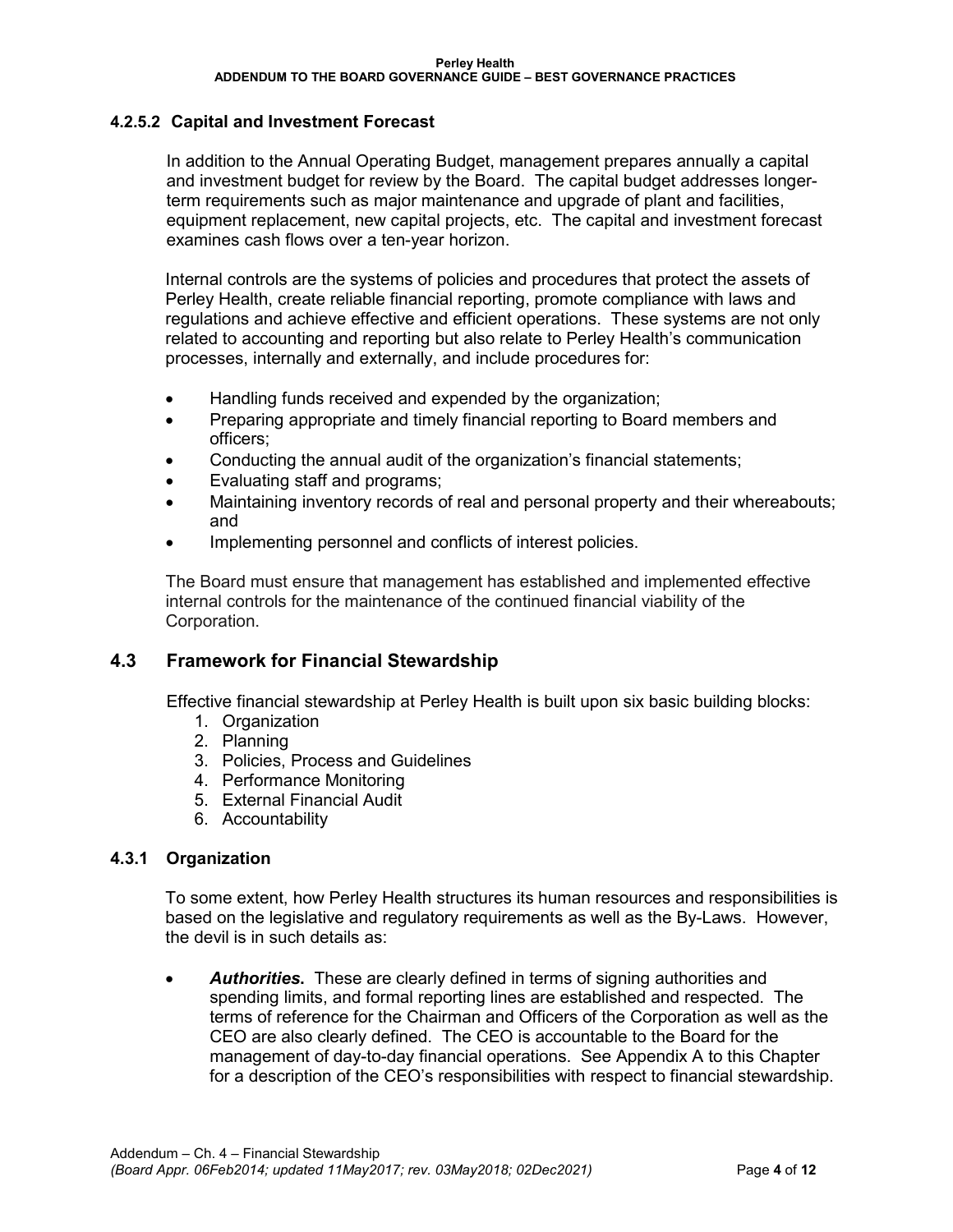#### **ADDENDUM TO THE BOARD GOVERNANCE GUIDE – BEST GOVERNANCE PRACTICES**

- *Personnel.* Management has sufficient staff with appropriate credentials and work experience for overseeing the day-to day financial management of the Corporation.
- *Audit Committee.* An Audit and Risk Management Committee of the Board oversees the effective utilization and safeguarding of the Perley Health's assets in the fulfilment of its mission and the sustainability of its financial health.
- *Financial Competence of Directors.* A sufficient number of Board members with professional financial credentials and significant financial work experience are recruited to provide financial leadership for the Board. In addition, the Board ensures that Board members have adequate training and orientation in the fundamentals of financial management to contribute to the challenge and review processes for all Board deliberations of financial matters. The Board will seek outside professional financial counsel when deemed necessary.

### **4.3.2 Planning**

Effective financial stewardship begins with sound financial planning, meaning:

- *Strategic Management.* All financial planning is supportive of Perley Health's values, vision, mission and strategic objectives. For guidance on strategic management, see Chapter 2of this Addendum.
- *Securing Financial Resources.* The Board is directly responsible for ensuring that adequate revenues are secured for the effective operation of Perley Health and for its long-term sustainability. Normally, the Board delegates authority to management for the negotiation of funding formulae with government funders and setting the operational priorities for revenues from the Perley Health Foundation, as well as for securing and managing various revenue enhancement sources. However, as with many other governance matters, the CEO and Board work in full partnership to ensure that the necessary revenues are secured.

Board vigilance is required to maintain organizational credibility, monitor trends, anticipate problems and manage risks. The Board reserves the authority to approve all new funding initiatives (e.g. project grants, fees for service, and new funding streams).

• *Operating Plan.* Based on the strategic directions contained in the Strategic Plan, management prepares an annual Operating Plan that contains more specific objectives than are contained in the Strategic Plan. The Board challenges and approves the Operating Plan. These objectives become the focus of work throughout Perley Health over the next twelve-month period. They will contain estimates of service demand for the year as well as objectives for improvement in key areas of corporate activity.

The operating plan will contain such details as:

- o Expected results for each objective;
- $\circ$  The time period during which those results will be sought; and,  $\circ$  Criteria for measuring the achievement of those results.
- Criteria for measuring the achievement of those results.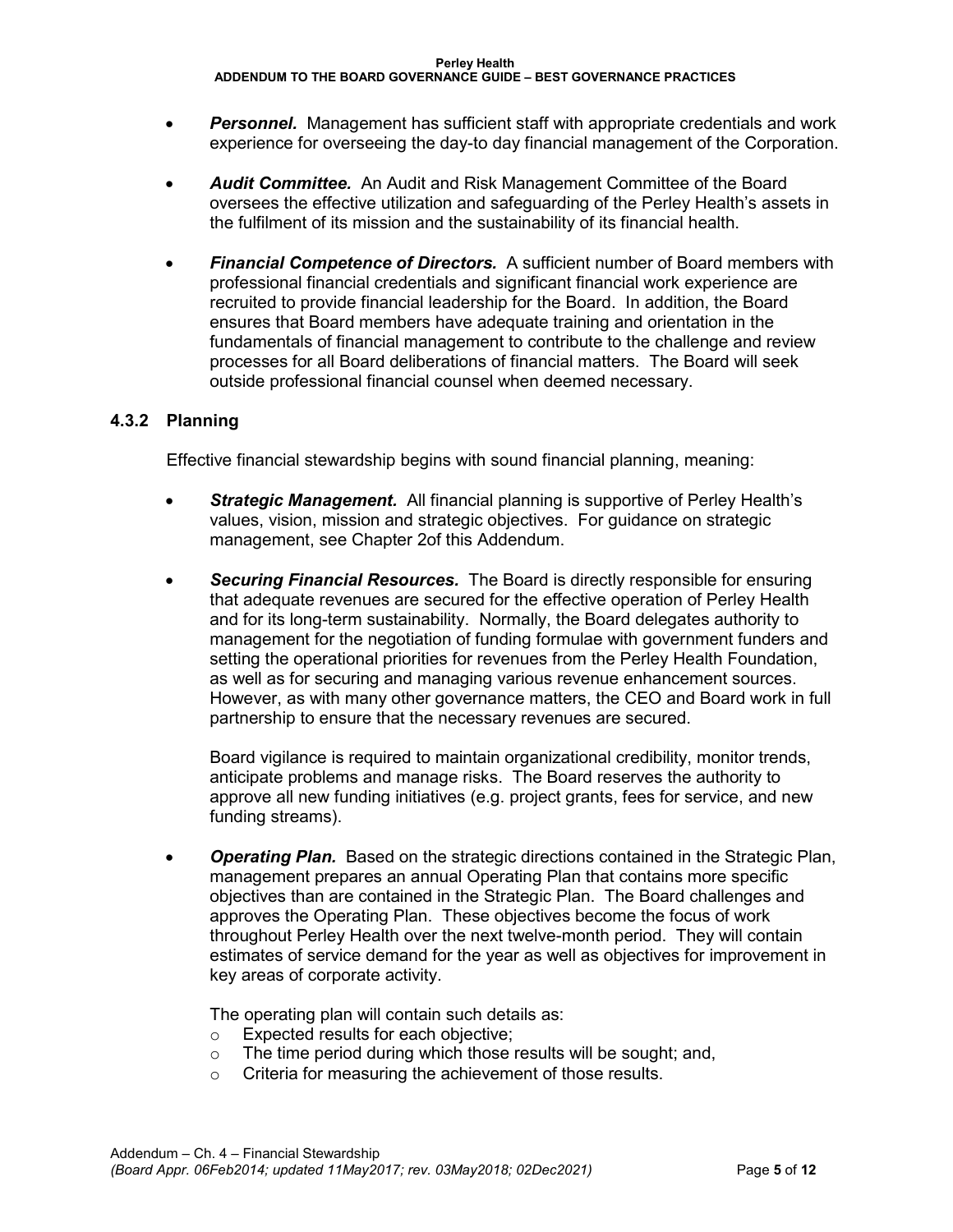### **ADDENDUM TO THE BOARD GOVERNANCE GUIDE – BEST GOVERNANCE PRACTICES**

The annual operating plan, together with service statistics and budget forecasts are presented to the Board for review, amendment and approval.

- *Operating Budget.* The annual operating plan provides the basis of Perley Health's annual budget containing revenues and expenditure forecasts related to planned programs and/or volumes of service
- **Capital Budget.** In addition to the Operating Budget, management prepares an annual capital budget for approval by the Board. The capital budget is extracted from the Capital and Investment Forecast (referred to in section 4.2.5.2). Capital budgeting requires consideration of such aspects as net present value and equivalent annuity values for paying off major initiatives, return on investment, etc.

### **4.3.3 Policies, Process and Guidelines**

Policies, Process and Guidelines provide the lubricant to keep the financial machinery running smoothly. For example:

- *Administrative.* All financial administration policies, accounting systems, internal financial standards, management authorities, controls and practices are established and maintained in accordance with legal and regulatory requirements. Furthermore, they are well documented and are diligently applied, reviewed and updated as necessary to ensure effective financial operations.
- *Internal Controls.* A primary responsibility of Directors and Officers is to ensure that Perley Health is accountable for its programs and finances to its government regulators, its residents and clients, staff, corporate members, donors, and the public. Accountability requires that Perley Health comply with all applicable laws and ethical standards; adhere to the organization's mission; create and adhere to conflict of interest, ethics, personnel and accounting policies; protect the rights of members; and prepare and file its annual financial report to the appropriate regulatory authorities and make the report available to all members of the Board and any member of the public who requests it. The development and maintenance of the Perley Health's internal controls help to fulfill this accountability; an example is BOARD-2020-02, Procurement Approval Authority.
- *Contracting.* Perley Health has defined procedures for approving contracts with consultants and suppliers, including securing competitive bids. Management has defined spending limits and contractors must be qualified and eligible to bid and be free from conflict of interest, etc. All contracts must be capable of withstanding outside scrutiny. The Board will approve contracts of a defined size.
- *Investment and Borrowing.* The Board ensures that Perley Health has a prudent investment policy (BOARD-2016-01, Cash Management and Investment Policy Statement *(The Ted Gordon Cash Management and Investment Policy Statement)*) in effect taking account of the financial capacity of the organization. The Board also establishes the terms and conditions for any borrowing on the credit of the Corporation (see article 16 of the By-Laws). The Board annually reviews the terms of its short- and long-term debt to assess liabilities and potential risks.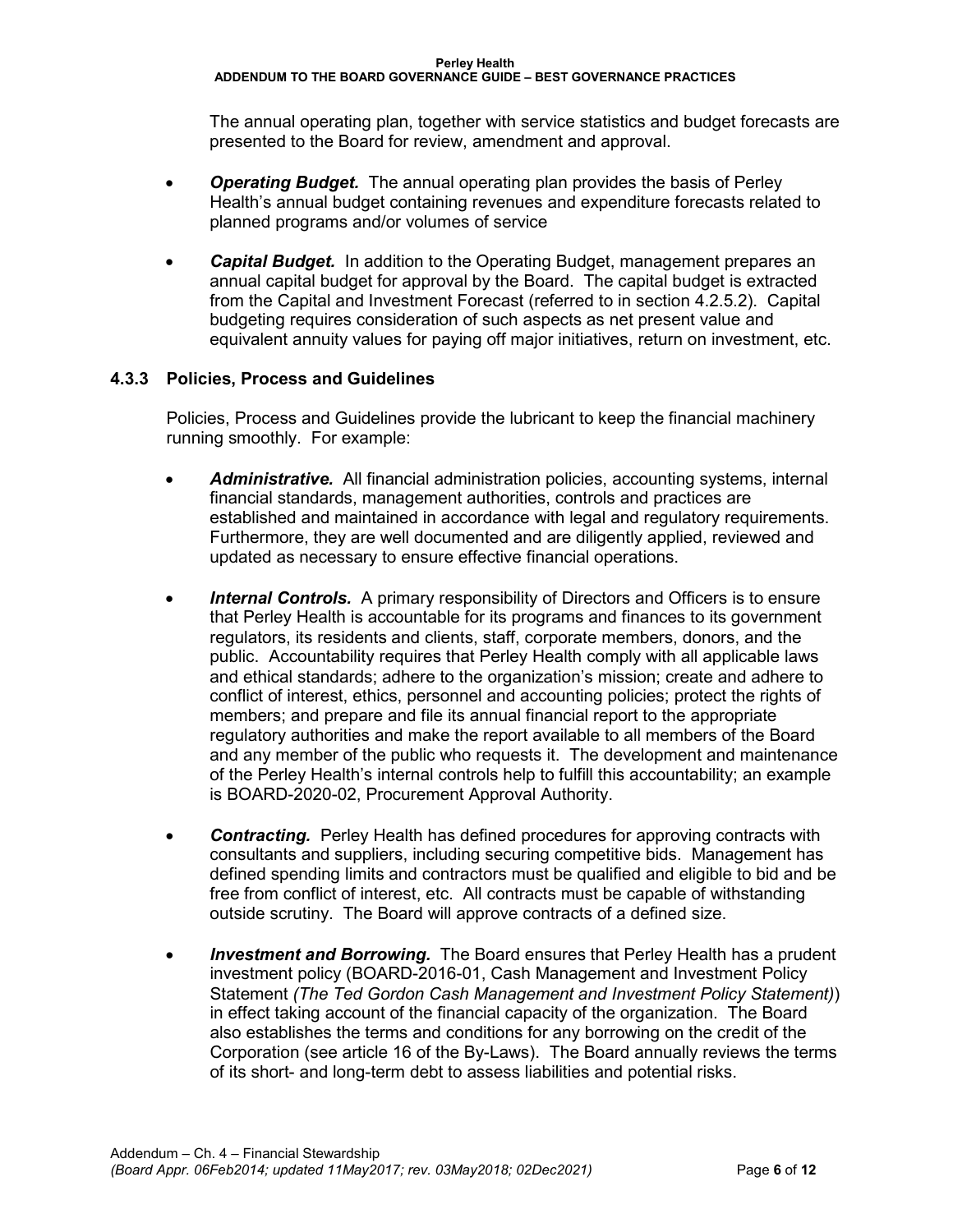• *Insurance.* As part of its risk management program, the Board annually reviews the terms and adequacy of insurance coverage for Perley Health, including indemnification for Directors (see article 10 the By-Laws).

### **4.3.4 Performance Monitoring**

Performance Monitoring is an essential element of financial stewardship and risk management. Financial indicators such as surplus/deficit, profit/loss, etc., facilitate the analysis of trends, the setting of realistic financial objectives, etc. Meaningful performance indicators and realistic financial benchmarks and targets are applied for measuring the efficient use of Perley Health's financial resources.

- *Reporting.* The Board is regularly provided adequate information to assess the financial performance of the Corporation and the integrity of its internal reporting and control systems. It periodically reviews financial statements (actual revenues and expenditures) against budget, assesses trends and identifies adjustments deemed necessary for exceptional expenditures*.*
- *Risk Management.* Perley Health follows a coherent framework of policies and processes for managing risks. For guidance on the Perley Health's enterprise risk management, see Chapter 7of this Addendum.

### **4.3.5 External Financial Audit**

As required by law and by Perley Health's By-Laws, the Corporation selects an external auditor to conduct an annual financial audit for approval by the members of the Corporation. The audit involves an examination and evaluation of policies, procedures, and systems to ensure the reliability and integrity of information; compliance with policies, plans, laws, and regulations; the safeguarding of assets; and the economical and efficient use of resources. The auditing activity is broadly defined as a process to provide reasonable assurance of the achievement of the following objectives.

- i. Effectiveness and efficiency of financial operations;
- ii. Reliability of financial reporting; and
- iii. Compliance with applicable laws and regulations.

Auditing may be conducted internally or externally. Perley Health at present does not have a system in place for conducting internal audits. Rather, an external audit is conducted annually and is focused on an examination of the statement of financial position as prepared by management at year-end. The auditors render an opinion based on their examination of the statements of revenues and expenditures, changes in net assets and cash flows. Although the auditors may bring to the Board's attention particular issues regarding internal controls, they do not provide an opinion on the adequacy of these controls.

The Board determines the terms of reference for and the performance of the external auditors, reviews the audit results, ensures that the financial statements are fairly presented in all material aspects in accordance with generally accepted accounting principles, meets with the auditors independently from the CEO and considers the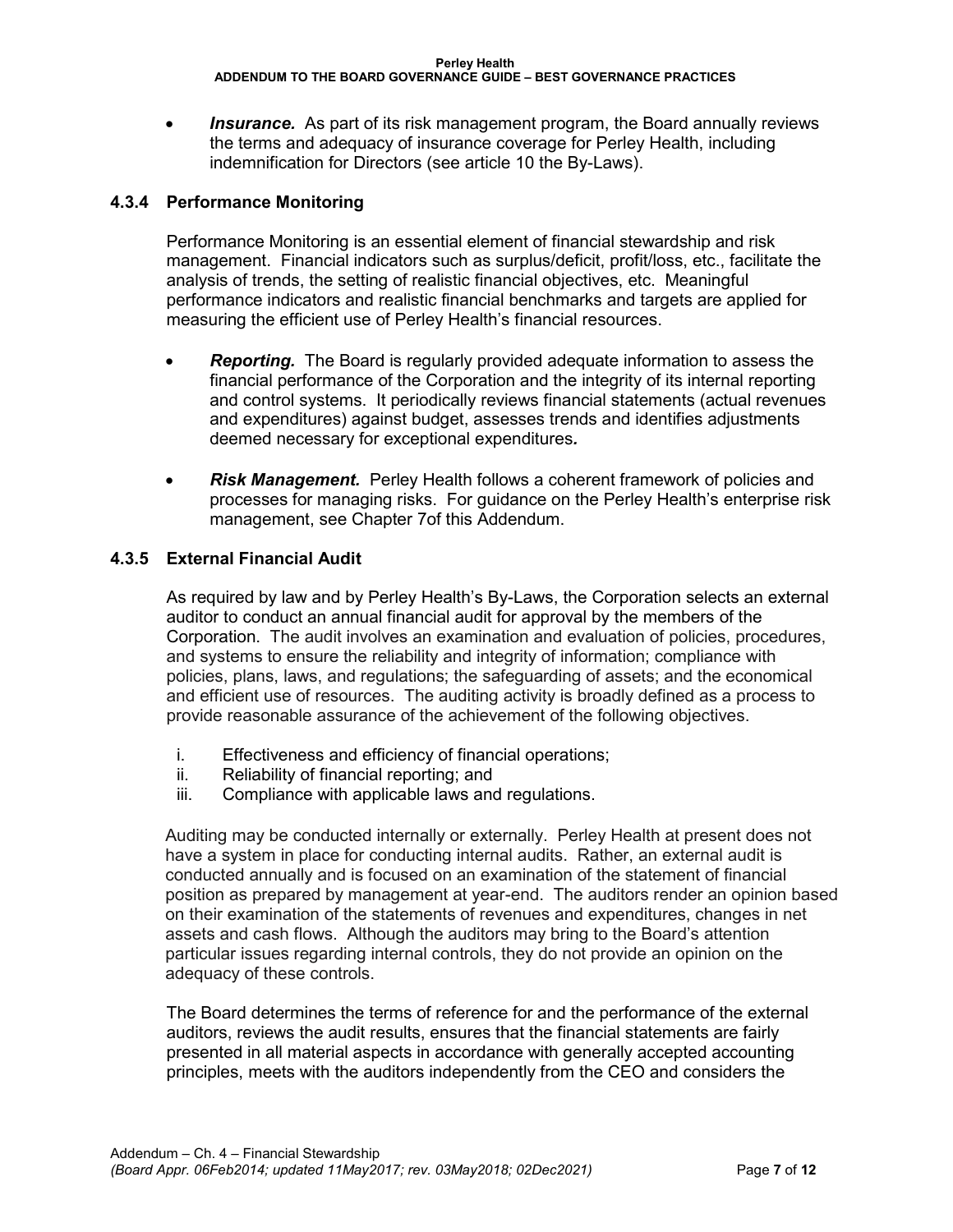auditors' management letter, and directs necessary follow-up actions with respect to the auditors' findings.

The Board is responsible for ensuring

- that Perley Health's accounting practices conform to 'Generally Accepted Accounting Principles (GAAP)';
- that professional audits are conducted at least annually; and
- that problems identified in previous audits have been corrected (or that there are sound financial or operating arguments for not implementing a particular recommendations).

### **4.3.6 Accountability**

Maintaining the integrity of Perley Health, thereby ensuring its continued viability, requires strict financial accountability. Some aspects of this public accountability derive from legal requirements; others from a corporate culture of openness.

• *Reporting.* Management provides the Board with accurate, comprehensive, and timely information. All financial, organizational, and program reports shall be complete and accurate in all material respects.

Perley Health promotes a culture of openness and duty whereby employees or volunteers feel free to report any evidence of fraud or financial impropriety to the Board or the Audit and Risk Management Committee without fear of sanction of any form.

• *Public Disclosure.* Little inspires confidence in, and willingness to work together with, Perley Health more than openness in the disclosure of information that need not be protected (even if it is unfavourable information). Therefore, basic operations and financial data, including audited financial statements are posted on the Perley Health website. In addition, the financial statement as presented by the external auditors is formally presented at the Annual Meeting of the Corporation. Further, public disclosure of information is supported by a policy on Disclosure of Information that is found in Volume IV of this manual.

### **4.4 Review of Financial Stewardship**

The Review Checklist for Financial Stewardship at Appendix B provides further guidance for the Audit and Risk Management Committee and the Board in its oversight role for the financial stewardship of the Corporation.

\* \* \* \* \*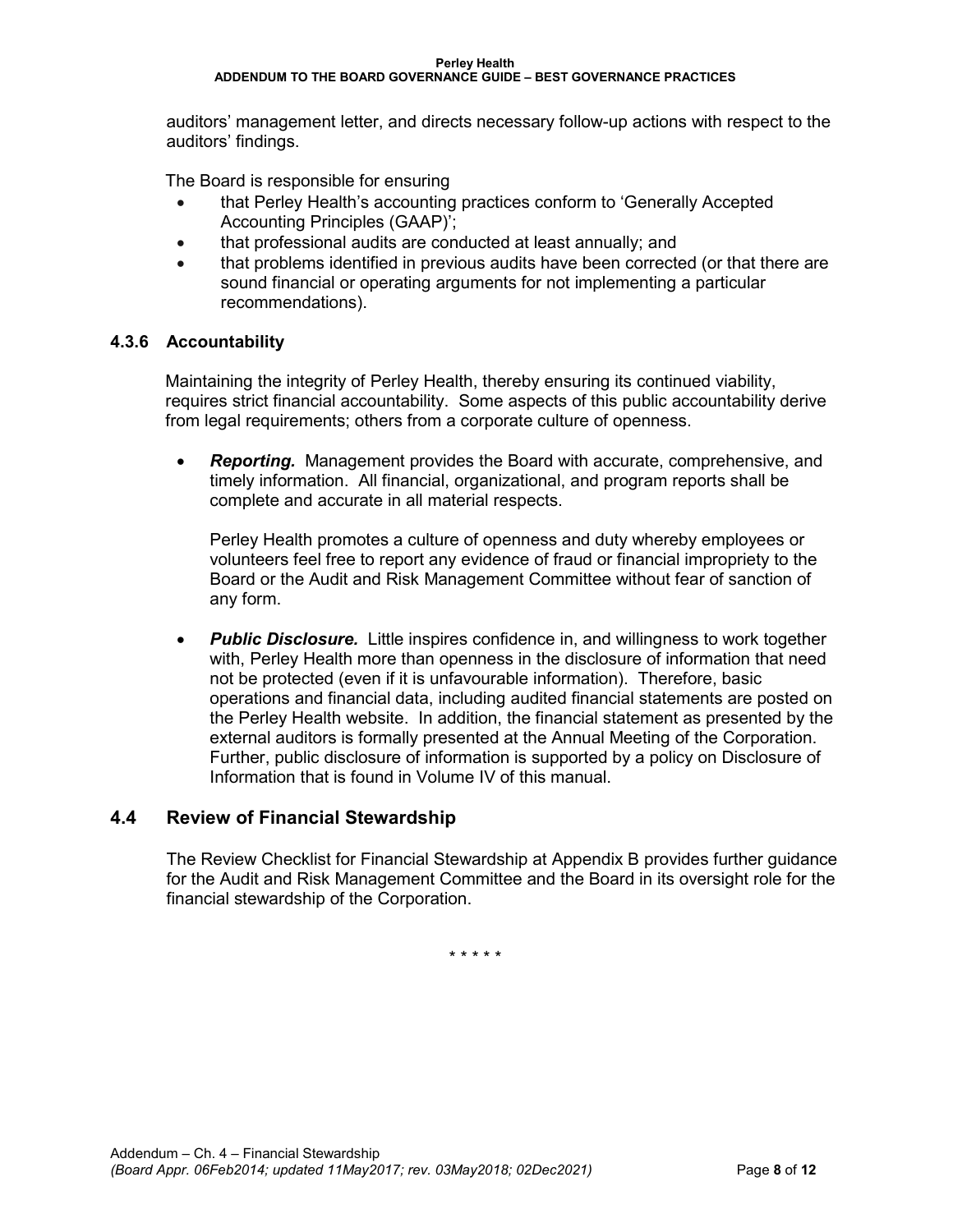### **Appendix A to Chapter 4 of the Addendum**

# **CEO's Responsibilities re Financial Stewardship [2](#page-54-0)**

- 1. Oversee the preparation of the annual budget for consideration by the Corporation's Board.
- 2. Oversee the management of the operation of the Corporation's programs within the approved budget, subject to variance in demand and exceptional circumstances.
- 3. Ensure that periodic expenditure forecasts and financial reports are provided to the Board.
- 4. Ensure the development of systems for monitoring and controlling expenditures within approved budget levels.
- 5. Secure, with the assistance of the Board, the resources necessary to implement and maintain the Corporation's programs.
- 6. Ensure that periodic reports as required are provided to funding authorities.

<span id="page-54-0"></span> <sup>2</sup> From *"Governing for Results",* Mel D. Gill, 2005.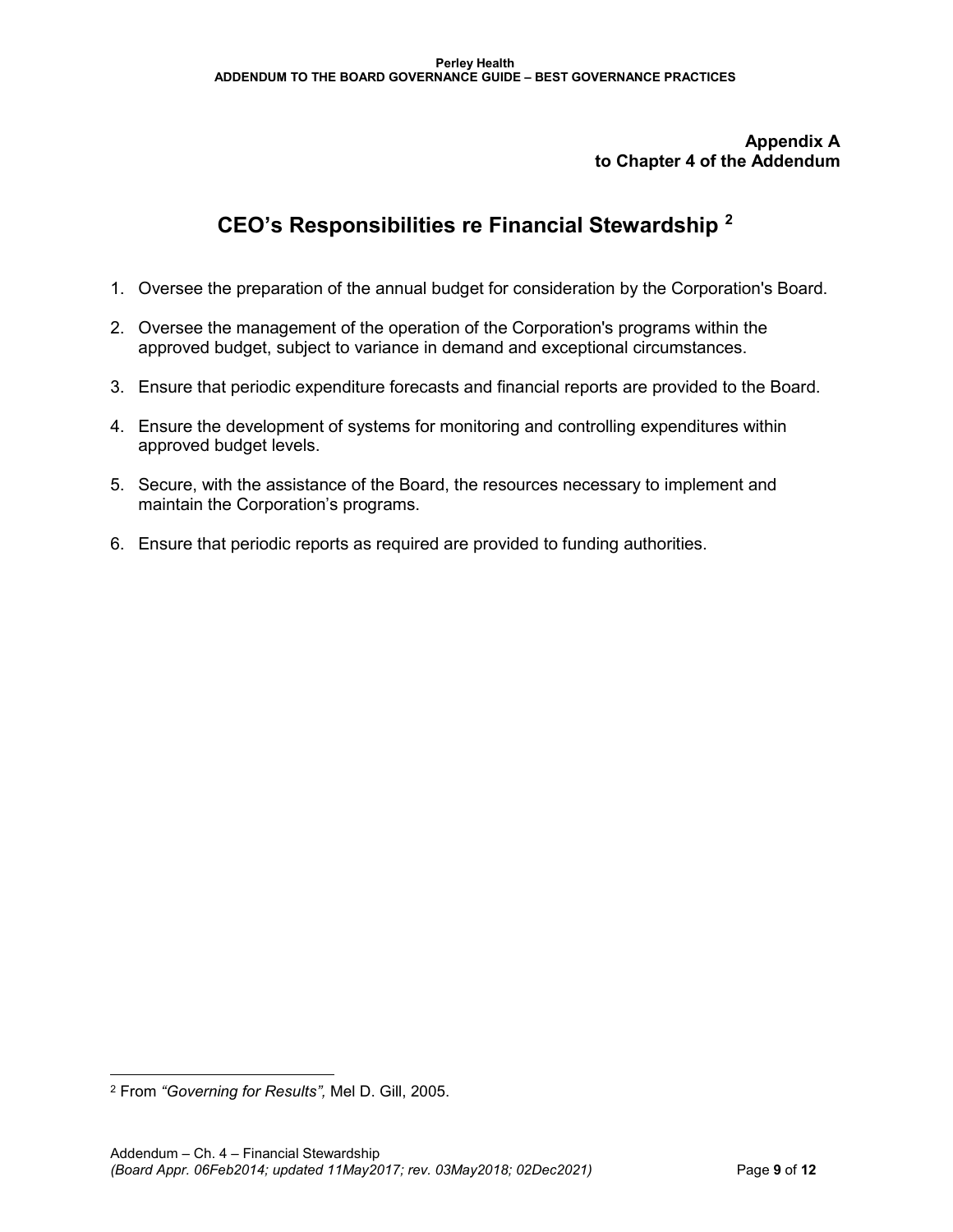(This page has intentionally been left blank.)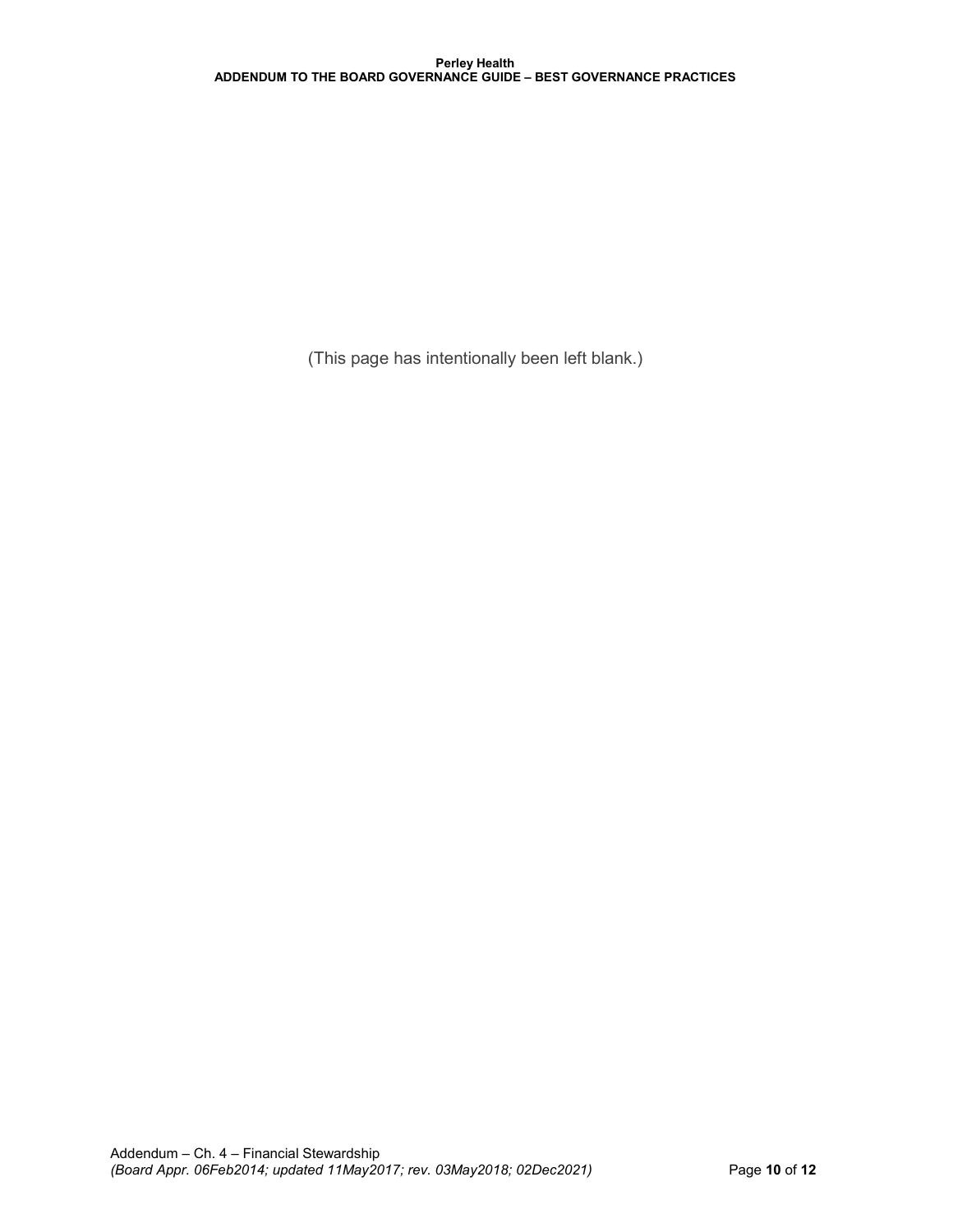### **Appendix B to Chapter 4 of the Addendum**

## **Review Checklist for Financial Stewardship [3](#page-56-0)**

- **1. Internal Controls:** Does Perley Health have procedures for:
	- a. Handling funds received and expended?
	- b. Preparing appropriate and timely financial reporting to Board members and officers?
	- c. Conducting the annual audit of the Corporation's financial statements?
	- d. Evaluating staff and programs?
	- e. Maintaining inventory records of real and personal property and their whereabouts? and
	- f. Implementing personnel and conflicts of interest policies?
- **2. Implementation and Monitoring of Internal Financial Controls:** Does Perley Health have and implement agreed procedures for:
	- a. Monitoring Assets including:
		- i. Preparing an annual budget and periodic reports?
		- ii. Signing and recording cheques?
		- iii. Receiving, recording, and securing all income, grants, contributions cash, and any other receipts?
		- iv. Requisitioning, authorizing, verifying, recording and monitoring all expenditures?
		- v. Accessing, inputting and changing electronic data maintained by Perley Health, and creating and maintaining an effective, off-site records back up system?
		- vi. Providing for regular oversight by the Audit and Risk Committee?
		- vii. Reporting any allegations of fraud or financial improprieties?
		- viii. Ensuring that timely and appropriate reports are distributed to all Directors and officers?
		- ix. Approving contracts, including securing competitive bids?
		- x. Clearly identifying the responsibilities of all individuals working for Perley Health, including staff, Directors, volunteers and contractors, and maintaining a current organizational chart?
		- xi. Preparing for the annual audit?
		- xii. Maintaining and overseeing a prudent investment policy?
		- xiii. Complying with all governmental and other reporting requirements?
		- xiv. Meeting obligations to stakeholders for communicating the Corporation's annual financial statement?
	- b. Definition of Roles including:
		- i. Maintaining up-to-date job descriptions for all positions, including staff, Directors and other volunteers?

<span id="page-56-0"></span> <sup>3</sup> Adapted from *"Internal Controls and Financial Accountability for Not-for-Profit Boards",* Attorney General Andrew Cuomo, New York, NY.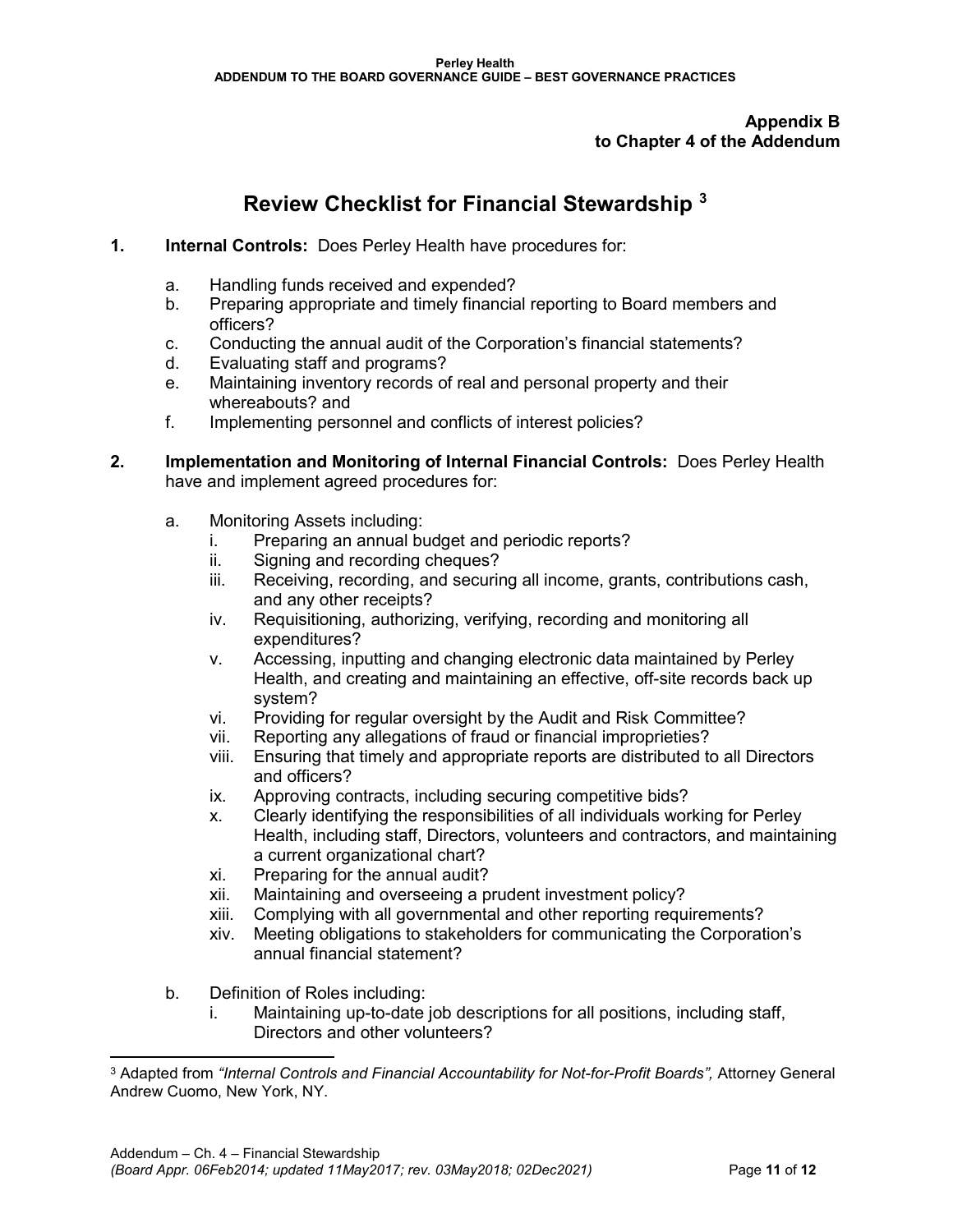#### **ADDENDUM TO THE BOARD GOVERNANCE GUIDE – BEST GOVERNANCE PRACTICES**

- ii. Clearly communicating the Board's expectations of the CEO?
- c. Human Resources Policies including vacation and sick leave, ordinary and overtime compensation, other benefits, grievances (including protection for *"whistle blowers")?*
- d. Training including orientation for new Directors and Adjunct Advisors, as well as staff training on financial controls?
- e. Maintaining and overseeing its Code of Ethics and Conflicts of Interest Policies?
- f. Sustaining an effective Audit Committee including:
	- i. Committee selection requirements, appropriate terms of reference, etc.?
	- ii. Selection of the independent external auditor?
	- iii. Meeting with the independent external auditor to discuss their findings?
	- iv. Evaluating recommendations for any necessary changes?
	- v. Confirming all federal and provincial taxes and other deductions have been actioned?
	- vi. Periodically reviewing insurance requirements?
	- vii. Reviewing any legal matters that could affect the Corporation's financial position?
- g. Reviewing systematically the Corporation's governance structure, procedures and programs?

\* \* \* \* \* \* \* \*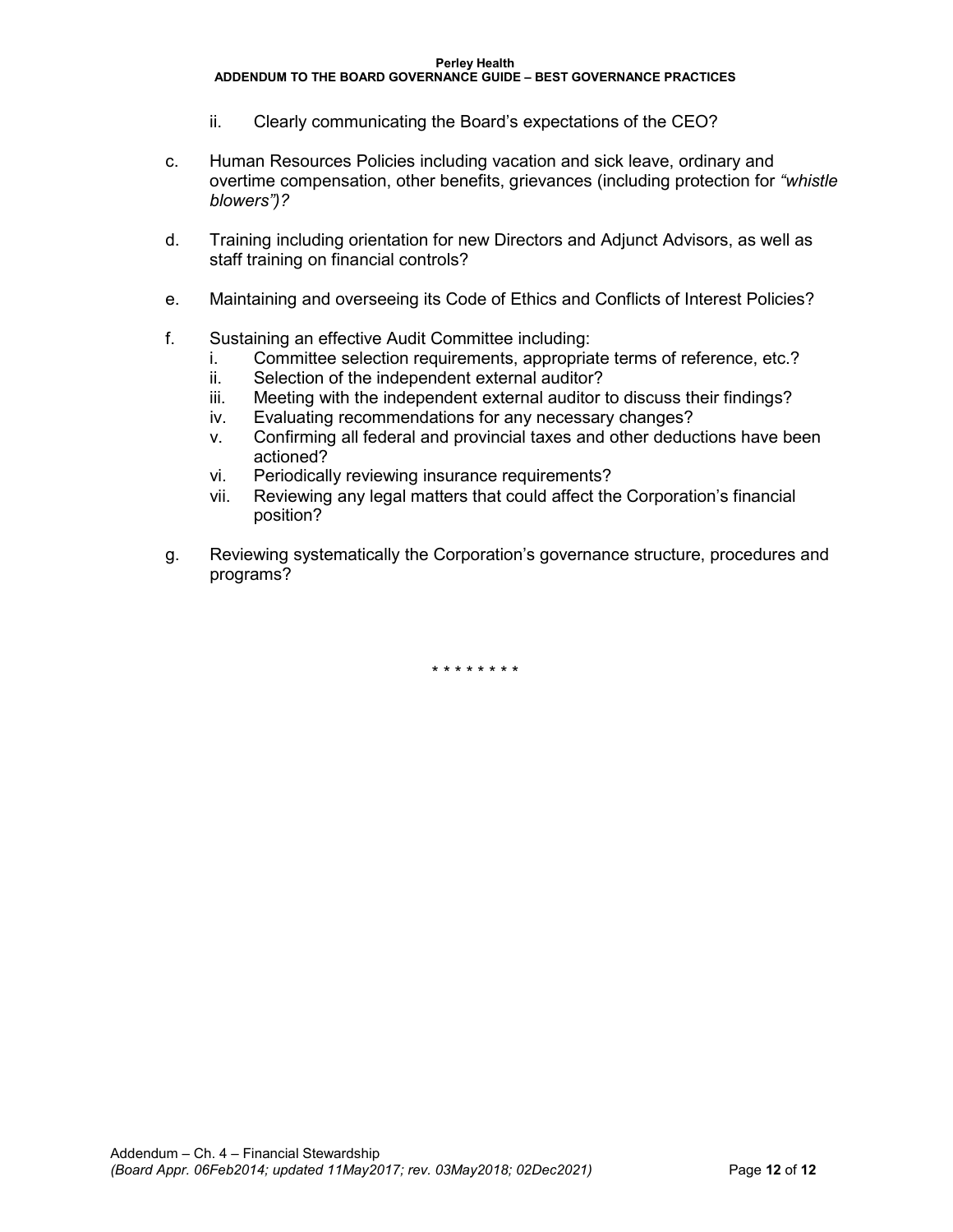## **Chapter 5**

## **HUMAN RESOURCES STEWARDSHIP** [1](#page-58-0)

*This chapter defines key areas of Board responsibility for Human Resources (HR) and provides guidance to the Board for overseeing HR policies and practices and for the periodic review and audit of the effectiveness of Perley Health's HR stewardship.* 

## **5.1 General**

As part of its responsibility for the long-term sustainability of Perley Health, the Board provides oversight of all resource management including Human Resources (HR).

### **5.1.1 Board Responsibilities with Respect to Human Resources**

The Board of Directors has five key areas of responsibility with respect to human resources:

- **Relationship with the Chief Executive Officer.** The Board is responsible for all aspects of the relationship with the CEO including selection and hiring, support and performance management, succession planning and replacement.
- **Compensation.** The Board is directly responsible for setting the compensation of the CEO. In addition, the Board approves the overall compensation philosophy of Perley Health.
- **Oversight of HR Management.** The Board is responsible for ensuring that Management implements Human Resource Management infrastructure (substrategies, policies, programs, technology) consistent with the execution of the Strategic Plan.
- **Setting the Tone.** The Board sets a tone at the top, which establishes a corporate culture of ethical practices and behaviour.
- **Board Succession Planning**.

## **5.2 Chief Executive Officer (CEO)**

The importance of the Board's relationship with the CEO is so vital to the operating effectiveness of Perley Health that a separate chapter is devoted to the subject (see Part III – Executive Authority: Chapter 1, Chief Executive Officer).

### **5.3 Compensation**

 $\overline{\phantom{a}}$ 

Most Perley Health employees are unionized, many on contracts dating back before the organization was designated a Long-Term Care home. Perley Health participates in these union contract negotiations. However, Perley Health has little influence in setting

<span id="page-58-0"></span><sup>1</sup> Much of this Chapter was adapted from "*20 Questions Directors of Not-For-Profit Organizations Should Ask About Human Resources*", Canadian Institute of Chartered Accountants, 2011.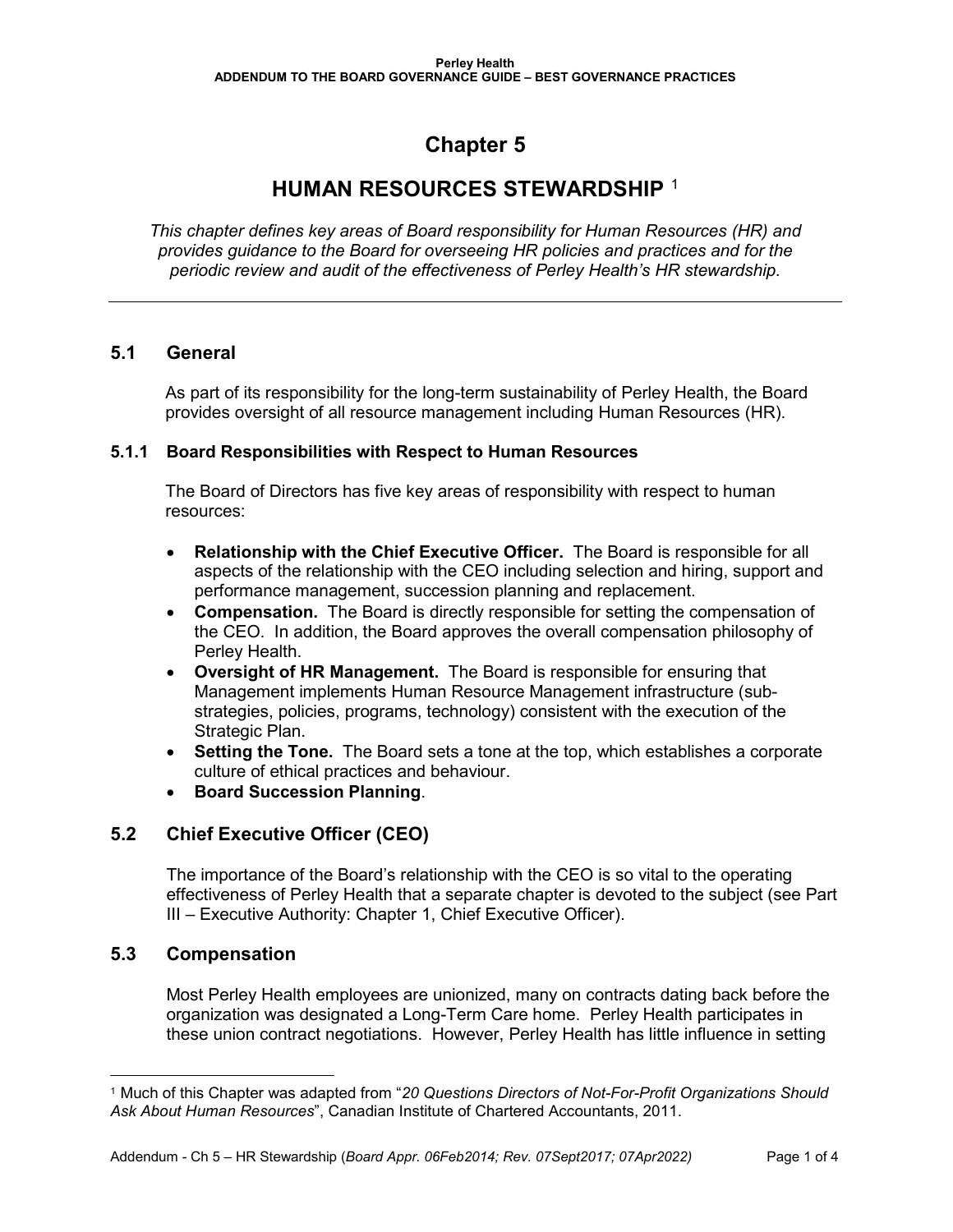compensation philosophy and practices for such unionized staff.

Nevertheless, the Board is responsible for overseeing the compensation philosophy and practices of Perley Health. In this it is guided by the following principles for deliberating compensation matters including:

- Compensation is *effective* in that it is consistent with Perley Health's strategic objectives;
- Compensation is *responsible* in terms of value and cost, reflecting a wise use of Perley Health's resources;
- Compensation is *defensible* in that it complies with applicable legislation and can be explained and justified to stakeholders;
- Compensation will be *benchmarked* to compare Perley Health's compensation practices with similar LTC homes and health care facilities; and.
- Overall, Perley Health's compensation should reflect *internal equity* such that similar roles within Perley Health are compensated in a similar manner. To this end, Perley Health has awarded pay increments for non-unionized employees that are consistent with negotiated gains in pay and benefits achieved by unionized groups.

## **5.4 Oversight of HR Management**

The third element of the Board's responsibility for human resources is to ensure that Management implements Human Resource Management infrastructure (sub-strategies, policies, programs, technology) consistent with the execution of the Strategic Plan. The Board approves significant HR undertakings such as mandates for collective bargaining, ratification of collective agreements, budgetary assumptions encompassing compensation adjustments, and financial stewardship of Perley Health's benefits program.

Although Management is responsible for the details of implementing the applicable laws and regulations for sound HR governance, the Board has a responsibility in overseeing compliance.

Organizations that fail to meet their obligations to employees can face serious investigations and lawsuits, fines and sanctions against the organization. There are some laws under which Directors could be held liable for failing to meet their obligations.

### **5.4.1 HR Strategy and Policies**

When overseeing Perley Health's HR policies and practices, Directors have a key strategic role, both in guiding and approving the organization's talent recruitment and retention strategy, and in overseeing that Management maintains a policy framework that establishes the way that Perley Health's human capital will be managed.

To that end, Management is responsible for:

• Developing an overarching *HR strategy and implementation plan* to achieve Perley Health's long-term strategic plan;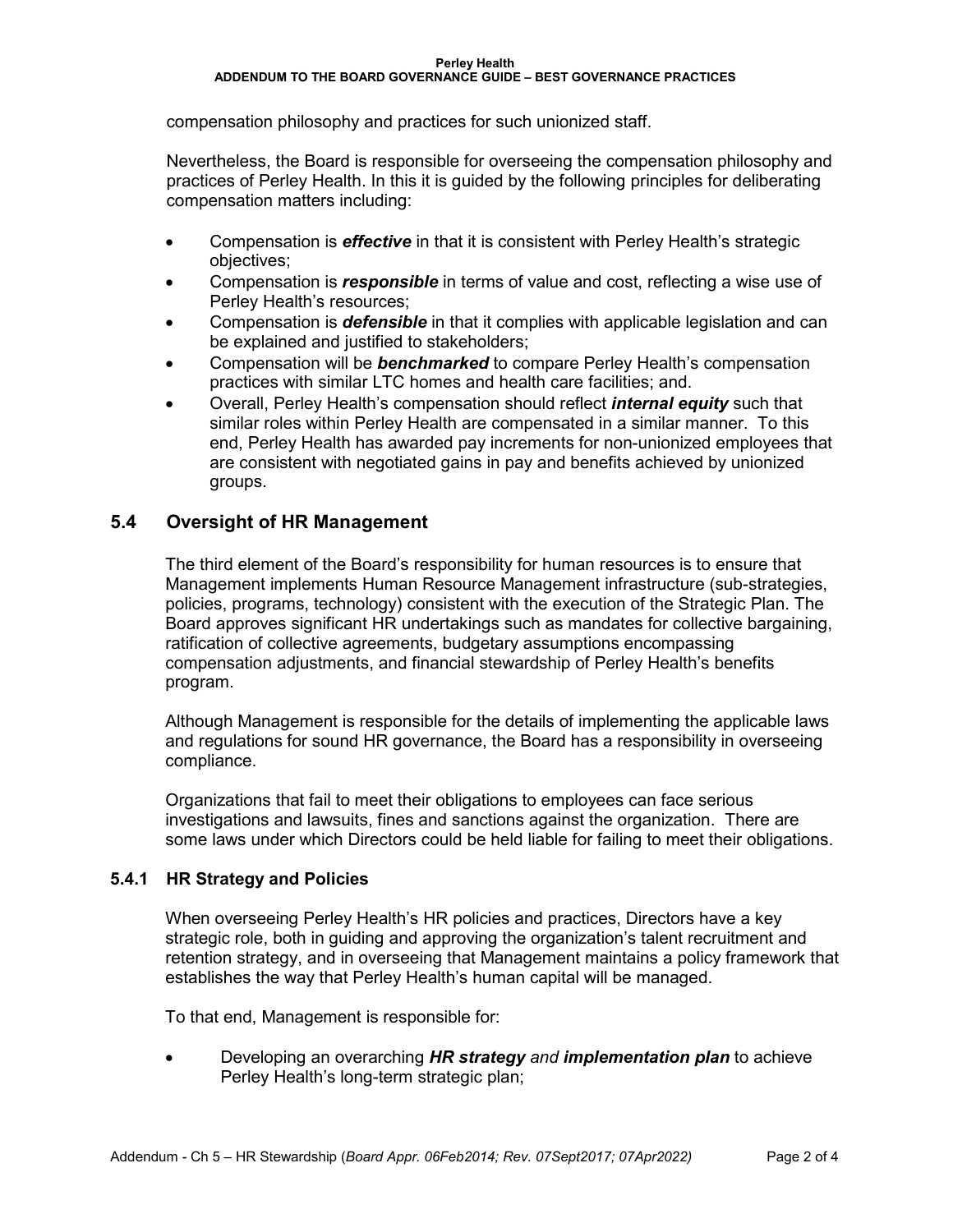#### **Perley Health ADDENDUM TO THE BOARD GOVERNANCE GUIDE – BEST GOVERNANCE PRACTICES**

- Maintaining a set of documented *HR policies* to guide the performance of all HR functions. These policies must be consistent with all relevant legislation and regulations, human rights codes, employment standards, workplace and occupational health and safety standards, etc. They will be updated as required in accordance with regulatory requirements and in response to evolving operational circumstances in consonance with best industry practices; and
- Providing an *HR report* (at least annually) to the Board on progress, challenges and risks associated with the fulfillment of the HR strategy and implementation plan.

### **5.4.2 Employee Relationships**

The obligations of Perley Health to the individuals of its work force depend on whether they are employees, contractors or consultants, or volunteers. The Board is responsible for overseeing these relationships, satisfying themselves that all relationships are appropriately classified and documented making clear the rights and obligations of both the individual and Perley Health.

### **5.4.3 Hiring Senior Management**

The hiring of staff and senior management is the prerogative of the CEO. However, in fulfilling its mandate for oversight of the organization and preserving its legitimacy and reputation, the Board necessarily has an interest in the selection of the senior management team. The Board would be interested in persons who might logically be considered in any future succession planning for the CEO's position. Also, since senior managers are often called upon to interface directly with the Board, it is important that there be an effective working relationship between the two, i.e. the Board perceives a good "fit" with the candidate. To that end, it is recommended that the CEO keep the Board fully apprised of candidates and their progress in the selection process. The CEO may seek the counsel of the Board regarding particular candidates. However, it is not the Board's decision; the CEO has exclusive authority for the hiring (and, if necessary, termination of employment) for all senior managers.

### **5.4.4 Board Committees involved in Oversight of HR Management**

The Board is assisted in its oversight of HR Management by three Committees.

- a) The *Audit and Risk Management Committee* oversees financial stewardship of the HR function, including:
	- Reviewing the financial implications of supporting the HR plan and support recommendations to Executive Committee;
	- Monitoring various HR performance metrics to ensure performance against financial expectations; and
	- Reviewing assumptions supporting negotiations for pay and benefits and recommending any changes to the Board for approval.
- b) The *Quality of Life and Safety Committee* monitors and provides oversight to Management regarding:
	- Development and maintenance of a workplace culture that promotes the wellbeing of staff and volunteers;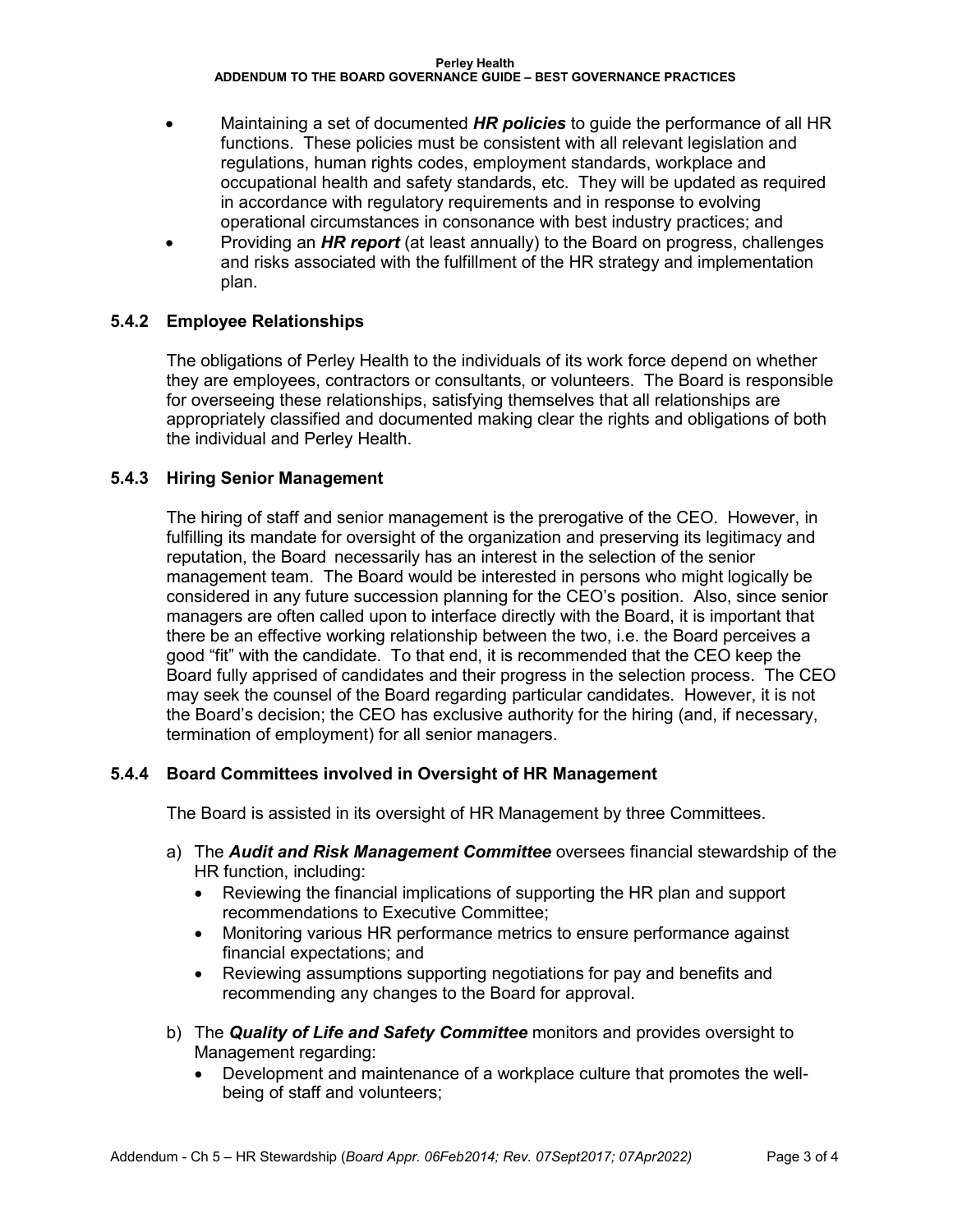**Perley Health**

#### **ADDENDUM TO THE BOARD GOVERNANCE GUIDE – BEST GOVERNANCE PRACTICES**

- Trends in Perley Health's key HR performance indicators as they relate to health, safety and quality of care programs and services;
- Staff satisfaction surveys; and
- The impact of staffing models on health, safety, and quality of care.
- c) The *Executive Committee* provides strategic oversight for Human Resources, including:
	- Recruitment and retention;
	- Development; and
	- Any Human Resources matters not mandated to other Board Committees or as requested by management.

### **5.5 Tone at the Top**

The Board sets a tone at the top, which establishes a corporate culture of ethical practices and behaviour. Board members do this by ensuring that their own behaviour meets the highest ethical standards, and by requiring the same of the CEO and other senior staff.

Perley Health has codified the expected behaviour governing all transactions involving Perley Health in Part II, Chapter 4 (Directors – Duties, Obligations, Liabilities, and Expectations) and in Part IV (Code of Ethical Conduct) of the Board's Governance Guide.

### **5.6 Board Succession Planning**

The Board is responsible for the ongoing maintenance of a succession plan for the replacement of outgoing Board members and for selecting, training, and developing new members so that overall, the Board has the necessary skills and competencies to fulfill the Board's mandate. See Part II, Chapter 5 of the Governance Guide (Recruitment, Development, and Recognition of Directors).

## **5.7 Periodic Review and Environmental Scans**

As part of its strategic planning, the Board regularly conducts environmental scans to keep abreast of both external and internal factors that may impact on or compromise fulfillment of Perley Health's vision, mission, strategic goals, or objectives. This scan includes considerations related to HR practices.

In addition to the regular monitoring of HR indicators, the review of HR related subjects by Board Committees, and the receipt of the annual HR Report, the Board may request such other information as will assure itself that Perley Health's strategic objectives are being met.

### **5.8 HR Reports to the Board**

The CEO provides an annual comprehensive review of HR performance during the prior year and an assessment of the evolving HR situation vis-à-vis Perley Health's strategic objectives.

\* \* \* \* \* \* \* \*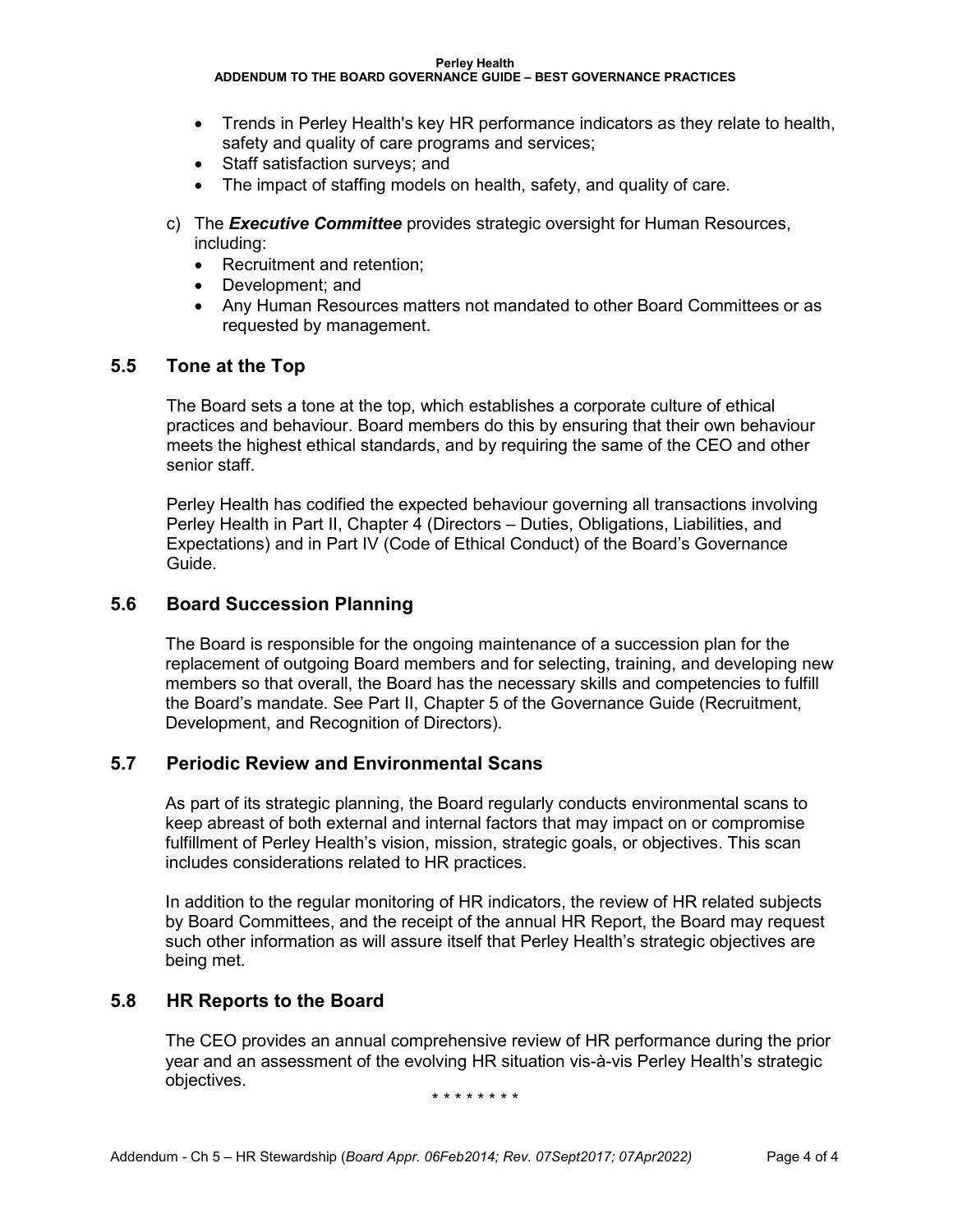# **Chapter 6**

## **STAKEHOLDER RELATIONS**

*This chapter addresses the effective maintenance of constructive relationships with key stakeholders. It addresses the responsibilities of the Board (i.e. relationship building, public communications and advocacy) as well as of individuals in meeting these expectations.*

## **6.1 General**

Perley Health engages with a diverse community of internal and external stakeholders. Internally, these include residents and clients; their friends and families; staff and volunteers; etc. The external stakeholders include the Perley Health Foundation, donors and such groups as funding agencies; regulatory authorities; community health service providers and partners; advocacy groups and professional associations; contractors and suppliers; etc. In each case, their interests in Perley Health are very specific to their needs. However, maintaining productive working relationships with all of them is essential to the Corporation in fulfilling its mandate.

Good stakeholder relations assists the Corporation in achieving its goals and objectives, through the development and execution of programs designed to generate public understanding and support. To do this, the Board:

- Represents Perley Health positively to the community and its various stakeholders;
- Fairly represents members of the Corporation and community perspectives to the Corporation;
- Ensures member and community input to planning; and
- Advocates for adequate resources to fulfill the organizational mandate.

Stakeholder relations comprises three broad functions for Perley Health:

- *Relationship-building* the pro-active art of developing and nurturing open lines of communication with specific groups with whom Perley Health must interact in the course of fulfilling its mission;
- *Public Communications* keeping the public and the various stakeholder groups aware of "who we are and what we do"; and
- *Advocacy* the act of arguing in favour of a particular position or cause with a view to convincing a target audience of a need for change or for their support.

Each of these functions is described further below.

### **6.1.1 How We Want to be Viewed by Others**

Earning the trust and respect of the broader community is an ongoing task. It is carefully built year over year, but is ever fragile. Even a minor oversight can seriously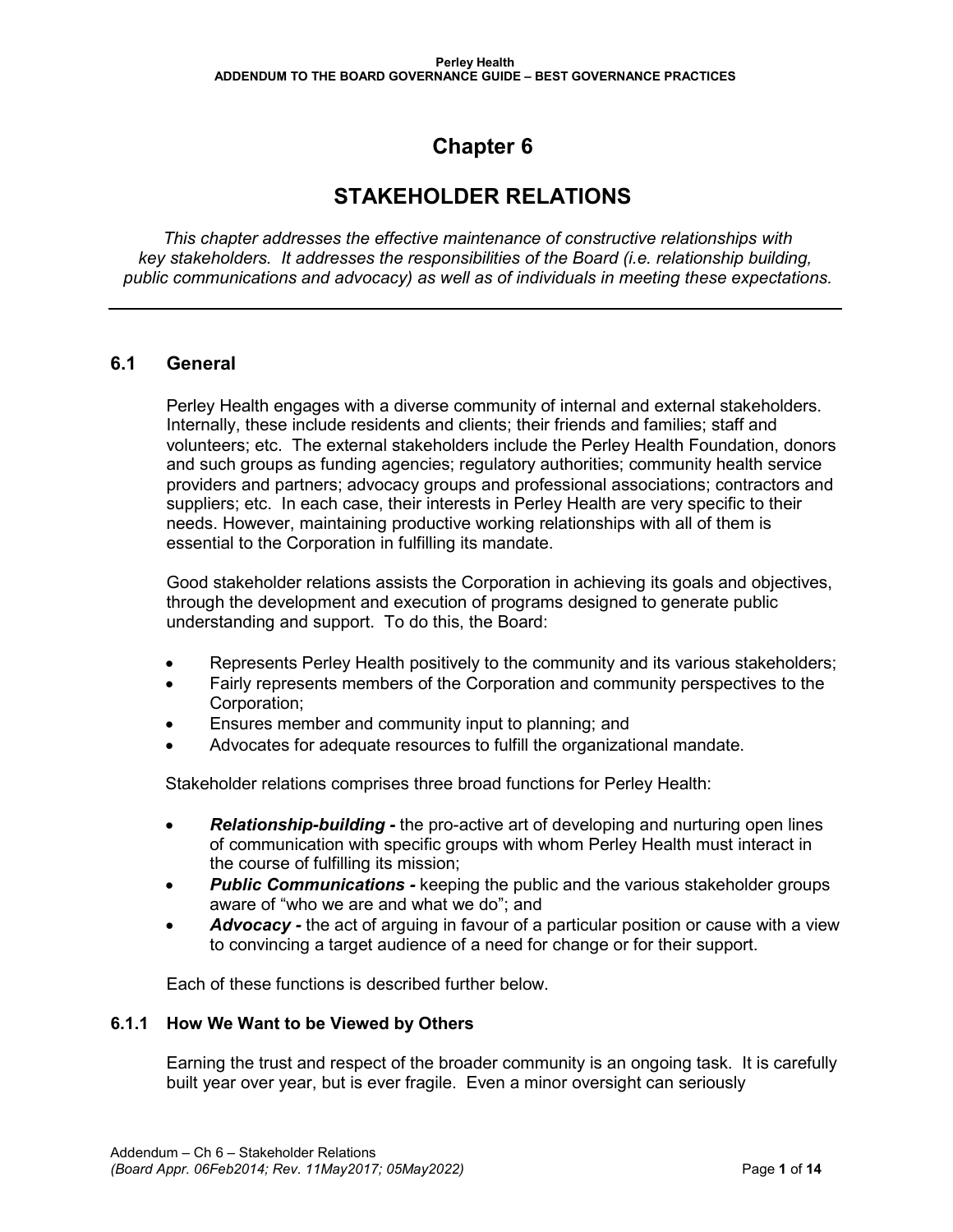compromise a particular stakeholder group's confidence, necessitating years to rehabilitate the desired constructive relationship.

In presenting itself to the community, the Board has established a set of principles defining how the Board wants to be viewed by Perley Health's stakeholders. In all its interactions with stakeholders, the Board should be guided by these principles. These are summarized at Appendix A, providing a touchstone for evaluating the effectiveness of the Board in its stakeholder relations.

## **6.2 Accountability [1](#page-63-0)**

Accountability is both about being held to account by external stakeholders, as well as about taking internal responsibility for corporate actions.

Emphasis on accountability in long-term care is on the compliance dimensions. This tends to skew organizational attention towards the interests of those who control critical resources. A predominant emphasis on compliance-driven accountability encourages health service providers to seek quick and tangible impacts, while neglecting longer-term strategic responses or riskier innovations that can address more systemic issues of social and political change.

The critical challenge for Perley Health lies in finding a balance between upward accountability to the funders, donors and regulatory authorities while remaining true to its mission. At the same time, Perley Health must remain accountable to the stakeholders of the community it serves. This balancing act requires:

- *Prioritizing* among its diverse accountabilities. Rather than striving to be accountable to everyone for everything all the time, Perley Health must decide on which accountabilities matter the most;
- **Integrating** expectations regarding its multiple accountabilities (finances, governance, performance and mission) such that there is a common understanding (i.e. alignment) throughout the organization;
- Adapting in the use of varied accountability mechanisms to suit Perley Health's purposes. Accountability is not simply about compliance with laws or industry standards, but is more deeply connected to organizational purpose and public trust. New innovations are unlikely to lie in oversight and punishment, but in creative forms of adaptation and learning in order to solve pressing community problems.

In sustaining this balance as strategic priorities shift, some aspects of accountability may receive less than the ideal level of attention. The Board must be prepared to accept the inherent risks of this balancing act.

## **6.3 Responsibilities**

Given the diverse nature of Perley Health's many stakeholder groups, responsibility for establishing and nurturing effective relationships is diffused. On the one hand, the nature of the day-to-day work requires specialist subject matter expertise – especially in

<span id="page-63-0"></span> <sup>1</sup> Adapted from "*The Many Faces of Non-profit Accountability*", Alnoor Ebrahim, Harvard Business School, 2010.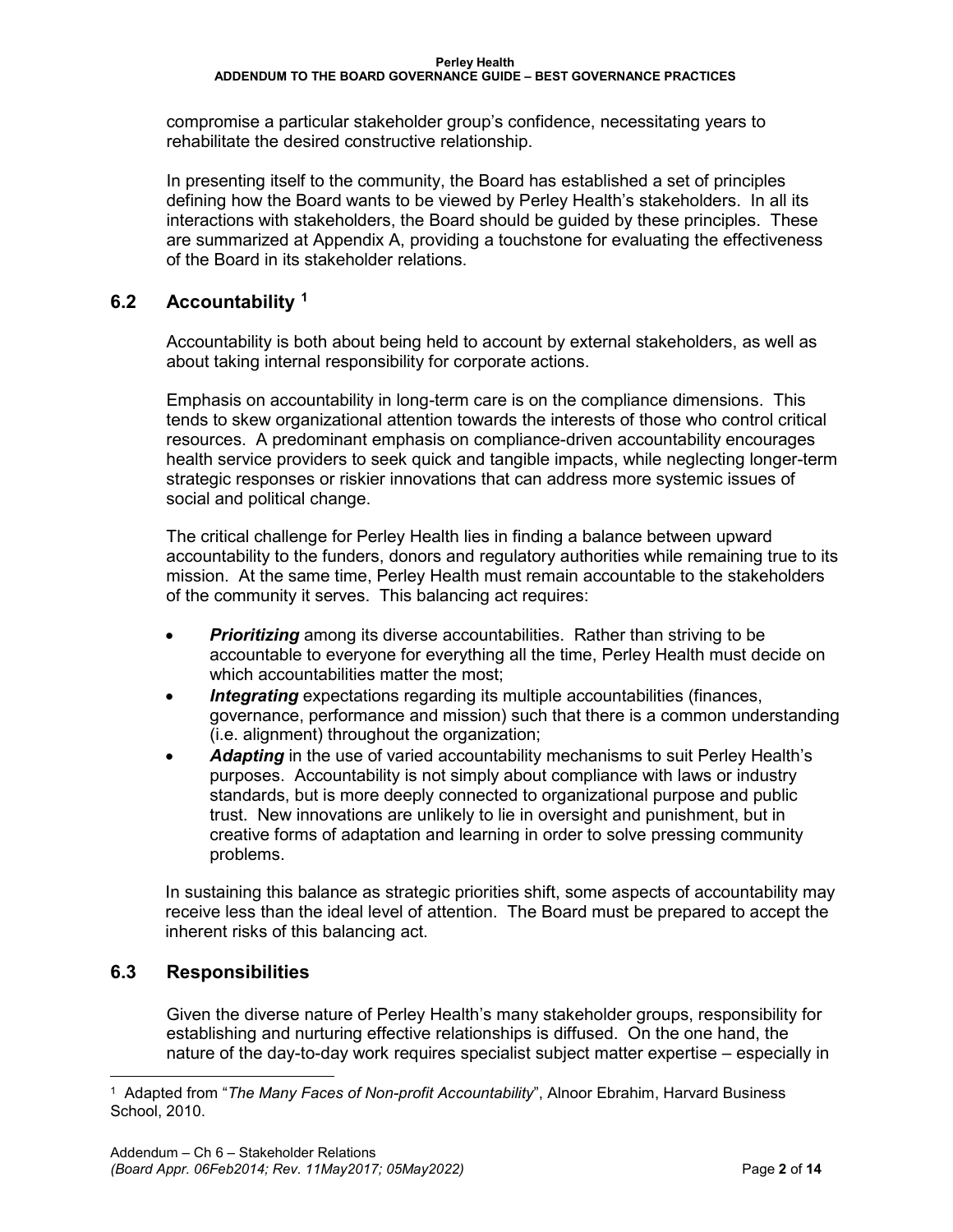#### **Perley Health ADDENDUM TO THE BOARD GOVERNANCE GUIDE – BEST GOVERNANCE PRACTICES**

the domains of public relations and communications. On the other hand, the degree of openness and transparency required for effective relationships today means that responsibilities cannot be simply delegated to the staff experts. Maintaining effective relationships with stakeholders involves everyone who has occasion to interface with the public or any of Perley Health's diverse stakeholder groups. Nevertheless, following are some specific responsibilities.

### **6.3.1 Standards**

Accreditation Canada has established standards for maintaining positive relationships with stakeholders. These standards are reproduced at Appendix A to Chapter 1 of this Addendum. They define a minimum with respect to expectations as to Board responsibilities and accountabilities for maintaining the confidence and respect of the larger community.

### **6.3.2 The Chair**

Technically, the Chair is the only person authorized to speak for the Corporation, unless this has been specifically delegated to another Board member. As required, the Chair acts as the public and media spokesperson for the Board, subject to any direction provided by the Board. However, in practice, day-to-day the CEO is Perley Health's public persona.

### **6.3.3 The CEO**

The CEO is generally the most knowledgeable, up-to-date person on most issues and transactions involving Perley Health, and is therefore responsible for interfacing with the various stakeholder groups on a day-to-day basis. As such, the Board relies on the CEO to:

- Build and maintain confidence in the character and integrity of Perley Health, with its clients, staff members, volunteers, donors, collateral agencies, the public and respective levels of government;
- Deal with client complaints in a manner that generally maintains positive stakeholder relationships within the context of a professional service;
- Alert the Board to incidents, occurrences, or activities that may place clients, staff, volunteers or Perley Health at unusual risk, censure, criticism or public disapprobation; and
- Subject to any communications policies or direction from the Board, routinely act as the Corporation's primary spokesperson with the media and the public.

### **6.3.4 Board Chair and CEO**

From time to time, Perley Health may require official presentations to be made, advocating on such issues as public funding for Perley Health. Whereas the CEO may be required to interface with senior government officials seeking resolution to such issues, once the Board deems it necessary that the message be taken to elected authorities, the Board Chair (or a delegated Board member) will meet with those persons – usually accompanied by the CEO.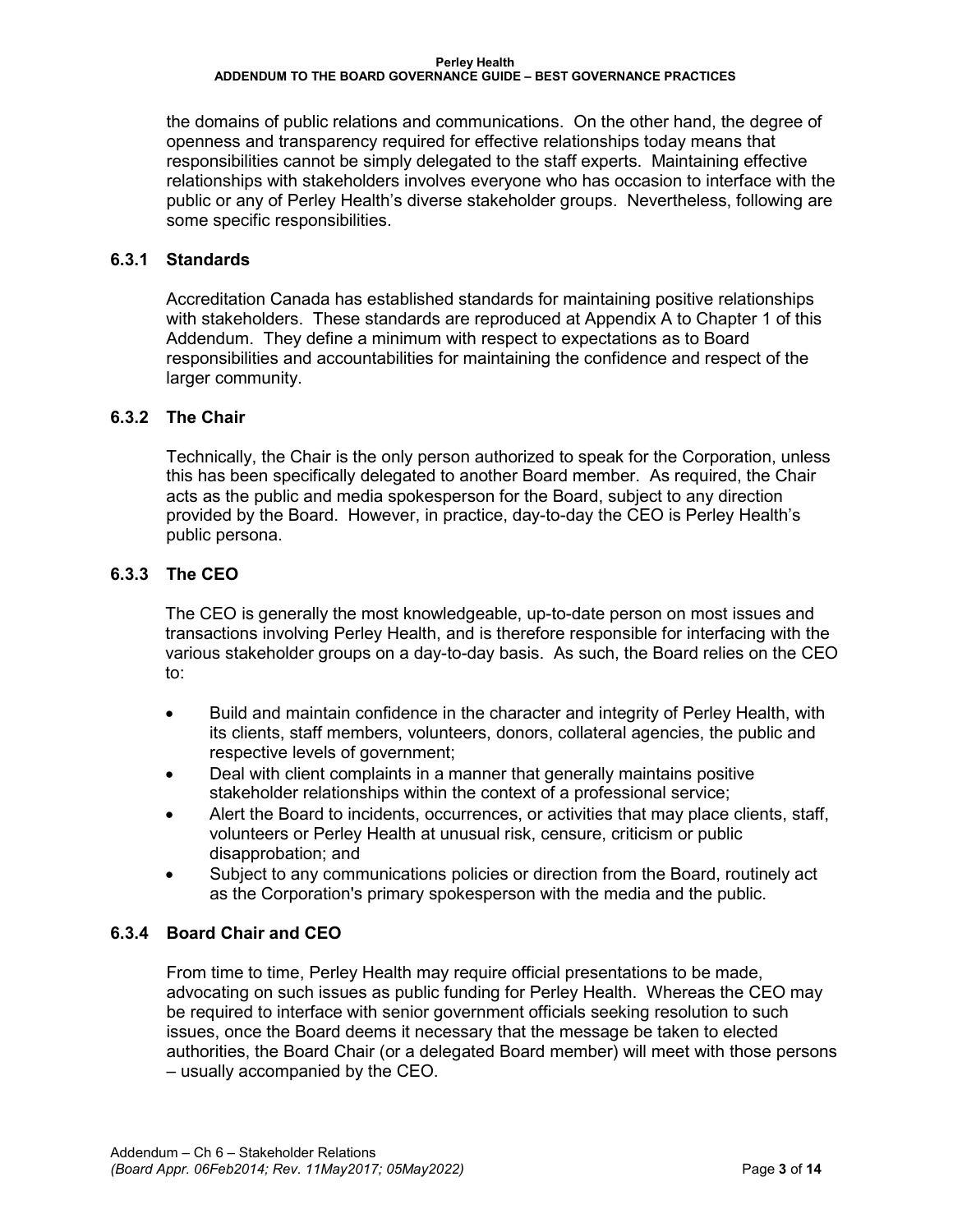### **6.3.5 Board Members**

Although the Board relies on designated spokespersons to communicate official messages to specific stakeholders, every Board member has responsibilities for representing Perley Health's public face in the community. As part of Perley Health's routine outreach program, Board members are natural ambassadors for the Corporation in their daily interfaces with friends and neighbours, religious and service groups, recreational associations, etc.

Not only should Directors be prepared to present facts about Perley Health, its mission, vision, values and strategic plans and about the services offered, but they can serve as the eyes and ears of Perley Health on acquiring community feedback.

In addition, every Board member can be ever-vigilant for potential partners and allies for future initiatives, (including the recruitment of new Board members or Adjunct Advisors). From time to time, Board members are also expected to provide a public presence, representing the Board at official events of Perley Health.

Notwithstanding these far-reaching, unstructured responsibilities, Board members must exercise great discretion when issues arise concerning official Board positions relating to public policy or advocacy work where official spokespersons have been designated.

## **6.4 Building Relationships**

Waiting until a problem has been identified before approaching a stakeholder to seek support from that stakeholder to underwrite or support their cause is equivalent to crisis management. A more successful approach to stakeholder relations requires that Perley Health establish and nurture solid relationships, sometimes for many years, before laying significant expectations upon them.

The advantages of building strong, enduring relationships with various stakeholder groups include *(inter alia):*

- Establishing due credibility and respect for Perley Health's performance in enhancing the well-being of its residents and clients;
- Assessing the current situation from the stakeholders' perspectives, including:
	- o The potential for their support on any given cause;
	- o The potential barriers they may present to Perley Health's case;
- Gaining access to stakeholders' key decision-makers;
- Identifying potential allies, partners and possible game-breakers; etc.

Failure to build and nurture political champions can seriously delay or arrest progress on issues of vital interest to Perley Health's mission. Although Perley Health may be a big player in the eyes of some stakeholders, from the perspective of many others in the broader system of health care Perley Health is a minor player. The relationship should acknowledge that Perley Health is not (and cannot be) all things to all people all the time.

### **6.4.1 Stakeholder Management**

Building and maintaining effective relationships with stakeholders requires strategic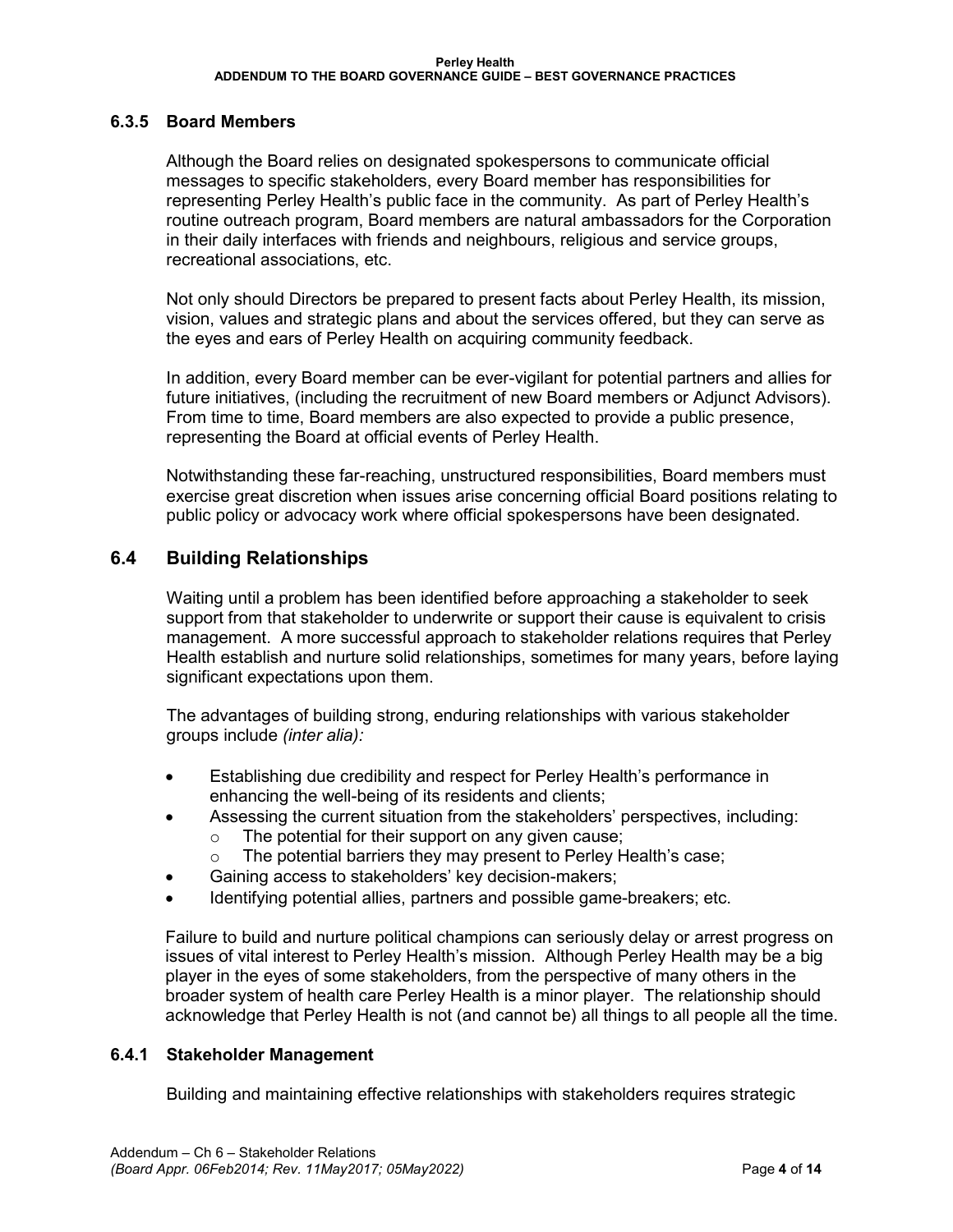### **ADDENDUM TO THE BOARD GOVERNANCE GUIDE – BEST GOVERNANCE PRACTICES**

management. In essence, the following activities must be carefully orchestrated to serve the purposes of Perley Health's long-term objectives:

- Maintaining an ongoing environmental scan of evolving health care issues pertinent to Perley Health's mission;
- Identifying key stakeholders in the community (including those most influential in shaping public policy);
- Developing and nurturing relationships with key stakeholders (the critical few) for the long term by:
	- o Promoting integration and collaboration with key health service providers; and  $\circ$  Seeking strategic alliances and partnerships:
	- Seeking strategic alliances and partnerships;
- Promoting media relations and public interest in Perley Health; and
- Advocating on behalf of Perley Health to:
	- o Increase public awareness of Perley Health regarding its mission and vision;<br>  $\circ$  Argue for change regarding particular issues.
	- Argue for change regarding particular issues.

### **6.4.2 Identifying Key Stakeholders**

The nature of Perley Health's expanding mission and strategic direction spans a complex web of diverse stakeholders (e.g. residents and clients, families and friends, staff and volunteers, governmental authorities and funding agencies, local health service providers, contractors and suppliers, local citizens and the media, etc.). But they are not all vital to Perley Health's interests all the time. As issues arise, the needs of appropriate interest groups should be central in the discussion.

The challenge for the Board on any significant issue is to identify the truly key stakeholders and focus its attention on understanding their needs as expeditiously as possible. This process should identify not only the key decision makers, but also those persons or groups who have the most influence with the decision makers.

### **6.4.3 Political Relationships**

Day-to-day, senior management develops the necessary working relationships for the conduct of operational matters. These relationships may involve senior officials and staffers up to the highest offices. As well, if political engagement is required, the Board may get involved.

To facilitate such political engagement, the Board must actively develop and maintain a positive relationship with a few of the key political representatives at each level of government, and of various political persuasions.

If an issue facing Perley Health is important enough to require the attention of political representatives, the Board Chair (or his/her delegated representative) is required to deal directly with them; more often than not, this requires a team approach involving both the Chair and the CEO. Before proceeding, it is essential that the Chair enjoy the support of a fully informed Board. [2](#page-66-0)

<span id="page-66-0"></span> $\overline{a}$  $2$  It is recognized that from time to time the CEO may encounter face-to-face situations with key political representatives; great discretion is required in any effort to progress Perley Health's cause in such circumstances.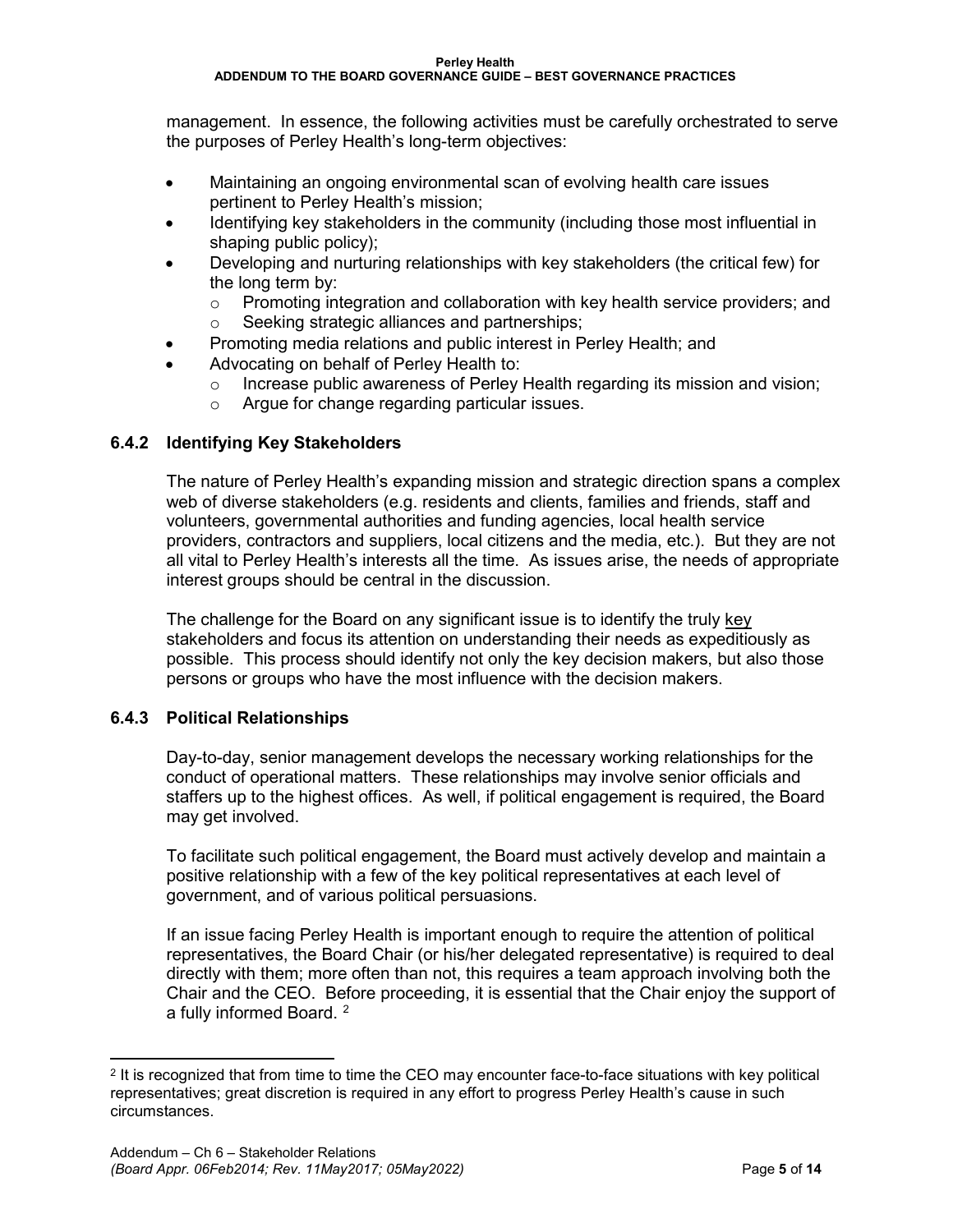In an ideal world, a sound working relationship will have already been established with the elected official's aides and staff. For any meetings with political representatives, the Board should have developed a clear communications strategy (regarding the scope and message, the desired outcome, etc.) – whether the encounter is to plead for a cause or merely to lay groundwork in developing awareness of an evolving situation.

In dealing with politicians, the Board should:

- Build upon existing relationships with that office;
- Determine the best timing for any direct interaction;
- Maintain a consistent strategy when advocating for Perley Health;
- Employ a team approach if practicable;
- Make Perley Health's case relevant to the politician's broader interests and agendas;
- Focus the agenda (i.e. avoid the temptation to overload the opportunity);
- Address any pushback and criticisms of a particular agenda;
- Leave a clear and concise message for a mutually desirable outcome;
- Identify key people at all levels and sides of government who should be aware of Perley Health's case; and
- In making a specific request of a politician, note that strategically, potential success is most likely early in the government's tenure.

### **6.4.4 Relationship with the Media**

Historically, Perley Health has maintained a low profile with the media, responding only as necessary in rare times of crisis. However, the media can play a significant role in getting issues before the public and the attention of the pertinent political powers. Being seen by the community as leaders and innovators in providing progressive seniors' care not only influences governments but also donors and respective stakeholders. This is reflected in Perley Health's communications plan and is one of those activities that can engage the Board leadership with management in mutually beneficial activities. For these purposes, the communication strategy may include editorial board appearances on progressive approaches to the care of our elderly, Op-ed articles, speaking engagements at local, provincial and even national events involving particular associations.

### **6.4.5 Relationship with the Perley Health Foundation**

Perley Health and the Perley Health Foundation are two separate corporate entities, sharing the same ultimate goal of improving the well-being of seniors. Two separate boards govern their day-to-day operations.

The Perley Health Foundation's support is fundamental to Perley Health's long-term viability – especially as the public purse tightens. Maintaining a mutually productive working relationship between the two Boards is essential. This requires:

- Mutual understanding of the respective roles of the two Boards;
- Full appreciation of Perley Health's: mandate, vision, mission, values, strategic directions, operating realities, successes and challenges;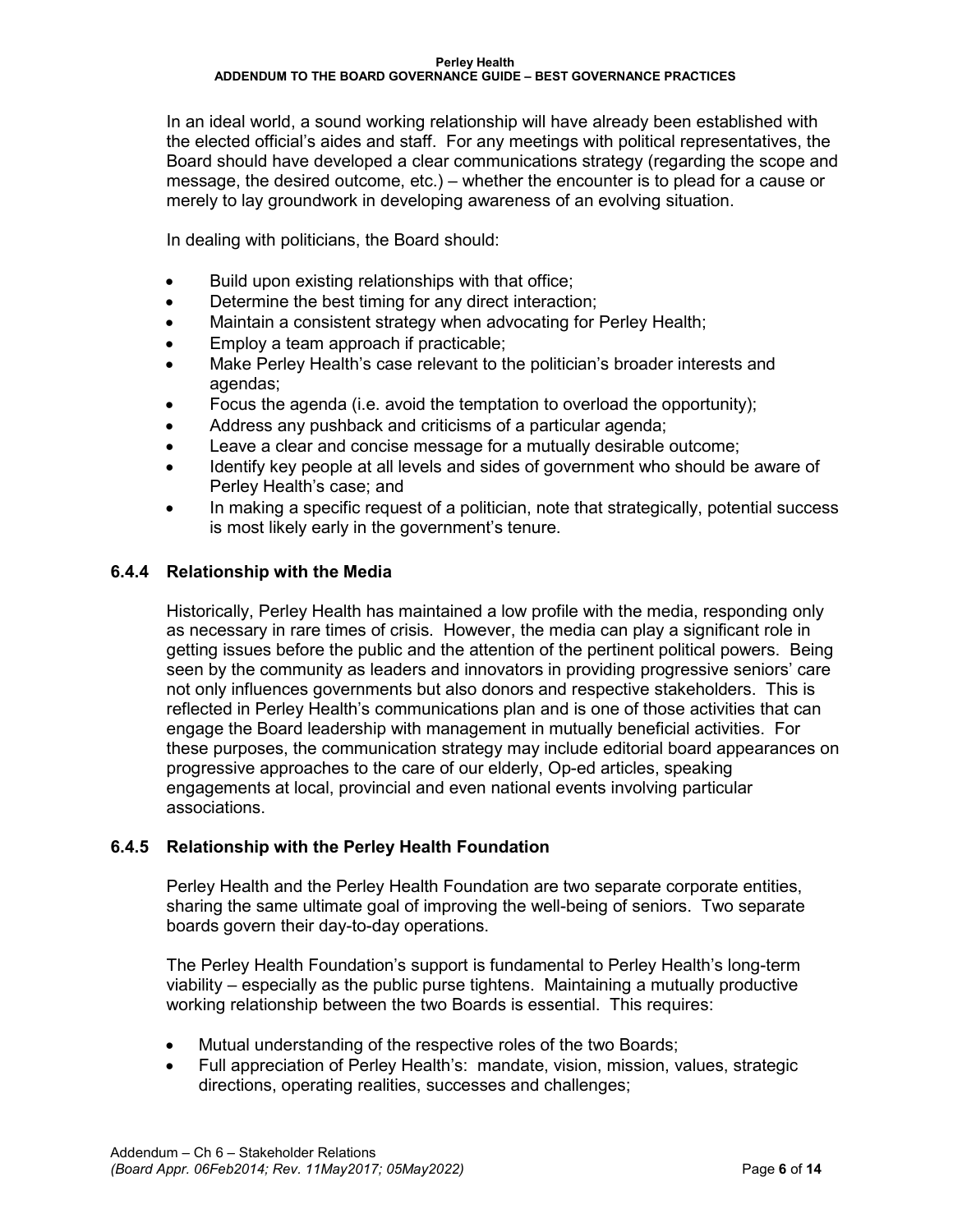- Collaboration and coordination of strategic communications planning and messaging; and
- Regular evaluation of the relationship's effectiveness.

The two Boards are signatory to a Memorandum of Understanding which outlines guiding principles for this relationship.

Notwithstanding the legal separation of authority, from the public's perspective, there is but one "Perley Health". It is imperative that both entities "sing from the same song sheet", that there be a unity in all Perley Health messaging to external stakeholders. To that end, the two Boards have agreed on a Joint Communications Strategy which outlines key messaging aligned with Perley Health's strategic directions, implementation strategies and vehicles, and measurements of success.

## **6.5 Public Communications [3](#page-68-0)**

Good communication can greatly enhance the effectiveness of any organization. Perley Health is one of the larger long-term care homes in the province and is significantly expanding the scope of services offered. It needs to tell people about the work it does, the services it offers and its need for financial and volunteer support. It must also be prepared to answer questions from corporate members, the media, the public and stakeholders.

Such communications contribute to the public image and reputation of Perley Health. It is important that individual Directors, volunteers and staff members know when it is appropriate for them to provide information and answer questions, and when they should refer the communicating to designated spokespersons.

Successful organizations are effective in balancing openness and caution in their communications policy. Generally, they encourage Directors, volunteers and staff to promote the organization, its programs and upcoming events — information that is usually available in brochures, newsletters and the website. Fact sheets and suggested answers can be valuable for anyone involved in communications.

For information that is more technical, complex or sensitive it is important to coordinate and clarify roles and responsibilities by defining who can speak and on what, and by providing training for spokespersons. This is particularly vital in times of crisis. Crisis planning should identify a specific individual who will present information and handle questions from members, the public and the news media, and inform staff, volunteers and Directors where questions can be referred.

### **6.5.1 Who Speaks for Perley Health?**

Authority to speak on behalf of the Corporation rests with the Chair and/or CEO. This authority may be delegated by either of them to others in Perley Health within their special fields of competence or knowledge. In general:

The Chair will represent the Corporation on matters of Board policy and will meet

<span id="page-68-0"></span> <sup>3</sup> Adapted from the Chartered Accountants of Canada publication, *"20 Questions Directors of Not-for-profit Organizations Should Ask about Governance"* © 2006.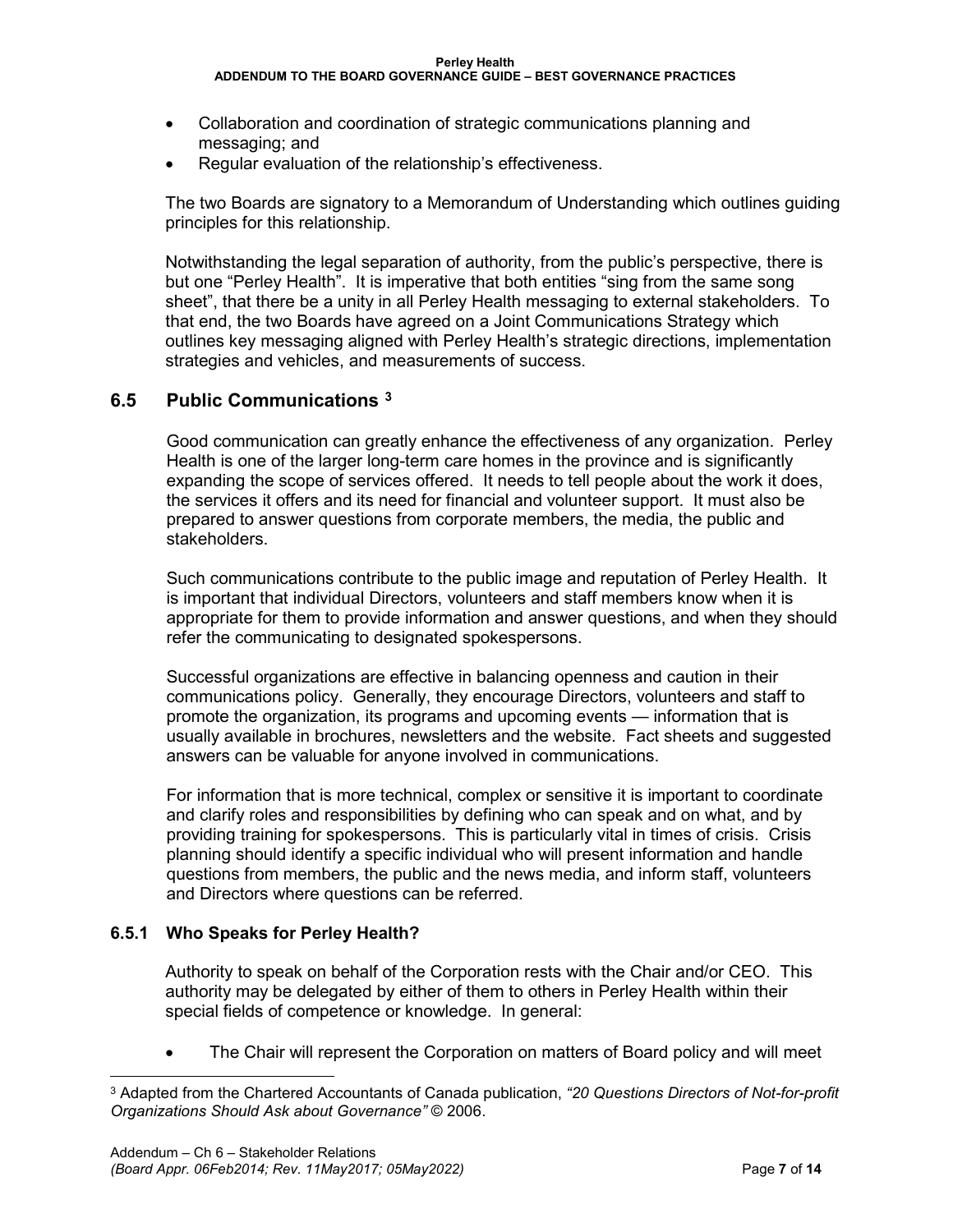#### **ADDENDUM TO THE BOARD GOVERNANCE GUIDE – BEST GOVERNANCE PRACTICES**

with elected officials;

- The CEO will represent the Corporation on operational issues, and will meet with senior non-elected members of government and the media;
- Either may represent the Corporation on issues related to advocacy on behalf of the mandate of Perley Health;
- Any major statements of an advocacy nature must be consistent with the general parameters of Board-approved policies or positions.

This is not intended to inhibit private expression of personal or professional opinions, but care should be taken by individual Directors to distinguish such opinions from positions of the Corporation. Directors are also expected to avoid public statements that might undercut or obscure the messages conveyed by the organization's approved spokespersons. They are expected to be particularly judicious about this because their public profile may deflect attention away from messages conveyed by the official spokespersons and generate confusion or controversy.

### **6.5.2 Public Accountability**

As stated earlier, Perley Health faces the challenge of balancing its accountability upwards (reporting on regulatory compliance and fiduciary aspects), against its accountability laterally and downwards to its various stakeholders of the broader community.

Management is accountable for submitting specific operational reports to various authorities on a continuing basis. The reporting requirements are clearly spelled out and include reports for particular data and information in clinical, personnel, financial, and other areas. However, public accountability also includes telling all stakeholders openly and honestly what Perley Health is about, what it has achieved and how it has managed its resources.

**Annual Meeting.** In a general way, this is achieved through the presentation of the Chairman's annual report at the Annual Meeting of the Corporation. Typically, the Treasurer also presents the annual financial statement at this meeting, which carries the authority of having been approved by the Corporation's independent auditor.

**Public Communications.** In a less formal manner, Perley Health keeps the community informed of ongoing activities, events and major projects through its Newsletter and its updates to the community**.**

**Web Site.** Perley Health also posts information about the organization and its activities, including its governance structure and policies, on-line.

**Stakeholder Associations.** Perley Health meets on a regular basis with specific stakeholder groups (such as resident councils, the local community, veterans' associations, etc.) to update them on specific developments and to hear their concerns.

**Public Engagement.** Senior managers and Board members are increasingly participating in public fora on pertinent issues, putting a face on Perley Health, sharing experience, and learning from others. Through such dialogue they can build relationships, quietly advocate for change, identify potential allies, and identify barriers to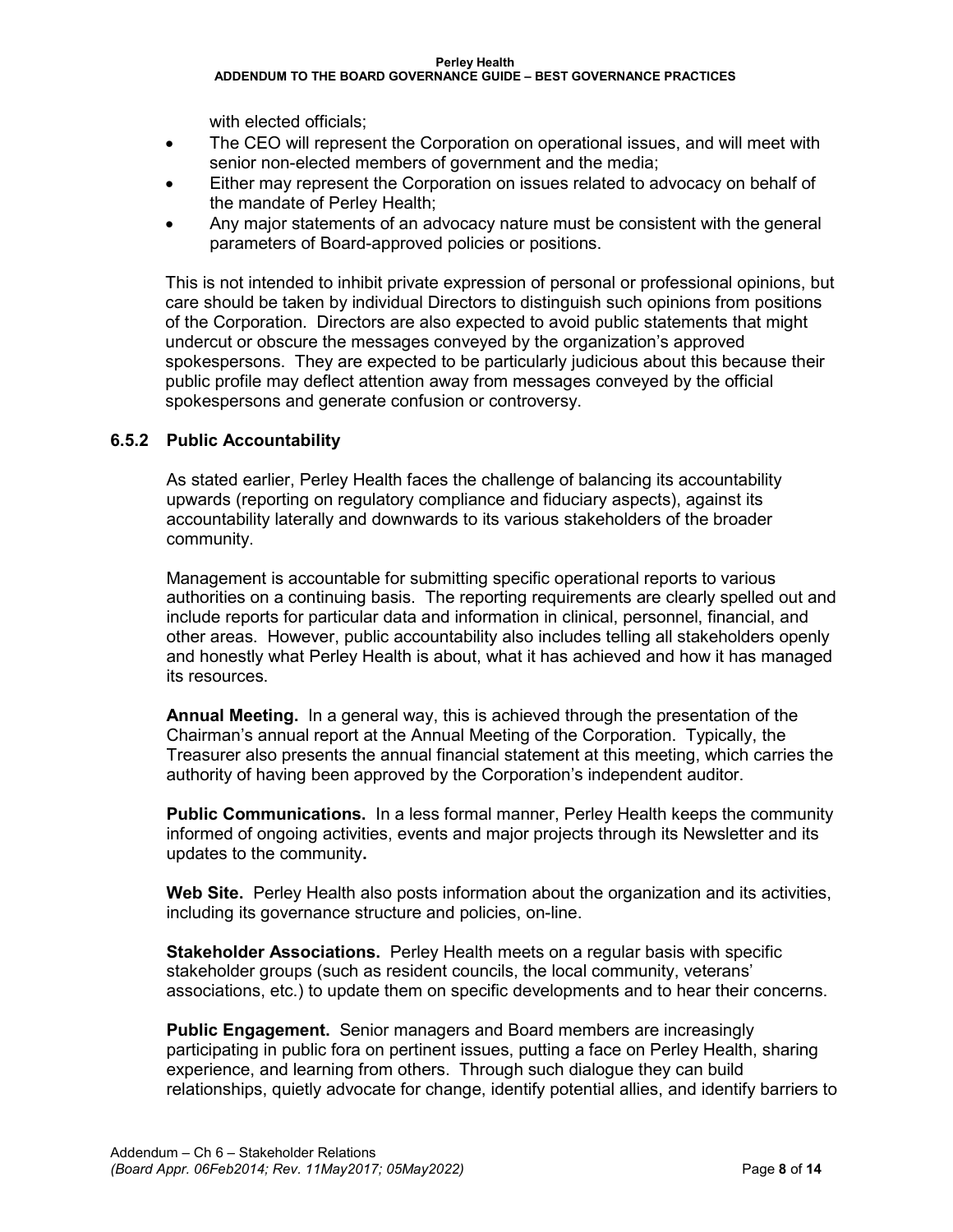fulfilling the Corporation's vision. As well, Perley Health provides an annual report to the community.

### **6.6 Advocacy**

Advocacy is the act of arguing in favour of, or supporting, something, such as a particular cause or idea. The purpose of advocacy is to bring about change, usually with respect to particular policies or laws. However, advocacy can also be used to raise public awareness and understanding of an issue.

Advocacy can focus at different levels, from the local community to a provincial or even a national level. It can encompass a range of activities from one-on-one meetings with key officials to wide public communications campaigns. Preparing for advocacy work can be painstaking in terms of defining the optimal communication strategy and refining the appropriate message for the target population. Its execution can be both extensive and expensive, and the outcome may be failure to convince.

The Board's role legitimately includes being a political advocate for Perley Health's interests. Its success will be dependent on how effective it has been in creating and nurturing effective relationships with those politicians who can influence Perley Health's outcomes. This requires careful strategic planning.

To guide the Board in undertaking advocacy work, it has established a separate policy, Advocacy on Behalf of Perley Health, which is included in Part IV of the Governance Guide.

Advocacy can be critical in terms of Perley Health's ability to:

- Improve community awareness of the evolving situation re the fulfillment of Perley Health's mission;
- Achieve alignment between community expectations and Perley Health's vision;
- Garner support of key stakeholders and potential partners on particular issues.

### **6.6.1 AdvantAge Ontario**

AdvantAge Ontario is a provincial, membership-based organization that has represented not-for-profit providers of long-term care, services and housing for seniors for over 90 years. This association formally lobbies government – framing issues facing today's seniors and arguing for change in governmental support for its membership.

The CEO of Perley Health has been an active participant in AdvantAge Ontario governance for many years, thereby ensuring that Perley Health's perspective is shared with key players in this sector of health care. As a consequence, the CEO is able to keep the Board apprised of the political landscape and the evolving issues impacting on Perley Health's strategic plans.

### **6.7 Stakeholder Relations Review**

As in all other aspects of Board governance, periodic reviews of organizational performance are essential for the Board to maintain an informed basis for strategic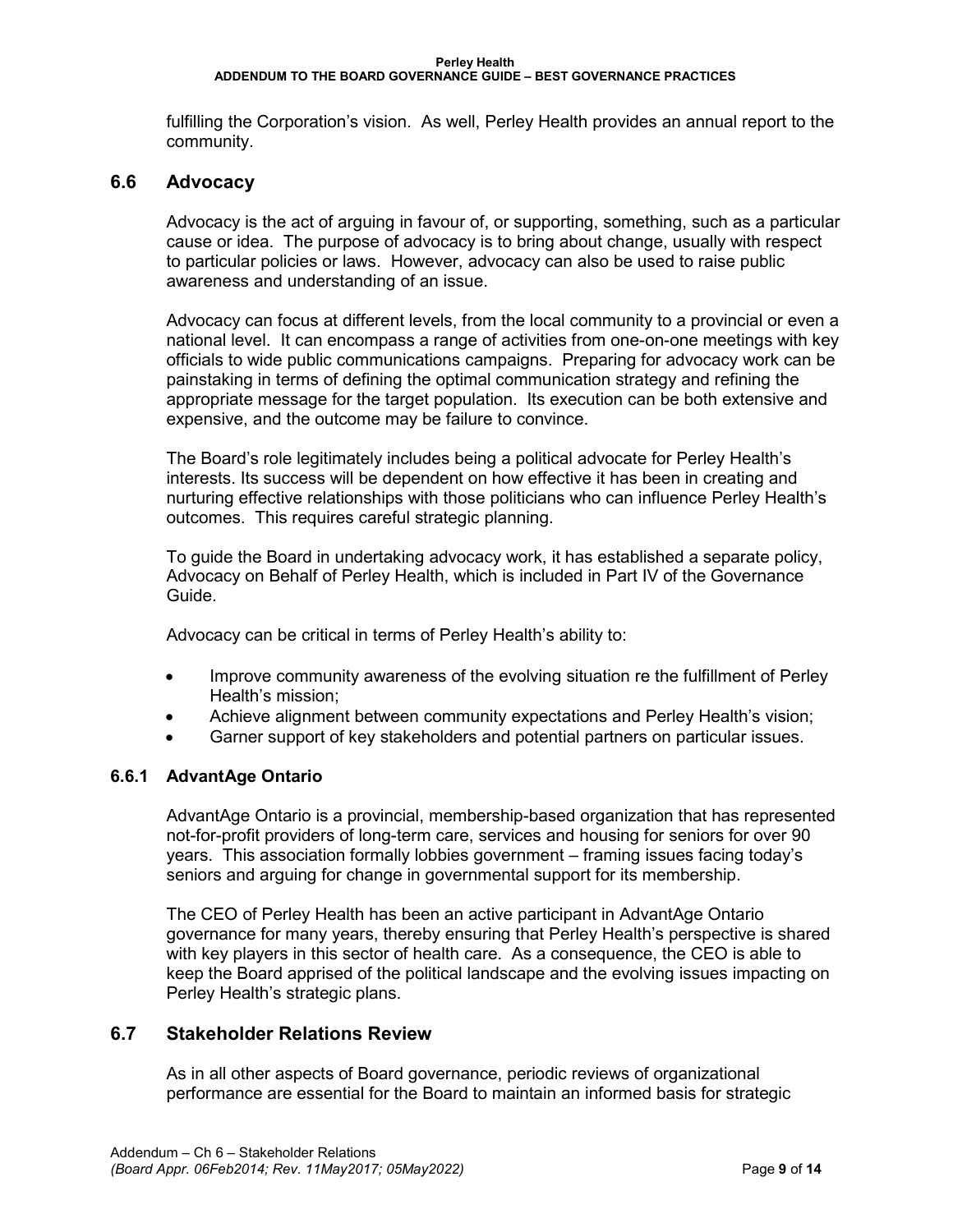planning and decision-making.

Accreditation Canada has laid down standards for health service providers to evaluate their effectiveness in maintaining sound relationships with their diverse stakeholders. These standards are appended in Appendix A to Chapter 1 of this Addendum.

A further review checklist is set out in Appendix B to this Chapter, to guide the Board in routinely assessing the effectiveness of their efforts to connect constructively with those who have the potential to assist (or hinder) the achievement of Perley Health's strategic objectives and the fulfillment of its vision. In this regard, the Board must recognize the difference between:

- Reviewing the effectiveness of specific communications programs (e.g. marketing particular services) which is a management function; and
- Evaluating the strategic effectiveness of Perley Health's efforts to build and sustain essential relations and to communicate with its stakeholders (which is a Board function).

The wide variations in needs of Perley Health's diverse stakeholder groups can result in wide differences in the effectiveness of the organization's relationship-building and communications efforts. For example, the requirements for fostering strong relationships with key politicians differs from those required for effective relationships with senior government officials, staff relations, or media relations. One size will not fit all. Therefore the objectives, scope and nature of auditing relationships for each will vary.

From time to time situations may arise that warrant professional expertise to conduct a formal audit of the effectiveness of Perley Health's communications with its stakeholders. When any of the following conditions develop, consideration should be given to a formal audit:

- Perley Health is planning a major change in strategic direction (such as a merger, the type or volume of programs and services being offered, etc.);
- A change in the CEO;
- Perley Health is frequently caught off-guard by developing issues;
- Perley Health finds itself frequently on the defensive with various stakeholder groups;
- Perley Health's position on controversial issues continues to be misunderstood;
- The media are not interested in community issues related to Perley Health and its mission;
- Perley Health communications products are not consistently well received by key stakeholder groups;
- A key stakeholder group is challenging the relevance and effectiveness of Perley Health's contribution to the community.

**\* \* \* \* \***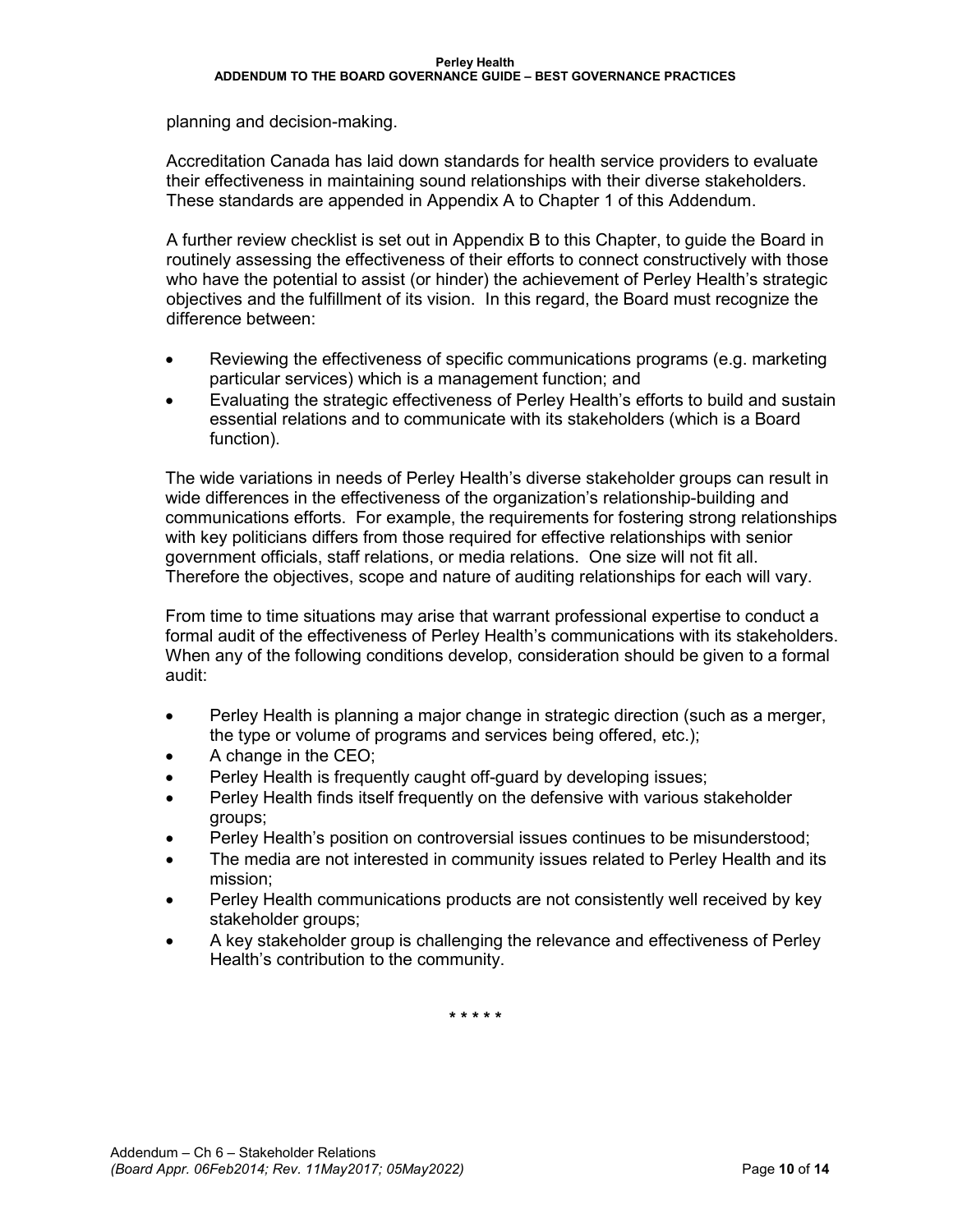### **Appendix A to Chapter 6 of the Addendum**

# **Principles for Perley Health Board of Directors:**

*"How We Want to be Viewed by Others"*

As part of its Governance Development Plan, the Board of Perley Health seeks to maximize its effectiveness through an evolution of its culture. In all its interactions with stakeholders, the Board will be guided by these principles, which define "how we want to be viewed by others". These principles provide a touchstone for evaluating the effectiveness of the Board in its stakeholder relations.

### **Other Board Members**

- Vision focused
- Respectful
- Thoughtful
- Engaged and committed
- Innovative
- Candid and constructive

#### **Management**

- Respectful and collaborative
- Effective and respected voice of governance
- Visionary while setting realistic expectation's
- Clear about the relative roles of management and the Board

#### **Community and Veteran Clients**

- Passionately ensuring excellence in service
- Respectful and caring
- Serving them with commitment, competence and conviction
- Thinking aspirationally but acting practically

#### **The Seniors Care Community**

- A valued partner
- A source of information and evidence and a Centre of Excellence
- Advocate for those we serve and the wider community

#### **Our Broader Community**

- Proactive, open and transparent
- Providing clear and consistent communication (a voice of reason)
- Pursuing excellence in care for seniors
- Responsible and sensitive stewards and community partners
- Accountable to broader Ottawa community.

\* \* \*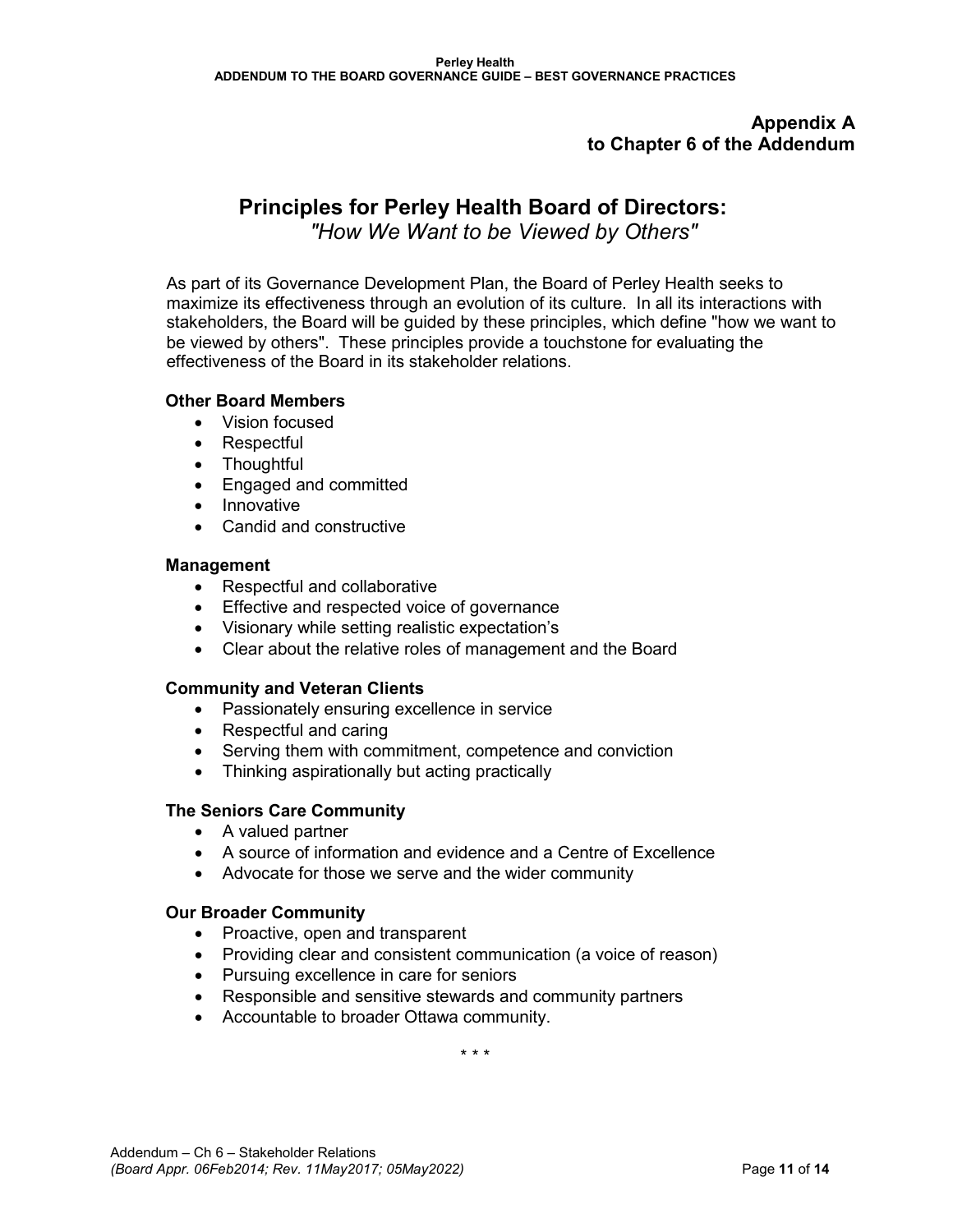(This page has intentionally been left blank.)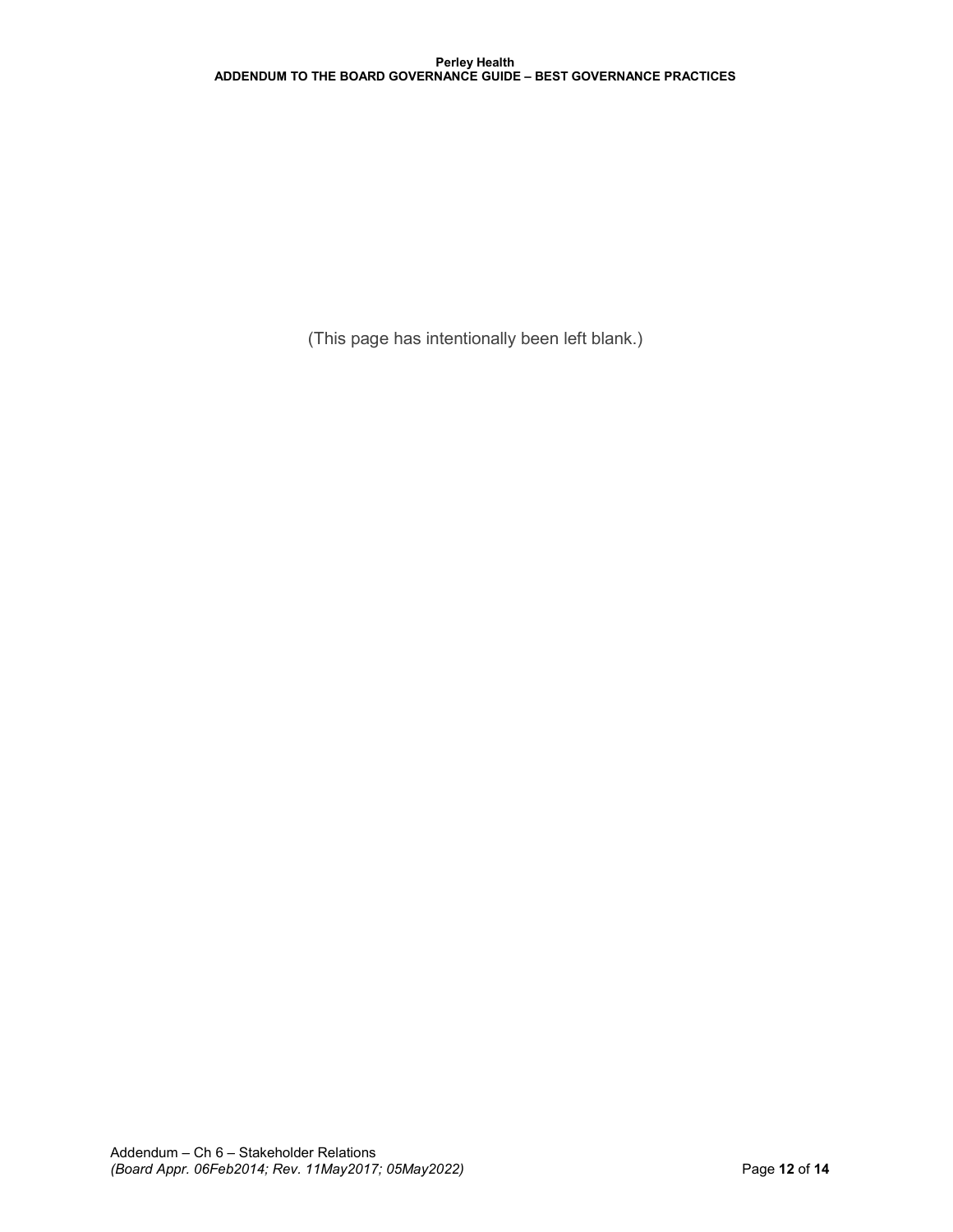### **Appendix B to Chapter 6 of the Addendum**

# **Stakeholder Relations Review Checklist**

- 1. Pursuant to Accreditation Canada's Standards for Sustainable Governance, the Board:
	- a. Strives to maintain a positive working relationship with Perley Health's diverse stakeholder groups; and
	- b. Demonstrates accountability to Perley Health's stakeholders.
- 2. The Board and management together are engaged in a process of building and nurturing long-term relationships with such stakeholder groups, key decision makers and those of critical influence as:
	- a. Politicians;
	- b. Senior government officials;
	- c. Potential partners within Ontario Health; and
	- d. The media.
- 3. The Board considers external and internal communications to be a critical element for achieving its strategic objectives and fulfilling Perley Health's vision.
- 4. The Board is satisfied that:
	- a. Management understands and supports communications as an integral part of Perley Health's viability and success;
	- b. Management's communications policy reflects the Board's philosophy of openness and transparency in its relationships with stakeholders;
	- c. Management is following a strategic, coherent and comprehensive communications plan;
	- d. Management of the Health Centre and the Foundation are collaborating effectively in supporting Perley Health's vision, mission and strategic directions;
	- e. Sufficient resources are being allocated to the maintenance of stakeholder relations and the planning and delivery of an effective communications program;
	- f. Communications is an integral aspect of every major project, program and strategy;
	- g. Communications is not seen as an isolated or specialty function, rather staff at all levels can help carry the message.
- 5. Perley Health's communications practices systematically:
	- a. Align its communications vision with its overall vision and mission;
	- b. Assess the current environment and competition, taking contextual variables into account in communications planning;
	- c. Define specific, measurable communications goals and outcomes;
	- d. Target selected stakeholder groups including key decision makers and those with influence on priority issues;
	- e. Outline specific, clear and persuasive messages, including the desired action and outcomes;
	- f. Identify the most appropriate messengers and communications medium for the targeted audiences.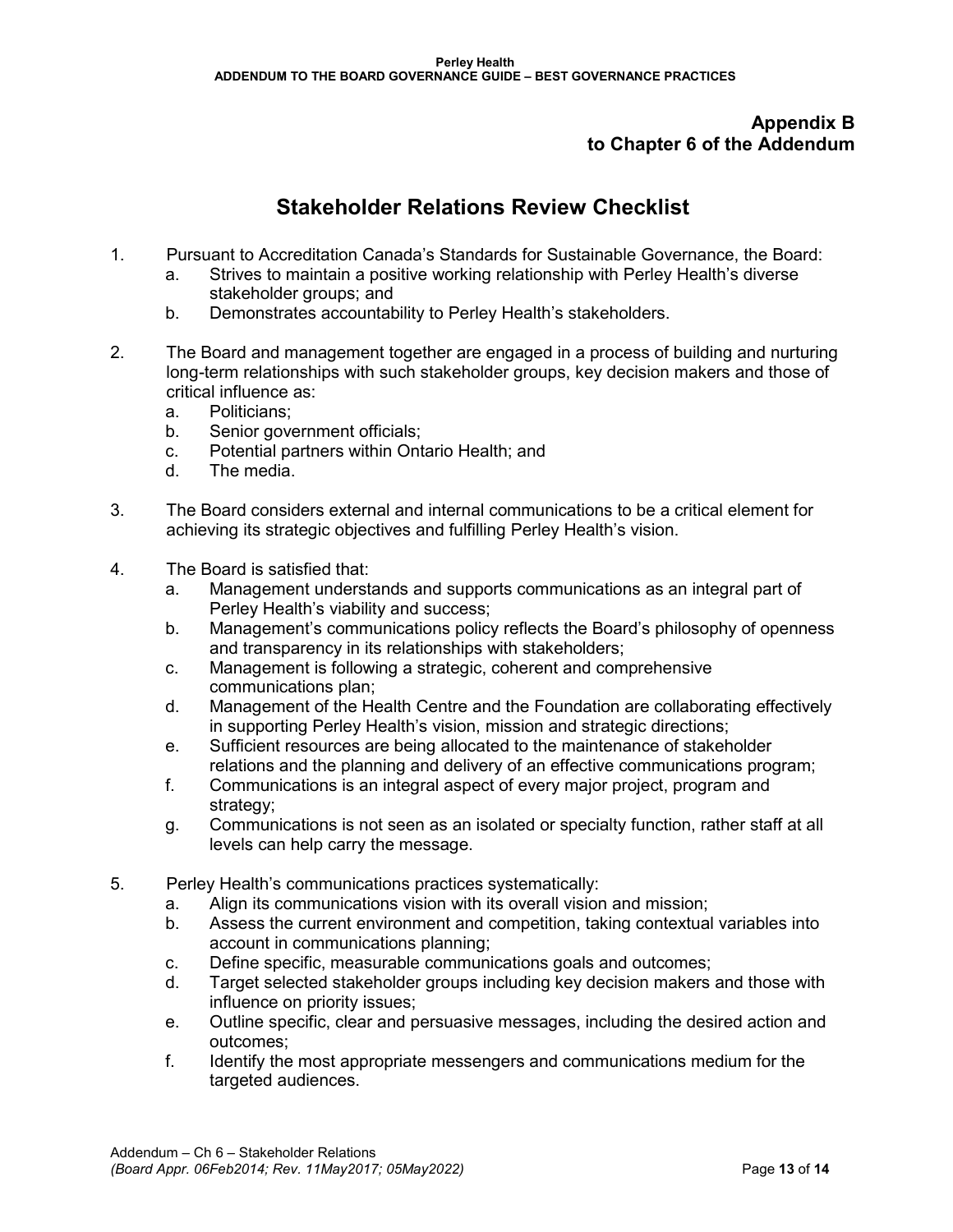- 6. In implementing Perley Health's communications plan, the Board is satisfied that:
	- a. Attractive materials and messaging are appealing to the key stakeholder groups;
	- b. Messengers are appropriately prepared to carry key messages and are achieving consistent delivery;
	- c. Linkages with particular stakeholders are helping to carry the message;
	- d. As necessary, the message is carried through multiple outlets to reinforce its impact;
	- e. Management is regularly monitoring and evaluating the effectiveness of the communication process, adjusting as necessary, and reporting o the Board accordingly.
- 7. Perley Health is striving for continuous improvement in its stakeholder relations initiatives by:
	- a. Regularly conducting a SWOT  $4$  analysis of the its internal and external relationships as well as its communications initiatives;
	- b. Systematically capturing feedback using a variety of methods;
	- c. Analyzing feedback data;
	- d. Adjusting the message and/or delivery methods;
	- e. Reallocating resources, if necessary;
	- f. Validating the communications strategy.
- 8. The Board is satisfied that:
	- a. Perley Health has established and is maintaining effective relationships with those decision-makers key to the fulfillment of Perley Health's vision and the achievement of its mission; and
	- b. These decision makers understand Perley Health's perspective on current issues.

\* \* \* \* \* \* \* \*

<span id="page-75-0"></span> <sup>4</sup> SWOT: Strengths, Weaknesses, Opportunities and Threats.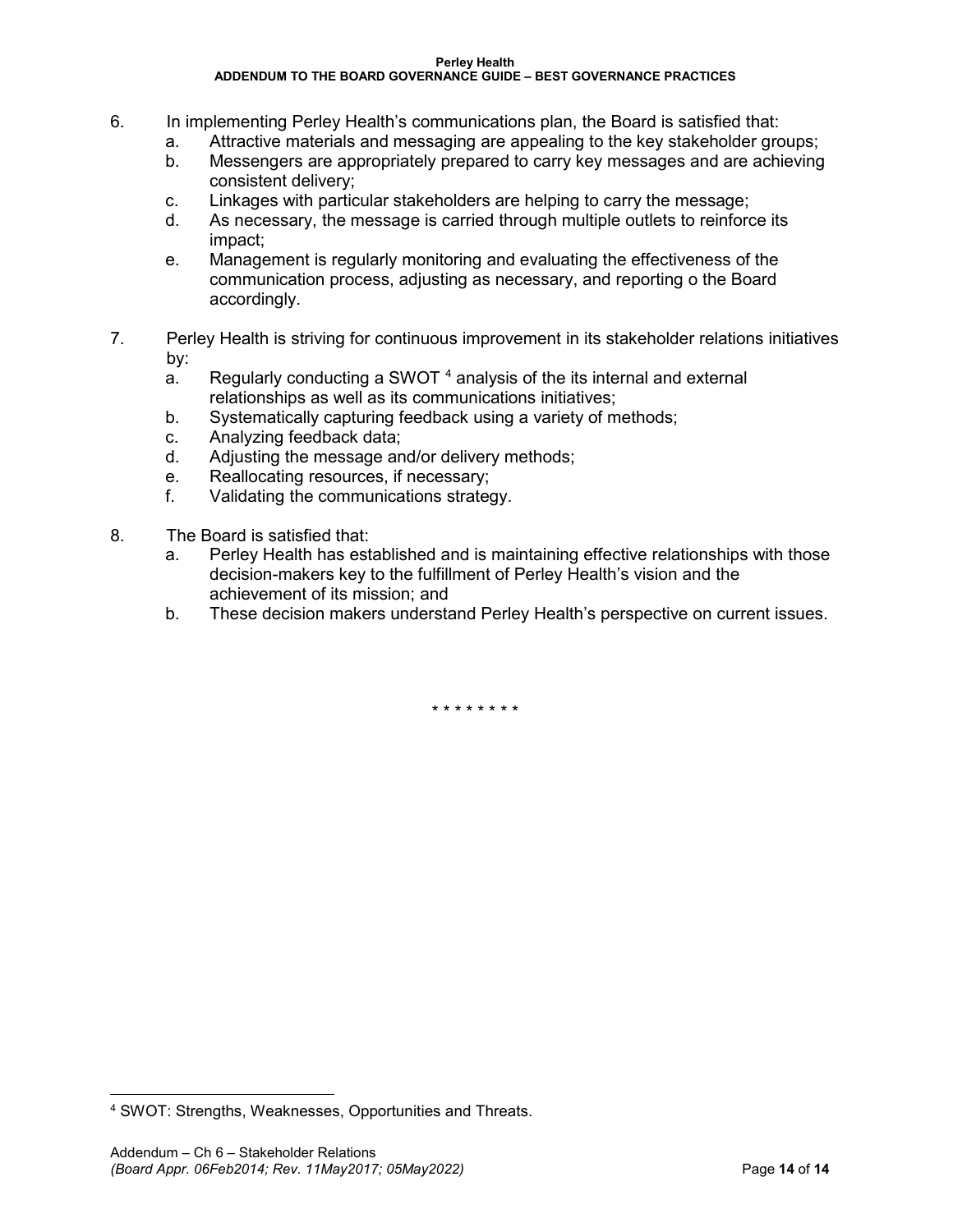# **Chapter 7**

## **ENTERPRISE RISK MANAGEMENT [1](#page-76-0)**

*This chapter outlines the Board's role in managing the risk facing Perley Health. It provides guidance for preparing for risk, preventing risk, and protecting against risks, and discusses risk acceptability and risk tolerance.* 

## **7.1 General**

Risk accompanies every human endeavor, both personal and organizational. Managing risk is an integral part of good governance. Maintenance of the viability and integrity of Perley Health is a core responsibility of the Board. Successful organizations have effective processes for proactively identifying risks before any adverse consequences occur and for managing those risks to reduce or eliminate them. In spite of the best strategic planning and organizational effort, things that can go wrong sometimes do, and reality deviates from assumptions and intentions. Over time systematic risk management practices lead to a risk-aware culture across the organization, where risk becomes a key consideration in everything the Board, staff and volunteers do.

### **7.1.1 Risk Management Standards**

Accreditation Canada assesses organizations against standards developed by Health Standards Organization (HSO), International Standards Organization (ISO) and others. These include standards for financial planning and control, as well as for the allocation of resources. Management utilizes the Accreditation Canada process and assessment to ensure that Policies, Processes and Guidelines reflect best practices.

The Accreditation Canada standards can be found in Appendix A to Chapter 1 of this Addendum. For standards related to financial stewardship, see section 9 of that Appendix. The Board is responsible for ensuring that these standards are met (see section 12 of that Appendix).

### **7.1.2 Board's Role in Risk Management**

The Board has overall accountability for risk management of Perley Health. Its role includes:

- Promoting an awareness of the need to manage risks;
- Identifying and assessing the risks that could affect the achievement of Perley Health's strategy;
- Overseeing the establishment of a coherent framework of policies and processes for managing risk; and
- Learning from Perley Health's experience in managing its risks.

-

<span id="page-76-0"></span><sup>1</sup> This chapter draws upon material from the Ontario Hospital Association's "*Guide to Good Governance*" Chapter 8.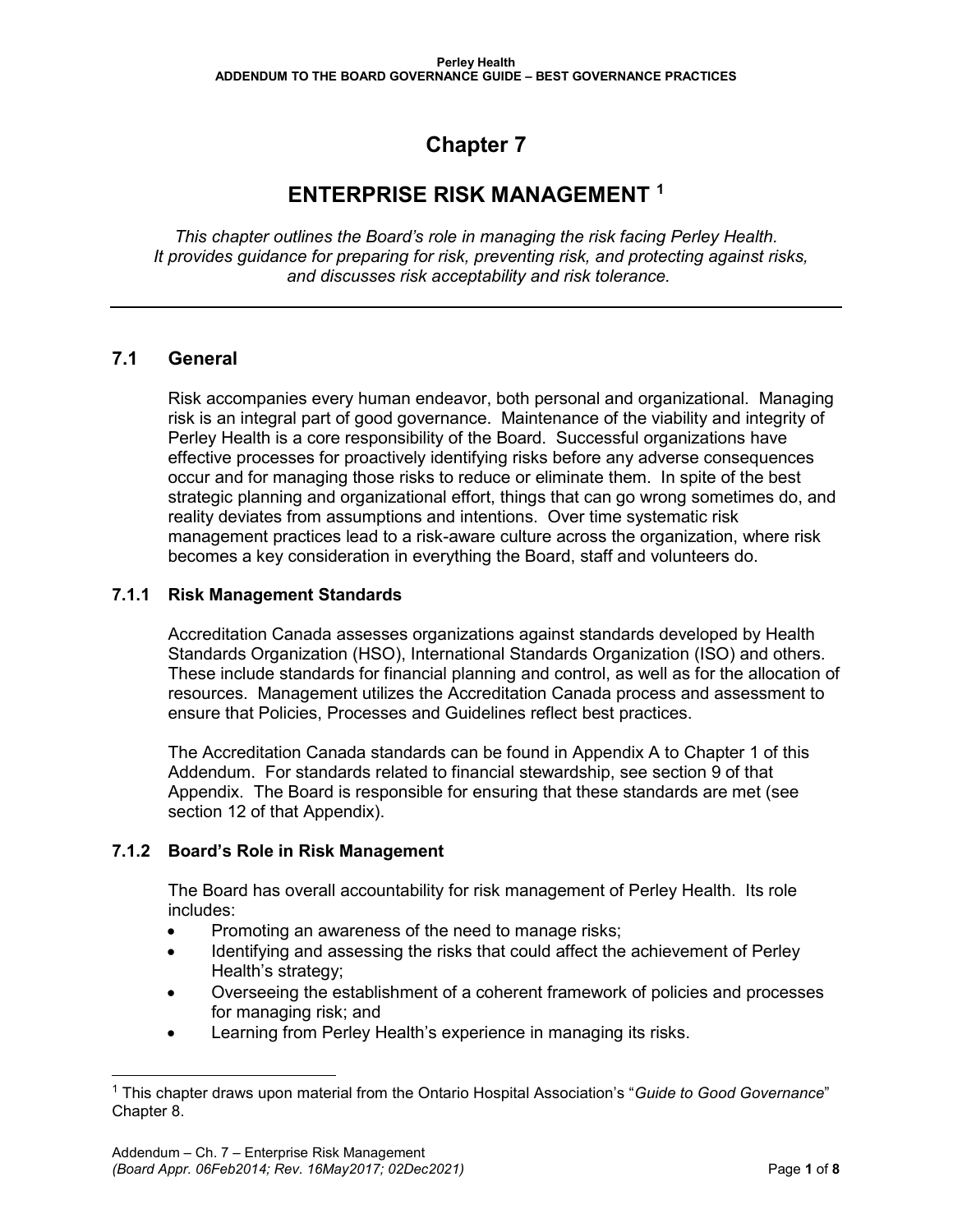The Board delegates to the CEO most of the detailed aspects of identifying, assessing and managing the day-to-day operational risks – subject to this Board policy. In so doing, the Board must be satisfied that the CEO has measures in place to assure prudent management of risks.

## **7.2 Enterprise Risk Management**

The process of ensuring systematic risk assessment across the organization or enterprise is generally referred to as enterprise risk management or corporate risk management. Effective enterprise risk management involves assessing threats in a way that is compatible with Perley Health's values, strategic objectives and risk tolerance, and establishing a coherent framework of policies and processes for the effective management of risk across the entire enterprise.

The Board requires Directors who are comfortable in overseeing and challenging management in the establishment of a risk-aware operating culture across the organization and finding the right balance between opportunity and unacceptable risk.

### **7.2.1 Forms of Risk**

Risk at Perley Health involves anything that could affect the corporation's ability to fulfill its mission, meet its strategic objectives or preserve its reputation. Some potential areas of risk for Perley Health include:

- *Governance risk:* the risk of ineffective oversight, strategic thinking or decisionmaking due to issues with Board composition, competence or capacity.
- **Strategic risk:** the risk of inappropriate or unrealistic goals and objectives or of keeping the organization strong and relevant, or the risk of losing mission relevance, failing to respond effectively to changing economic or demographic circumstances, losing the confidence of funding sources and community support, etc.
- *Safety/Security risk***:** the risk that residents, tenants, visitors or staff will suffer serious injury or loss of life or that their safety and security will be compromised due to lack of planning, inappropriate or ineffective standards or procedures, negligence, etc.
- *Legal and Regulatory***:** the risk that Perley Health will fail to comply with applicable legislation or regulatory requirements, such as resident care standards, remittance of payroll deductions, violations of privacy laws, etc.
- **Financial risk:** the risk that Perley Health will be unable to operate within its financial resources due to such factors as poor fiscal management, inappropriate financial decisions based on inaccurate information or assumptions, fraud or embezzlement, etc.
- *Human resource risk:* the risk that Perley Health is unable to attract or retain staff with appropriate skill mix.
- **Operational risk:** the risk of unsatisfactory care or service delivery.
- **Infrastructure risk:** the risk that the physical plant, IT systems or other facilities will fail to meet the needs of residents, tenants, staff or other clients.
- **Partnership:** the risk that Perley Rideau's partners will be unable to meet their commitments to the Health Centre.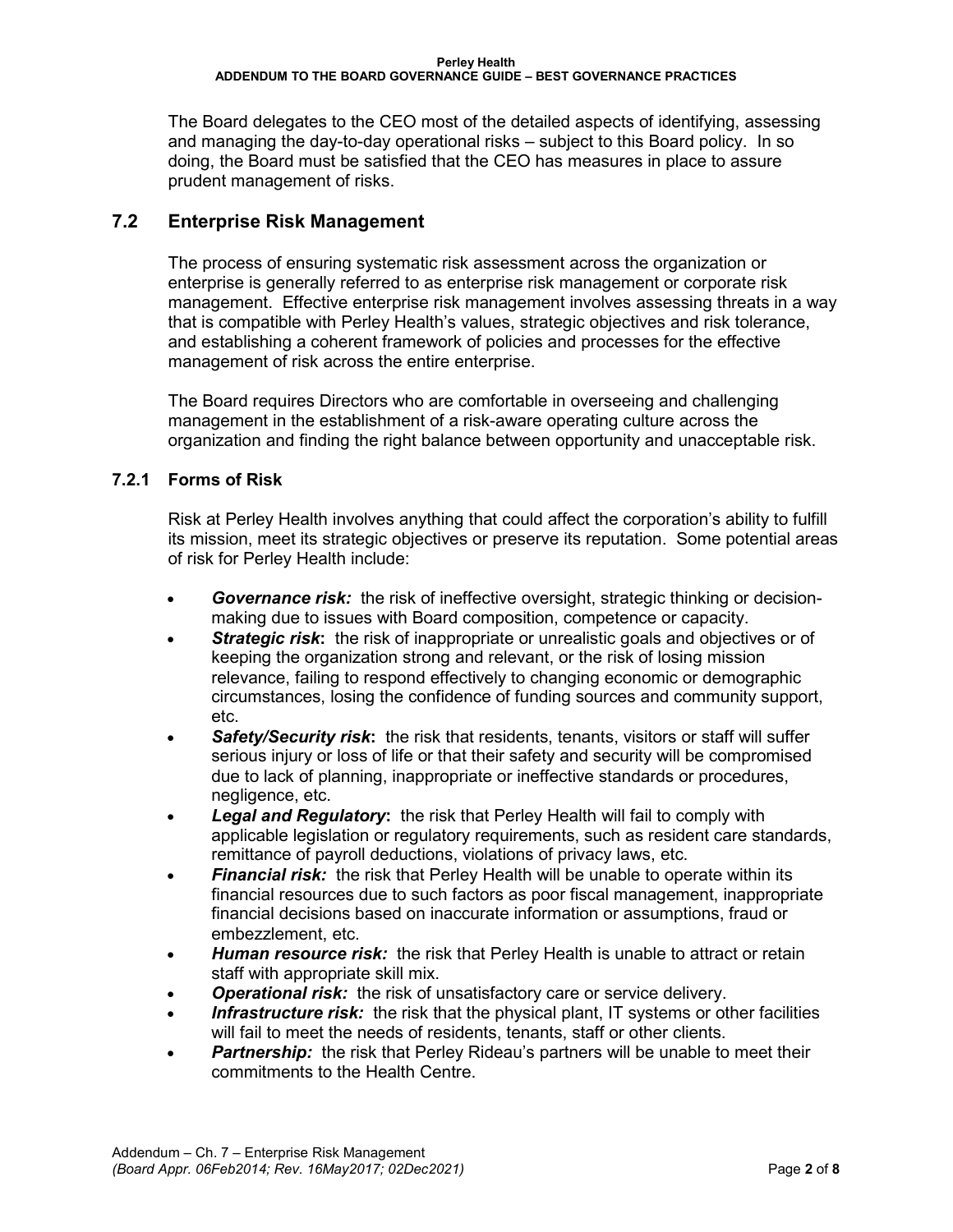As a result of risks not being effectively managed *or mitigated* a number of unfavourable *outcomes* or consequences could occur:

- *Reputational*  losing goodwill, status in the community, the ability to raise funds, or appeal to prospective employees and volunteers;
- Legal being subject to legal action;
- **Financial** incurring crippling financial costs or liabilities;
- **Personal** causing harm to residents, tenants, visitors, staff or volunteers
- *Operational* impaired service delivery or deterioration of buildings and other assets.

#### **7.2.2 Phases of Risk Management**

One framework for approaching enterprise risk management has three interrelated components:

- **Preparation** involves identifying and assessing potential risks, as well as determining how best to mitigate each risk. Effective preparation includes:
	- $\circ$  Periodically conducting comprehensive risk identification processes in all functional areas of the organization (e.g. clinical, operational, financial, human resources, external relations, plant and facilities, etc.);
	- $\circ$  Assessing each identified risk, evaluating both the potential consequences of the risk arising as well as the probability of occurrence; and
	- o Selecting the most appropriate measures to reduce or eliminate the risk.
- *Prevention* of risks increases the likelihood of achieving the strategic and operating plans. It involves such activities as:
	- $\circ$  Providing policies and processes that are designed to minimize or avoid risks;
	- o Performance monitoring to facilitate corrective action by management;
	- o Ensuring staff competence;
	- o Building an organizational culture that promotes achieving results as well as identifying and reducing risks; and
	- $\circ$  Contingency planning to diminish the impact of potential risks and surprise events. This includes emergency preparedness for disasters and infection outbreaks.
- **Protection** includes managing the effects of risks on the organization. Once the risks have been identified and assessed, decisions are required as to how best to mitigate or eliminate those posing the largest threats. Six potential strategies follow:
	- o *Exposure avoidance.* The simplest strategy is to just not do whatever is posing unacceptable risk. However, risk-averse boards will miss opportunities for organizational improvement. Part of the risk assessment process must include consideration of the downside if the organization does nothing. Before abandoning good ideas, the Board should look for activities that will control the high risks to an acceptable degree.
	- o *Loss reduction*. Well-developed procedures with checks and balances can help detect and reduce the likelihood and/or severity of particular risks. The medical field follows well defined procedures to reduce risks to patients and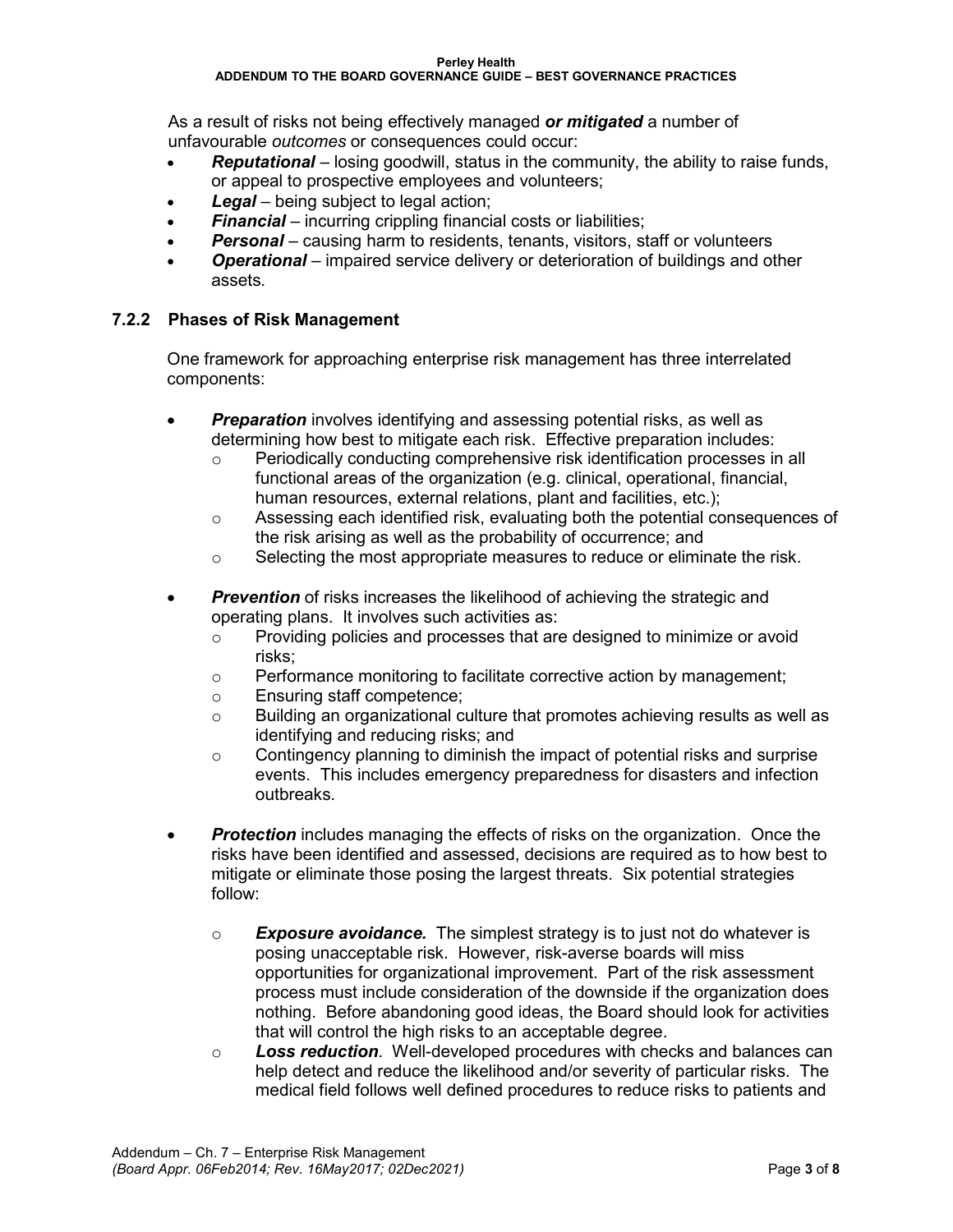staff. Similarly, accountants use internal controls to protect assets and keep accurate records.

- o *Segregation of exposure.* Action is taken to isolate the effects of the risk, perhaps by building redundancy into the system or ensuring viable "off ramps" in the decision-making process with clearly defined criteria for their use.
- o *Recovery measures.* In some operating systems it is possible to employ procedures for trapping risks, errors or failures, before the problem compounds into a more serious problem.
- o *Transferring risk.* The risk is shared with somebody else, perhaps a partner for the initiative. Buying insurance is one way of transferring risk – especially for such perils as fire, theft and liability. Contractual relationships with organizations with particular expertise can help reduce some risks.
- o *Accepting risk.* Providing that the risk is unlikely to materialize or would not cause unacceptable harm to the organization, it may make more sense to accept but monitor the risk.

## **7.2.3 Risk Acceptability**

The implications of accepting a risk and the proposed risk management strategy would be based on such factors as:

- *Corporate:* Are the potential consequences of the risk compatible with Perley Health's vision, values and policies?
- *Affordability:* Does the nature of the risk defy cost-effective resolution?
- **Legal:** Is the risk in conformance with current legislation and regulations?
- *Cultural***:** How will Perley Health's staff and stakeholders view this risk?
- *Market:* Will Perley Health's competitiveness and well-being be compromised by not reducing or eliminating this risk?
- **Political:** Will there be a political price to pay for accepting this risk?
- **Public:** How influential will the media or special interest groups be in affecting Perley Health's stakeholders regarding this risk?

## **7.2.4 Risk Tolerance**

Risk acceptance is directly related to the organization's risk tolerance. No viable corporation can be completely risk averse; nor will it thrive in the long run with a "nothing ventured, nothing gained" approach to risk. The Board must find the optimum balance between risk and opportunity.

Defining and prescribing acceptable levels of risk for the Board (i.e. its "risk tolerance") depends on the situation. Following are some considerations for determining Perley Health's risk tolerance:

- Its "capacity for risk", including the strength of its finances, its donor support, reputation and credibility, the experience and competence of its staff, the collective wisdom of the Board and senior management, etc.
- The reliability of its underlying assumptions;
- The amount of money that Perley Health is prepared to lose if a particular initiative fails;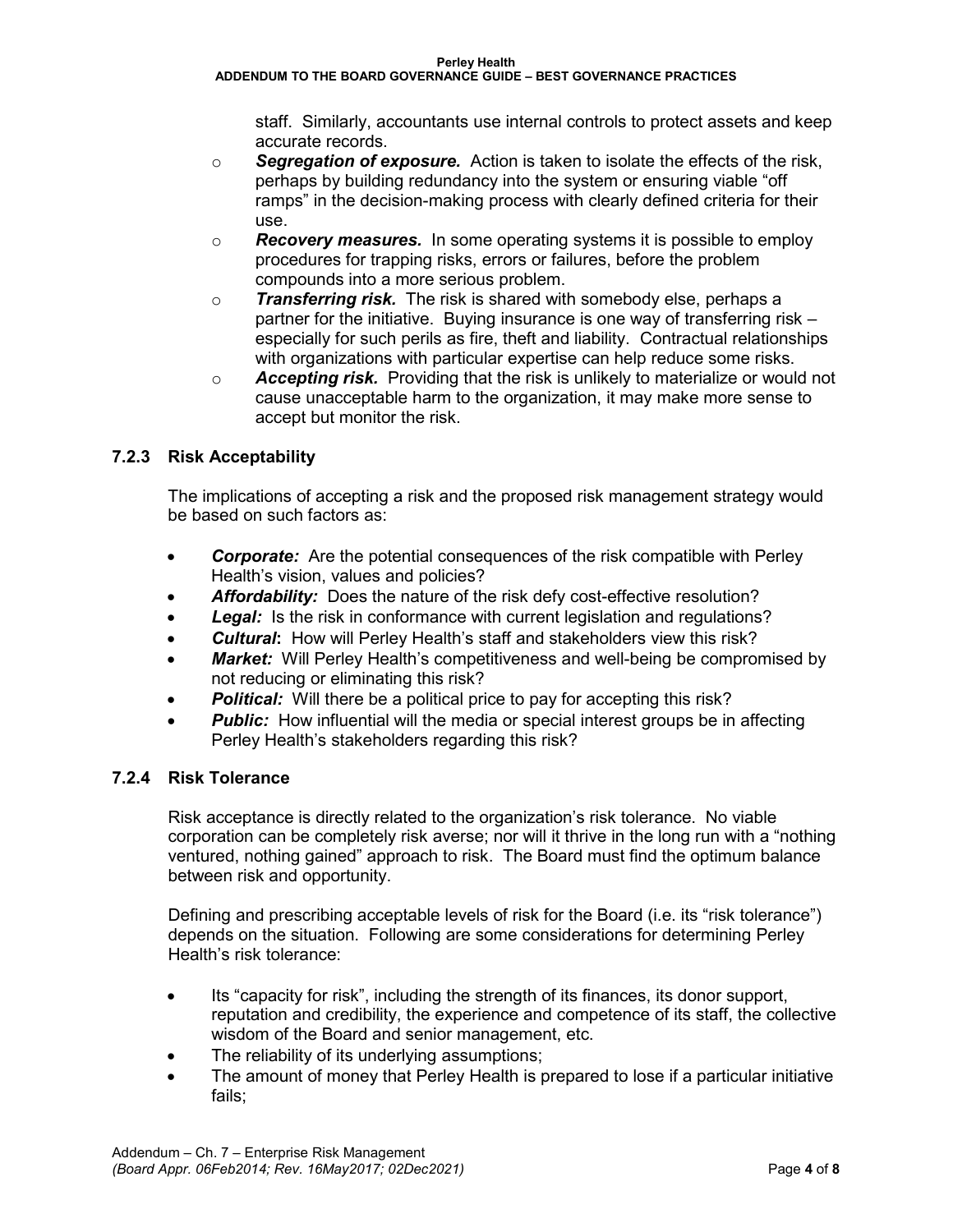**Perley Health**

#### **ADDENDUM TO THE BOARD GOVERNANCE GUIDE – BEST GOVERNANCE PRACTICES**

- The potential risk to Perley Health's reputation if a strategy or project is not successful;
- The limits to the authority of the CEO beyond which the Board will not go;
- The quality and type of the information deemed essential by the Board before accepting the risk; for example:
	- o Quantitative analysis?
	- $\circ$  Integrity of the business case?<br>  $\circ$  Alternative courses of action?
	- Alternative courses of action?
	- o Outside expert opinions?
	- o Worst case scenarios?

At the end of the day, risk tolerance is all about "comfort zone". Today's Board may have a completely different comfort zone than a Board of the future.

#### **7.2.5 Board Behaviour**

Relying on the oversight of management is not sufficient to achieve sound enterprise risk management. The Board must ensure that its own behaviour and processes are in line with respect to risk. The Board sets the tone for the Corporation's culture of risk awareness. It must lead by example.

*Knowledge and Ability of Directors.* The first requirement is that Board members and adjunct advisors know their jobs and have the skills to perform them. This includes:

- Recruiting members for the skills and knowledge required on the Board and its Committees (with consideration given to continuity and turnover);
- Ensuring that orientation is in place so that each Board and Committee member understands the nature of the Board's role and the Committees' roles with respect to risk management;
- Periodic review of Perley Health's By-Laws and Directives;
- Requiring financial literacy of those members on Committees addressing financial and audit matters.

*Organizing for Risk Management.* The Board does not require a separate committee for enterprise risk management. Risks may overlap in many areas; for example, clinical risks revealed in the Quality of Life and Safety Committee may have collateral impact on relationships with the regulatory authority and the community. Similarly funding issues may impact on relations with the province, bankers and the community. Thus, risk management is a normal part of Perley Health operating culture. That is: everyone is in a position to identify risks and refer them to an appropriate level of management. At the Board level, several Committees are involved in consideration of particular major risks that inherently threaten the viability of the organization. For example:

- *Quality of Life and Safety Committee* oversees quality assurance and management programs relative to resident and client liability, infection control and contingencies;
- *Audit and Risk Management Committee* oversees evolving financial conditions including the adequacy of the budget, financial efficiency, sensitivity to revenue shortfalls, etc. It also assesses insurance and financial needs; and it ensures that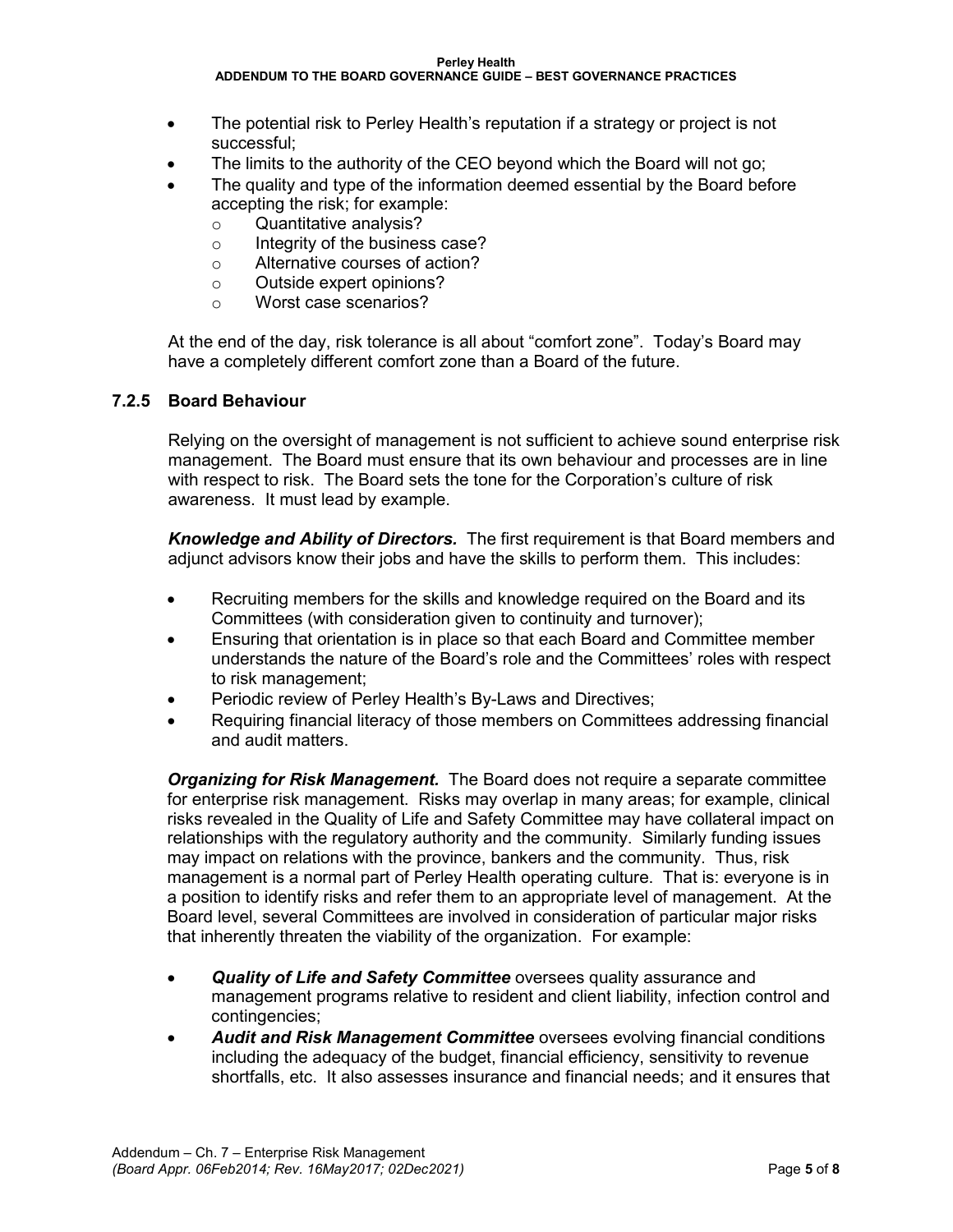the corporate risk profile is reviewed regularly and corporate risks are appropriately managed;

- *Governance Committee* reviews and assesses the effectiveness of the Board's and management's risk management policies and procedures across the entire "enterprise";
- *Strategic Planning Committee* identifies and assesses the corporate risks to Perley Health arising from particular strategic directions or programs being considered and ensures that the corporate risk profile is considered in the annual strategic review and update.

#### **7.2.6 Reviewing Enterprise Risk Management**

Appendix A to this Chapter includes a Review Checklist for assessing the fulfillment of the Board's responsibilities in exercising effective Enterprise Risk Management.

\* \* \* \* \*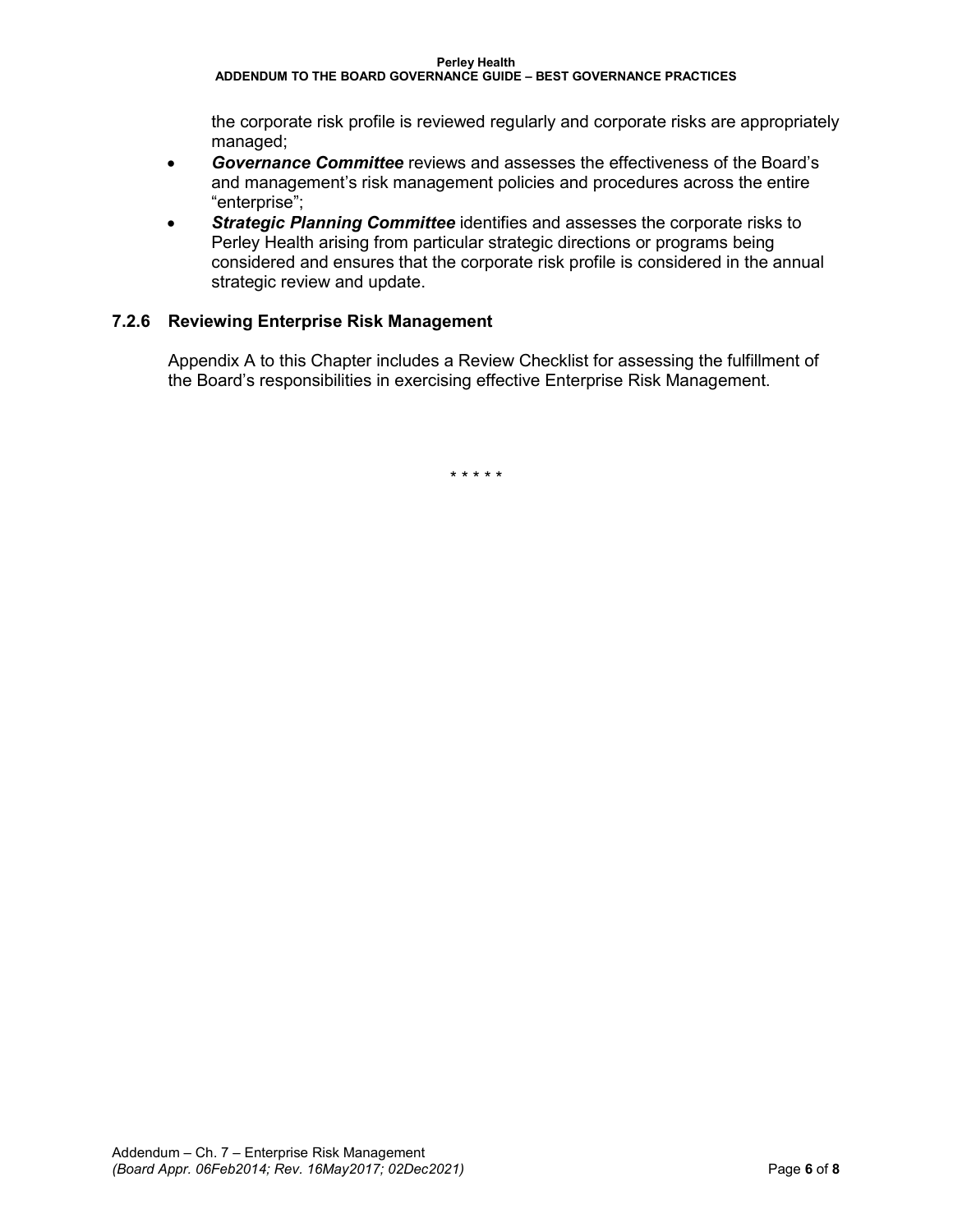#### **Appendix A to Chapter 7 of the Addendum**

# **Review Checklist for Risk Management**

#### *Governance*

- The By-Laws and all other documents essential to good governance are current and practicable, and actual governance practices are compliant.
- The Board possesses collectively the requisite skills, knowledge and experience for their duties.
- The Board receives adequate and appropriate information for the performance of its duties (including perspectives beyond those of management, when necessary).
- Perley Health's performance monitoring system includes monitoring and evaluation of its enterprise risk management policies and processes.
- The Board has provided a written job description for the CEO and has specifically defined the limits of the CEO's authority.

#### *Risk Aware Culture*

- Risk awareness is an integral element of the corporate culture in strategic planning as well as in day-to-day decision-making in governance, management and operations.
- Perley Health's philosophy and values include codes of conduct with protection for whistle blowers.
- Staff receive formal training with respect to Perley Health's risk management philosophy and processes.
- Operating practices throughout the organization comply with:
	- o Statutory and regulatory requirements; and
		- o Perley Health policies and its ethical framework.

#### *Risk Management Processes*

- Management follows policies and procedures for the systematic identification, assessment and mitigation of risks across the Perley Health enterprise.
- Resources are sufficient to minimize risk to employees, volunteers and beneficiaries of services provided by Perley Health.
- A sound quality management program is in effect to protect Perley Health from deficiencies in resident or client care, including a safety management system.
- Perley Health's risk management programs and activities are monitored and evaluated on an on-going basis.
- Management reports at least annually to the Board on significant corporate or enterprise risks (and opportunities) facing the Board and management's proposed action for managing these.
- The Board regularly receives risk reports from management and annually reviews and discusses the corporate risk profile to ensure all risks have been appropriately identified, assessed and managed.
- The Board's annual strategic assessment includes an assessment of the corporate risks confronting Perley Health.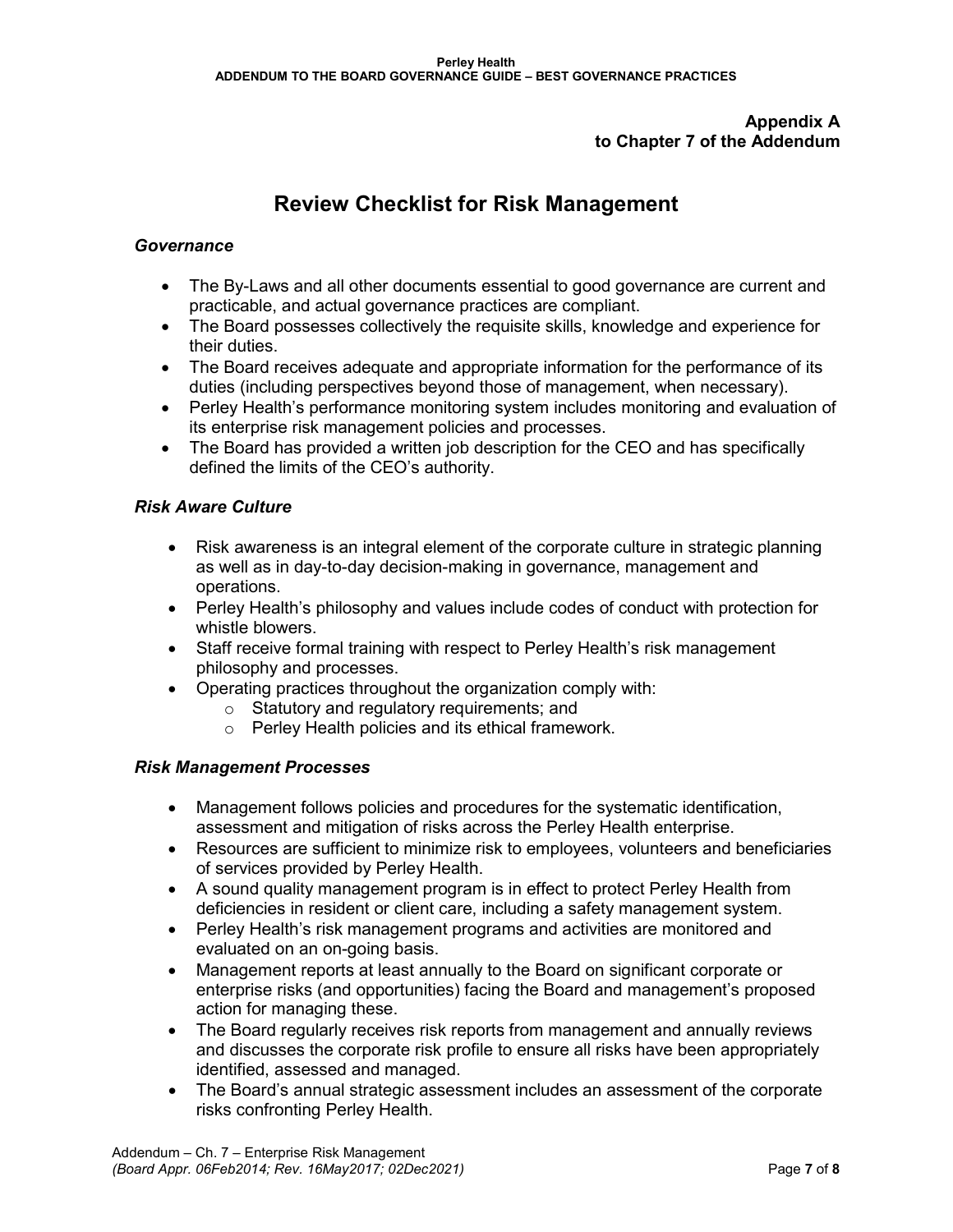### *Financial Risk Management*

Sound financial management policies and processes are in effect including:

- Budget and capital planning processes to protect Perley Health against predictable risks to its sustainability;
- Any defined financial reserves deemed necessary;
- An effective regime of internal financial controls for approving expenditures;
- An investment policy to protect Perley Health investments;
- A policy framework for contracting for the procurement and delivery of goods and services; and
- Adequate insurance provisions are in place to protect the organization and the Board from potential liabilities.

#### *Other Resource Risk Management*

A coherent framework of policies and procedures are in place for:

- The effective utilization of Perley Health's human capital;
- The development, maintenance and operation of Perley Health's informatics services that provide accurate, secure information that is available when needed;
- The sustainability of Perley Health's plant and the maintenance and replacement of its other physical assets; and
- The ongoing maintenance of effective working relationships with stakeholders, preserving the reputation of Perley Health as a trusted and respected partner.

\* \* \* \* \* \* \* \*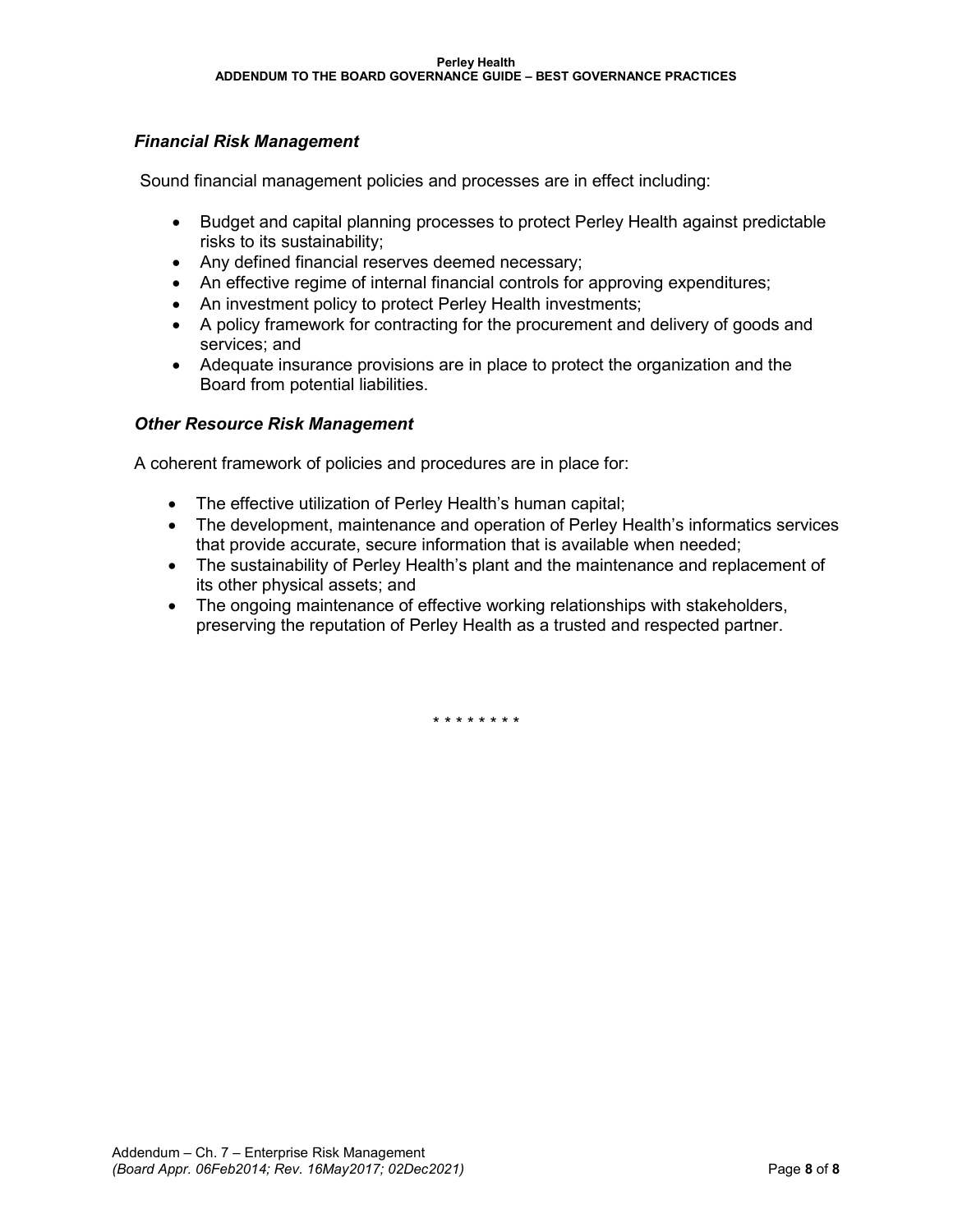# **Chapter 8**

## **PERFORMANCE MANAGEMENT [1](#page-84-0)**

*This chapter identifies key areas of Board responsibility for performance monitoring and Provides guidance in the use of performance monitoring reports.*

### **8.1 General**

One of the Board's responsibilities is to oversee the performance of Perley Health, especially in terms of quality of care and services, financial condition and progress on attaining its strategic goals.

As a normal part of performance management today, Perley Health establishes objectives and reports performance results on a monthly, quarterly and annual basis, and an assessment is made as to whether a correction is required based on that performance. This process is generally referred to as performance management.

Performance management in turn implies measurement. Consequently, the term performance measurement is used to establish measures and indicators that quantify performance objectives as a basis for planning targets and monitoring actual results. This information is used to assess, and make judgments about, whether the actual progress is adequate and what corrective action is needed.

#### **8.1.1 Stewardship**

-

Stewardship includes monitoring performance and communicating with stakeholders. Because resources are limited, Directors must make sure these resources are well managed and used in a way that gets results. This is important, not only to the organization itself but also to the stakeholders who benefit from the organization's activities or provide support. The Board's responsibilities include supporting management when it communicates the organization's activities, financial and other performance results to corporate members, providers of funding, appropriate government agencies, and other stakeholders.

#### **8.2 Performance Monitoring**

#### **8.2.1 How to Measure and Monitor Performance? [2](#page-84-1)**

There is an old adage that "What gets measured, gets done". Measures of success (e.g. objectives) often define success, and the proper determination of a measure is vital to achieving the strategy.

<span id="page-84-0"></span><sup>&</sup>lt;sup>1</sup> This chapter draws heavily from the OHA's "Guide to Good Governance".

<span id="page-84-1"></span><sup>2</sup> Adapted from the Chartered Accountants of Canada publication, *"20 Questions Directors of Not-forprofit Organizations Should Ask about Governance"* © 2006, question 18.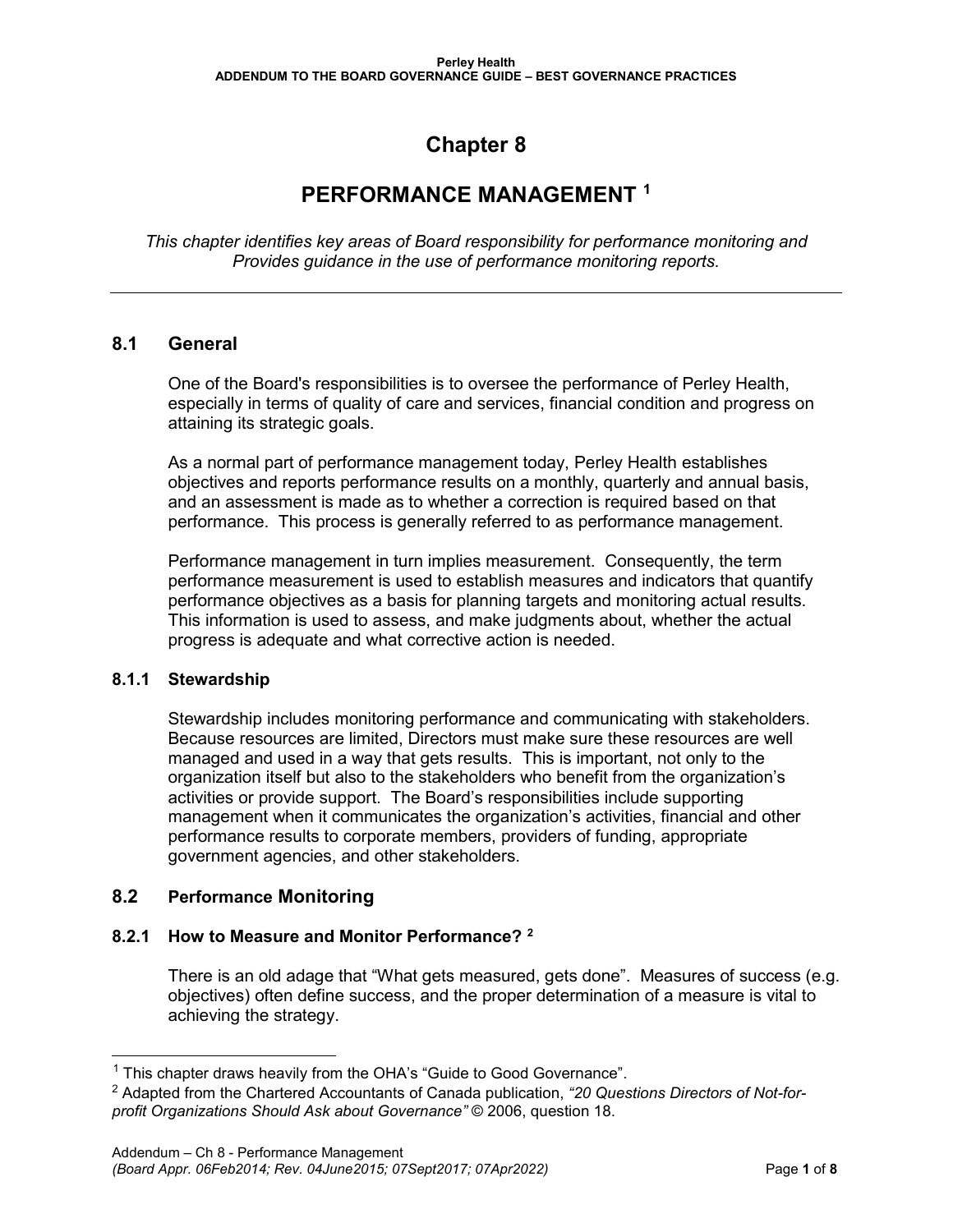Good strategic and operational planning includes measurable objectives that reflect and build on actual results and achievements. This is not always easy for not-for-profit organizations, whose legal purpose is often expressed in terms of meeting a social need.

There are, essentially, two types of measurement: quantitative and qualitative.

*Quantitative* measures record the incidence of events and other things that can be counted, such as the number of people who received a particular service to a defined standard, etc. These measures, including financial results, can reflect the organization's efficiency and effectiveness in getting things done.

*Qualitative* measures deal with opinions and feelings – very important considerations for not-for-profits – and thus with the organization's effectiveness in delivering the appropriate quality of service. Qualitative measures can be expressed in numbers by using such techniques as surveying people and recording the results; e.g. by asking people to rate their satisfaction on a scale of 1 to 10.

#### **8.2.2 Performance Monitoring Standards**

Accreditation Canada has laid out a set of criteria for performance monitoring in its Governance Standards. These are reproduced at Appendix A to Chapter 1 of this Addendum.

#### **8.2.3 Board's Performance Monitoring Responsibilities**

The Board is responsible for ensuring that Management has adequate systems in place for:

- Monitoring organizational performance on a monthly, quarterly and annual basis, as determined by the Board, such that:
	- o Perley Health's operations are in conformity with all legal and regulatory requirements and the organization's values;
	- o Perley Health meets Accreditation Canada's standards;<br> **Our Perley Health's strategic directions and objectives are be**
	- Perley Health's strategic directions and objectives are being fulfilled;
- Reporting to corporate members, funders and other key stakeholders.

The Board must oversee the performance of seven key areas of responsibility:

- Fulfillment of mission, vision and strategy;
- Performance of Chief Executive Officer (CEO);
- Quality of care and services;
- Financial condition;
- Work force and human resources;
- External relationships; and
- The Board's own effectiveness.

The Board and Management have established a process for monitoring and assessing performance on a regular basis. The process includes: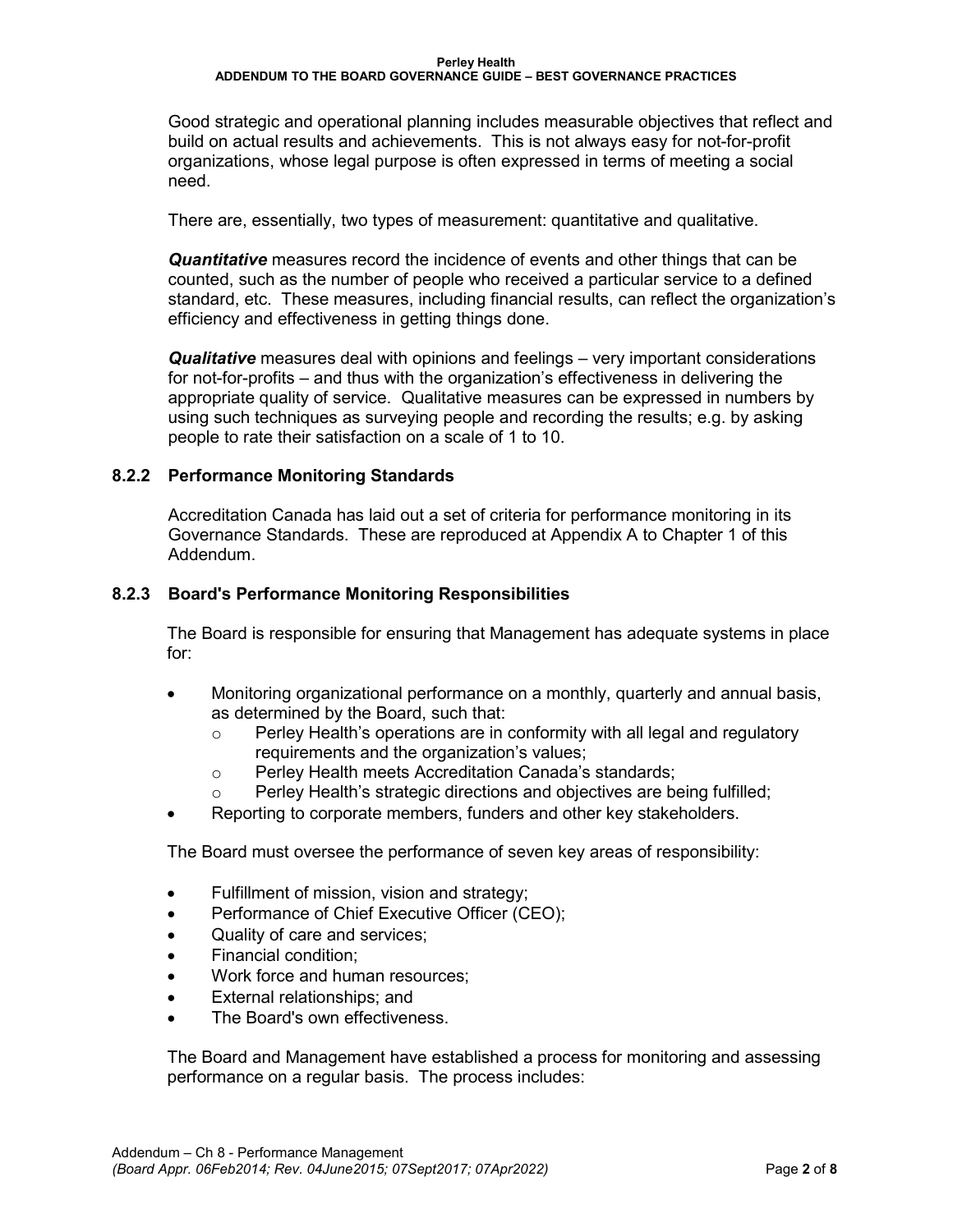- Tools for assessment;
- Measures and indicators (primarily through performance reports); and
- Assigned responsibility for providing the required information.

The Board uses measures wherever these can support its ability to assess and make judgments about its key areas of responsibility*.* The chart entitled Board Responsibilities in Performance Management (found below and continuing on the next page) offers some general suggestions. However, the specific methodology used by the Board to measure performance is the review of performance reports compiled on a regular basis by Management.

The Board has access to formal and informal reports to assist in monitoring and evaluating the organization's effectiveness. Collectively these comprise a diversity of perspectives that constitute a sound basis for informing the Board's own perspective, including but not limited to:

- Quarterly quality and safety performance reports;
- Annual Human Resources performance reports;
- Financial reports (quarterly reports and annual audited statements);
- Quantitative measures reports;
- MOLTC Inspection Reports;
- Accreditation Canada reports;
- Satisfaction surveys (residents and families, staff);
- Program evaluations;
- Focus groups (with staff, families, volunteers, community, etc.);
- Board committee reports (including strategic assessments, etc.); and
- Board questionnaires.

With respect to evaluating its own performance, the Board has a comprehensive process for assessing the effectiveness of its own governance, collectively and individually. (See Part II, Chapter 6 of the Governance Guide for further detail.) In addition, a number of other Chapters in Part II of the Governance Guide contain checklists for reviewing various aspects of Board and Corporation performance.

#### **Board Responsibilities in Performance Management**

| <b>Board Responsibility</b><br>Area                                         | <b>Board Approach to Performance</b><br><b>Management</b>                                        | <b>Use of Measures</b>                                                                                                                                                         |
|-----------------------------------------------------------------------------|--------------------------------------------------------------------------------------------------|--------------------------------------------------------------------------------------------------------------------------------------------------------------------------------|
| <b>MISSION, VALUES, VISION</b><br><b>AND STRATEGIC</b><br><b>DIRECTIONS</b> | Direct role of Board to assess the<br>implementation of the strategic<br>plan at least annually. | Assess qualitatively and<br>quantitatively the progress in<br>implementing the strategic<br>directions and initiatives and<br>accomplishing goals where these<br>are measured. |

(chart continues on following page)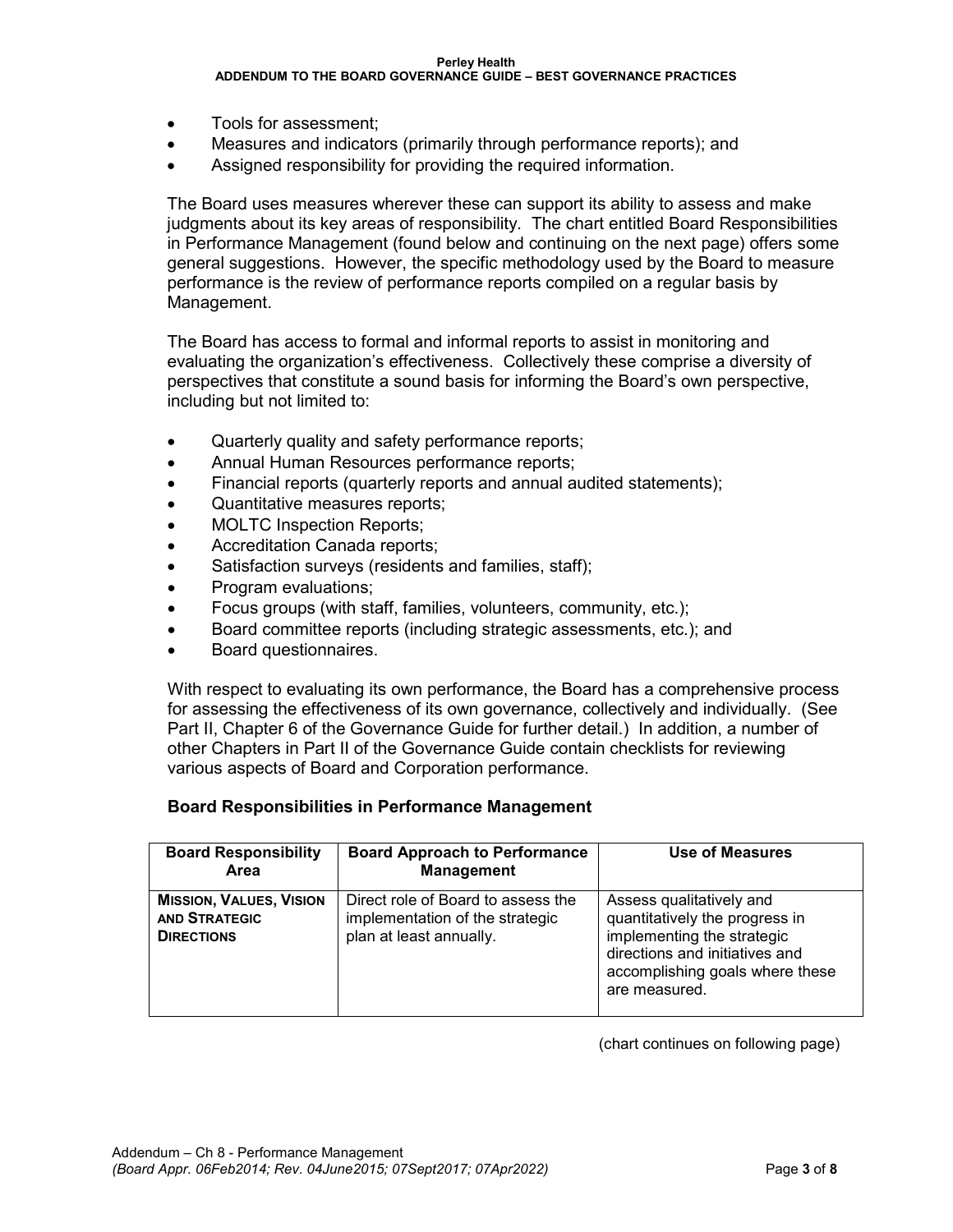#### **Board Responsibilities in Performance Management** (continued from previous page)

| <b>Board Responsibility</b><br>Area            | <b>Board Approach to Performance</b><br><b>Management</b>                                                                                        | <b>Use of Measures</b>                                                                                                                            |
|------------------------------------------------|--------------------------------------------------------------------------------------------------------------------------------------------------|---------------------------------------------------------------------------------------------------------------------------------------------------|
| <b>EXECUTIVE</b><br><b>PERFORMANCE</b>         | Performance of CEO through<br>annual evaluations and quarterly<br>review.                                                                        | See Part III, Chapter 1, Appendix C<br>of the Governance Guide, (e.g.<br>core accountabilities and targeted<br>objectives).                       |
|                                                | Oversee executive performance<br>through assessment of Perley<br>Health's results                                                                | Assess accreditation and<br>compliance visit results, financial<br>audits, satisfaction surveys, quality<br>indicator performance, etc.           |
| <b>QUALITY OF CARE AND</b><br><b>SAFETY</b>    | Essentially an aspect of<br>organizational performance related<br>to executive performance (above).                                              | Performance measures and<br>indicators to monitor performance<br>against commitments (i.e. Perley<br>Health's performance monitoring<br>system).  |
| <b>WORKFORCE AND</b><br><b>HUMAN RESOURCES</b> |                                                                                                                                                  |                                                                                                                                                   |
| <b>FINANCIAL CONDITION</b>                     |                                                                                                                                                  |                                                                                                                                                   |
| <b>EXTERNAL</b><br><b>RELATIONSHIPS</b>        | Direct role of Board to consider<br>quality of external relationships<br>with key stakeholders - e.g.<br>MOLTC, community and local<br>agencies. | Qualitative assessment of quality of<br>relationships, and quality of local<br>health system integration.                                         |
| <b>BOARD'S OWN</b><br><b>EFFECTIVENESS</b>     | Various aspects to consider -<br>essentially a qualitative<br>assessment of Board processes<br>and effectiveness.                                | See Chapter 1, Appendix A of this<br>Addendum: Accreditation Canada's<br>Governance Standards; and<br>Appendix B: Governance Review<br>Checklist. |

#### **8.3 Performance Management**

#### **8.3.1 Factors Affecting Performance Management for the Board**

The Board oversees the organization's performance through its oversight of the CEO's and Management's overall performance. Measures indicative of results are required. Many factors must be considered in framing a performance monitoring system that will serve the Board.

#### *Linkages between Strategic Planning and Annual Plans*

A sound performance management and measurement system connects the strategic plan to the annual operating performance.

- Strategic plans should have measures of performance for a longer time frame (three to five years);
- As part of the strategic plan, there should be milestones for making progress to the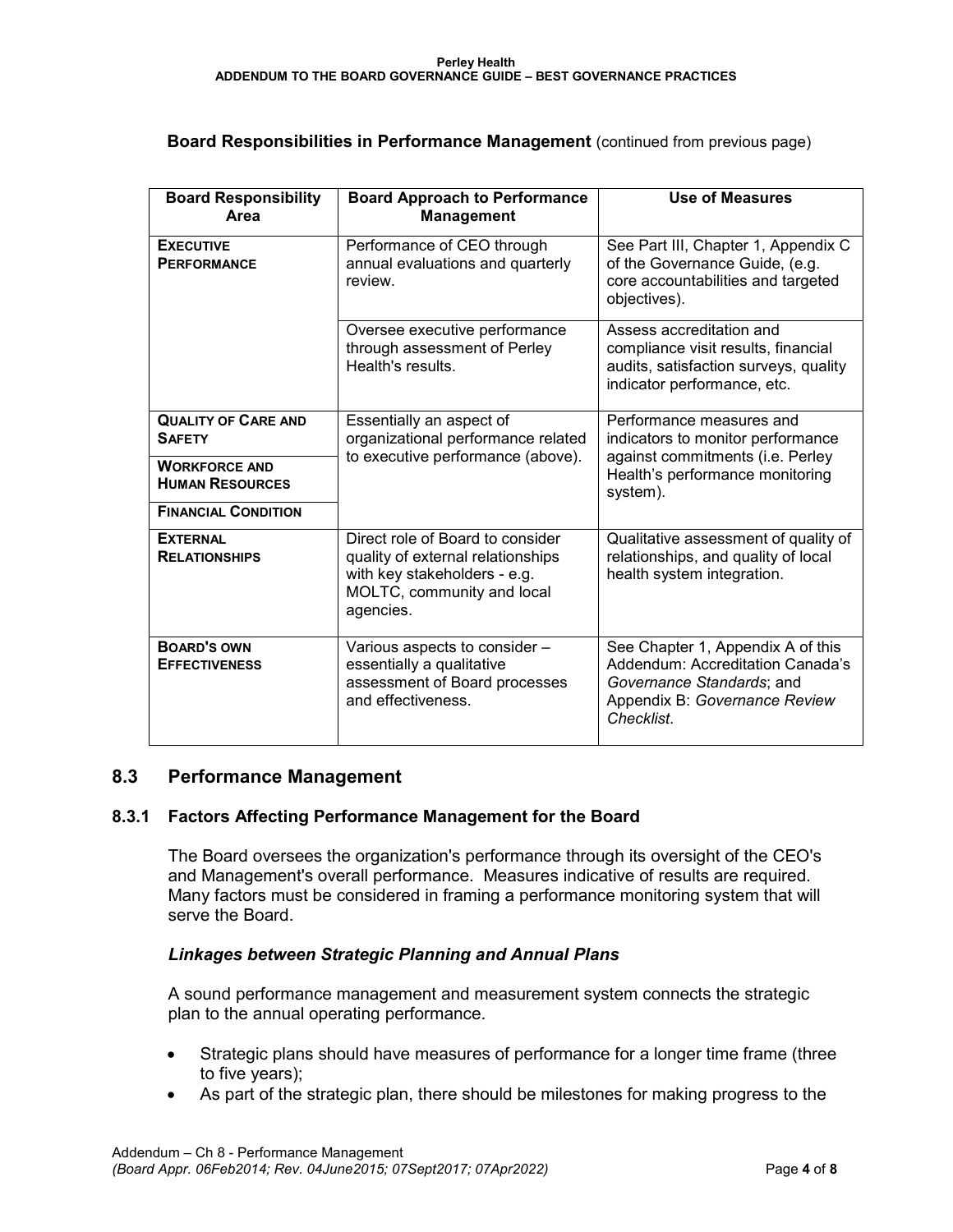five-year vision (i.e. identify what should be achieved by the end of Year One and Year Three, etc.); and

• Annual operating plans should establish corresponding one-year targets.

#### *Accountability Agreements and Measurement*

Accountability agreements between the Ministry of Long-Term Care and Perley Health provide the basis for reporting results to government. These accountability agreements cover a wide range of performance indicators and service volumes. Signatories are bound by the performance commitments in the defined performance areas which include:

- Financial health;
- Resident and client care and access;
- Organizational health; and
- System integration.

Perley Health's performance monitoring system must track the performance in the defined areas. Accordingly, the Board will need to review these measures in carrying out its performance oversight responsibility.

#### *Good Reporting*

A sound measurement and reporting system has the following specifications:

- Actual performance compared to planned results (targets);
- Actual performance compared to available benchmarks from like facilities, where available;
- Actual performance compared to acceptable standards and ranges; and
- Variances to the above, with management's explanation of significant variances.

#### **8.3.2 Performance Reporting**

Perley Health Management has established a Performance Monitoring Framework, both for the use of Management and for reporting to the Board. It is built upon the major strategies of the Strategic Plan. Indicators under each strategy are reviewed and refreshed as required.

#### **8.3.3 The Board's Use of Performance Monitoring Reports**

The Board's principal fiduciary responsibility is overseeing how well Perley Health is accomplishing its mandate and mission. The Board needs information to do that, and it must ensure that it is receiving reliable and sufficient information to discharge its responsibilities.

What is the Board to do as a consequence of the information it receives? For example, the Board must respect the line between the Board's role and executive management's role. The CEO is expected to take corrective action to address operational performance problems. The reality is that the Board may not be in a position to know what corrective action is needed. In certain circumstances, the Board may conclude that there is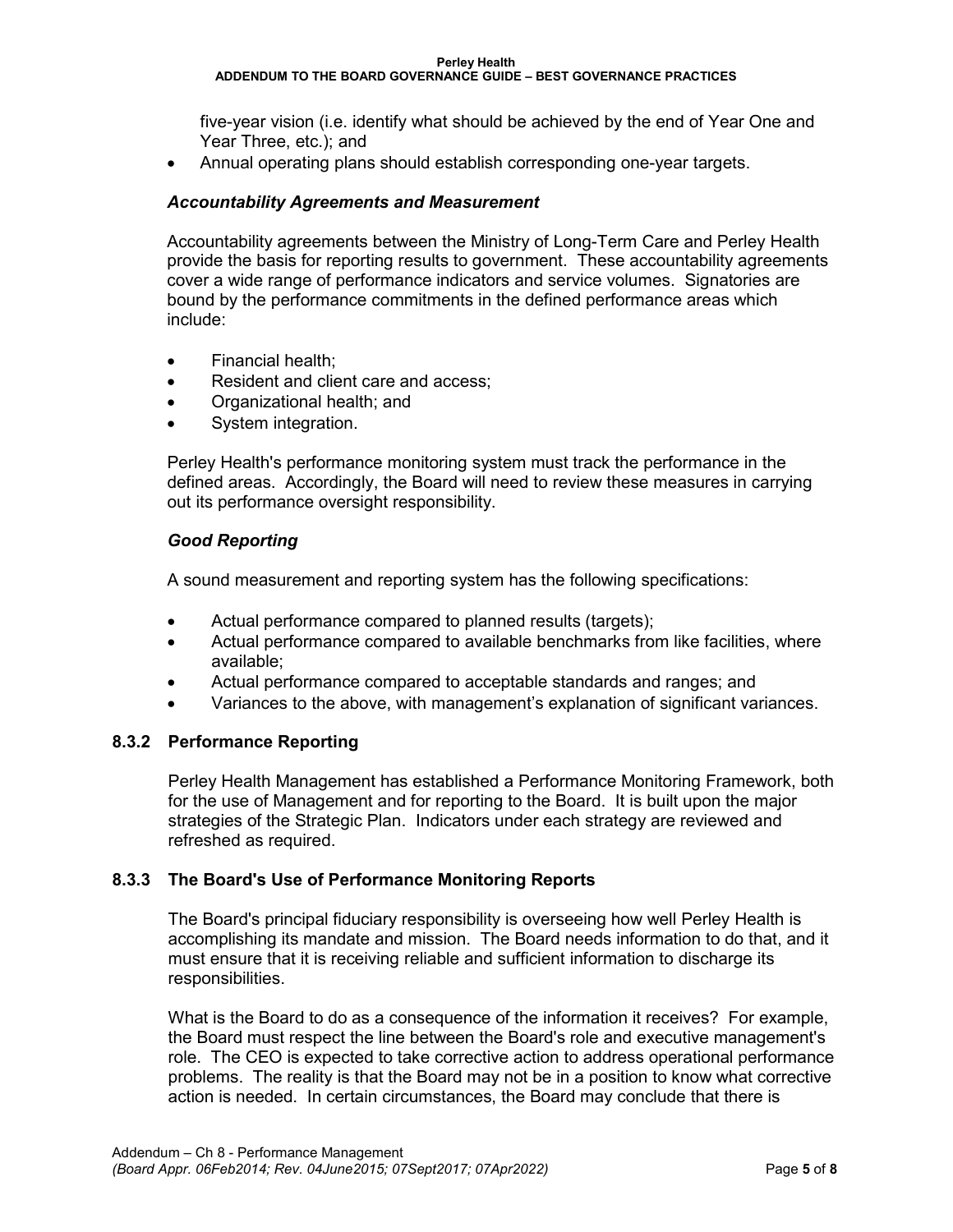urgency and imminent potential damage to the organization and may direct corrective action itself. (However, care must be taken to ensure that organizational priorities and opportunities are not lost in the process.)

Where the available information suggests a performance problem related to its own effectiveness, the Board must take its own action. In some cases, the Board might also feel the need to get directly involved about urgent matters related to external relations and major strategic direction programs (such as the creation of the Seniors' Village). If the Board decides to intervene directly, it should ensure that it is focusing on a potentially systemic problem or something posing a significant potentially damaging situation to the corporation, and not simply anecdotal feedback.

Where performance is consistently positive, the Board should find ways to acknowledge and reinforce good performance.

#### **8.3.4 Reviewing Performance Management**

Regular review of Perley Health's performance management system is essential to sound stewardship. As discussed, currently, this includes quarterly, and annual operational performance reports. Additionally, the Board should review the performance monitoring criteria outlined in Accreditation Canada's Governance Standards*.* Finally, in Appendix A to this Chapter there is a Review Checklist for Performance Monitoring System for assessing the fulfillment of the Board's responsibilities for performance management.

\* \* \* \* \*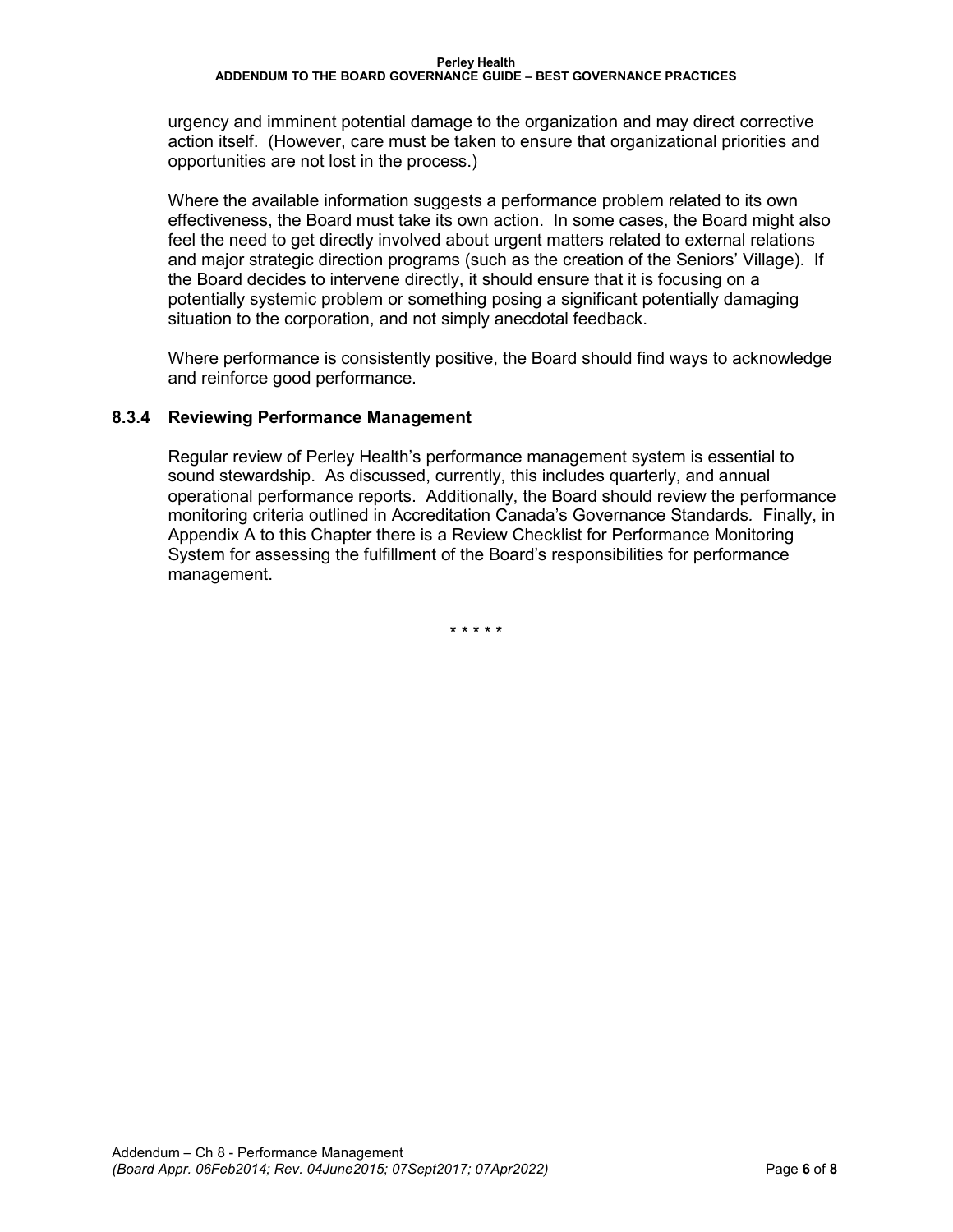**Appendix A to Chapter 8 of the Addendum**

## **Review Checklist for Performance Monitoring System**

- 1. The Board is satisfied that Perley Health has in place effective systems for the performance monitoring, analysis and reporting of all aspects of corporate performance including:
	- a. Fiduciary obligations;
	- b. Strategic planning;
	- c. Executive performance;
	- d. Resident and client well-being and satisfaction;
	- e. Financial health;
	- f. Resource stewardship;
	- g. Risk management;
	- h. Stakeholder relations; and
	- i. Board governance.
- 2. Perley Health seeks performance feedback from all major stakeholder groups (including clients and residents, staff and volunteers, elected and government officials, evaluators engaged in inspection, accreditation and certification processes.)
- 3. With respect to the many aspects of Perley Health's performance monitoring system's subcomponents:
	- a. Processes are well documented and understood by those using these systems;
	- b. Findings are systematically recorded and analyzed;
	- c. Variances from expected performance are explained;
	- d. Results and recommendations are summarized and reported to the Board by senior management.
- 4. Management has adequate resources for implementing and maintaining an appropriate level of organizational performance monitoring.
- 5. The Board assesses the product of the performance monitoring system against the backdrop of an up-to-date environmental scan.
- 6. The Board has effective means for:
	- a. Integrating performance information from the multiple governance and management perspectives of the organization;
	- b. Evaluating the effectiveness of the performance monitoring system in fulfilling the mission, vision and strategic objectives of the corporation; and
	- c. Evaluating the consequent outcomes in meeting community requirements.
- 7. The Board uses performance monitoring information in its strategic planning and decision making to improve future performance.